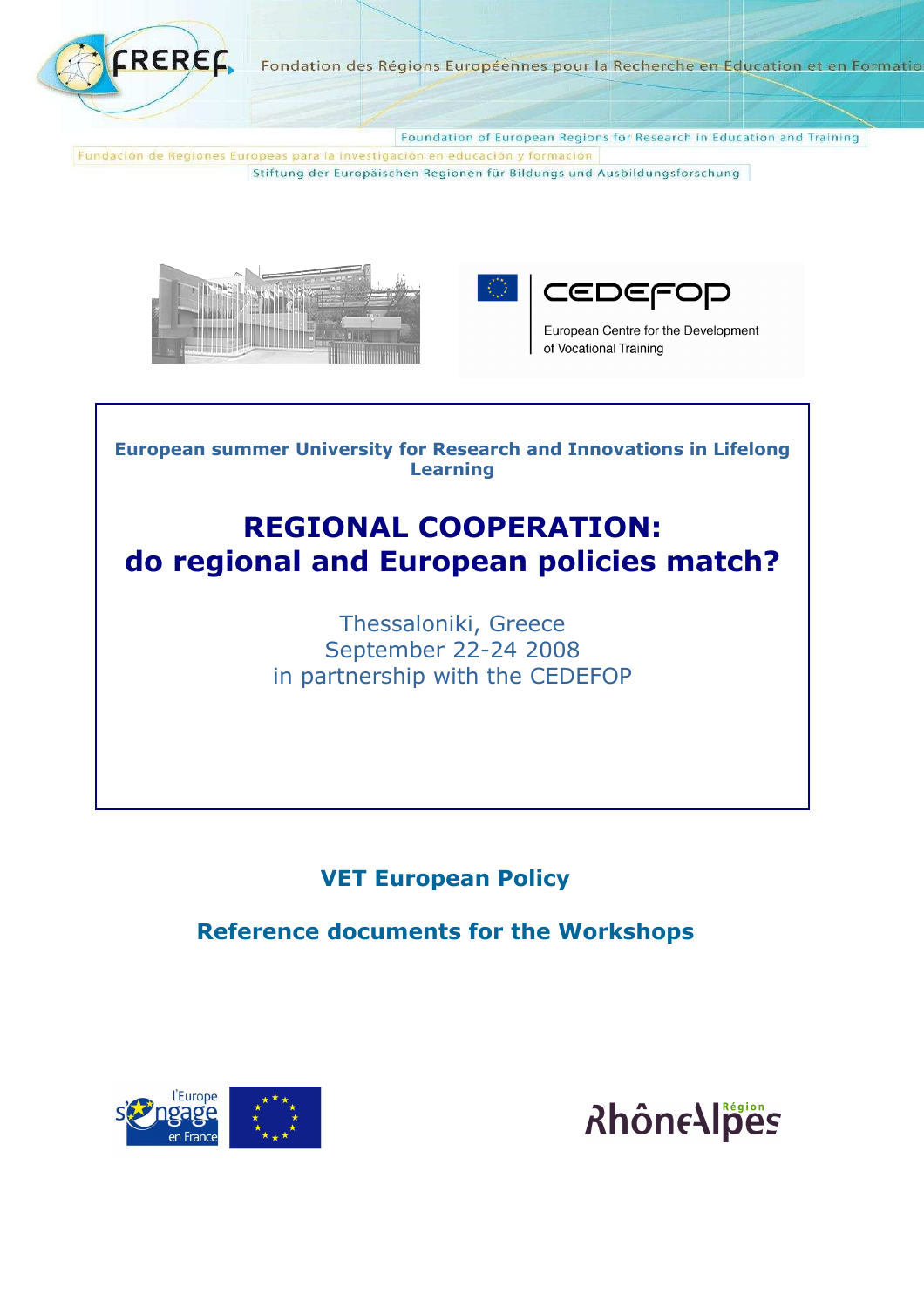The European Council in Lisbon (2000) attributed a key role to the « Lifelong Learning ». FREREF is a main actor in the area. Since 2003, **the European summer University for Research and Innovations in Lifelong Learning** has become a place of exchange where Lifelong Learning researchers, professionals and policy makers meet, in order to reflect on specific thematics.

FREREF 6th European University thematic is the linkage between regional and European policies. Since the Lisbon strategy, the European Commission and the member States have elaborated and updated Lifelong Learning global policies (through the Copenhagen, Maastricht and Helsinki processes) in order to complete the objectives previously set. These policies define the expectations and requirements in the field of Lifelong Learning.

## **Do regional and European policies match?**

In which ways are the European policies implemented at the regional level? How do regional policies complete the Lisbon strategy objectives?

Do the Regions contribute to the objectives previously defined by the European Commission in the field of Lifelong Learning? What are the main innovations in the Regions?

The session will be built on plenary meetings, workshops and moments of information and consultation with the participation of CEDEFOP experts.

This session will present the conclusions of REGIO-LLL Workshop on **the role of Region in the mobility of apprentices and young.** Interregional cooperation and actions planned for the end of 2008 will also be presented.

Besides, the four workshops will present their ongoing works and will analyse how the European orientations are taken into account:

- **School Failure and the question of school drop out**
- **The transition between school and active life**
- **The transition between university and active life**
- **Lifelong Guidance in a context of flexicurity**

## **This document is a collection of the key European documents for each workshop.**

It aims to give to the participants a clearer view on initiatives, projects, tools or European financing programmes that refer to the thematic of each workshop. An Internet address is placed at the end of each document for further details.

Other documents exist, such as the survey (2008) of the main policy initiatives and outputs resulting from the work of the European Commission in the field of education and training since the Lisbon European Council in March  $2000<sup>1</sup>$ .

However, the present document is less generalist and tries to select the most important and useful texts for the European University's works.

We hope it'll help you make things a little clearer.

 $\overline{a}$ 

<sup>1</sup> http://ec.europa.eu/education/policies/2010/doc/compendium05\_en.pdf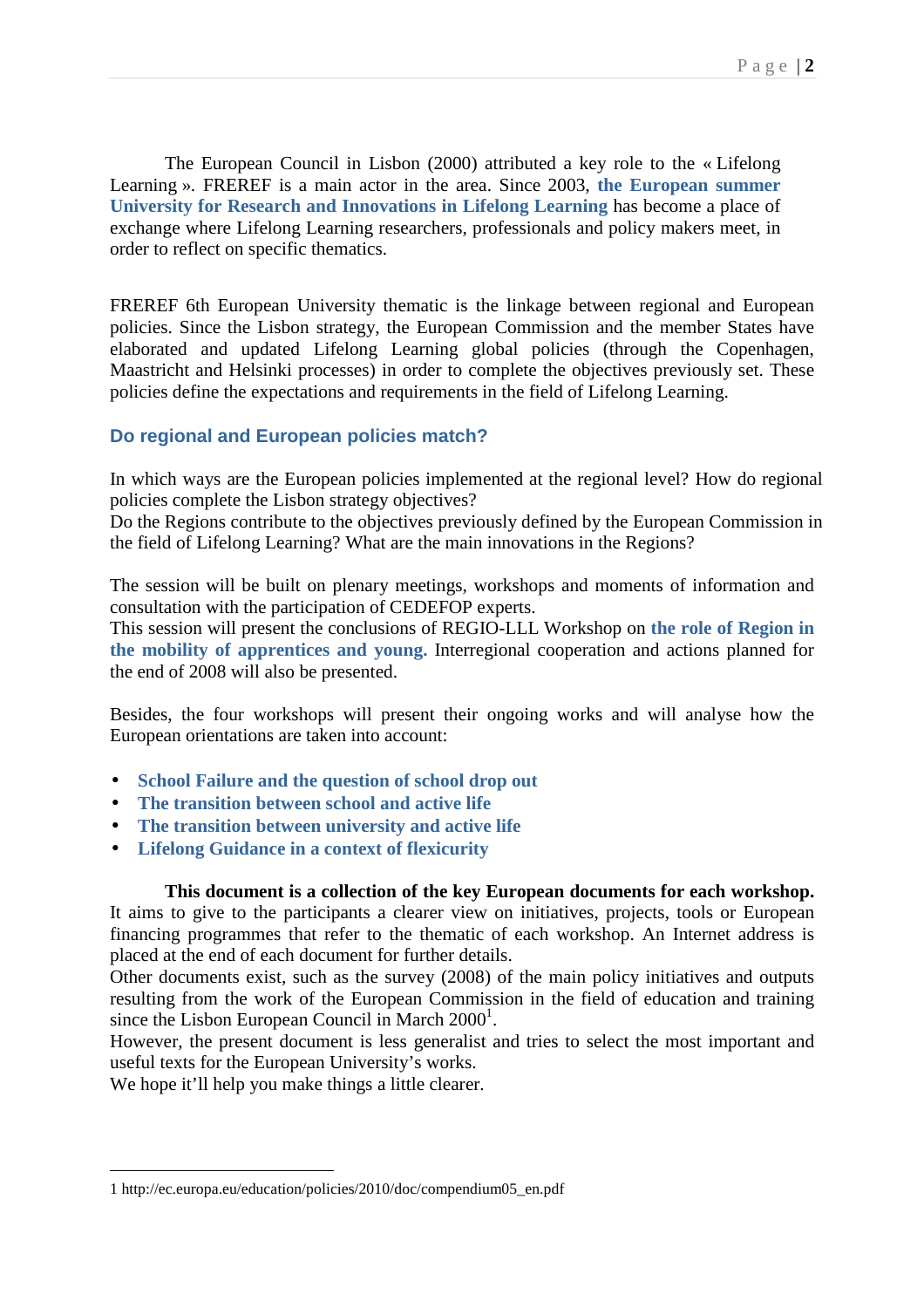## **Table of Contents**

|                                                                                                                                                                                                                                         | 5  |
|-----------------------------------------------------------------------------------------------------------------------------------------------------------------------------------------------------------------------------------------|----|
|                                                                                                                                                                                                                                         | 6  |
| Maastricht Communiqué on the Future Priorities of Enhanced European<br>Cooperation in Vocational Education and Training (VET) ________________                                                                                          | 10 |
| The Helsinki Communiqué on Enhanced European Cooperation in Vocational                                                                                                                                                                  | 15 |
| The Lisbon Special European Council (March 2000): Towards a Europe of                                                                                                                                                                   | 22 |
|                                                                                                                                                                                                                                         | 25 |
| European Qualifications Framework for lifelong learning ________________________28                                                                                                                                                      |    |
| "Delivering lifelong learning for knowledge, creativity and innovation" ______ 30                                                                                                                                                       |    |
| Article issued by CEDEFOP and written by Jens Bjornavold on learning<br>outcomes : «Is it all just hot air? »<br><u> 1980 - Johann Johann Stone, meil in der Stone aus der Stone aus der Stone aus der Stone aus der Stone aus der </u> | 38 |
| School Failure and the question of school drop out_                                                                                                                                                                                     | 43 |
|                                                                                                                                                                                                                                         | 44 |
|                                                                                                                                                                                                                                         |    |
| Recognition of non-formal and informal learning (in the field of youth) ______ 51                                                                                                                                                       |    |
| Identification and validation of non-formal and informal learning ___________53                                                                                                                                                         |    |
| The transition between school and active life __________ 55                                                                                                                                                                             |    |
| Inclusion Policy - Joint Report on Social Protection and Social Inclusion _____ 56                                                                                                                                                      |    |
|                                                                                                                                                                                                                                         |    |
| Transition between university - active life ______________ 59                                                                                                                                                                           |    |
| Delivering on the modernisation agenda for universities: Education, Research<br>and Innovation and Innovation and Innovation and Innovation and Innovation and Innovation and Innovation and I                                          | 60 |
| The Bologna process: make higher education systems in Europe converge 63                                                                                                                                                                |    |
|                                                                                                                                                                                                                                         | 66 |
| Flexicurity: More and better jobs through flexibility and security ___________67                                                                                                                                                        |    |
| Promoting young people's full participation in education, employment and                                                                                                                                                                | 69 |
| Strengthening Policies, Systems and Practices in the field of Guidance                                                                                                                                                                  |    |
|                                                                                                                                                                                                                                         |    |
| Career Guidance - A Handbook for Policy Makers________________________________77                                                                                                                                                        |    |
|                                                                                                                                                                                                                                         |    |
|                                                                                                                                                                                                                                         |    |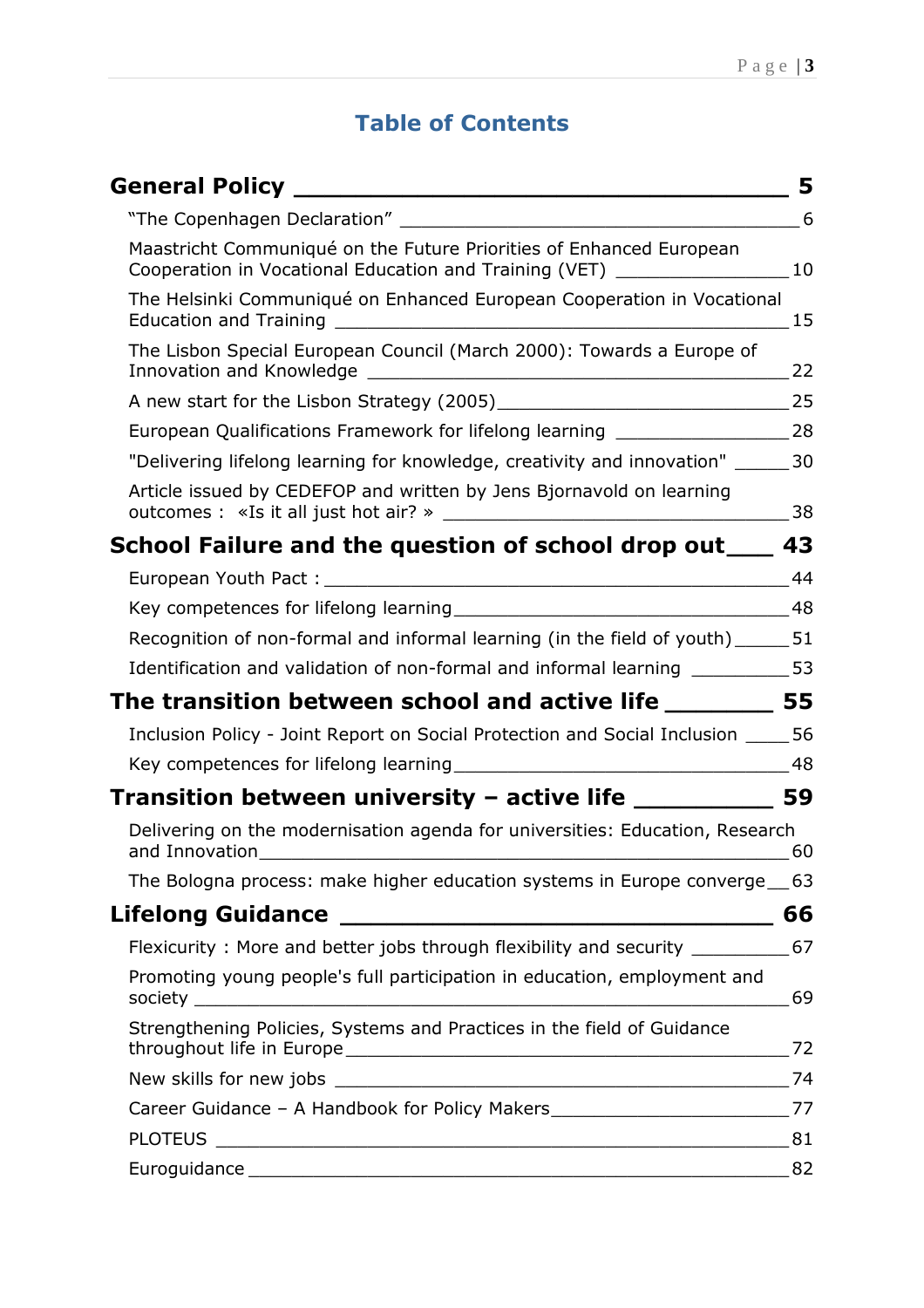| Développement des réseaux de l'orientation active - DROA __________________83  |    |
|--------------------------------------------------------------------------------|----|
|                                                                                | 84 |
|                                                                                |    |
|                                                                                |    |
| Mobility for students, persons undergoing training, young volunteers, teachers |    |
|                                                                                |    |
|                                                                                |    |
|                                                                                |    |
| The European Credit system for Vocational Education and Training (ECVET) 96    |    |
|                                                                                | 98 |
|                                                                                |    |
|                                                                                |    |
| Community programme for employment and solidarity - PROGRESS (2007-            |    |
|                                                                                |    |
|                                                                                |    |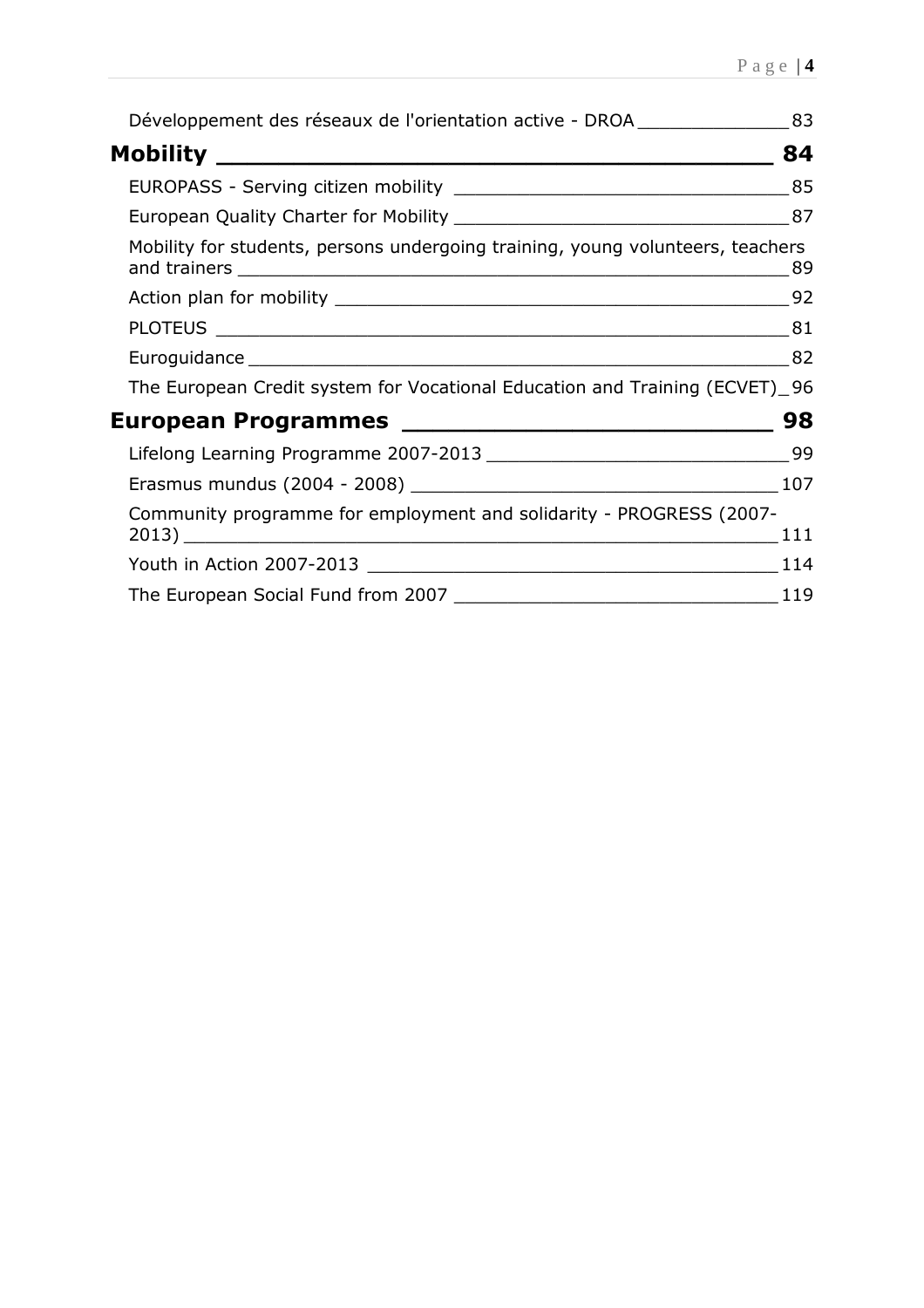# **General Policy**

| "The Copenhagen Declaration"                                                                                      | 6  |
|-------------------------------------------------------------------------------------------------------------------|----|
| Maastricht Communiqué on the Future Priorities of Enhanced European Cooperation in Vocational                     | 10 |
| The Helsinki Communiqué on Enhanced European Cooperation in Vocational Education and<br>Training                  | 15 |
| The Lisbon Special European Council (March 2000): Towards a Europe of Innovation and<br>Knowledge                 | 22 |
|                                                                                                                   | 25 |
| European Qualifications Framework for lifelong learning                                                           | 28 |
| "Delivering lifelong learning for knowledge, creativity and innovation"                                           | 30 |
| Article issued by CEDEFOP and written by Jens Bjornavold on learning outcomes : «Is it all just<br>hot air? $\gg$ | 38 |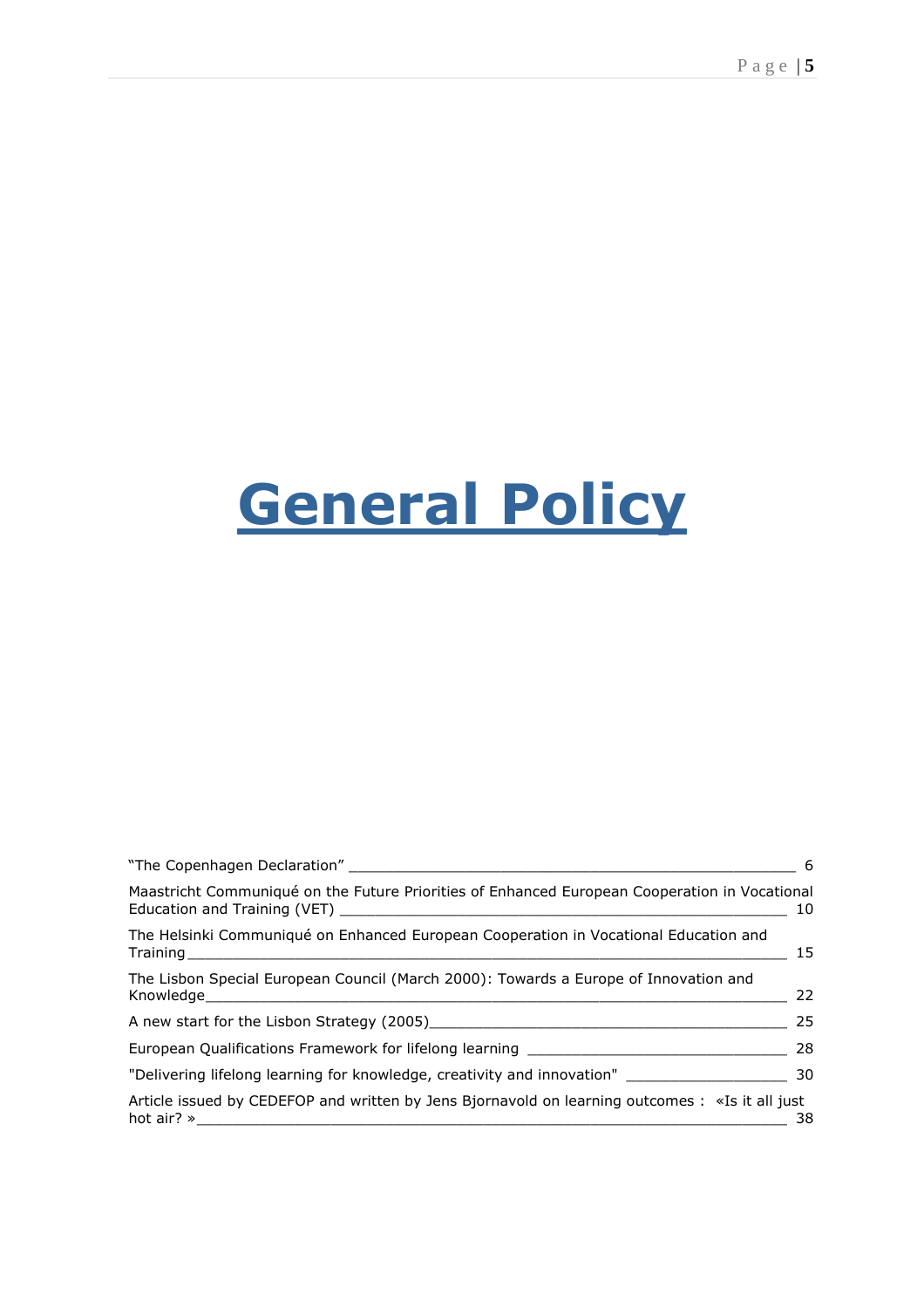## **Guidelines**

## **"The Copenhagen Declaration"**

*Declaration of the European Ministers of Vocational Education and Training, and the European Commission, convened in Copenhagen on 29 and 30 November 2002, on enhanced European cooperation in vocational education and training* 

Over the years co-operation at European level within education and training has come to play a decisive role in creating the future European society. Economic and social developments in Europe over the last decade have increasingly underlined the need for a European dimension to education and training. Furthermore, the transition towards a knowledge based economy capable of sustainable economic growth with more and better jobs and greater social cohesion brings new challenges to the development of human resources.

The enlargement of the European Union adds a new dimension and a number of challenges, opportunities and requirements to the work in the field of education and training. It is particularly important that acceding member states should be integrated as partners in future cooperation on education and training initiatives at European level from the very beginning.

The successive development of the European education and training programmes has been a key factor for improving cooperation at European level. The Bologna declaration on higher education in June 1999 marked the introduction of a new enhanced European cooperation in this area.

The Lisbon European Council in March 2000 recognised the important role of education as an integral part of economic and social policies, as an instrument for strengthening Europe's competitive power worldwide, and as a guarantee for ensuring the cohesion of our societies and the full development of its citizens. The European Council set the strategic objective for the European Union to become the world's most dynamic knowledgebased economy. The development of high quality vocational education and training is a crucial and integral part of this strategy, notably in terms of promoting social inclusion, cohesion, mobility, employability and competitiveness.

The report on the 'Concrete Future Objectives of Education and Training Systems', endorsed by the Stockholm European Council in March 2001, identified new areas for joint actions at European level in order to achieve the goals set at the Lisbon European Council. These areas are based on the three strategic objectives of the report; i.e. improving the quality and effectiveness of education and training systems in the European Union, facilitating access for all to education and training systems, and opening up education and training systems to the wider world.

In Barcelona, in March 2002 the European Council endorsed the Work Programme on the follow-up of the Objectives Report calling for European education and training to become a world quality reference by 2010. Furthermore, it called for further action to introduce instruments to ensure the transparency of diplomas and qualifications, including promoting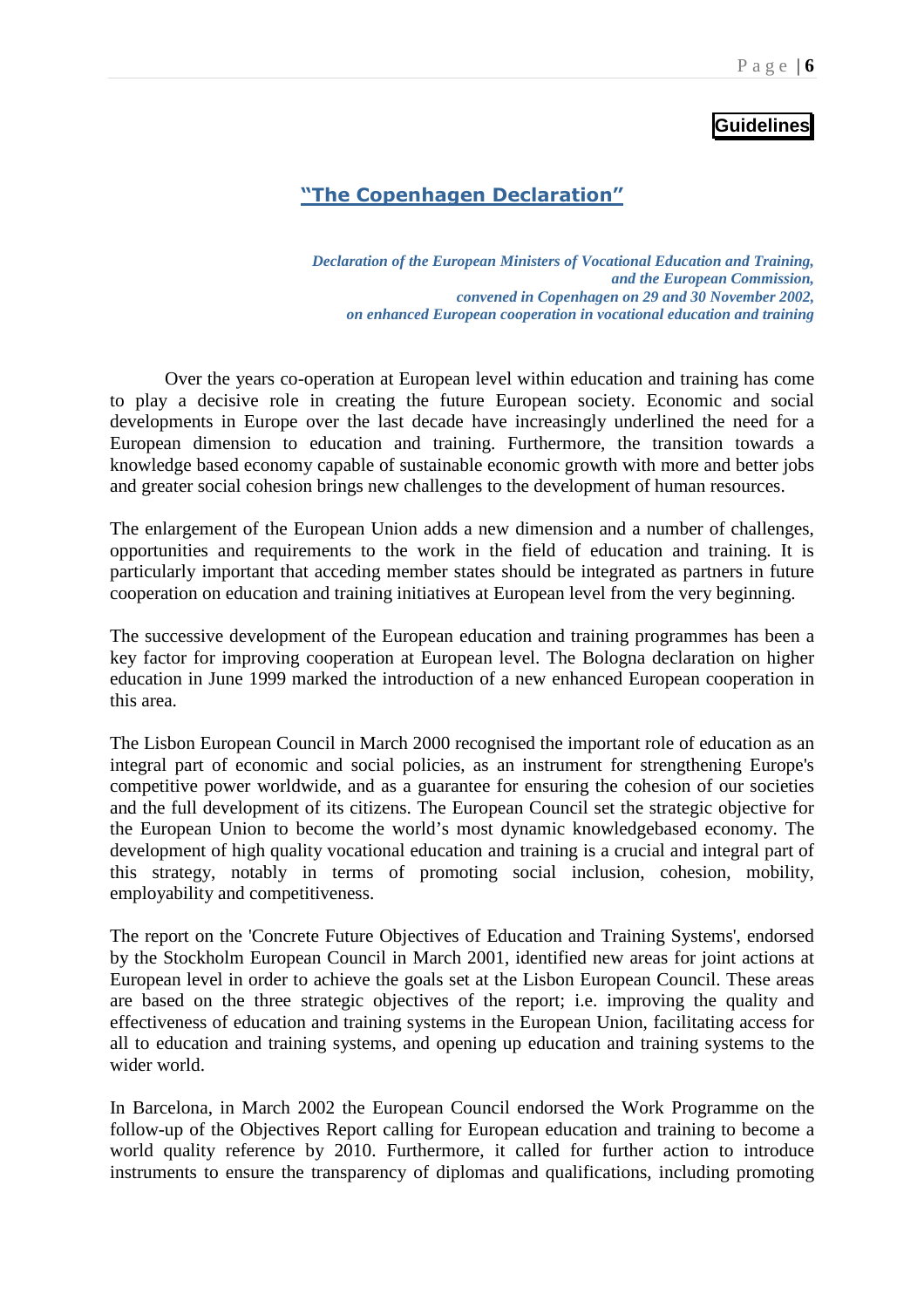action similar to the Bologna-process, but adapted to the field of vocational education and training.

In response to the Barcelona mandate, the Council of the European Union (Education, Youth and Culture) adopted on 12 November 2002 a Resolution on enhanced cooperation in vocational education and training. This resolution invites the Member States, and the Commission, within the framework of their responsibilities, to involve the candidate countries and the EFTA-EEA countries, as well as the social partners, in promoting an increased cooperation in vocational education and training.

Strategies for lifelong learning and mobility are essential to promote employability, active citizenship, social inclusion and personal development1. Developing a knowledge based Europe and ensuring that the European labour market is open to all is a major challenge to the vocational educational and training systems in Europe and to all actors involved. The same is true of the need for these systems to continuously adapt to new developments and changing demands of society. An enhanced cooperation in vocational education and training will be an important contribution towards ensuring a successful enlargement of the European Union and fulfilling the objectives identified by the European Council in Lisbon. Cedefop and the European Training Foundation are important bodies for supporting this cooperation.

The vital role of the social partners in the socio-economic development is reflected both in the context of the European social dialogue and the European Social Partners framework of actions for the lifelong development of competences and qualifications, agreed in March 2002. The social partners play an indispensable role in the development, validation and recognition of vocational competences and qualifications at all levels and are partners in the promotion of an enhanced cooperation in this area.

## **The following main priorities will be pursued through enhanced cooperation in vocational education and training:**

On the basis of these priorities we aim to increase voluntary cooperation in vocational education and training, in order to promote mutual trust, transparency and recognition of competences and qualifications, and thereby establishing a basis for increasing mobility and facilitating access to lifelong learning.

## *European dimension*

• Strengthening the European dimension in vocational education and training with the aim of improving closer cooperation in order to facilitate and promote mobility and the development of inter-institutional cooperation, partnerships and other transnational initiatives, all in order to raise the profile of the European education and training area in an international context so that Europe will be recognised as a world-wide reference for learners.

## *Transparency, information and guidance*

• Increasing transparency in vocational education and training through the implementation and rationalization of information tools and networks, including the integration of existing instruments such as the European CV, certificate and diploma supplements, the Common European framework of reference for languages and the EUROPASS into one single framework.

• Strengthening policies, systems and practices that support information, guidance and counselling in the Member States, at all levels of education, training and employment,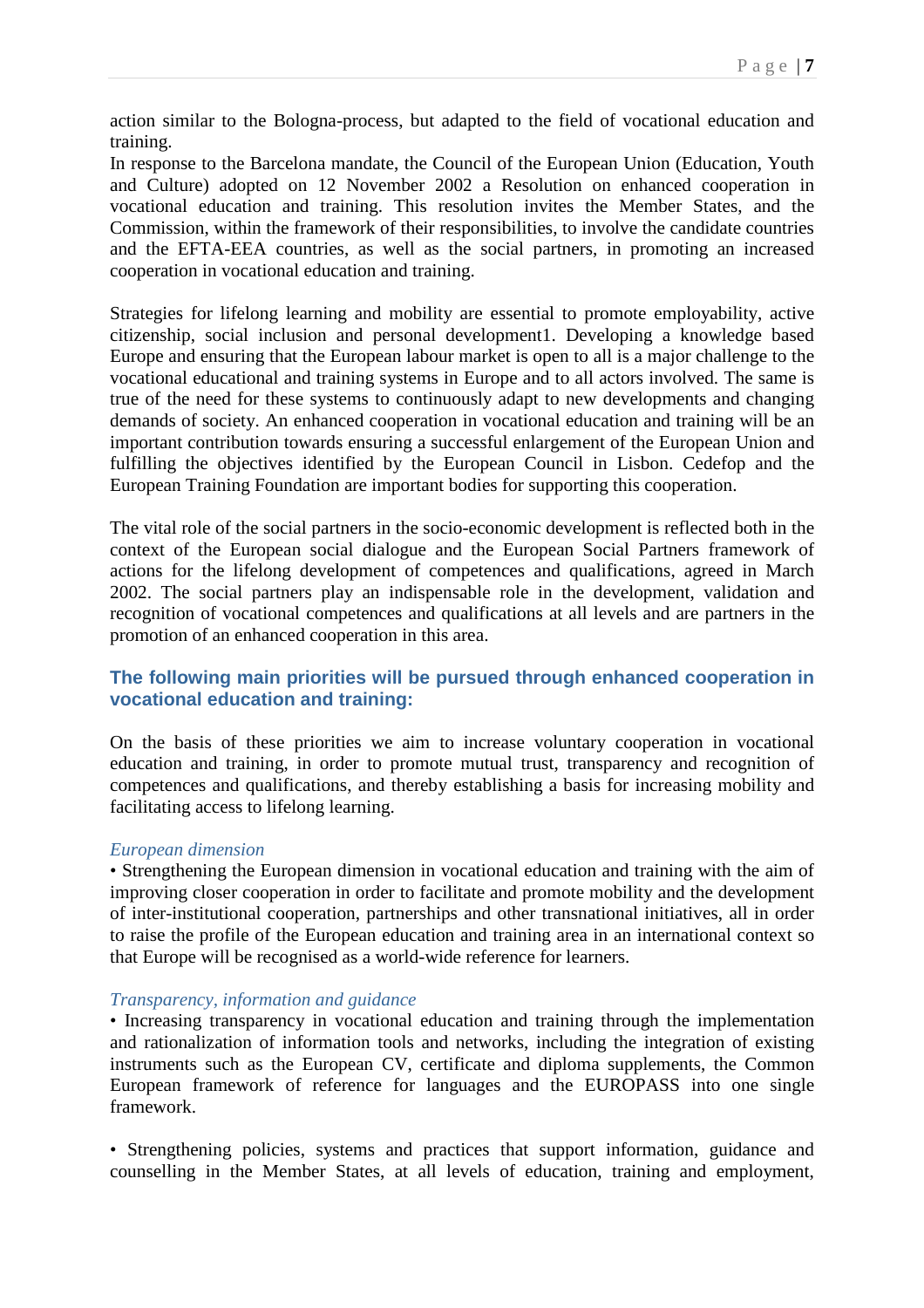particularly on issues concerning access to learning, vocational education and training, and the transferability and recognition of competences and qualifications, in order to support occupational and geographical mobility of citizens in Europe.

## *Recognition of competences and qualifications*

• Investigating how transparency, comparability, transferability and recognition of competences and/or qualifications, between different countries and at different levels, could be promoted by developing reference levels, common principles for certification, and common measures, including a credit transfer system for vocational education and training

• Increasing support to the development of competences and qualifications at sectoral level, by reinforcing cooperation and co-ordination especially involving the social partners. Several initiatives on a Community, bilateral and multilateral basis, including those already identified in various sectors aiming at mutually recognised qualifications, illustrate this approach.

• Developing a set of common principles regarding validation of non-formal and informal learning with the aim of ensuring greater compatibility between approaches in different countries and at different levels.

## *Quality assurance*

• Promoting cooperation in quality assurance with particular focus on exchange of models and methods, as well as common criteria and principles for quality in vocational education and training.

• Giving attention to the learning needs of teachers and trainers within all forms of vocational education and training.

## **The following principles will underpin enhanced cooperation in vocational education and training:**

• Cooperation should be based on the target of 2010, set by the European Council in accordance with the detailed work programme and the follow-up of the Objectives report in order to ensure coherence with the objectives set by the Council of the European Union (Education, Youth and Culture).

- Measures should be voluntary and principally developed through bottom-up cooperation.
- Initiatives must be focused on the needs of citizens and user organisations.

• Cooperation should be inclusive and involve Member States, the Commission, candidate countries, EFTA-EEA countries and the social partners.

## **The follow-up of this declaration should be pursued as follows to ensure an effective and successful implementation of an enhanced European cooperation in vocational education and training:**

1. Implementation of the enhanced cooperation in vocational education and training shall be a gradually integrated part of the follow-up of the objectives report. The Commission will reflect this integrated approach in its reporting to the Council of the European Union (Education, Youth and Culture) within the timetable already decided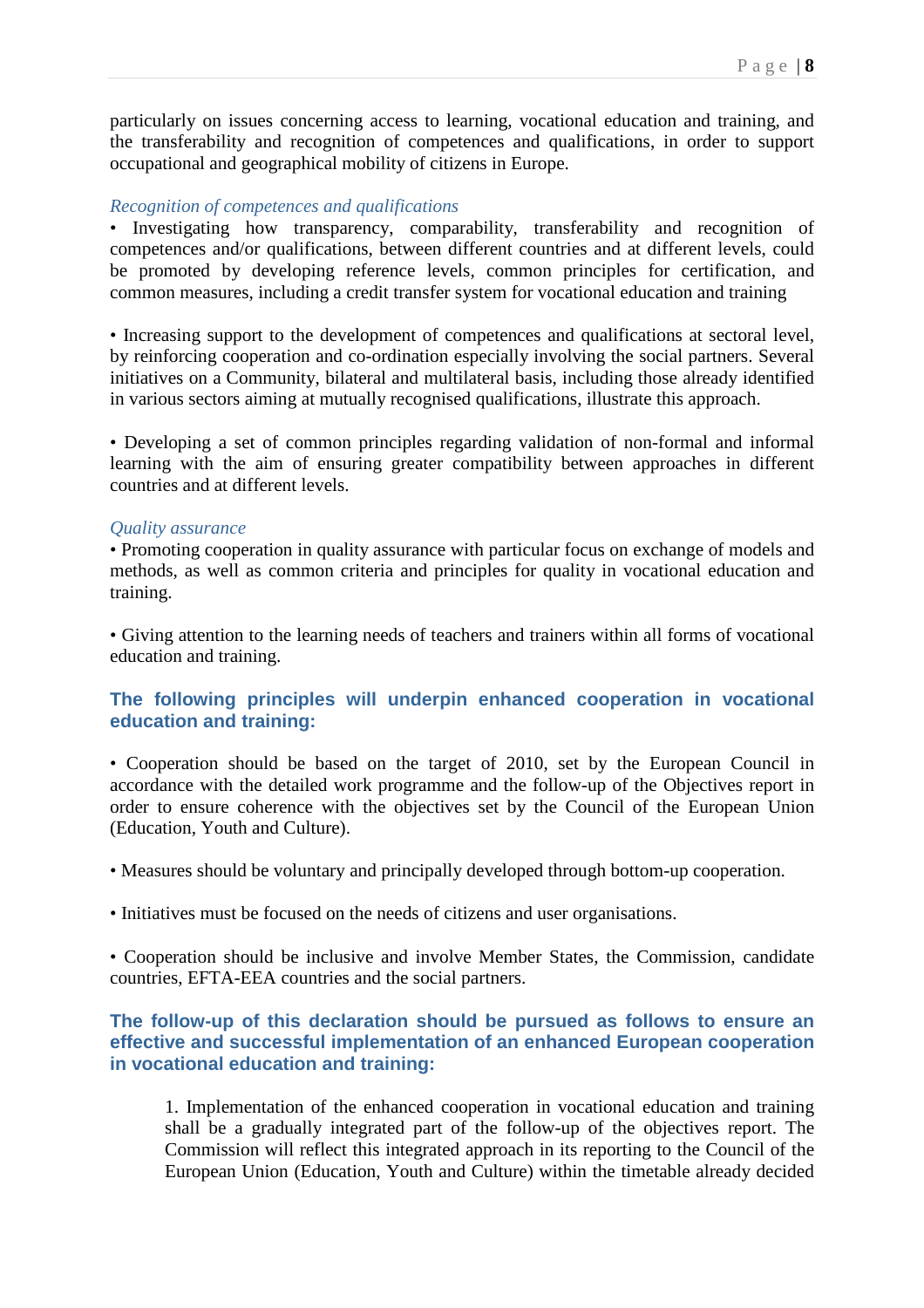for the work of the objectives report. The ambition is to fully integrate the follow-up work of the enhanced co-operation in vocational education and training in the followup of the objectives report.

2. The existing Commission working group, which will be given a similar status to that of the working groups within the follow-up of the objectives report, in future including Member States, EFTA-EEA countries, candidate countries and the European social partners, will continue to work in order to ensure effective implementation and coordination of the enhanced cooperation in vocational education and training. The informal meetings of the Directors General for Vocational Training, which contributed to launching this initiative in Bruges 2001, will play an important role in focusing and animating the followup work.

3. Within this framework the initial focus between now and 2004 will be on concrete areas where work is already in progress, i.e. development of a single transparency framework, credit transfer in vocational education and training and development of quality tools. Other areas, which will be immediately included as a fully integrated part of the work of the follow-up of the objectives report organised in eight working groups and an indicator group, will be lifelong guidance, non-formal learning and training of teachers and trainers in vocational education and training. The Commission will include progress on these actions in its report mentioned in paragraph 1.

The ministers responsible for vocational education and training and the European Commission have confirmed the necessity to undertake the objectives and priorities for actions set out in this declaration and to participate in the framework for an enhanced cooperation in vocational education and training, including the social partners. A meeting in two years time will be held to review progress and give advice on priorities and strategies.

*http://ec.europa.eu/education/copenhagen/copenahagen\_declaration\_en.pdf*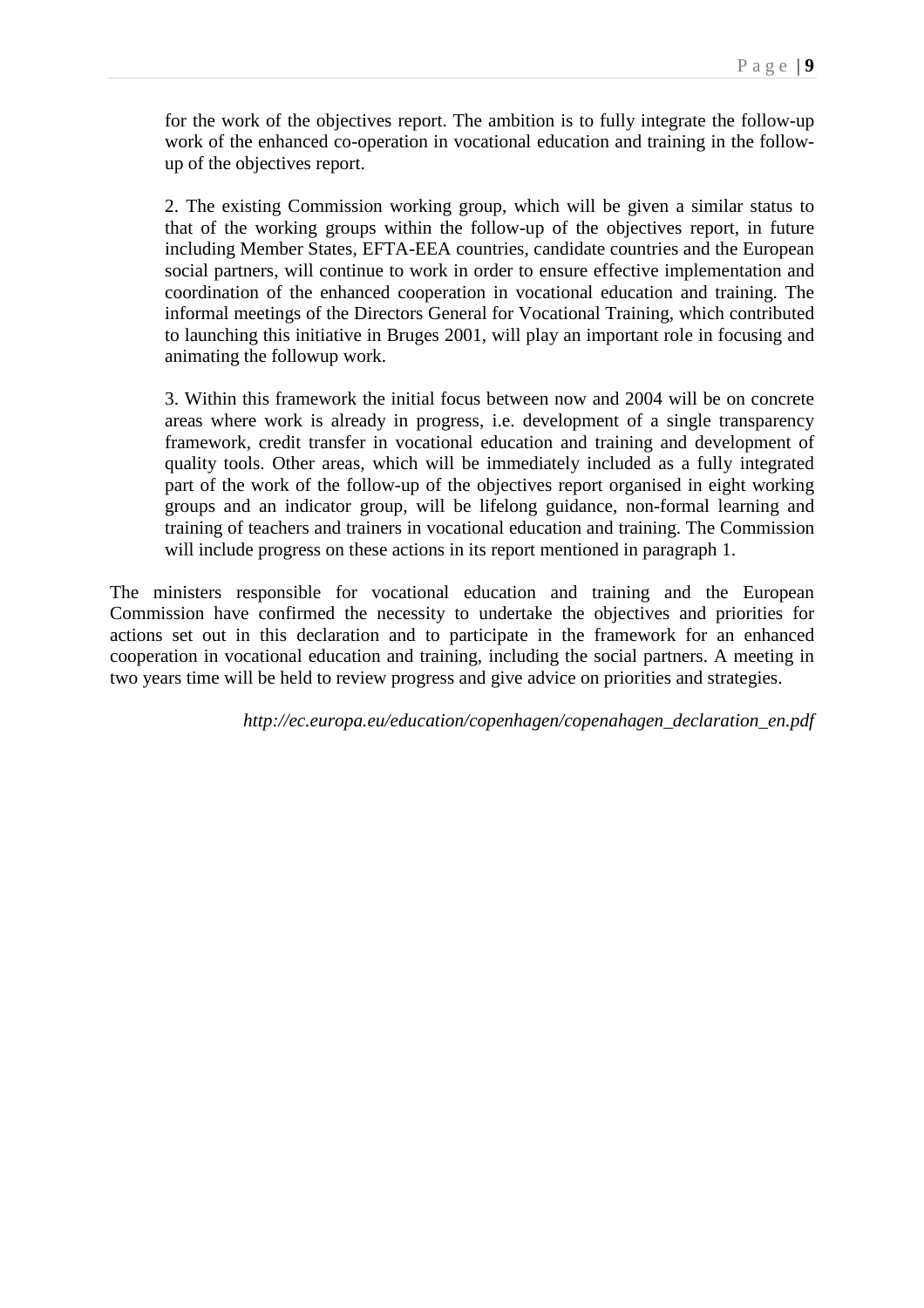## **Guidelines**

## **Maastricht Communiqué on the Future Priorities of Enhanced European Cooperation in Vocational Education and Training (VET)**

#### *(Review of the Copenhagen Declaration of 30 November 2002)*

- On 14 December 2004, in Maastricht, the Ministers responsible for Vocational Education and Training of 32 European countries, the European Social Partners and the European Commission agreed to strengthen their cooperation with a view to
- modernising their vocational education and training systems in order for Europe to become the most competitive economy, and
- offering all Europeans, whether they are young people, older workers, unemployed or disadvantaged, the qualifications and competences they need to be fully integrated into the emerging knowledge based society, contributing to more and better jobs.

## **POLITICAL CONTEXT AND PROGRESS**

The Council (Education, Youth and Culture) agreed on 12 November 2002 a Resolution on the promotion of enhanced European cooperation in vocational education and training. This was then endorsed by the Ministers of Vocational Education and Training of the EU Member States, the EFTA/EEA and candidate countries (the participating countries), the Commission and the European Social Partners at their meeting in Copenhagen on 29-30 November 2002, as the strategy for improving the performance, quality and attractiveness of VET (Copenhagen Declaration). The Council and Commission Joint Interim Report *'Education and Training 2010'* to the Spring 2004 European Council summarises the first concrete results of the Copenhagen process, and recognises its role in encouraging reform, supporting lifelong learning and developing mutual trust between key players and between countries.

The Interim Report calls for the development of European common references and principles as a matter of priority, and their implementation at national level, taking account of national situations and respecting national competences. Since November 2002, the Council has reached political agreement on a number of concrete results emanating from enhanced cooperation in VET and lifelong learning, in particular in relation to human capital for social cohesion and competitiveness, guidance throughout life, principles for the identification and validation of non-formal and informal learning, quality assurance in VET and the Europass single framework for the transparency of qualifications and competences.

In February 2002, the European social partners launched a cooperation process by adopting a Framework of actions for the lifelong development of competences and qualifications. Through the annual follow-up reports, employers and trade unions make a concrete contribution to the Lisbon strategy.

In two years the Copenhagen process has succeeded in raising the visibility and profile of VET at the European level and in the Lisbon strategy. Participating countries and stakeholders have come to a common understanding of the specific challenges at stake, have agreed on strategies to address these challenges, and have developed concrete means to support their implementation.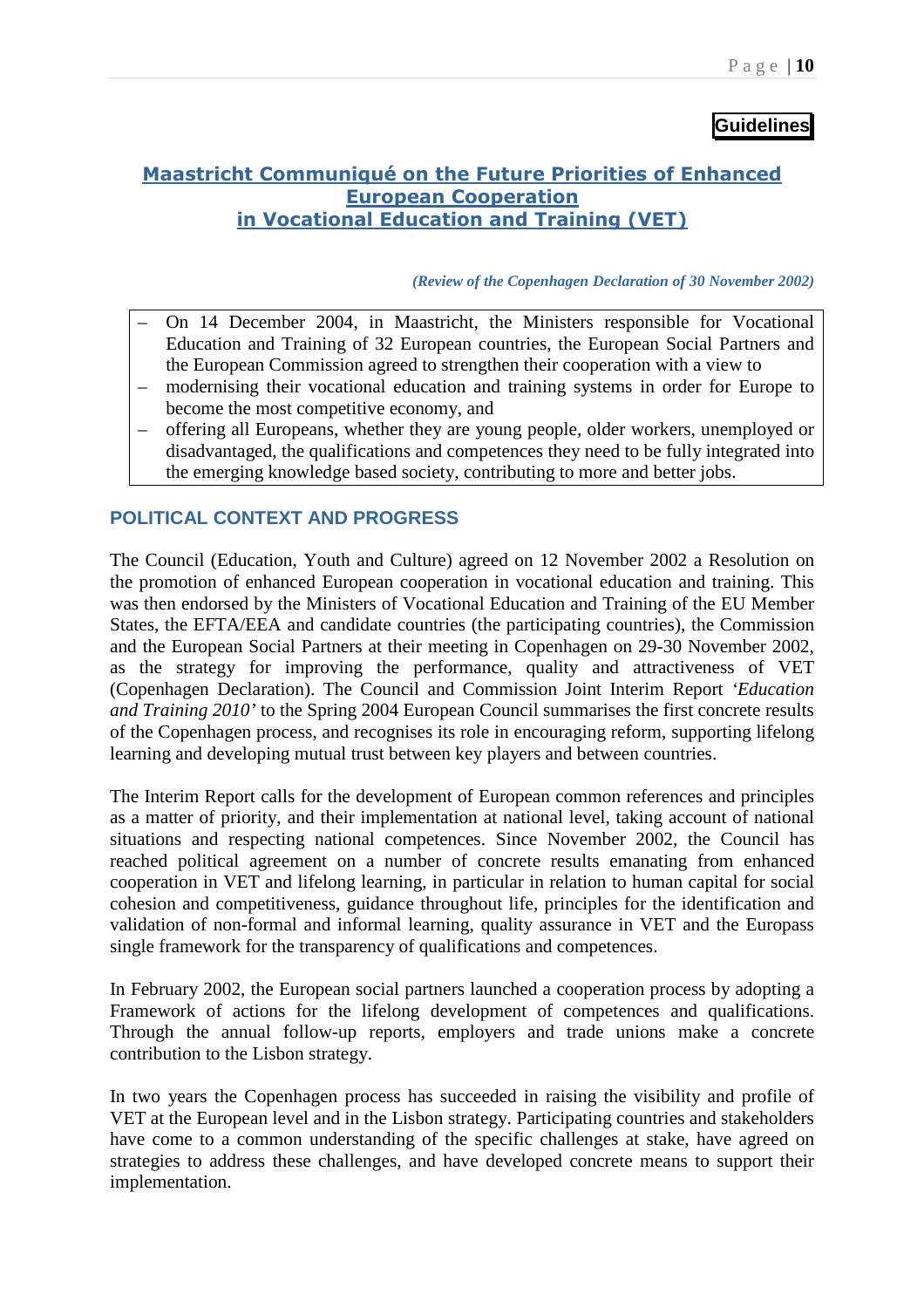## **CHALLENGES IN ORDER TO MEET THE LISBON OBJECTIVES**

The Copenhagen process will continue to set political priorities for achieving the Lisbon objectives in the field of VET, within the context of the *Education and Training 2010* work programme. The strengthening of VET at the European and national levels, through voluntary and bottom up cooperation, should be an essential component for the achievement of a genuine European labour market and a competitive economy, alongside the legislative regime for the recognition of professional qualifications and the European Employment Strategy. However, greater emphasis should be placed on action to implement agreed objectives at national level, taking into account common European references and principles. In reviewing the focus of the Copenhagen process for 2005-6, full consideration has also been given to the challenges highlighted by the study commissioned by the European Commission to assess progress of VET systems and by the Kok reports 2003ix and 2004.

These challenges include adequately reflecting changes in the labour market which have an impact on the nature of developments in the field of VET. The Joint Interim Report identifies a number of levers and priorities for reform in key areas, to make European education and training systems a world quality reference by 2010 and lifelong learning a concrete reality for all. These include the need to mobilise the necessary investments effectively and to focus on the development of key competences of citizens throughout life, for example learning to learn, innovate and develop a spirit of enterprise.

The necessary reforms and investment should be focused particularly on:

- the image and attractiveness of the vocational route for employers and individuals, in order to increase participation in VET.
- achieving high levels of quality and innovation in VET systems in order to benefit all learners and make European VET globally competitive.
- linking VET with the labour market requirements of the knowledge economy for a highly skilled workforce, and especially, due to the strong impact of demographic change, the upgrading and competence development of older workers.
- the needs of low-skilled (about 80 million persons aged between 25-64 years in the EU) and disadvantaged groups for the purpose of achieving social cohesion and increasing labour market participation.

VET is increasingly taking place at all educational levels and, therefore, the parity of esteem and links between VET and general education, in particular with higher education, need to be fostered by innovative strategies and instruments at the national and European levels. This should include designing VET systems which attract more students to higher qualifications. This will contribute to innovation and competitiveness.

## **THE NATIONAL LEVEL: STRENGTHENING THE CONTRIBUTION OF VET SYSTEMS, INSTITUTIONS, ENTERPRISES AND SOCIAL PARTNERS TO THE ACHIEVEMENT OF THE LISBON GOALS PRIORITY SHOULD BE GIVEN TO:**

i) the use of common instruments, references and principles to support the reform and development of VET systems and practices, for example regarding transparency (Europass),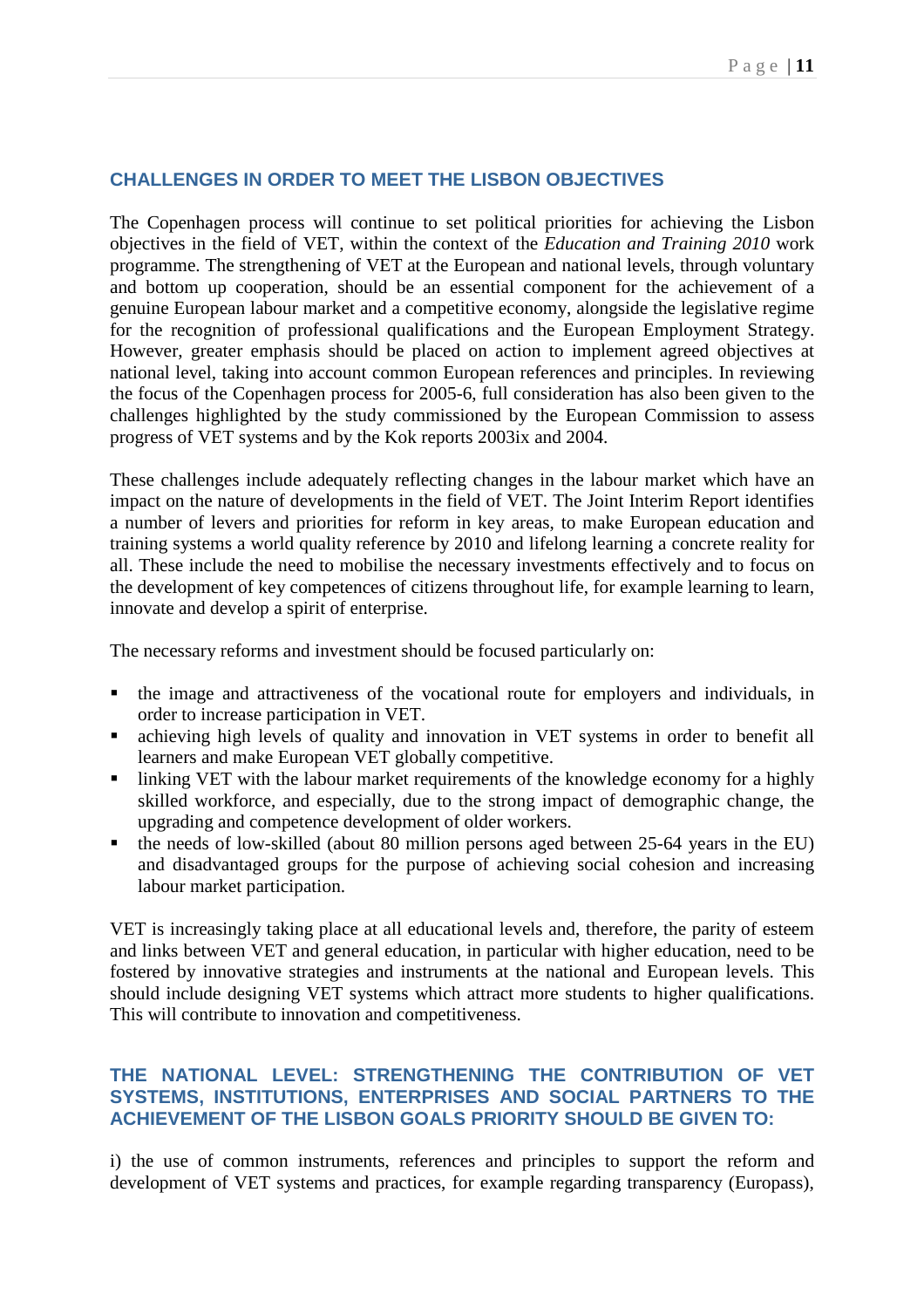guidance throughout life, quality assurance and identification and validation of non-formal and informal learning. This should include the strengthening of mutual links between these instruments and the raising of stakeholders' awareness at national, regional and local levels in Member States to enhance visibility and mutual understanding;

ii) improving public and/or private investment in VET, including by public–private partnerships and, where appropriate, by the "training incentive effects of tax and benefit systems" as recommended by the Lisbon European Council;

iii) the use of the European Social Fund and the European Regional Development Fund to support the development of VET. Subject to an agreement on the future EU structural funds, and in accordance with the policy orientations of those funds during 2007-2013, they should support the key role of education and training in promoting economic development and social cohesion, as well as the "Education and Training 2010" objectives, in particular the needs of small and medium sized enterprises, the innovative reform of VET systems and the related challenges of, on the one hand, equipping young people with the key competences they will require throughout life and, on the other, renewing and updating the skills of an ageing population.

iv) the further development of VET systems to meet the needs of people or groups at risk of labour market and social exclusion, in particular early school leavers, low skilled, migrants, persons with disabilities and the unemployed. This should be based on a combination of targeted investment, assessment of prior learning and tailored training and learning provision.

v) the development and implementation of open learning approaches, enabling people to define individual pathways, supported by appropriate guidance and counselling. This should be complemented by the establishment of flexible and open frameworks for VET in order to reduce barriers between VET and general education, and increase progression between initial and continuing training and higher education. In addition, action should be taken to integrate mobility into initial and continuing training

vi) the increased relevance and quality of VET through the systematic involvement of all key partners in developments at national, regional and local level, particularly regarding quality assurance. To that effect, VET institutions should be enabled and encouraged to participate in relevant partnerships. More emphasis on the early identification of skills needs and planning of VET provision is particularly important and key partners, including the social partners, will play a major role in this.

vii) the further development of learning-conducive environments in training institutions and at the workplace. This entails enhancement and implementation of pedagogical approaches which support self-organised learning and utilise the potential provided by ICT and elearning, thus improving the quality of training.

viii) continuing competence development of teachers and trainers in VET, reflecting their specific learning needs and changing role as a consequence of the development of VET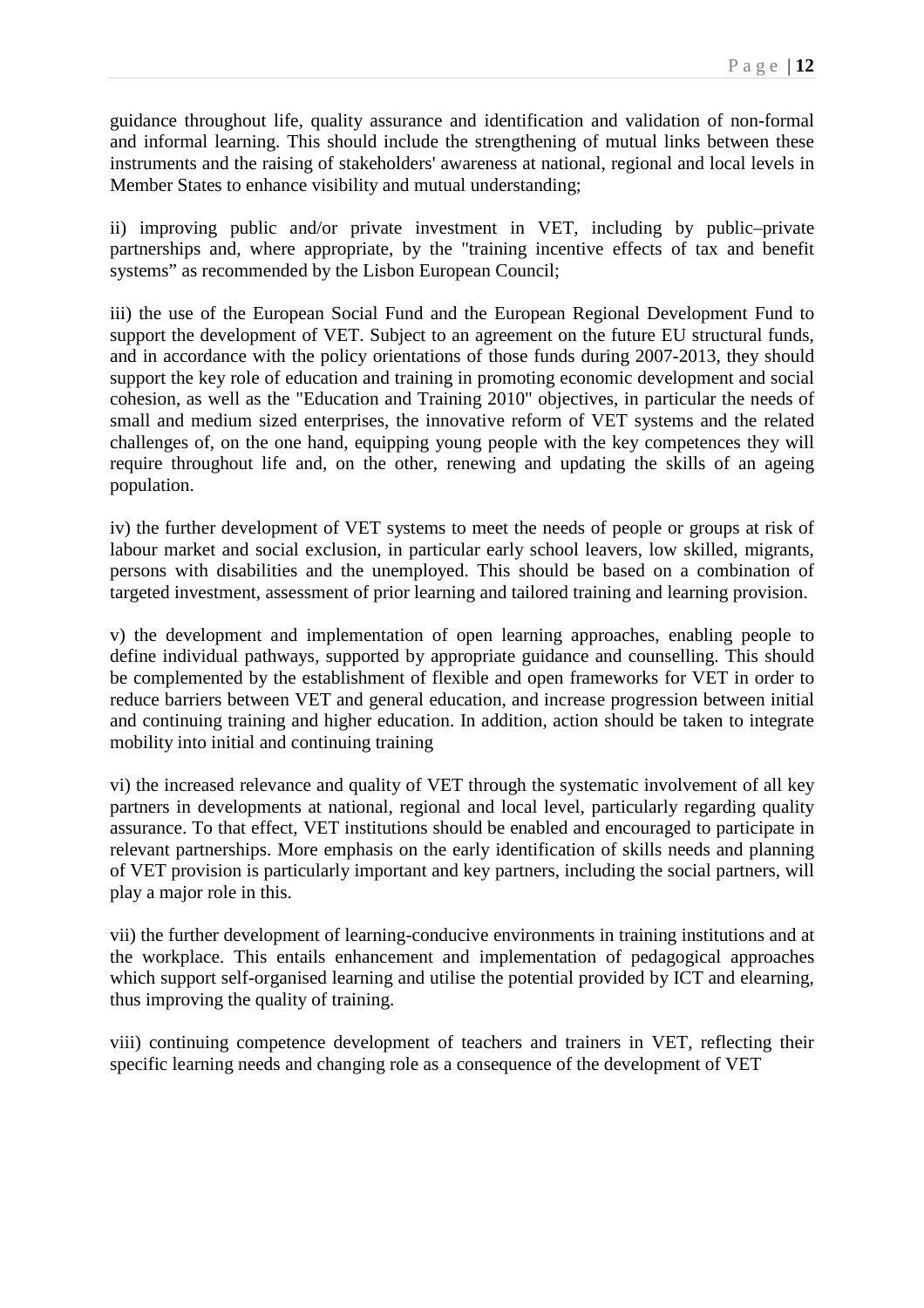## **THE EUROPEAN LEVEL: DEVELOPING TRANSPARENCY, QUALITY AND MUTUAL TRUST TO FACILITATE A GENUINE EUROPEAN LABOUR MARKET PRIORITY SHOULD BE GIVEN TO:**

i) the consolidation of priorities of the Copenhagen process and facilitating the implementation of the concrete results.

ii) the development of an open and flexible European qualifications framework, founded on transparency and mutual trust. The framework will provide a common reference to facilitate the recognition and transferability of qualifications covering both VET and general (secondary and higher) education, based mainly on competences and learning outcomes. It will improve permeability within education and training systems, provide a reference for the validation of informally acquired competences and support the smooth and effective functioning of the European, national and sectoral labour markets. The framework should be underpinned by a set of common reference levels. It should be supported by instruments agreed at European level, particularly quality assurance mechanisms to create the necessary mutual trust. The framework should facilitate the voluntary development of competence based solutions at the European level enabling sectors to address the new education and training challenges caused by the internationalisation of trade and technology.

iii) the development and implementation of the European credit transfer system for VET (ECVET) in order to allow learners to build upon the achievements resulting from their learning pathways when moving between learning systems. ECVET will be based on competences and learning outcomes, taking account of their definition at national or sectoral levels. It will take into account the experience of the ECTS in the field of higher education and the Europass framework. The practical implementation should include the development of voluntary agreements between VET providers throughout Europe. The system will be broadbased and flexible to enable its progressive implementation at the national level, with priority given initially to the formal learning system.

iv) the examination of the specific learning needs and changing role of vocational teachers and trainers and of the possibilities of making their profession more attractive including continuous updating of their professional skills. Teachers and trainers should be supported in their essential role as innovators and facilitators in the learning environment. A coherent framework should be envisaged to support the improvement of the quality of vocational teaching and training.

v) the improvement of the scope, precision and reliability of VET statistics in order to enable evaluation of progress in making VET efficient, effective and attractive. Adequate data and indicators are the key to understanding what is happening in VET and what additional interventions and decision-making are required by all parties involved.

## **IMPLEMENTATION AND FOLLOW UP**

i) All actors in the field of VET - providers, employers, trade unions, branch organisations, chambers of commerce, industry or crafts, employment services, regional bodies and networks, etc. – are invited to take their responsibilities and to contribute to making effective the implementation of the Copenhagen process at all levels. National networks on which all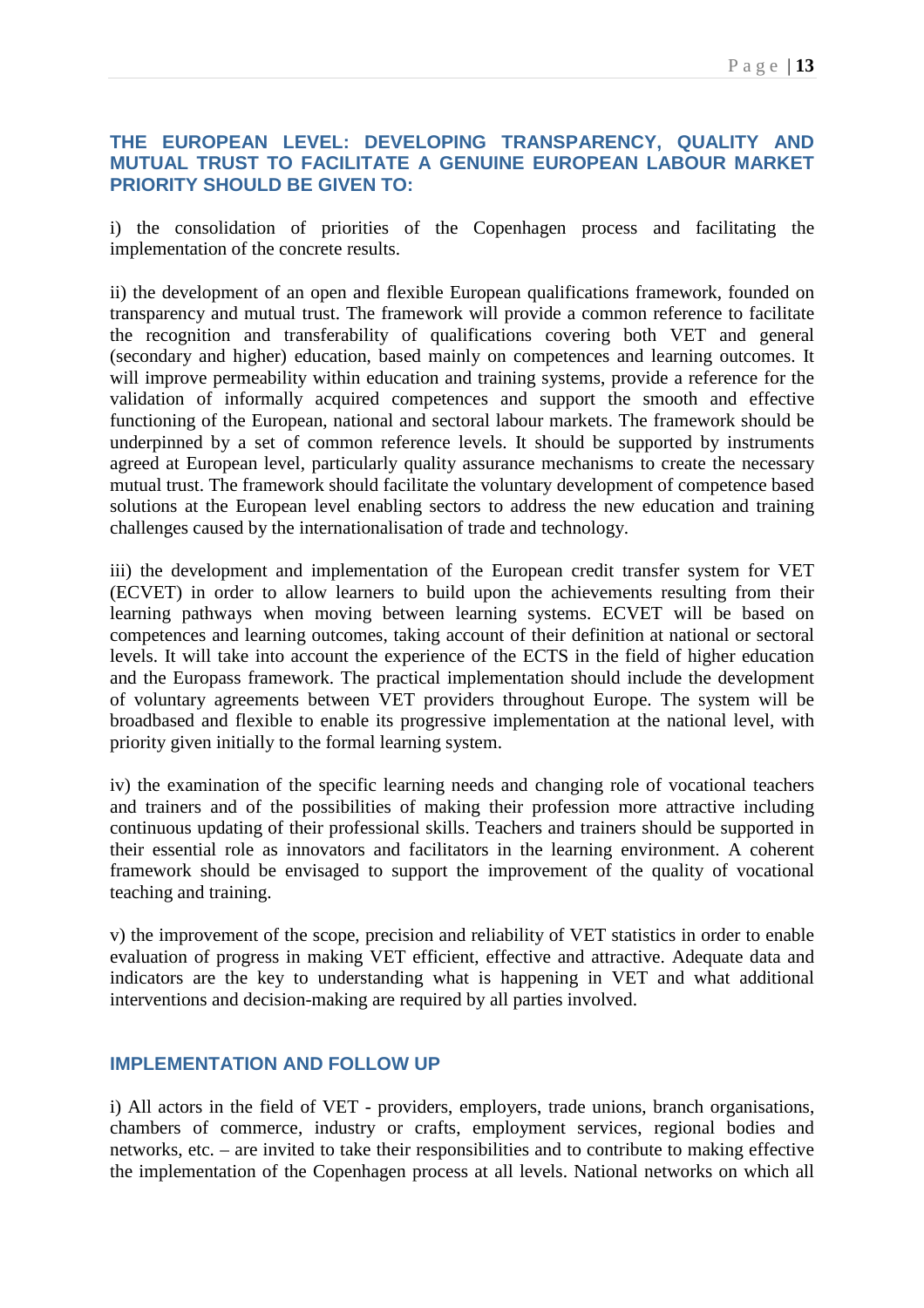relevant stakeholders, especially ministries, social partners and regional authorities, are represented should be established.

ii) In accordance with the Joint Interim Report, the education and training processes should be rationalised and streamlined at European level by bringing the priorities of the above conclusions and the Copenhagen process groups within the framework of the Education and Training 2010 work programme. This should be based on the experience of working methods under the Copenhagen process.

iii) The Advisory Committee on Vocational Training will be fully involved in the implementation and follow up.

iv) Proposals for a European Qualifications Framework and European Credit Transfer System for VET should be prepared and examined.

v) A coherent approach and closer cooperation should be developed, both at national and European level, with:

- -Higher Education, including developments under the Bologna process
- - European Economic, Employment, Sustainable Development and Social Inclusion Policies (in terms of Guideliness and National Action Plans)
- **Pre-accession instruments and funds**
- and between research, practice and policy by networking and exchange of innovation and good examples of policy and practice.

vi) Information on progress made and future actions for development of VET, involving all relevant stakeholders at national level, should be provided as part of the integrated biennial report on Education and Training 2010 in the context of implementing national lifelong learning strategies. This should incorporate the above national level priorities and provide the basis for stimulating the exchange of experience not only between participating countries but also between social partners and other relevant stakeholders on a transnational basis.

vii) Closer links should be developed with the social partners at European, national, regional and sectoral levels, taking into account the work priorities defined in their framework of actions for the lifelong development of competences and qualifications.

viii) Effective and full use will be made of Leonardo da Vinci and the future integrated action programme in the field of lifelong learning to support the development, testing, and implementation of innovative actions to advance VET reform.

ix) Cedefop and ETF will continue to support the implementation of the Copenhagen process and use their networks (e.g. ReferNet, National Observatories) and electronic media, to assist with reporting, monitoring progress, and exchange of experience, in particular through:

- the dissemination of good policy and practice in lifelong learning
- the mapping of sectoral activities
- the use of the Leonardo da Vinci study visits to support mutual learning and peer review.

x) Another Ministerial meeting will be held in two years, to evaluate implementation and to review priorities and strategies for VET within the Education and Training 2010 work programme.

*http://libserver.cedefop.europa.eu/vetelib/eu/pub/commission/dgeac/2004\_0018\_en.pdf*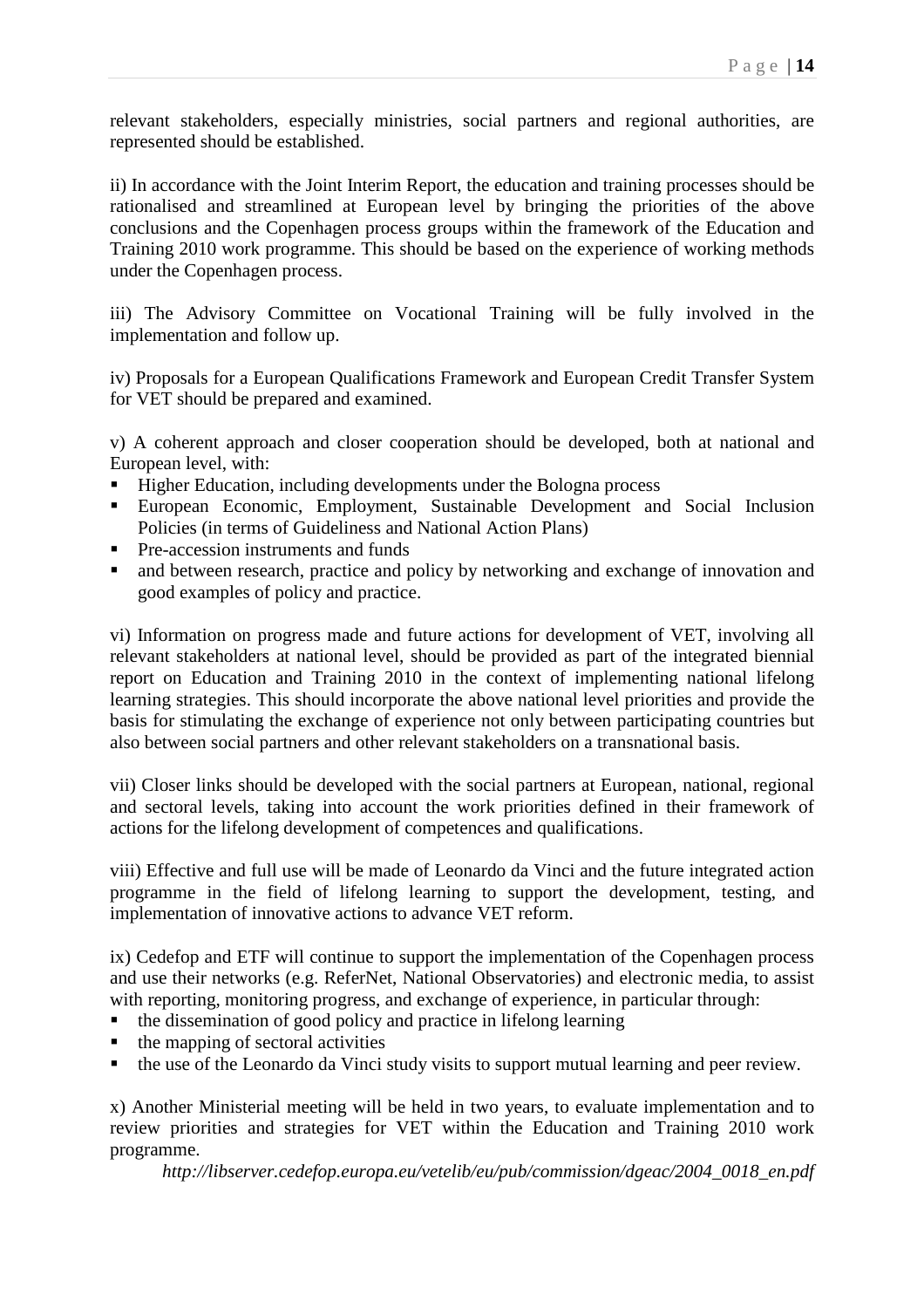**Guidelines**

## **The Helsinki Communiqué on Enhanced European Cooperation in Vocational Education and Training**

*Communiqué of the European Ministers of Vocational Education and Training, the European Social partners and the European Commission, convened in Helsinki on 5 December 2006 to review the priorities and strategies of the Copenhagen Process* 

## **I. EUROPE NEEDS INVESTMENTS IN VOCATIONAL EDUCATION AND TRAINING**

#### *Investment in human capital and skills needed*

Education and training have a central role in responding to the challenges we are facing in Europe: globalisation, an ageing population, emerging new technologies and skills needs. This is reflected in the European Union's agenda and in the revised Lisbon strategy and its integrated Guideliness for growth and jobs 2005–20084. It calls for expansion and improved investment in human capital and for adaptation of education and training systems in response to the challenges.

#### *VET constitutes a major part of Lifelong learning*

Lifelong learning covers learning in all forms and in all settings. Lifelong learning strategies should ensure a well functioning training market and a broad skills base. VET – Vocational Education and Training is an integral part of this. It plays a key role in human capital accumulation for the achievement of economic growth, employment and social objectives. VET is an essential tool in providing European citizens with the skills, knowledge and competences needed in the labour market and knowledge based society. The fact remains that VET caters for a major part of learners in Europe and a significant share of the future workforce will need vocational skills and competences.

#### *Twin challenge: engaging young people and those in working life*

European VET policies should promote high quality initial VET and create conditions to improve the skills of those in the labour force through continuing VET. Policies should engage all young people in vocational training and/or higher education, ensuring at the same time that they acquire skills and competences relevant to the labour market and to their future lives.

Furthermore, policies should serve people already in working-life by ensuring possibilities for further development throughout their careers. VET systems should, as part of flexible educational pathways, increasingly enable progression to further education and training, especially from VET to higher education.

#### *Delivering a skills base relevant to working life*

VET should provide a broad knowledge and skills base relevant to working life, highlighting at the same time excellence at all levels. Policies and practices should assess the relative impacts of investing in different levels of skills and competences. The supply of intermediary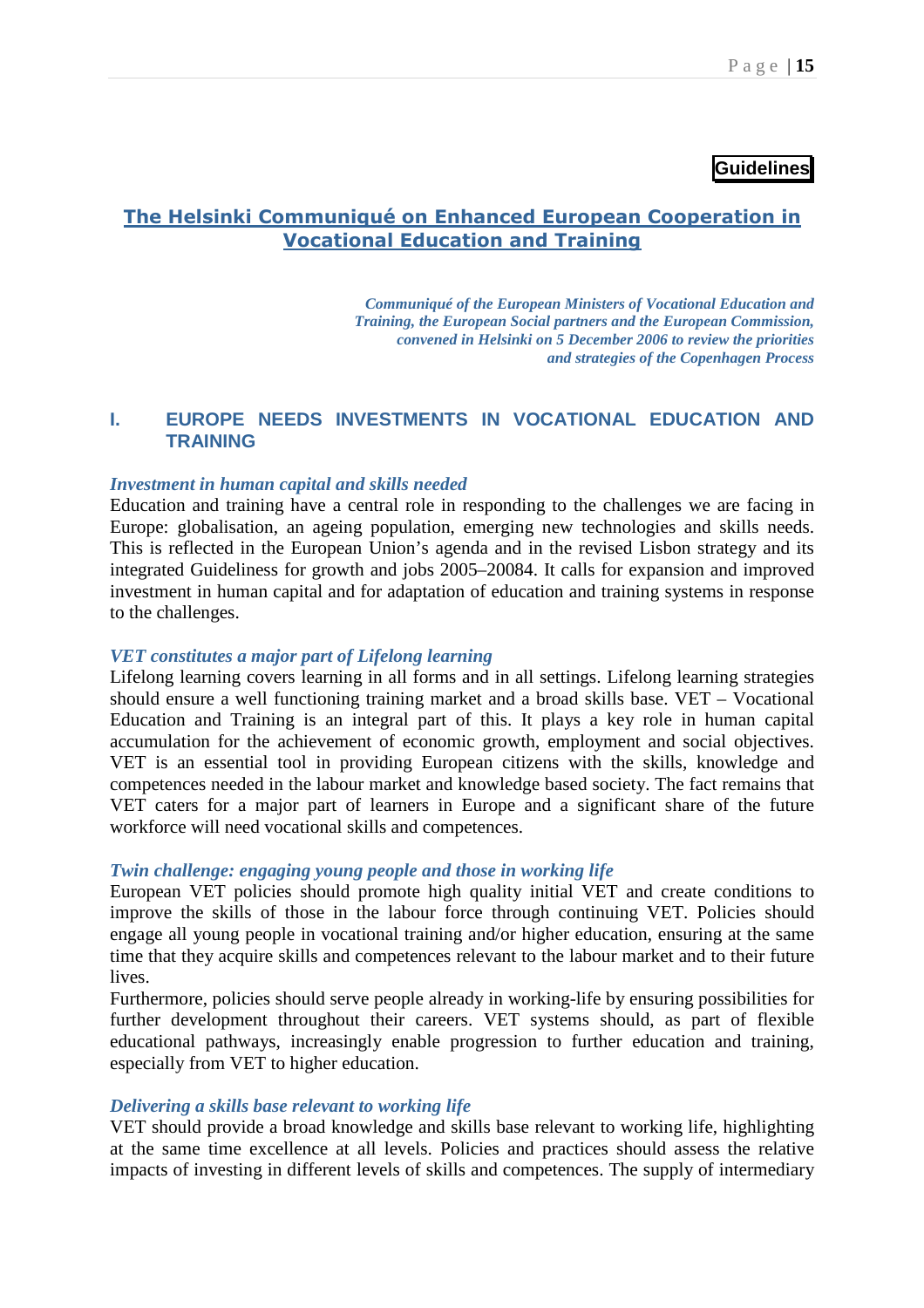and technical skills as well as high level skills should be increased to overcome skills shortages and to help sustain innovation and the growth of the knowledge society.

## *Contributing to competitiveness and social cohesion*

VET has a dual role in contributing to competitiveness and in enhancing social cohesion. VET policies should address all sections of the population, offering attractive and challenging pathways for those with high potential, while at the same time addressing those at risk of educational disadvantages and labour market exclusion – especially early school leavers, those with low qualifications or no qualifications at all, those with special needs, people with an immigrant background and older workers. In short, VET should be equitable and efficient.

## *European and national policies for enhancing VET*

*Basic education* should provide young people with the knowledge, skills, values and attitudes necessary for further learning, entrepreneurship and employability and prepare students to follow a general education pathway or a VET pathway or a combination of both.

*Young people in VET* should acquire skills and competences relevant to labour market requirements, for employability and for lifelong learning. This calls for policies to reduce drop-out rates from VET and to better facilitate school-to-work transition, e.g. by combining education and training with work through apprenticeships and work-based learning.

The skills, competences and mobility of the *labour force* should be promoted by encouraging the recognition of prior learning gained through training and work experience. Training opportunities should be provided for those in working life. At the same time, learning opportunities should be available for disadvantaged individuals and groups, especially for the less educated.

Competitive business environments and strained national budgets pose challenges for ensuring necessary *investments in skills.* Public and private investment in VET should be improved through the further development of balanced and shared funding and investment mechanisms. Against this background, training systems should be efficient in providing the expected outcomes.

This calls for better governance of training systems and responsiveness to the changing skill requirements of the labour market – training should be more demand-driven.

## **II. MAKING IT HAPPEN – THE COPENHAGEN PROCESS DELIVERING REFORMS**

#### *Diversity – an asset and a challenge*

The diversity of European VET systems is an asset which serves as a basis for mutual learning and inspiring reforms. At the same time, this diversity makes it important to increase transparency and common understanding on quality issues, and hence mutual trust between VET systems and practices. The aim should be to promote a European VET area in which qualifications and skills acquired in one country are recognised throughout Europe, thus supporting the mobility of young people and adults. This VET area should be cultivated through use of common frameworks, instruments and tools and supported by consistent use of comparable data enabling evidence-based policymaking.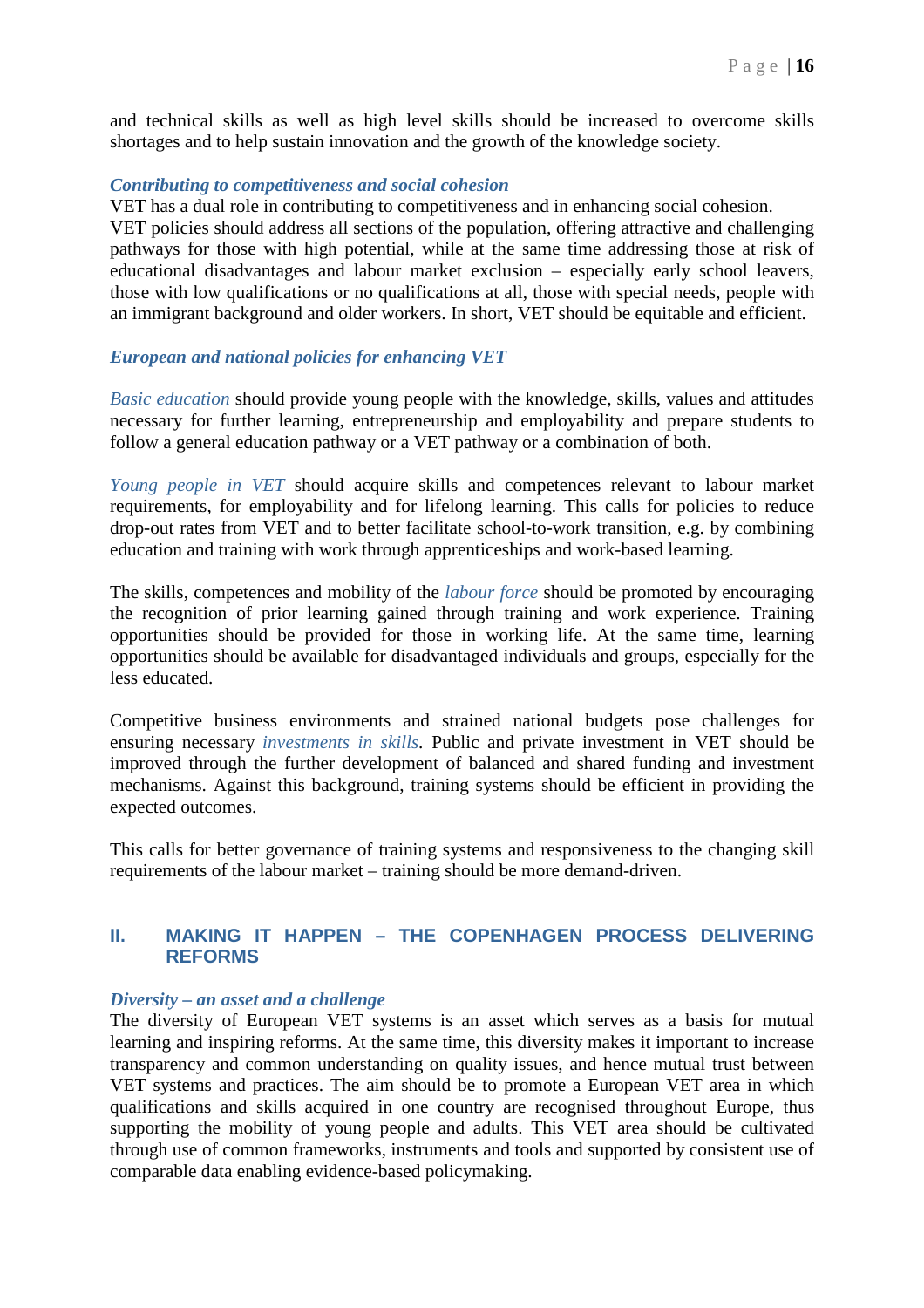## *A process to improve the performance, quality and attractiveness of VET*

The Copenhagen Process on Enhanced European Cooperation in Vocational Education and Training was launched as a European strategy to improve the overall performance, quality and attractiveness of VET in Europe. Since 2002, the process has significantly contributed to raising the visibility and profile of VET in Europe. It has different dimensions:

*A political process.* The process plays an essential role in emphasising the importance of VET to political decision makers. It facilitates agreeing common European goals and objectives, discussing national models and initiatives, and exchanging good examples of practice at the European level. At national level, the process contributes to strengthening the focus on VET and has inspired national reforms.

*A process to develop common tools.* Another central role of the process is the development of common European frameworks and tools, aimed at enhancing transparency and quality of competences and qualifications, and facilitating mobility of learners and workers. The process paves the way towards a European labour market, and a European VET area complementary to the European area for higher education.

#### *A process that fosters mutual learning.* The process supports European cooperation.

It allows the participating countries to consider their policies in light of experience from other countries and provides a framework for working together, learning from others, sharing ideas, experience and results.

*A process that takes the stakeholders on board.* The process strengthens the involvement of different stakeholders and enables their contribution to common goals.

#### *Copenhagen – Maastricht – Helsinki*

The priorities of the process were first set in the Copenhagen Declaration, November 2002. In the Maastricht Communiqué, December 2004, they were further specified and expanded and, for the first time, national priorities were agreed. At the second follow-up meeting in Helsinki on 5 December 2006, the process was evaluated and its strategies and priorities were reviewed.

#### *A more focused process*

The process is viewed as successful and necessary. Now, four years after Copenhagen, it is important to focus on continuing the work and completing and putting into practice initiatives already started. However, a more focused approach with a limited number of priority areas and clear targets should be ensured. Different initiatives and tools should be interlinked and mutually supportive, and VET should be developed at all levels as an essential part of lifelong learning with close links to general education. The measures initiated by the process are voluntary and are developed through bottom-up cooperation. Particular emphasis is placed on engaging social partners and sectoral organisations in all stages of the work and feeding national experiences back into the work at European level.

#### *Reforms take time – consistency needed*

While the Copenhagen and Maastricht priorities remain valid, the process should be strengthened, and the work focused in the following priority areas: The image, status and attractiveness of VET. In this context, more emphasis should be placed on good governance of VET systems, institutions and/or providers.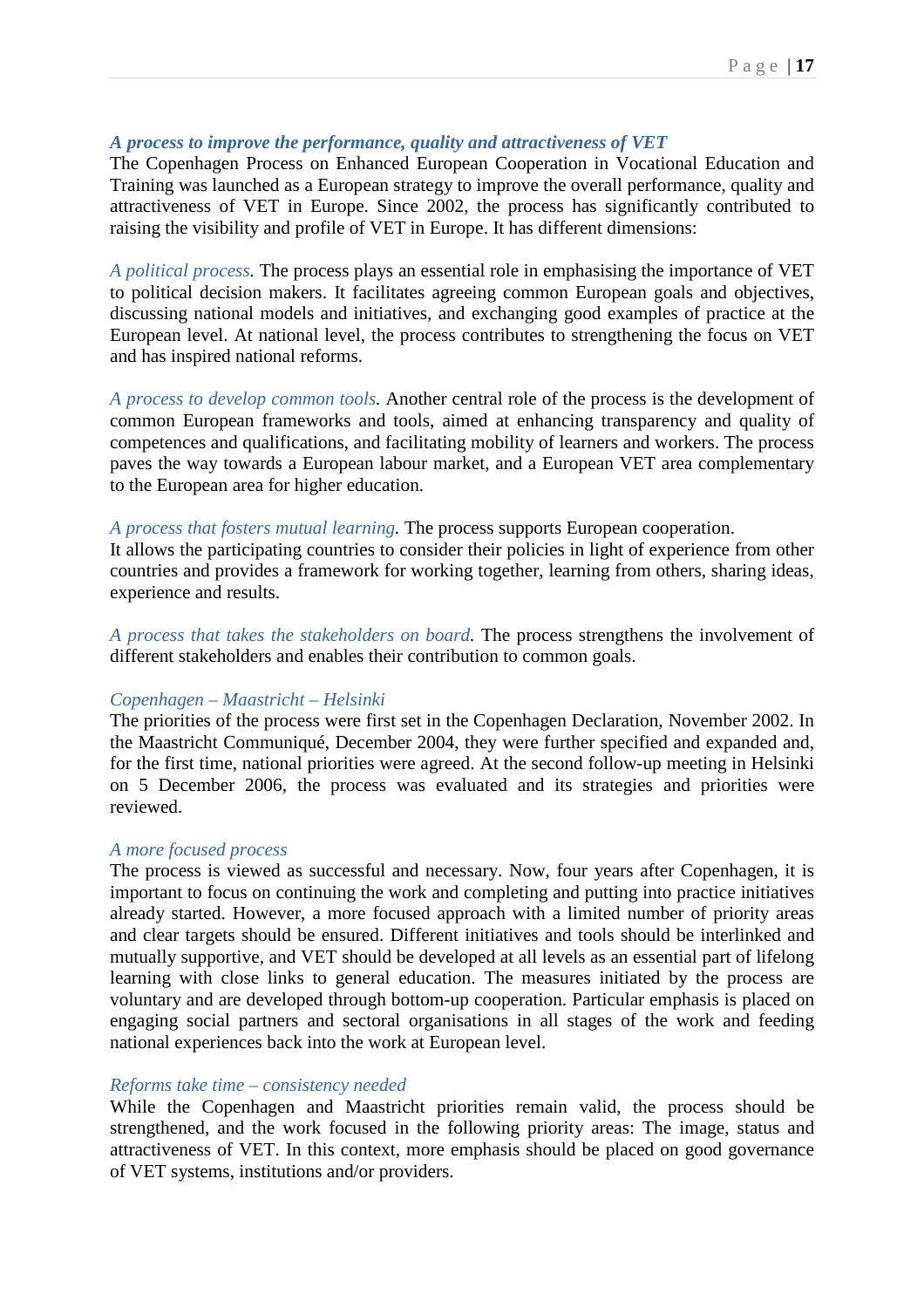Further development, testing and implementation of common European tools. The aim should be for the agreed tools to be in place by 2010. A more systematic approach to strengthen mutual learning. To support this, special attention should be given to improving the scope, comparability and reliability of VET statistics by 2008. Active involvement of all stakeholders in the work as the Copenhagen process moves towards an implementation phase. *Next follow-up meeting* 

The next Ministerial follow-up meeting will be held in two years, to evaluate progress, to reinforce priorities and strategies for VET within the 'Education and Training 2010' work programme and to reflect on the orientation of the process beyond 2010.

## **III. REVIEWED PRIORITIES**

## *1. Policy focused on improving the attractiveness and quality of VET*

More attention should be paid by participating countries to the image, status and attractiveness of VET. This calls for:

- improved guidance throughout life to take better account of the opportunities and
- requirements of VET and of working life, including increased career guidance and
- advice in schools and for families, in order to ensure informed choice;
- open VET systems which offer access to flexible, individualised pathways and create
- better conditions for transition to working life, progression to further education and
- training, including higher education, and which support the skills development of
- adults in the labour market;
- close links with working life, both in initial and continuing VET, and increased
- opportunities to learn at the workplace;
- promoting the recognition of non-formal and informal learning to support career
- development and lifelong learning;
- measures to increase the interest and participation of men or women in those VET fields in which they remain under-represented, for instance women in the
- technology field;
- $\blacksquare$  developing and highlighting excellence in skills, for example by applying world-class standards or organising skills competitions.
- -In improving the attractiveness and quality of VET, more emphasis should be placed on
- good governance of VET systems and providers in delivering the VET agenda, through:
- responsiveness to the needs of individuals and the labour market, including anticipation of skills needs. Particular attention should be paid to the needs of small and medium-sized enterprises;
- highly qualified teachers and trainers who undertake continuous professional development;
- national quality assurance and improvement in line with the Council Conclusions on Quality Assurance in VET;
- improving public and private investment in VET through the development of
- balanced and shared funding and investment mechanisms;
- increased transparency of VET systems;
- stronger leadership of institutions and/or training providers within national strategies;
- active partnership between different decision makers and stakeholders, in particular social partners and sectoral organisations, at national, regional and local levels.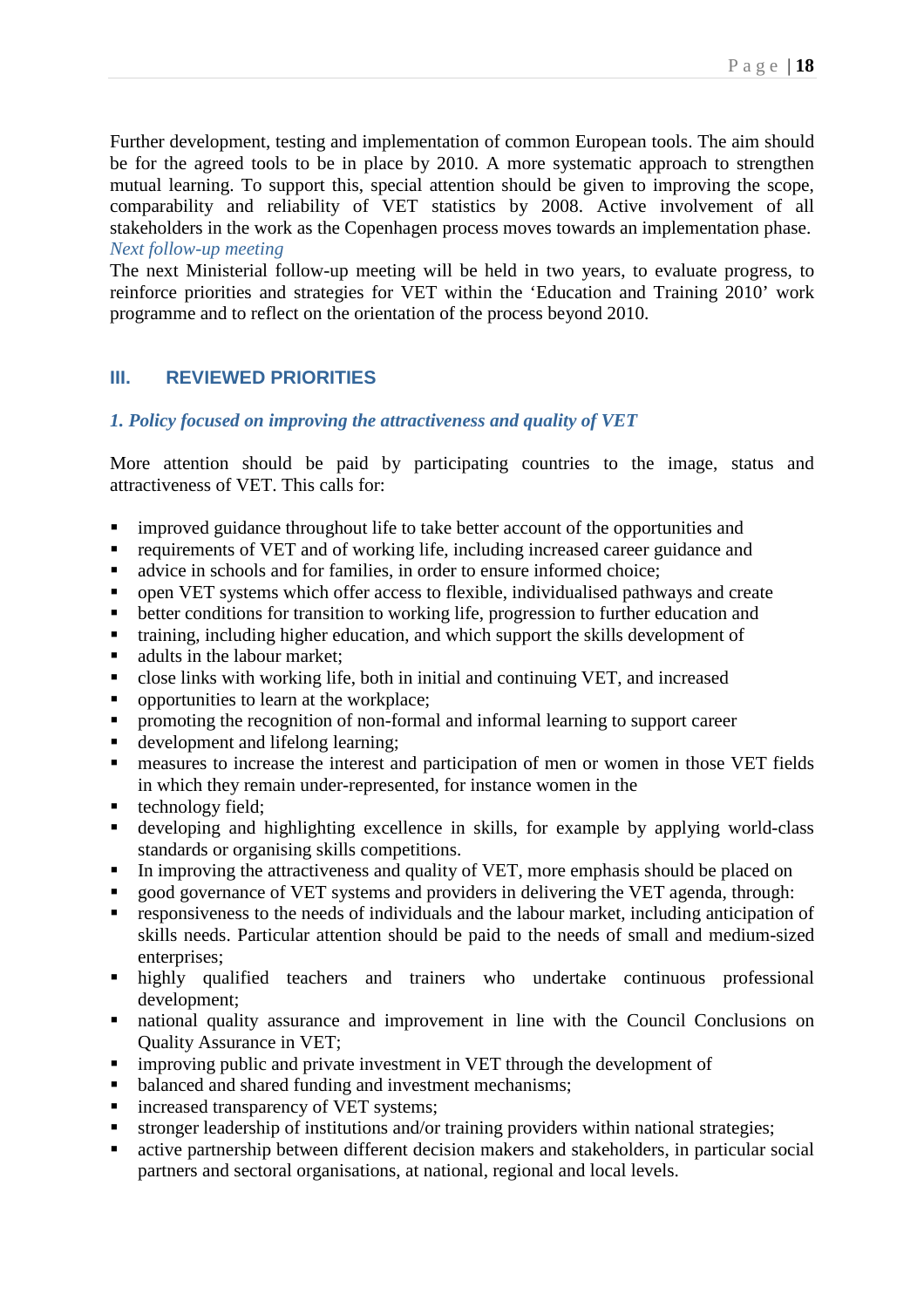## *2. Development and implementation of common tools for VET*

The development of common European tools should be continued in order to pave the way towards a European area of VET and to support the competitiveness of the European labour market. The aim should be for the agreed tools to be in place by 2010. Further development of common European tools specifically aimed at VET, by:

- developing and testing a European Credit System for VET (ECVET) as a tool for credit accumulation and transfer, taking into account the specificities of VET and the experience gained with the European Credit Transfer and Accumulation System (ECTS) in higher education;
- **Extrengthening cooperation on quality improvement by using the European Network of** Quality Assurance for VET (ENQA-VET) to support the creation of a common understanding on quality assurance and to foster mutual trust. Cooperation with higher education should be continued.

Further development of common European tools in which VET plays a major role, by:

- developing and testing a European Qualifications Framework (EQF) based on learning outcomes, providing greater parity and better links between the VET and HE sectors and taking account of international sectoral qualifications;
- further developing EUROPASS18 as the single European framework for transparency, and tools for the recognition of non-formal and informal learning, in order to support and complement the introduction of EQF and ECVET.

Implementation of common European tools specifically aimed at VET, by:

- participating in the testing of ECVET and encouraging its implementation;
- drawing on the principles underlying a Common Quality Assurance Framework, as referred to in the May 2004 Council Conclusions on quality assurance in VET, in order to promote a culture of quality improvement and wider participation in the ENQA-VET network.

Implementation of common European tools in which VET plays a major role, by:

- linking national qualification systems or national qualifications frameworks to the EQF;
- supporting national qualifications systems in incorporating international sectoral qualifications, using the EQF as a reference point;
- promoting widespread use of EUROPASS.

## *3. Strengthening mutual learning*

A more systematic approach is needed to strengthen mutual learning, cooperative work and the sharing of experience and know-how. This should be facilitated by:

- common concepts and agreed definitions at European level in order to make national solutions, models and standards more easily understood;
- Commission funding for research and surveys on specific topics to deepen understanding of European VET systems and practices, and their links to the labour market and other education sectors;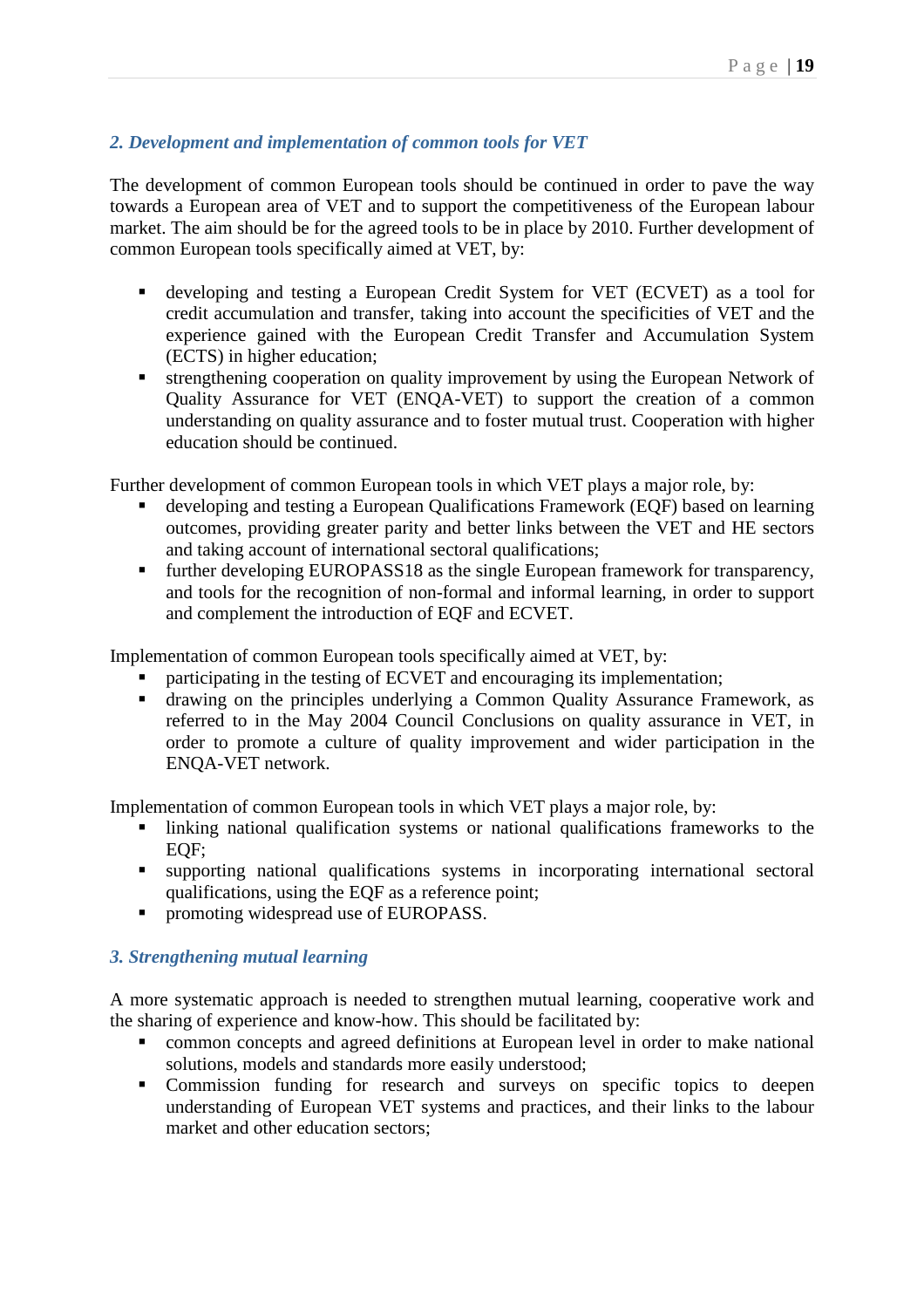- monitoring by the Commission of networks, the exchange of examples of good practice and the development of mechanisms which can be used to disseminate knowledge and expertise;
- a systematic and flexible framework to support peer learning activities in the field of VET. The framework should also support decentralised peer learning.

Adequate and consistent data and indicators are the key to understanding what is happening in VET, to strengthening mutual learning, to supporting research and to laying the foundations for evidence-based training policy. By the time of the next Ministerial followup Conference in 2008 the Commission should have:

- given special attention to improving the scope, comparability and reliability of VET statistics so that progress in developing VET can be evaluated;
- **-** devoted attention to the development of the VET component within the coherent framework of indicators and benchmarks;
- paid particular attention to the development of statistical information on investment in and the financing of VET.

This would best be achieved by using and combining existing data to the best advantage, while ensuring adequate national/regional data on VET and consistency and comparability with other data on education and training.

## *4. Taking all stakeholders on board*

The success of the Copenhagen process relies on the active involvement of all stakeholders in the field of VET, including in particular the social partners at European and national level, sectoral organisations and VET providers. This calls for:

- **•** concise and clear information on the process, its background, priorities and activities and the effective transfer of results;
- the active participation in all stages of the process of stakeholders at European, national, regional and local level;
- emphasis on involving VET providers, teachers and trainers in testing and implementing the outcomes of the process;
- $\blacksquare$  the involvement of learners and their organisations at national and European level.

## **IV. IMPLEMENTATION AND REPORTING**

The implementation of the Copenhagen process and its priorities should be supported through:

- the effective use of structural funds to support VET reforms at national level;
- targeted use of the Lifelong Learning Programme (2007-2013) to support the process, particularly for innovation, testing, experimentation and implementation;
- the continued support of CEDEFOP and ETF and their networks. They will, in particular, monitor progress in the priority areas and report on the developments;
- the active participation of other relevant Community bodies and committees, such as the Directors General for Vocational Training (DGVT), the Advisory Committee for Vocational Training (ACVT), the Education and Training Coordination Group (ETCG);
- **-** close cooperation on statistics, indicators and benchmarks with EUROSTAT, OECD, CEDEFOP, and ETF;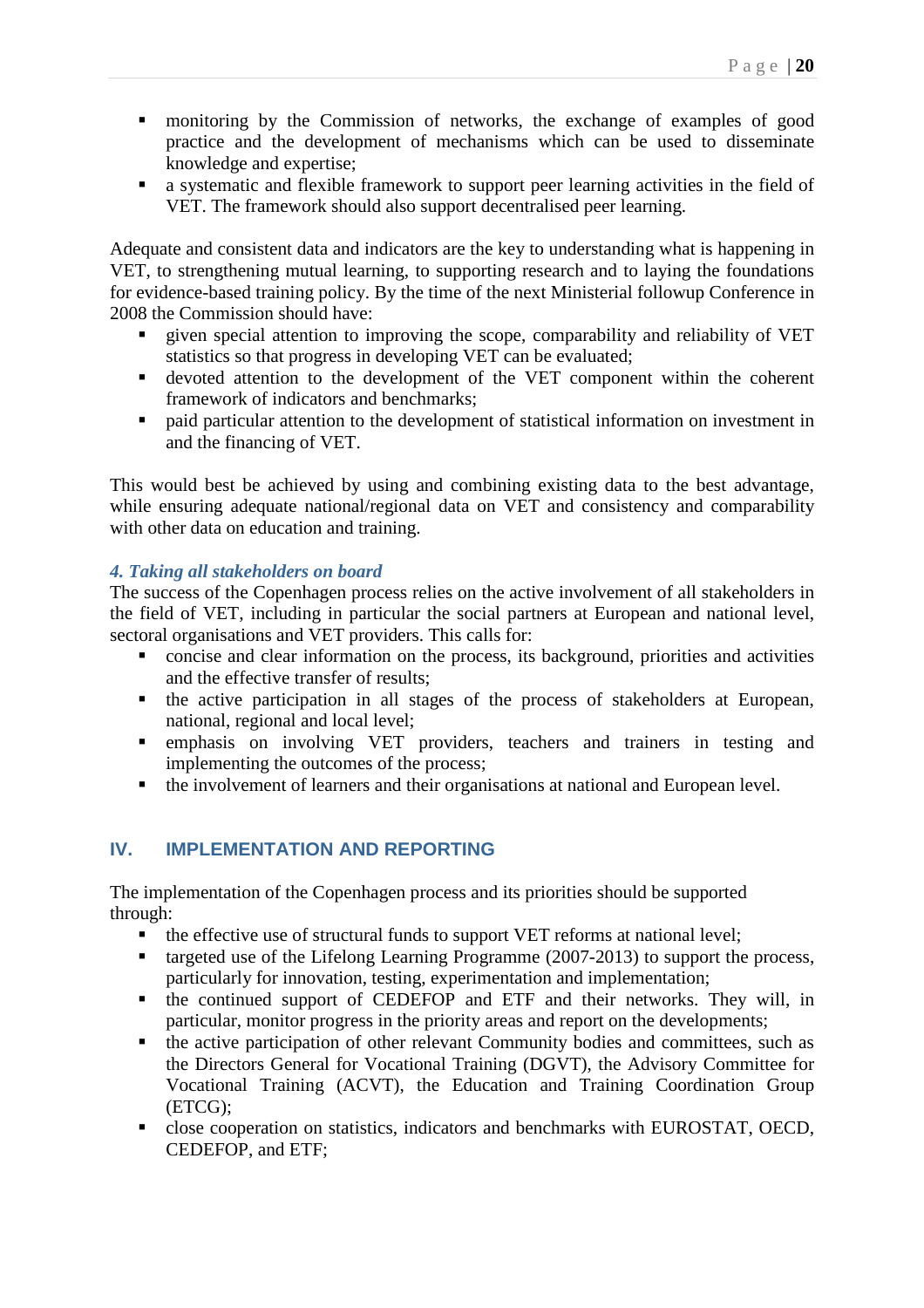- the exchange of information, expertise and results with third countries, particularly those countries covered by the 'enlargement' policy and by the 'wider Europe neighbourhood' policy. Cooperation with high-performing countries and international organisations such as OECD should be strengthened.

The right of participation of all Member States in this work should be ensured.

In the annual reporting on the national Lisbon reform programmes special attention should be paid to progress in VET.

The integrated biennial report on the 'Education and Training 2010' work programme should include a specific part addressing VET, enabling monitoring of the progress and identifying key outcomes to be reported to the European Council.

The process is supported by the 'Framework of actions for the lifelong development of competences and qualifications of the European social partners which is also subject to annual follow-up reporting.

*http://www.minedu.fi/export/sites/default/vet2006/pdf/Helsinki\_Communique\_en.pdf*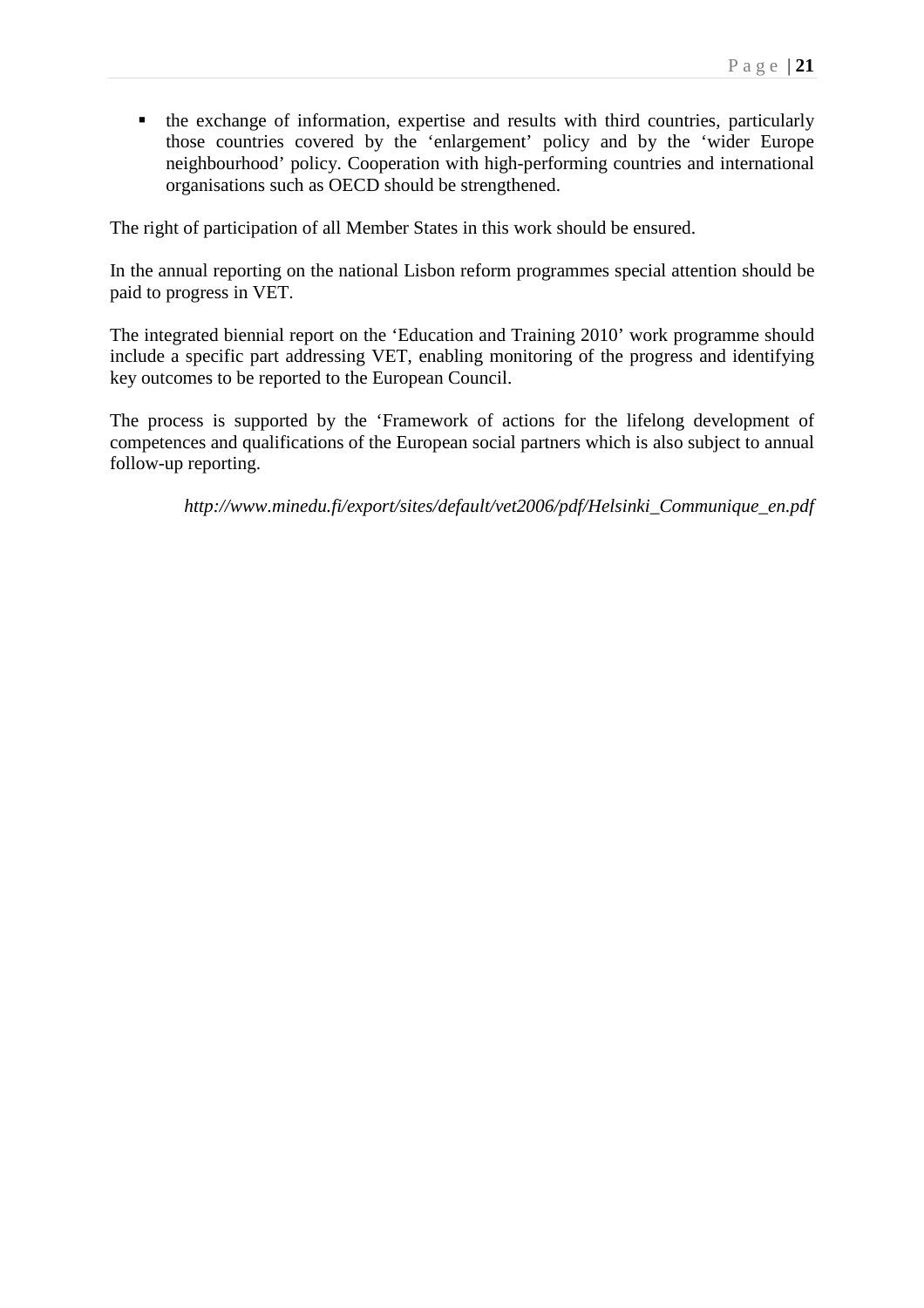## **Guidelines**

## **The Lisbon Special European Council (March 2000): Towards a Europe of Innovation and Knowledge**

The aim of the Lisbon Special European Council of 23-24 March 2000 was to invigorate the Community's policies, against the backdrop of the most promising economic climate for a generation in the Member States. It was therefore fitting to take long-term measures on the basis of this outlook.

Two recent developments are profoundly changing the economy and society. Globalisation means that Europe must set the pace in all the sectors where competition is intensifying. The sudden arrival and growing importance of information and communication technologies (ICT) in professional and private life call for a radical overhaul of the education system in Europe and guaranteed lifelong learning opportunities

The Lisbon European Council therefore endeavoured to issue Guideliness for exploiting the potential offered by the new economy, in order to eradicate the scourge of unemployment, amongst other aims. As the Cardiff, Cologne and Luxembourg processes together provide a range of suitable instruments, no new processes were considered necessary in Lisbon. On the contrary, it is through the strategy of adapting and strengthening the existing processes that the potential for economic growth, job creation and social cohesion can best develop - for example by providing the European Union with reliable data to compare between the Member States, so that appropriate measures can be taken.

Thanks to a favourable economic outlook, full employment seemed tangible in 2000. However, owing to the economic slowdown and structural problems in the Member States, the European Union is still lagging behind as regards this objective. The weaknesses of the European labour market continue to create difficulties:

- the insufficient number of jobs being created in the services sector, even though this is by far the most important in terms of employment;
- significant regional imbalances, particularly since enlargement in 2004;
- a high rate of long-term unemployment;
- labour supply does not match demand, which is quite often the case in periods of economic recovery;
- a shortage of women participating in the labour market;
- European demographic trends, in particular an ageing population.

All these weaknesses can be rectified, as long as the resources are made available. Now that the economic recovery has provided more room for manoeuvre, it is time to prepare for the technological and social challenges ahead. Not only must these challenges be faced, but they must also serve as a springboard towards achieving the objective of full employment.

## **The technological challenge**

Information and communication technologies (ICT) represent both a major challenge and a significant opportunity for job creation. The Commission intends to improve the quality and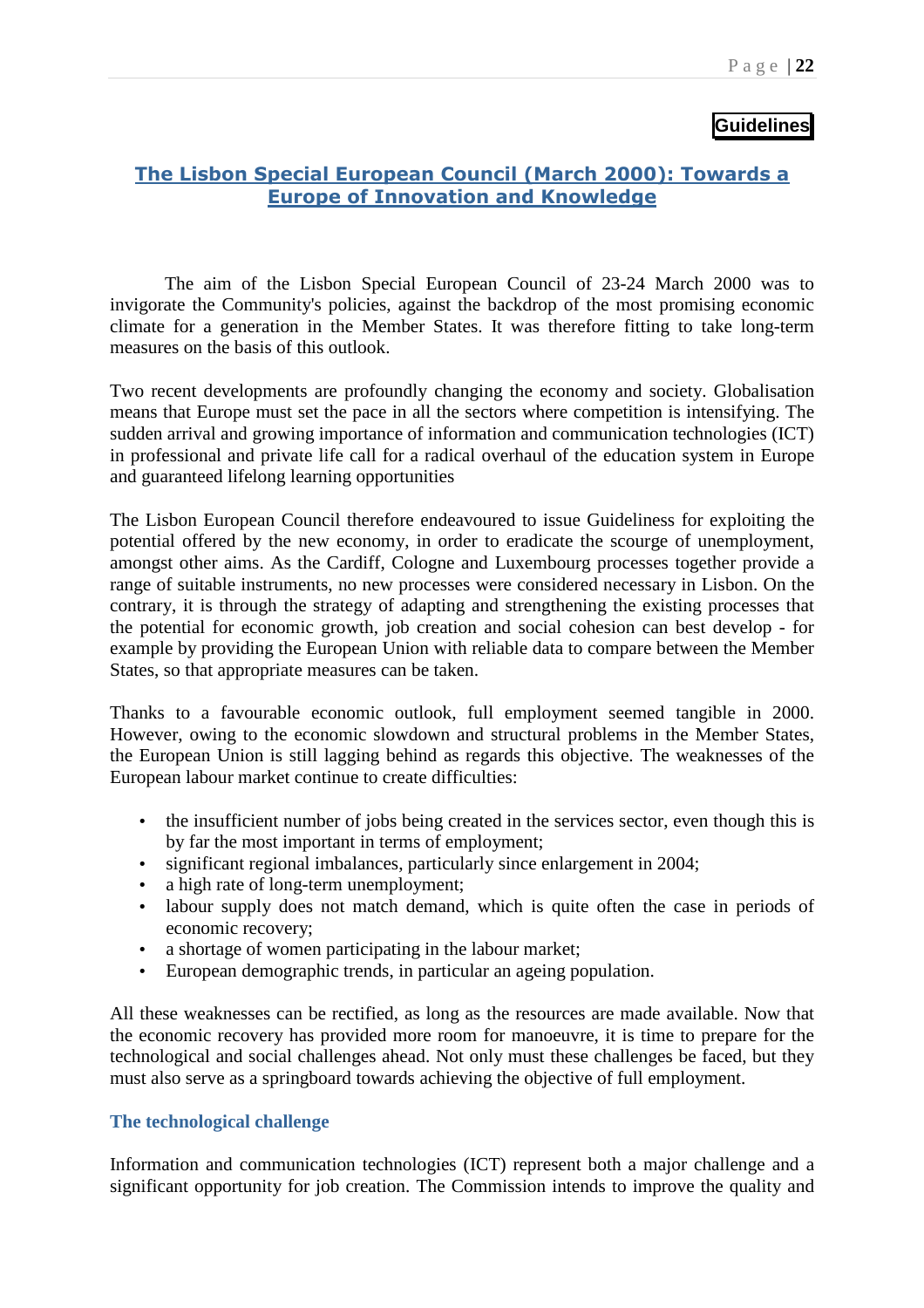quantity of jobs in the European Union in the short and medium term through the impact of ICT. The communication of June 2005 entitled " i2010 - A European Information Society for growth and employment " sets out the overall policy Guideliness. In a more general context, it is important to make sure that this information society is accessible to all, regardless of social category, race, religion or gender. This digital economy, with the potential to improve quality of life, is an important factor in improving competitiveness and in job creation.

Even so, it is vital to ensure that this economic and social transition - however fast it occurs does not leave certain categories of citizen behind and that the fruits of growth are distributed equitably. This is the aim of initiatives such as the Commission's " eEurope " initiative, which also puts the emphasis on increasing economic productivity and improving the quality and accessibility of services for the benefit of all European citizens, based on a fast infrastructure (broadband) with secure Internet access available to as many people as possible.

## **A knowledge-based society**

If people arriving on the labour market are to participate in the knowledge economy, their level of education must be sufficiently high. The inverse relationship between level of education and rate of unemployment is becoming more pronounced. Europe must raise the educational level of school-leavers.

Teaching and research should be better coordinated at European level. This can be achieved by creating networks of national and joint research programmes.

Only by making the resources available will Europe be able to develop the job creation opportunities offered by ICT. It has been estimated that, between 2000 and 2010, half of all new jobs in Europe will be related directly or indirectly to information technologies, like those jobs already created by the EU's comparative advantage in mobile telephony.

## **Making Europe more competitive**

If Europe is to become the world's most competitive economic area, it is also important to improve research conditions and create a more favourable climate for entrepreneurship, in particular by reducing the administrative costs associated with bureaucracy.

In addition to administrative simplification, the Commission also wishes to see a real spirit of entrepreneurship developing in Europe

The completion of the internal market is another priority arising from the Lisbon summit of 2000 and remains a priority in 2005. In its conclusions, the European Council called, inter alia, for the Member States, the Council and the Commission to do their utmost to achieve liberalisation in specific sectors (gas, electricity, postal services, transport, etc.). The Commission has also prepared a strategy for the internal market 2003-2006 , focusing on specific objectives. This forms part of the integrated Guideliness 2005-2008 .

## **Integration of the financial markets and coordination of macroeconomic policies**

The potential of the euro must provide an opportunity to integrate the European financial markets. As emphasised in the Commission communication " Risk capital: A key to job creation in the European Union ", the risk capital markets are vital for the development of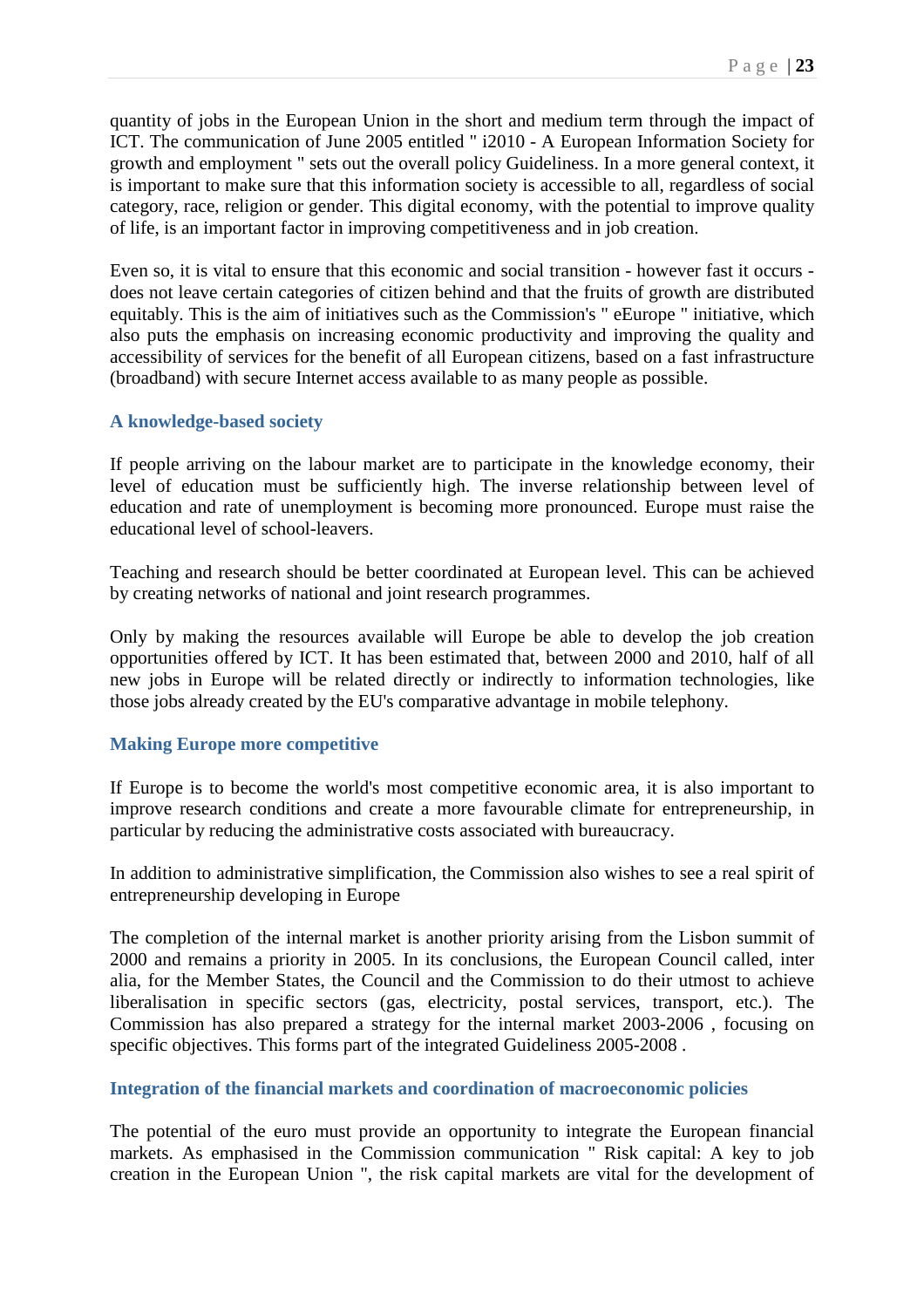SMEs. The conclusions of the European Council demonstrate the need for a strict timetable so that a plan of action for the financial markets can be in operation by 2005.

With regard to economic policies, the priority is still macroeconomic stability, as defined in the Stability and Growth Pact , integrating the objectives of growth and employment. The transition to a knowledge economy calls for structural policies to play a more important role than before.

## **Modernising and strengthening the European social model**

In its contribution to the preparations for the Lisbon European Council, the Commission emphasised that the European social model includes resources to support the transition to a knowledge economy. Social integration will be promoted by encouraging work, guaranteeing viable pension schemes - at a time when the European population is described as "ageing" and guaranteeing social stability.

The Commission, in promoting social inclusion, has accorded these objectives the utmost importance. It has been very active in combating racism and xenophobia , in promoting equality of opportunity between men and women and in its measures to help the disabled .

Five years after the launch of the Lisbon strategy, the Commission is taking stock of the progress achieved under this strategy. The communication entitled " Working together for growth and jobs - A new start for the Lisbon Strategy" proposes, in particular, a simplified coordination process accompanied by a concentration of efforts on the national action plans (NAPs).

*http://europa.eu/scadplus/leg/en/cha/c10241.htm*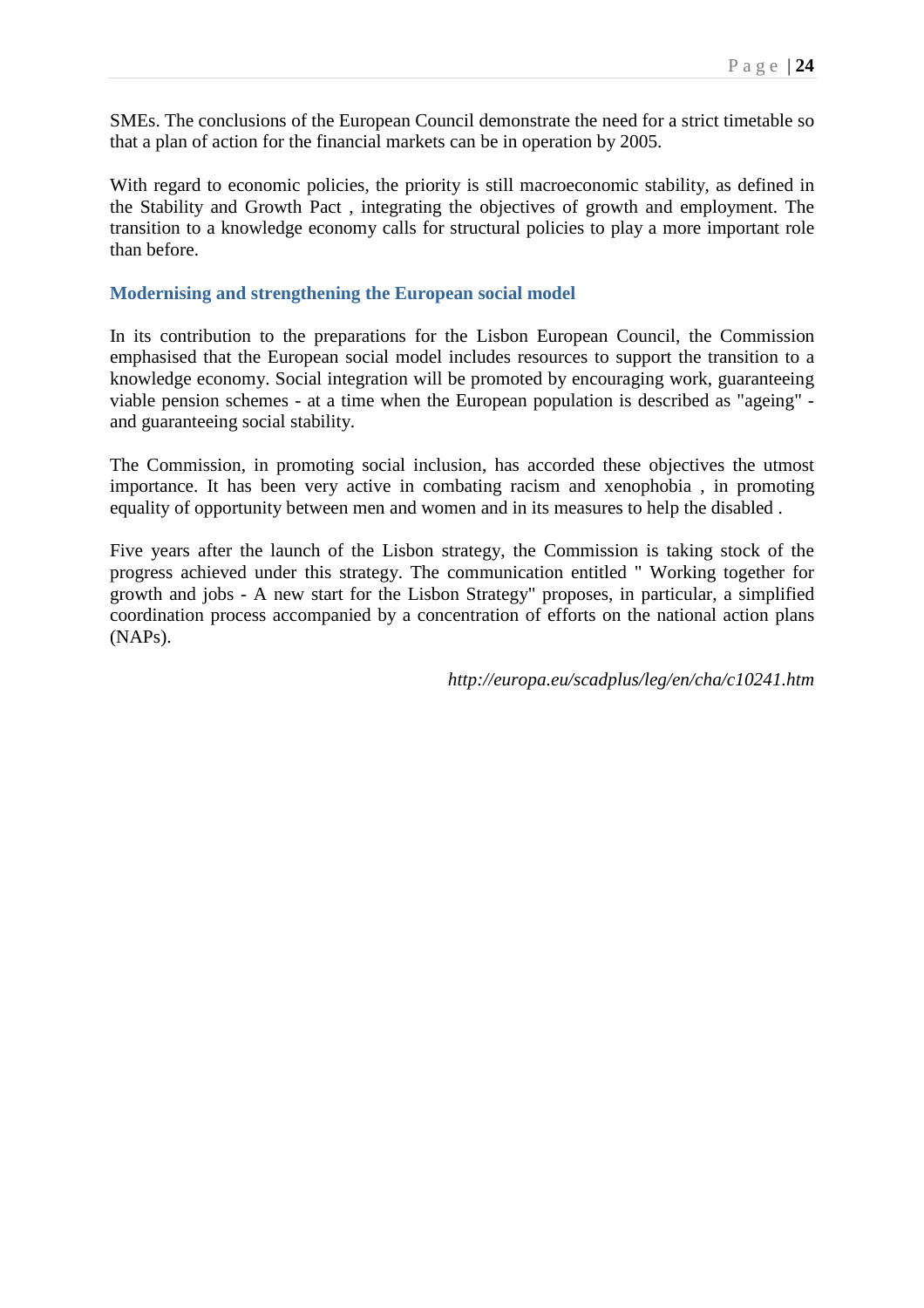**Guidelines**

## **A new start for the Lisbon Strategy (2005)**

*Communication to the spring European Council of 02 February 2005, entitled "Working together for growth and jobs.* 

**A mid-term look at the Lisbon strategy shows the outcomes to be somewhat disappointing, particularly with regard to employment. In order to give the strategy some fresh momentum the Commission proposes a simplified coordination procedure and a focus on the national action plans (NAP). The emphasis is no longer on targets, of which the only one to be retained is the figure of 3% of GDP to be devoted to research and development by 2010. There is a switch of emphasis in the Communication away from the medium and long term in favour of the urgent action needed in the Member States.** 

Taking stock five years after the launch of the Lisbon strategy , the Commission finds the results to date somewhat disappointing and the European economy has failed to deliver the expected performance in terms of growth, productivity and employment. Job creation has slowed and there is still insufficient investment in research and development.

The Commission based its findings on the November 2004 report by the high-level group entitled "Rising to the challenge: the Lisbon strategy for growth and employment". Requested by the March 2004 European Council, this evaluation of progress achieved with the Lisbon strategy is extremely critical: lack of political resolve and inability to complete the internal market in goods and establish that for services. The report is also critical of a top-heavy agenda, poor coordination and irreconcilable priorities.

The Commission has therefore decided to focus attention on the action to be taken rather than targets to be attained. The date of 2010 and the objectives concerning the various rates of employment are thus no longer put forward as priorities. This Communication fits into this context as a signal for relaunching policy priorities, particularly with regard to growth and employment.

## **More growth**

The Member States, in order to achieve this progress, must focus their efforts on the reforms agreed as part of the strategy and pursue stability-orientated macroeconomic policies and sound budgetary policies. A new partnership for growth and employment is essential in order to give a fresh start to the Lisbon strategy. Accordingly, in order to stimulate growth, the Commission intends to:

• make the European Union (EU) more attractive to investors and workers by building up the internal market, improving the European and national regulations, by ensuring open and competitive markets within and outside Europe, and lastly by extending and improving European infrastructures;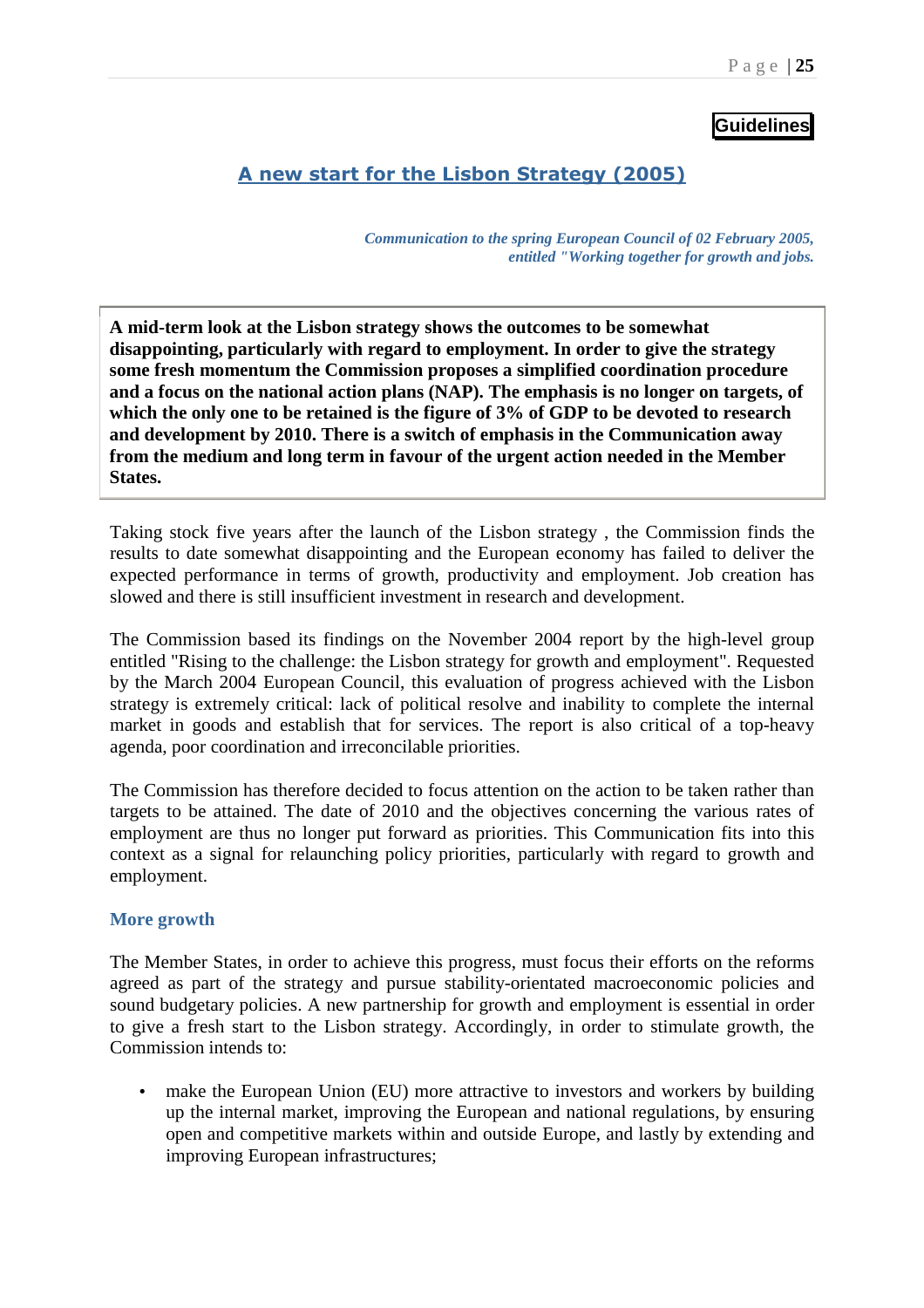• encourage knowledge and innovation, by promoting more investment in research and development, by facilitating innovation, the take-up of information and communication technologies (ICT) and the sustainable use of resources, and by helping to create a strong European industrial base.

## **More and better jobs**

The Commission intends to review the European employment strategy in 2005. The Commission's new proposal concerning the financial framework for the period 2007-2013 moreover reflects a switch of emphasis in favour of growth and employment. To create more and better jobs, the Commission intends to:

- attract more people to the employment market and modernise social protection systems. The Member States and the social partners must implement policies to encourage workers to remain active and dissuade them from leaving the world of work prematurely. They must also reform the social protection system in order to achieve a better balance between security and flexibility;
- improve the adaptability of the workforce and business sector, and increase the flexibility of the labour markets in order to help Europe adjust to restructuring and market changes. Simplifying the mutual recognition of qualifications will make the mobility of labour easier throughout Europe. The Member States should remove all restrictions in this area as quickly as possible;
- invest more in human capital by improving education and skills. The Commission intends to adopt a Community lifelong learning programme. The Member States will also submit national strategies in this area in 2006.

## **Better governance**

The Commission also stresses the need for responsibilities to be shared more clearly and more effectively. Overlapping, an excess of red tape and not enough political ownership are holding up progress. It will put forward a Lisbon action programme in order to clarify what needs to be done and who is responsible.

The Commission will propose simplified coordination with fewer and less complex reports. It is also proposed that the national programmes concerning the Lisbon strategy be presented in a format bringing together three coordination processes:

- labour market policies (the Luxembourg process)
- microeconomic and structural reforms (the Cardiff process)
- macroeconomic and budgetary measures (the Cologne process).

This will enable the European Council to put forward practical Guideliness every spring and make it easier for the Commission to monitor progress.

It is also planning to put forward integrated Guideliness for both employment and the broad economic policy Guideliness in a single document. These Guideliness will thus simultaneously cover macroeconomic policies, employment and structural reforms.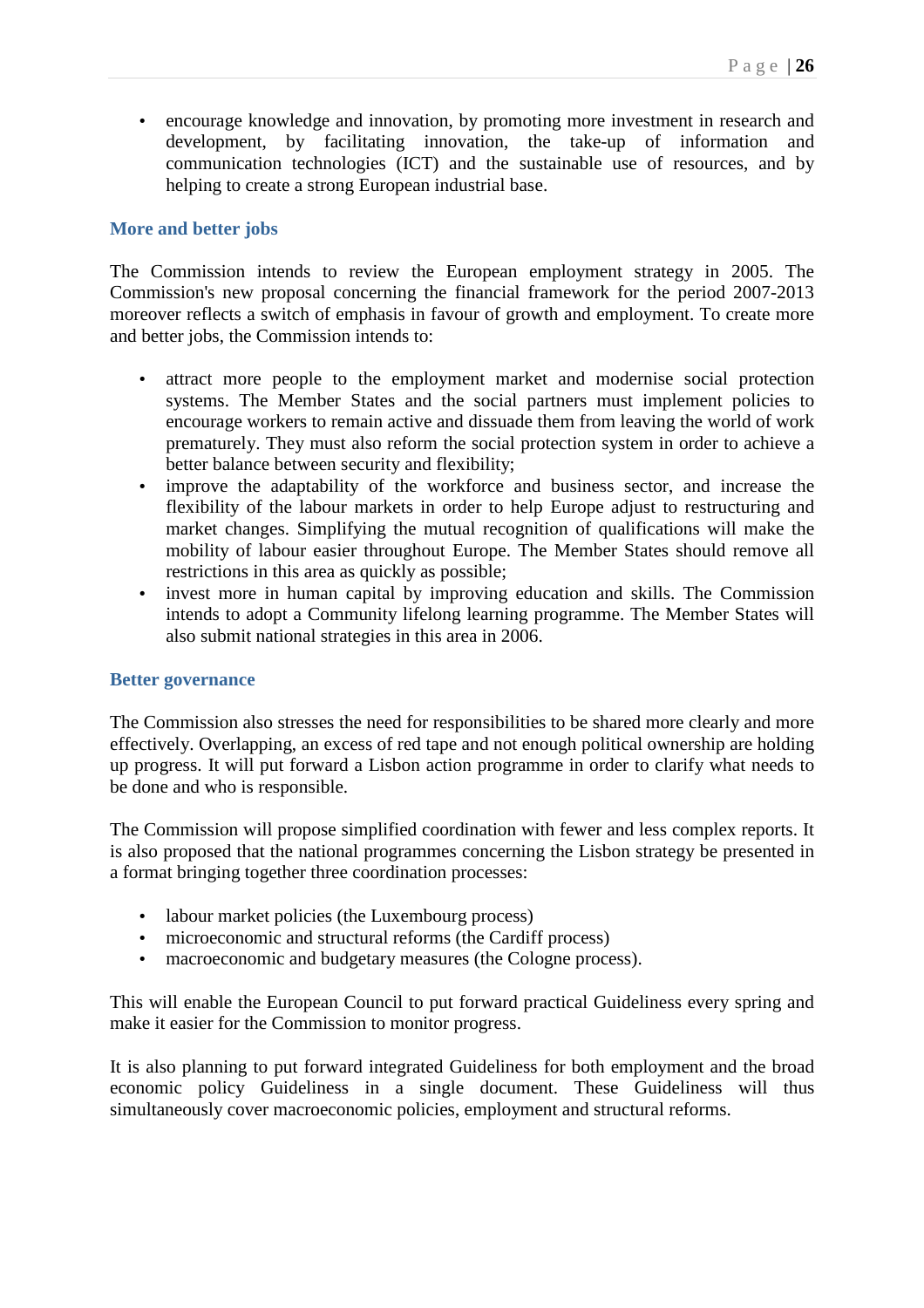The Commission is also proposing that Member States should appoint a "Mr" or "Ms Lisbon" at government level to oversee the implementation of the reforms agreed on under the Lisbon strategy.

This new reporting process will provide a mechanism through which the European Council and the European Parliament can focus on key policy issues. There will henceforth be a single Lisbon report at EU and at national level on the progress made.

*http://europa.eu/scadplus/leg/en/cha/c11325.htm*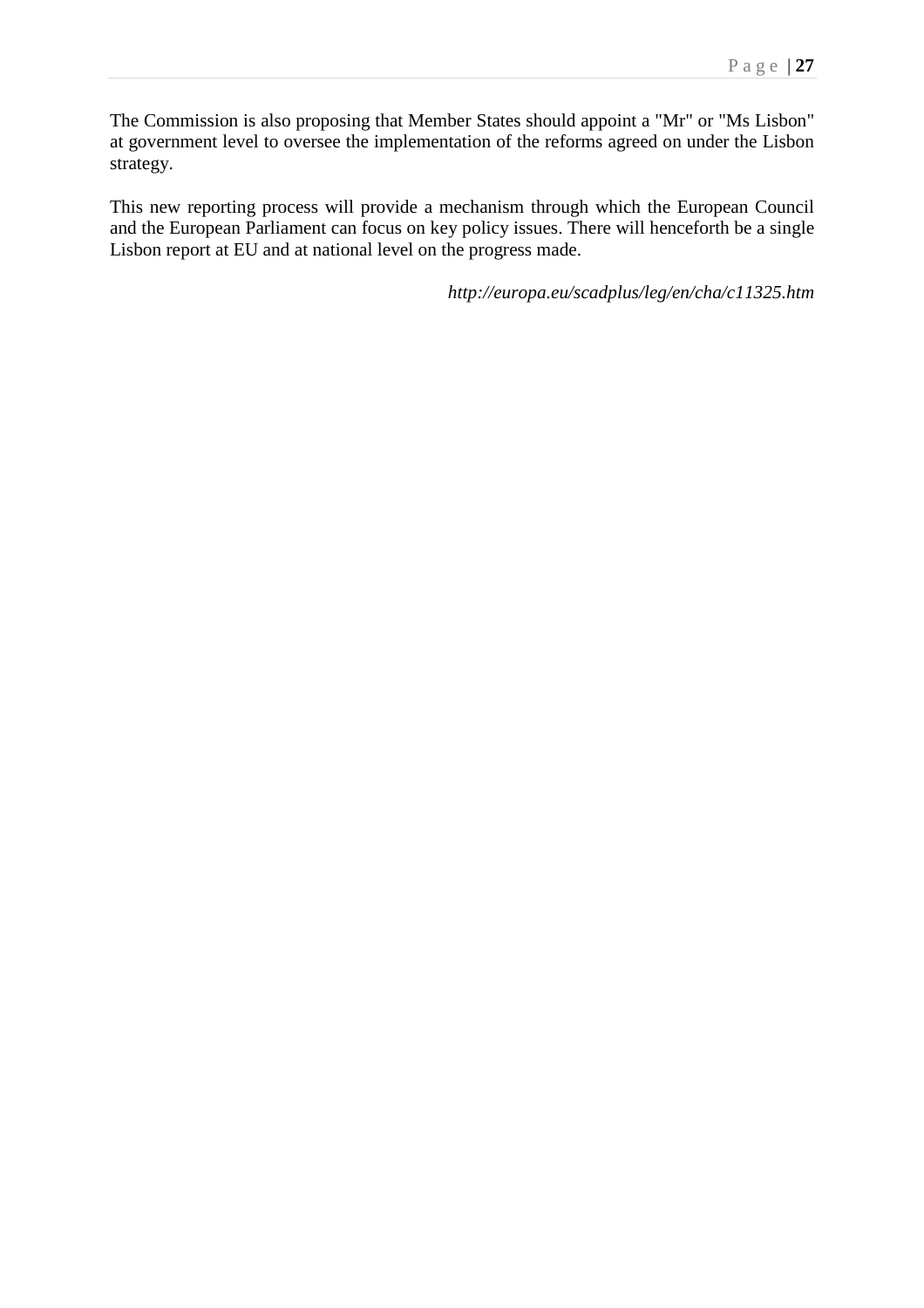## **Tool**

## **European Qualifications Framework for lifelong learning**

*Adoption of the Recommendation on the establishment of the European Qualifications Framework for lifelong learning (EQF), proposed by the Commission in September 2006.* 

The EQF will act as a translation device between Member States' qualifications systems in order to help employers and individuals compare and better understand citizens' qualifications and thus support mobility and lifelong learning.

The European Qualifications Framework (EQF) is a translation grid for qualifications around Europe. It has two principal purposes: (1) to promote mobility between countries, and (2) to facilitate lifelong learning. Both are indispensable for achieving more and better jobs and growth, as Europe faces the challenges of becoming an advanced, knowledge-based economy. The European Parliament has today approved the Commission proposal for a Recommendation to set up the EQF.

Ján Figel', European Commissioner for Education, Training, Culture and Youth, explained its significance: "*People in Europe too often face obstacles when they try to move from one country to another to learn or work. They sometimes also face obstacles when they want to move from one part of their own country's education system to another, e.g. from vocational education and training to higher education. The EQF will make different qualifications more easily readable between different European countries, and so promote increased mobility for learning or working. Within countries, it has already encouraged the development of National Qualifications Frameworks. This will promote lifelong learning, for example by making it easier to gain credit for the learning people have already achieved*."

At the core of the EQF are its **eight reference levels**, covering basic to most advanced qualifications. These describe what a learner knows, understands and is able to do, regardless of the system in which the learner's qualification was acquired.

The EQF therefore shifts the focus away from learning inputs (such as the length of a learning experience, or the type of institution), to **learning outcomes**. Shifting the focus towards learning outcomes brings significant advantages:

- it supports a better match between education and training provisions and the needs of the labour market (for knowledge, skills and competences);
- it facilitates the validation of non-formal and informal learning; and
- it facilitates the transfer and use of qualifications across different countries and education and training systems.

As an instrument for promoting lifelong learning, the EQF encompasses general and adult education, vocational education and training, as well as higher education. **The eight EQF levels cover the entire span of qualifications** from those achieved at the end of compulsory education, up to those awarded at the highest level of academic and professional or vocational education and training.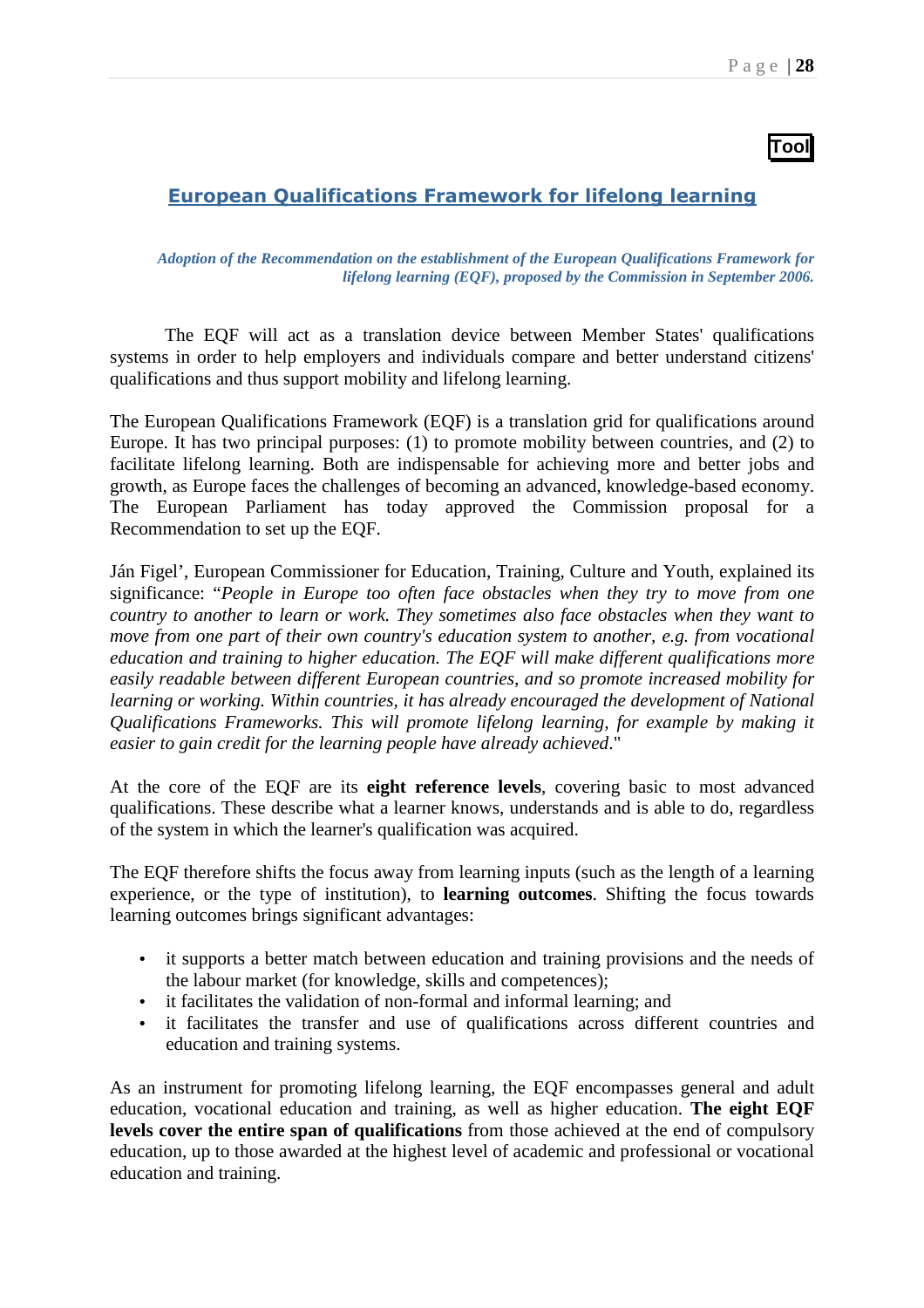The Recommendation approved by the European Parliament foresees that Member States relate their national qualifications systems to the EQF **by 2010**, and that **individual certificates or diplomas should bear an EQF reference by 2012.** 

The political agreement reached in the European Parliament follows three years of intensive preparation, in close co-operation with Member States and stakeholders. The EQF is already influencing the development of National Qualifications Frameworks (NQFs) in many Member States, where NQFs are often themselves part of the wider national reform process. Most countries now are developing NQFs. The Commission is also supporting this process by funding projects bringing together groups of countries and sectors testing the implementation of the EQF.

It will therefore enable individuals and employers to use the EQF as a **reference tool** to compare the qualifications levels of different countries and different education and training systems.

Following the agreement between the European Parliament, the Council and the Commission, the EQF will be formally adopted by the Council in the coming weeks.

*http://europa.eu/rapid/pressReleasesAction.do?reference=IP/07/1601&format=HTML&aged =0&language=EN&guiLanguage=en*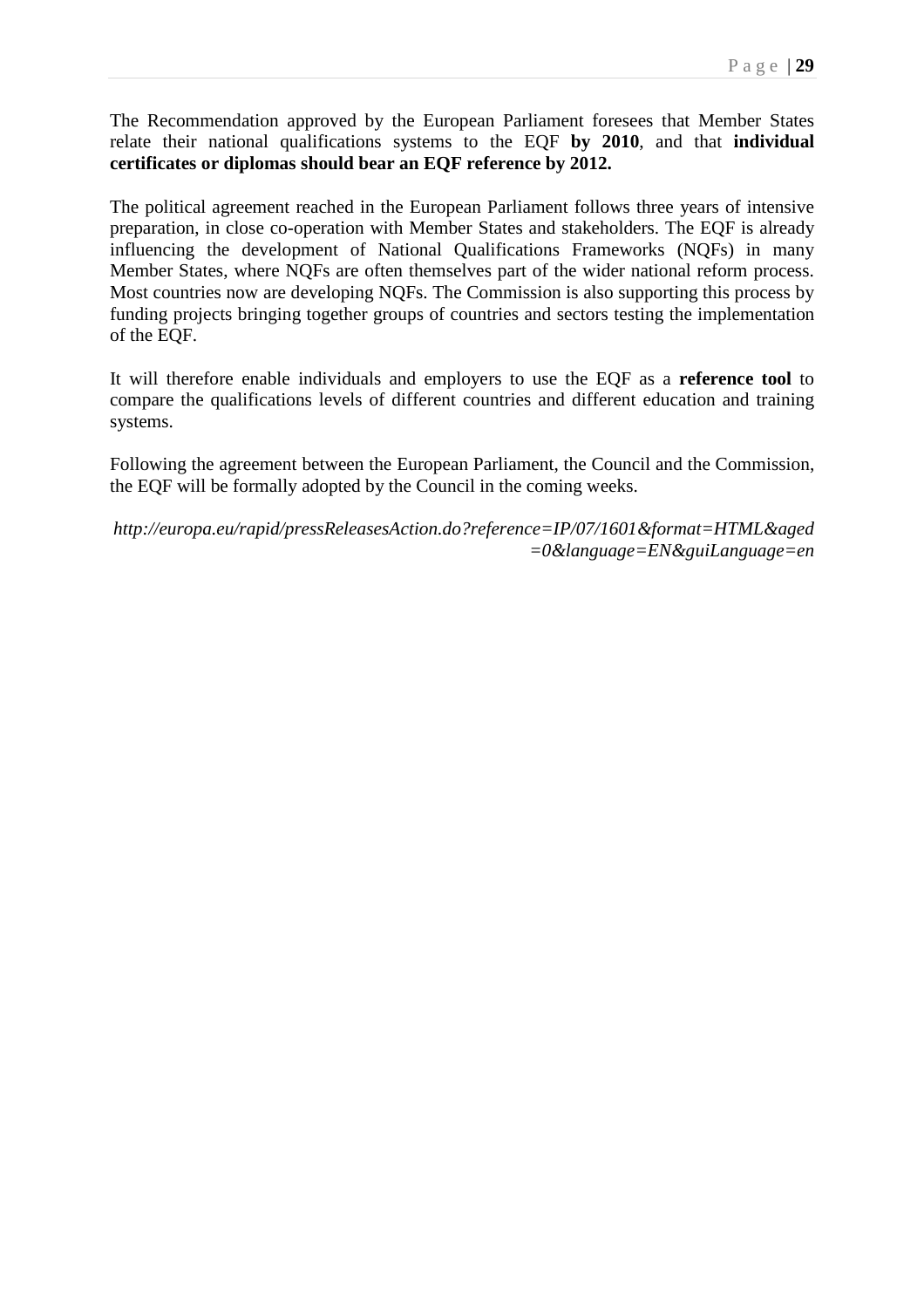## **Guidelines**

## **"Delivering lifelong learning for knowledge, creativity and innovation"**

*Adoption of the Draft 2008 joint progress report of the Council and the Commission on the implementation of the 'Education & Training 2010' work programme* 

## **1. INTRODUCTION**

Education and training are crucial to economic and social change. The flexibility and security needed to achieve more and better jobs depend on ensuring that all citizens acquire key competences and update their skills throughout their lives.1 Lifelong learning supports creativity and innovation and enables full economic and social participation.

That is why the Council set itself ambitious objectives in the Education and Training 2010 work programme. In turn, these support the achievement of the Lisbon Guideliness for jobs and growth. These objectives can only be achieved by sustained long term effort. Inevitably, progress will be uneven. It is to identify achievements and to direct effort to areas that are proving more difficult that the Council and the Commission prepare a joint report every second year.

This contribution to the 3rd Joint Report2 points to significant progress and challenges in education and training reforms. The following areas will need particular effort:

- - Raising skill levels. People with low skill levels are at risk of economic and social exclusion. Continued high levels of early school leaving, low participation in lifelong learning by older workers and the low-skilled, and poor skill achievement among migrants cause concern in most countries. Further, future labour markets in a knowledge-based economy will demand ever higher skill levels from a shrinking work force. Low skills will become an ever greater challenge;
- - Lifelong learning strategies. Most countries have made progress in defining unified and overarching strategies. Within such frameworks, progress is evident in pre-primary education, qualification frameworks and the validation of non-formal and informal learning. However, innovative learning partnerships and sustainable funding for high quality, efficient and equitable education and training still elude many countries, the more so as the growth of investment appears to have slowed. Ensuring that reforms are effectively implemented is an important challenge to all;
- - The knowledge triangle (education, research and innovation). The knowledge triangle plays a key role in boosting jobs and growth. So it is so important to accelerate reform, to promote excellence in higher education and university-business partnerships and to ensure that all sectors of education and training play their full role in promoting creativity and innovation.

## **2. PROGRESS HAS BEEN MADE IN A NUMBER OF AREAS**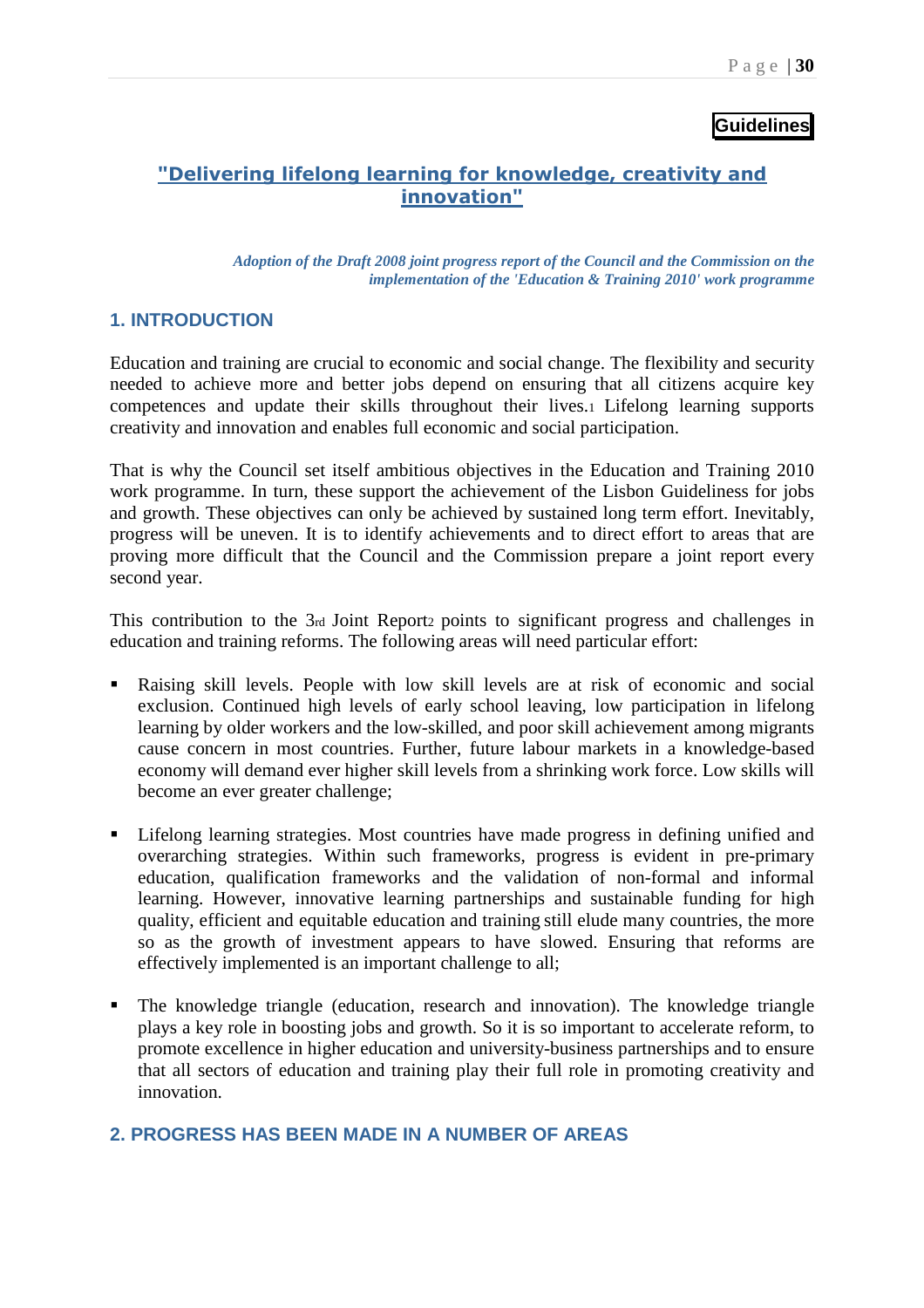Europe has registered progress in a number of areas. This does not mean that progress is uniform or that efforts can be relaxed. The pace of reform remains a major challenge. But in the following areas most countries have put reforms in place or are in the process of doing so.

## **2.1. Lifelong learning strategies and qualifications systems**

Explicit lifelong learning strategies,4 which set out national policy priorities and how different sectors relate to each other, were developed by the majority of countries.<sup>5</sup> Most of these incorporate a comprehensive vision of lifelong learning, covering all types and levels of education and training. Some, however, focus on formal education and training systems or on developing specific stages of the lifelong learning continuum. There are signs that the evidence base of education and training policies is being strengthened. This is necessary for the overall coherence of systems and for an optimal allocation of resources. The priority given to the promotion of flexible learning pathways and transition between different parts of the system in some countries also strengthens coherence.

#### *Qualifications frameworks and validation of non-formal and informal learning*

National qualifications frameworks, which are linked to the establishment of the European Qualifications Framework for lifelong learning, are being developed in most countries.8 With them is coming a new focus on learning outcomes. Systems for the validation of non-formal and informal learning are also coming into place, albeit more slowly.9 The challenge is now to move from experiment to full application in national qualifications systems, including access to higher education.

In Portugal, a nationwide network of Centres for the Recognition, Validation and Certification of Competences (RVCC) was established in 2000. Currently nearly 58,000 adults are going through the validation process. The centres provide assessment and validation of competences for specific qualifications. The certification process includes an examination by an external jury and complementary training, if necessary.

## **2.2. Pre-primary education**

The importance of pre-primary education is increasingly recognised throughout Europe. Its capacity to contribute to both efficiency and equity is reflected in the development of new approaches and policies. Revision of teaching content, capacity building of teachers, extension of compulsory schooling to parts of the pre-primary level<sub>12</sub>, quality assessments13 and increasing investment, for example through increased numbers of staff in pre-primary schools,14 each find their place.

Successful pilot projects and schemes have been run in a number of countries. The challenge is now to move beyond pilot actions to generalised implementation, supported by investment, in particular in qualified staff.

Between 2000 and 2005 participation of 4-year-olds in education increased in EU 27 by about 3 percentage points to over 85 %. In 2005 in France, Belgium, Italy and Spain nearly all 4 year olds (over 99%) participated in education, while participation rates were below 50% in Ireland, Poland and Finland.

## **2.3. Higher Education: a clear place in the Lisbon agenda**

The modernisation of higher education is crucial to the knowledge triangle and to the Lisbon strategy. The issues of governance, funding and attractiveness have received increased attention at the European and national levels. These complement the Bologna reforms. Solid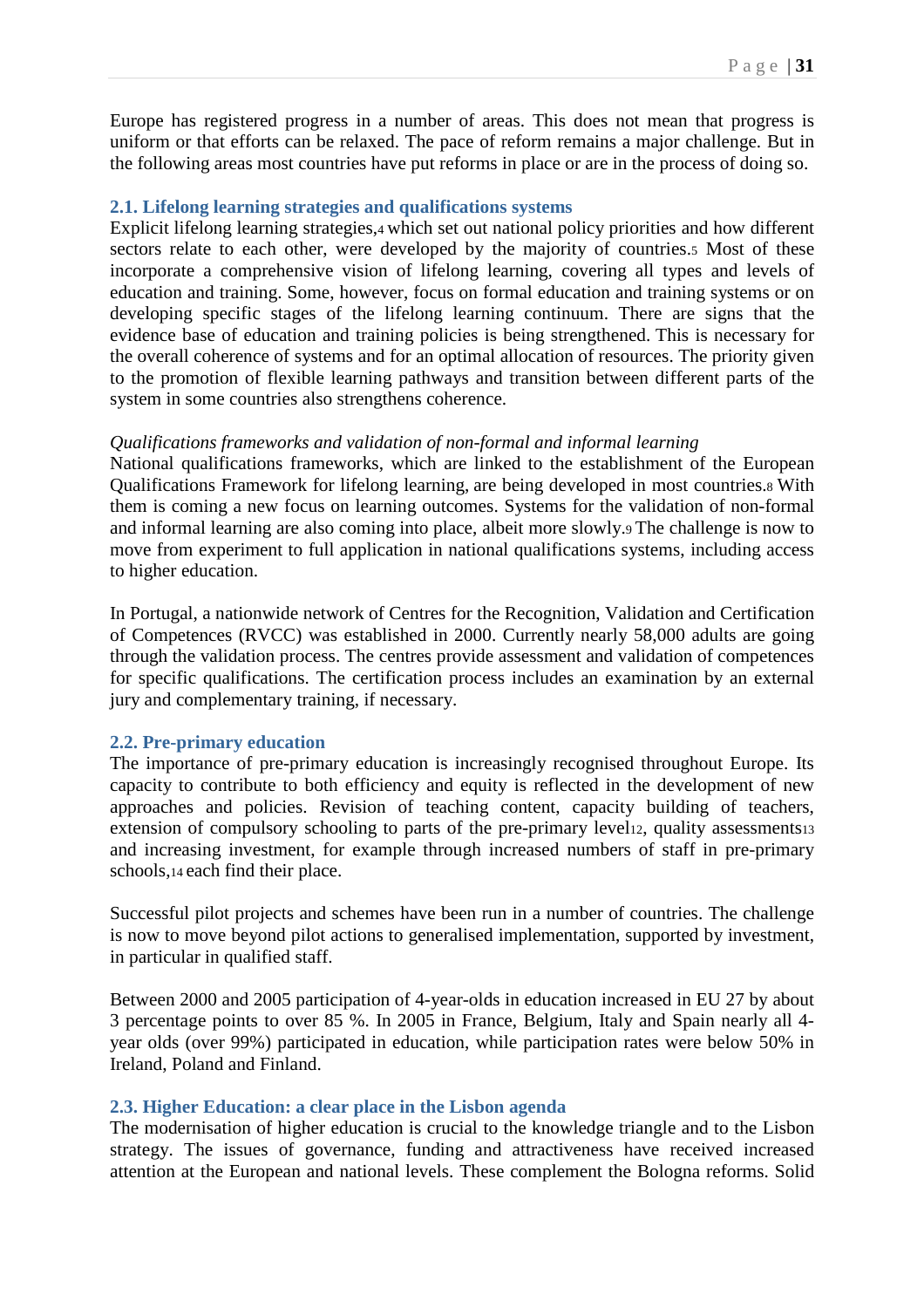progress has been registered in increasing university autonomy. This includes greater financial autonomy and new accountability mechanisms. New forms of stakeholder involvement are being tested, mostly as regards management of higher education institutions, but also in relation to curriculum development<sub>16</sub> or the definition of learning outcomes.

A compendium on best practice on the modernisation of universities is being developed by the higher education cluster, for policy makers and the wider public.

#### **2.4. Education and training in the broader EU policy context**

The large majority of Member States attach great importance to education, training and skills development in their Lisbon National Reform Programmes 2005-2008. This reflects their important contribution to implementing the integrated Guideliness for growth and jobs.

Broad progress has been achieved in linking operational programmes under the structural funds to the priorities of the Education and Training 2010 work programme. This has been particularly evident in addressing the agreed indicator and benchmark areas. Good progress has also been made in developing European reference tools to support reforms.

During 2006 and 2007, the European Parliament and Council adopted recommendations in the areas of key competences, quality of mobility, quality assurance in higher education, and are close to agreeing on the European Qualifications Framework.

## **3. AREAS WHERE PROGRESS REMAINS INSUFFICIENT**

## **3.1. Implementation of lifelong learning**

Implementation is still the greatest challenge for lifelong learning strategies. It needs strong institutional commitment, coordination and partnership with all relevant stakeholders. Sustained effort can translate intentions into policies, which, in turn, deliver results. Appropriate dissemination arrangements and improved investment are vital. A lot remains to be done.

Positive trends in public spending on education between 2000 and 2003 seem to have come to a halt in 2004. Total public expenditure on education as a percentage of GDP increased in the EU between 2000 (4.7%) and 2003 (5.2%), but then decreased to 5.1% in 2004. Levels of expenditure continue to show huge variations between countries (between 3.3% of GDP in Romania and 8.5% in Denmark). Private expenditure on educational institutions as a percentage of GDP has increased slightly since 2000 but progress slowed down in 2004.<sup>18</sup> While EU benchmark areas have found some reflection in national targets, still not all countries have set such targets.

#### **3.2. Basic skills for all**

Early school leavers, upper secondary attainment and key competences continue to be major problem areas. There has been some progress since 2000, but not enough to reach the EU benchmarks by 2010. In some countries performance has actually worsened between 2000 and 2006.Several countries still had very high levels of early school leavers, above 20%, in 2006.

Europe has far too many young people leaving education without the skills they need to participate in the knowledge society and to move smoothly into employment.20 They face the risk of social exclusion. Further, they are effectively shut out of lifelong learning early in their lives.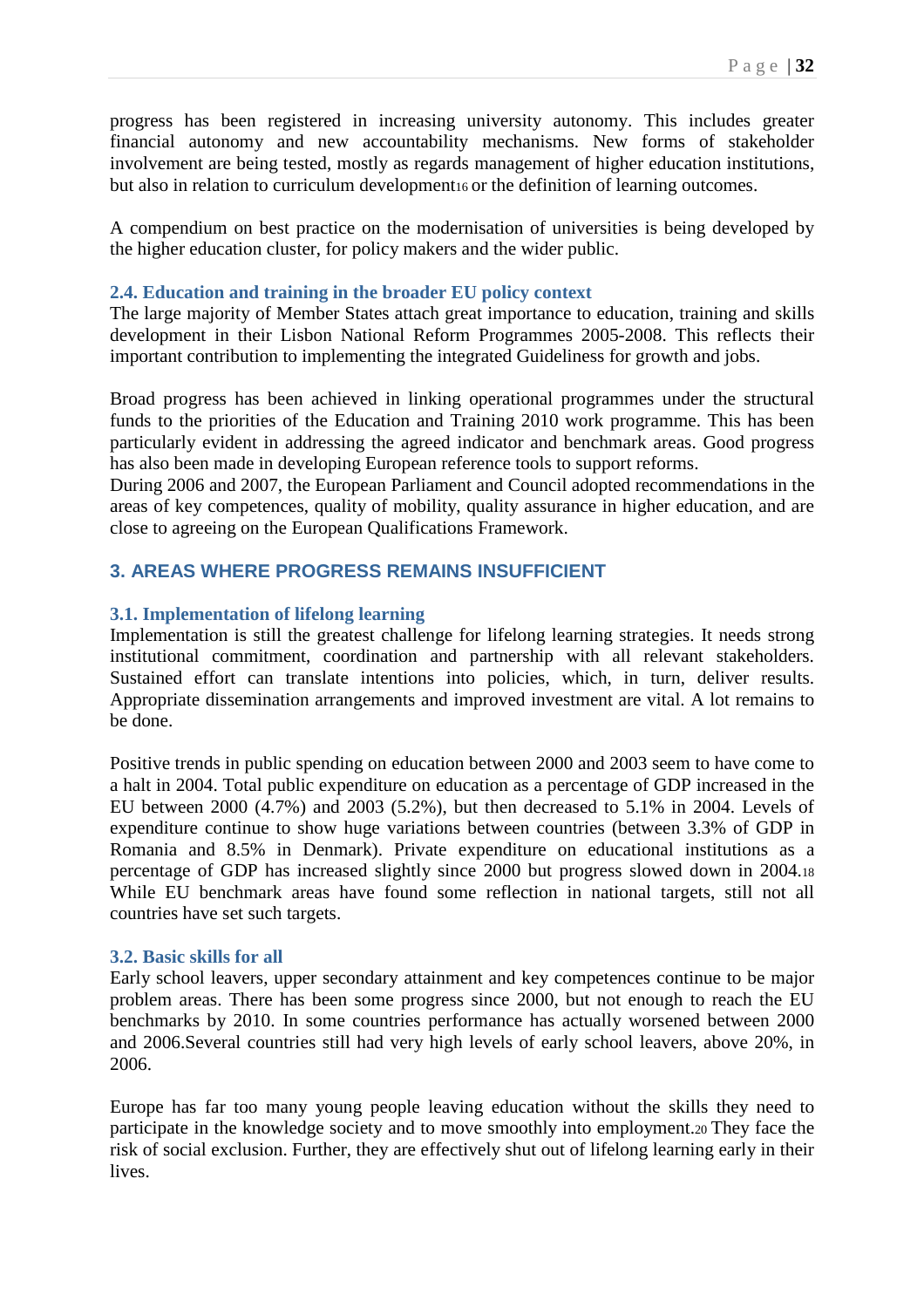Early school leavers: every sixth young person (15.3%) aged 18 to 24 in EU-27 still leaves school with no more than lower secondary education and does not participate in any kind of education or training after this. Progress must be faster to attain the EU benchmark of 10% by 2010.

In the case of upper secondary attainment, there has been slow but steady progress. It has picked up slightly in recent years, but is not sufficient to achieve the 2010 objective (at least 85% of 22-year-olds to complete at least upper secondary education). Available indicators show no progress in reducing the share of low achievers in reading.

Migrants and ethnic minority groups perform less well in the benchmark areas in most countries. They need particular attention. Their integration in pre-primary education would improve language learning and increase their prospects for successful schooling. Initiatives on early school leaving and socio-economic disadvantage need to be complemented. Extracurricular activities (such as in culture or sports), local partnerships, better involvement of parents, addressing parents' learning needs, and improving well-being at school for both learners and teachers would help. Learning foreign languages is not a priority in any of the national reports.

#### **3.3. Teacher education and training**

Teachers and trainers are challenged by a growing heterogeneity of classes, a demand for new competences, and the need to pay close attention to individual learning needs. Increasing school autonomy brings further tasks.

Large cohorts of older teachers will have to be replaced in the near future. The profession must be made more attractive.

No other in-school aspect influences student performance more than the quality of teacher education. However, current systems of teacher education and training often fail to give teachers the training they need. This is particularly so for continuing teacher training and professional development. In-service training for teachers is compulsory in only eleven Member States.

## **3.4. Higher education: excellence, partnership and funding**

Countries are paying more attention to strengthening the role of universities in research and innovation and university-business partnerships are becoming more common. While they remain strongest in the Nordic countries and the UK, many countries still have much to do in this respect.

Measures to achieve excellence in higher education institutions should focus on education, research and knowledge transfer alike. Currently, teaching is addressed less often. The proposed European Institute of Technology24 will inspire change in education and research institutions by becoming a reference model for integrating education, research and innovation.

In Germany, the federal and state governments have launched an initiative for excellence that provides an extra  $\epsilon$ 1.9 billion between 2006-11 to boost top level research at universities selected on a competitive basis. The initiative includes three action lines: graduate schools; clusters to link university research, extra-university research and enterprises; and comprehensive strategies for top research universities. Increasing investment, including from private sources, remains a challenge. Several governments have instruments to stimulate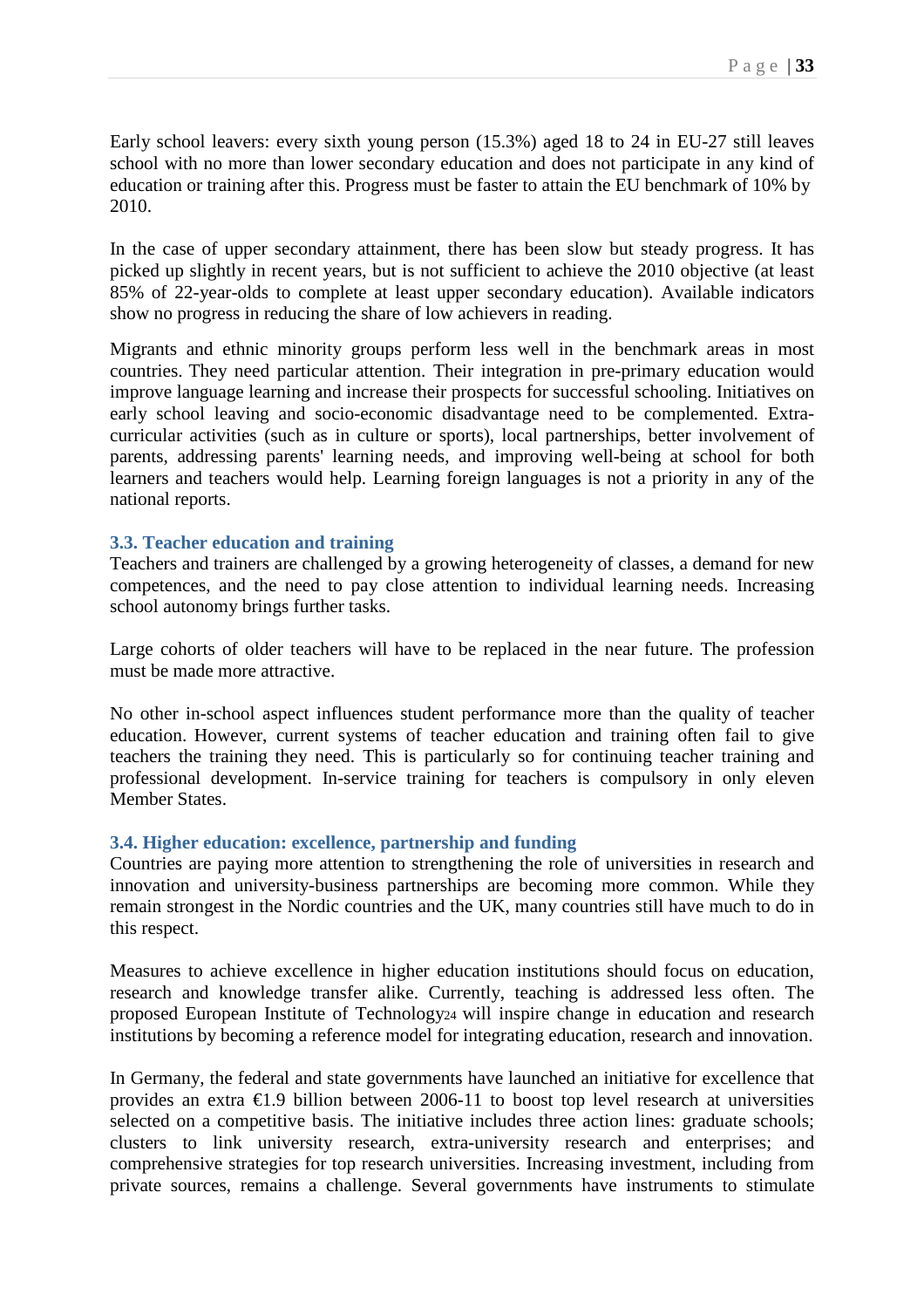private investments such as tax incentives, public-private partnership or sponsoring schemes, and some have introduced or increased tuition or registration fees.

Public spending on tertiary education institutions in the EU, including education and research, was 1.1% of GDP for EU-27 in 2004. This varied between 0.6% in Malta and 2.5% in Denmark. However, total spending remains far below the level in the United States. This is mainly because the level of private funding in the United States is more than seven times higher. Expenditure per tertiary student in the USA was more than twice the EU average. While progress has been made in increasing the autonomy and accountability of universities,

little evidence is available on the support provided to university staff and managers to handle this challenge.

#### **3.5. Adult participation in lifelong learning**

Adult participation in lifelong learning is no longer on track to achieve the EU benchmark. Greater efforts are still required to raise skill levels in the population and to achieve flexibility and security across the labour market.

Progress towards the EU benchmark (12.5%) was broadly on track until 2005.29 In 2006, however, an average of 9.6% of Europeans aged 25-64 were participating in education and training activities, which is slightly less than in 2005. The overall figure hides an important imbalance: adults with a high level of education are more than six times as likely to participate in lifelong learning as the low skilled.

Low participation in lifelong learning of older workers and the low-skilled is a particular problem where participation rates are already low for the overall population. Further, there is a particular concentration of low skills among migrants. Demographic and labour market trends will lead to increased demand for high skills and fewer opportunities for the lowskilled. More attention will have to be given to training these groups.

#### **3.6. Attractiveness and relevance of vocational education and training (VET)**

Further work must be done to improve the quality and attractiveness of VET. This is a key priority of the Copenhagen process.

Some countries have established advanced and comprehensive quality assurance systems, while others are still in a development phase. The greater use of approaches based on learning outcomes in training programmes and qualifications is increasing the relevance of VET to the labour market. Renewed emphasis on apprenticeship and work-based learning is a further plus. However, little progress can be reported on forecasting skills and qualification needs. VET sometimes suffers from being poorly integrated with the rest of the education system. It can contribute to retaining potential drop-outs in education and training where earlier levels of school provide the key competences needed to enter VET. Further progress must be made in reducing obstacles to progression between VET and further or higher education.

#### **3.7. Transnational mobility**

There is good progress on the implementation and use of Europass.34 Nevertheless, transnational mobility of learners is still mainly enabled by EU programmes. Most national measures concern higher education. Mobility in the field of VET is particularly difficult. Mobility is compulsory in the University of Luxembourg. All students in a Bachelors programme must spend part of their studies abroad.

## **4. THE WAY FORWARD**

## **4.1. Implementing lifelong learning to achieve efficiency and equity**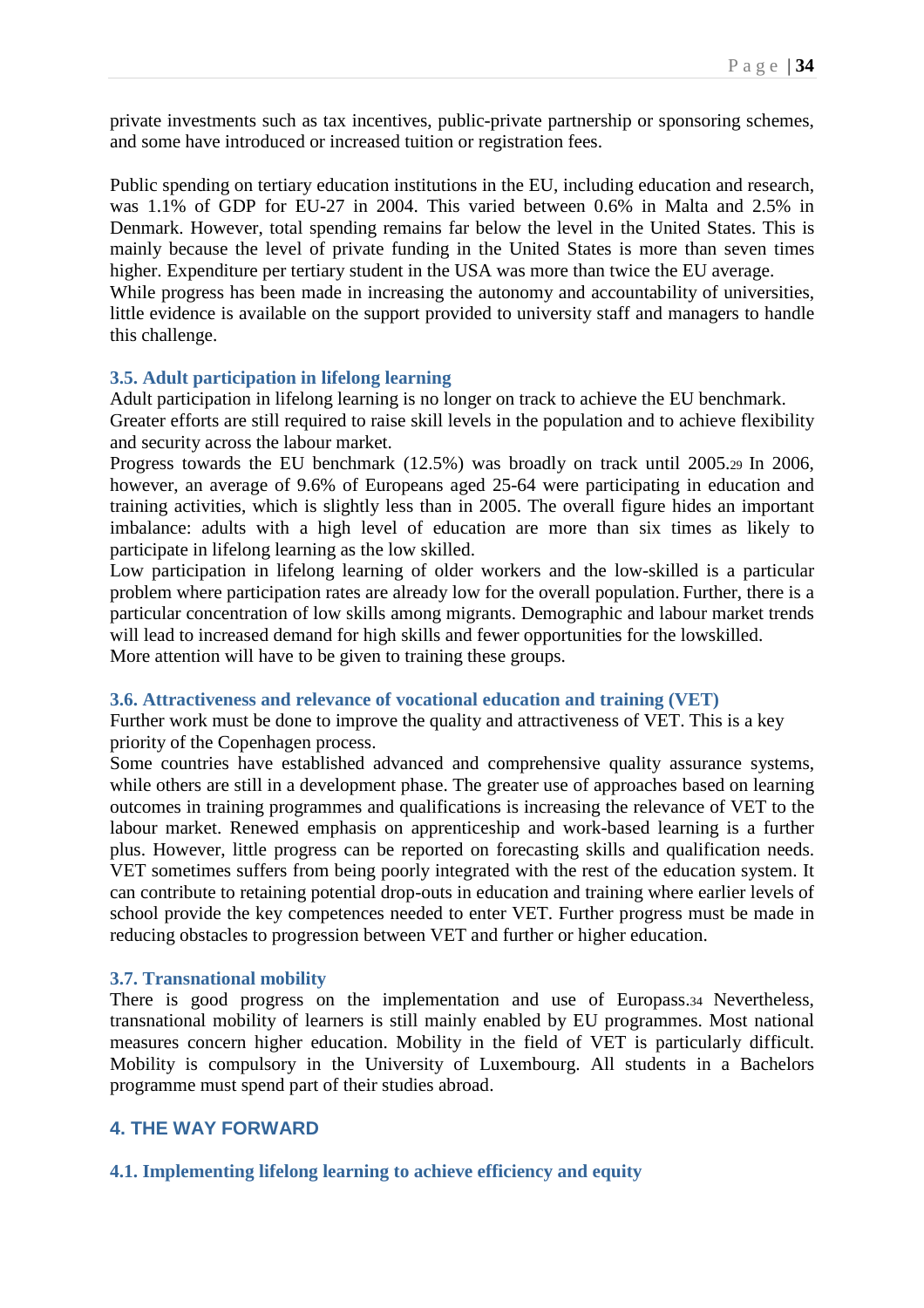Important gaps in the coherence and comprehensiveness of lifelong learning strategies remain. Implementation is now the challenge. In many cases, this has just started. The credibility of the strategies depends on linking them to policy measures. It depends on the capacity of the authorities to target resources. It depends on their capacity to mobilise national institutions and stakeholders at all levels, through learning partnerships.

## *Improving the knowledge base*

Knowledge of the economic and social impact of education and training policies must be strengthened. Concern for both efficiency and equity should underpin the development of the European and national research-base on the policy and practice of education and training. Peer learning and exchanges of experiences between policy-makers and stakeholders is an important source of know-how and should be supported. Monitoring of the development and implementation of lifelong learning strategies should continue, leading to an assessment of progress in the 2010 Joint Report.

## *Sustainable funding*

The level, efficiency and sustainability of funding remain critical. Many countries are experimenting with new instruments and with incentives for private investment. This includes targeting individuals, households and employers. These efforts must be strengthened.

## *Raising skills levels*

Increased investment in early education produces the highest returns to both efficiency and equity. The early acquisition of key competences is an effective means to establish the basis for further learning, increasing equity of outcomes and overall skills levels. Transition to the labour market will be made easier, skills shortages avoided. However, the image, status and attractiveness of VET needs to be strengthened. To facilitate entry into initial VET, mobility and return to the educational system, flexible and modular structures should be developed. Integrated lifelong guidance systems should be available to all citizens.

## *Addressing socio-economic disadvantage*

Education and training can contribute to overcoming socio-economic disadvantage. But it may also perpetuate it. Inequity in education and training brings huge costs. These are often hidden, but are no less real. Ensuring equity of access, participation, treatment and outcomes must therefore remain a priority.

## *Using the potential of migrants*

Migration increases classroom diversity, brings particular needs and raises problems of provision. Migrant performance levels, participation and attainment rates are typically lower than average. Although factors such as socio-economic background and language go some way to explain this, there is evidence that education and training policies and systems themselves contribute to the problem. This situation requires particular attention.

## *High quality teaching*

Teachers need better professional preparation and continuing development. This will improve education and training outcomes. Involving teachers and trainers in innovation and reform is also very important. The Commission has set out the challenges. It is also carrying out a public consultation on schools. The work programme offers a suitable context for addressing the challenges.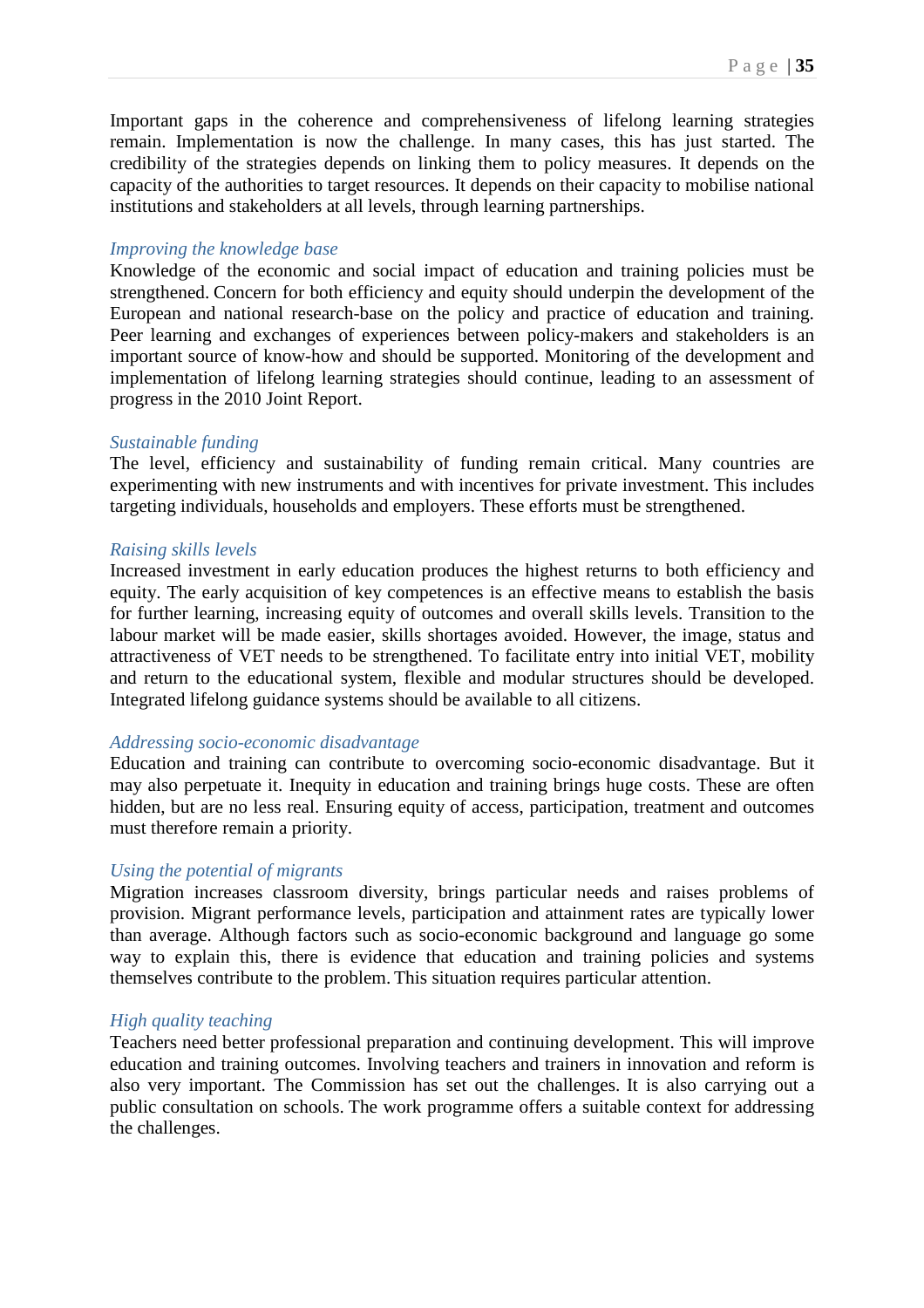## **4.2. Innovation and creativity: education as a key element of the knowledge triangle**

Education is fundamental to the knowledge triangle, and so to boosting jobs and growth. Universities are at the heart of the triangle. Centres of excellence which focus on teaching, research and knowledge transfer are vital. Much more needs to be done to enable higher education and business to work in partnership. Research and innovation need a broad skills base in the population. Excellence, creativity and learning-to-learn skills must be developed in all systems and levels of education and training.

Both schools and VET have a major contribution to make to facilitating innovation. Highquality VET, for example, can contribute to innovation at the workplace.

## **4.3. Improved governance: making best use of the results of Education & Training 2010**

The work programme is showing results at the European and the national level. The development of European reference tools and the work of the clusters and peer learning activities inform and support countries' reforms. Education and training challenges and the development of human resources figure prominently in the Lisbon National Reform Programmes of most Member States.

The effectiveness of the open method of coordination in education and training, its impact and political ownership can still be strengthened. Particular attention at both the national and European levels should be given to:

- joined-up education and training policy in a lifelong learning perspective with strategic priorities set across the whole system;
- improving the interfaces with relevant policy areas, such as innovation policy, employment and social policy, enterprise, research and structural funding;
- $\blacksquare$  . integration of policy developments in the areas of higher education, VET and adult learning within the overall work programme.
- strong links between the implementation and development of the Lisbon integrated Guideliness and of the Education and Training 2010 work programme;
- mutual monitoring of developments in each country, moving from peer-learning to peerreview;
- ensuring that the results of peer-learning activities reach policy makers and ministers;
- stronger participation of civil society;
- Further development of indicators and benchmarks in line with the Council conclusions of May 2007.
- making the most of Community funds and programmes, in particular the new Lifelong Learning Programme 2007-2013 and the EU cohesion policy instruments.

To ensure that the agreed priorities of the Education and Training 2010 work programme are fully reflected in national policy making, the specific actions identified in the 2006 Joint Report should be pursued.

Mechanisms for the implementation of the Education and Training 2010 work programme, and lifelong learning strategies, should be put in place. Close coordination is needed with those responsible for broader socio-economic policy, in particular Lisbon reforms and national strategies on social inclusion.

National targets and indicators should be further developed. They should take into account European objectives and benchmarks. Policy and practice should be informed by the use of knowledge and evaluation. The common principles, Guideliness and recommendations agreed at the European level offer reference points for the design of national reforms.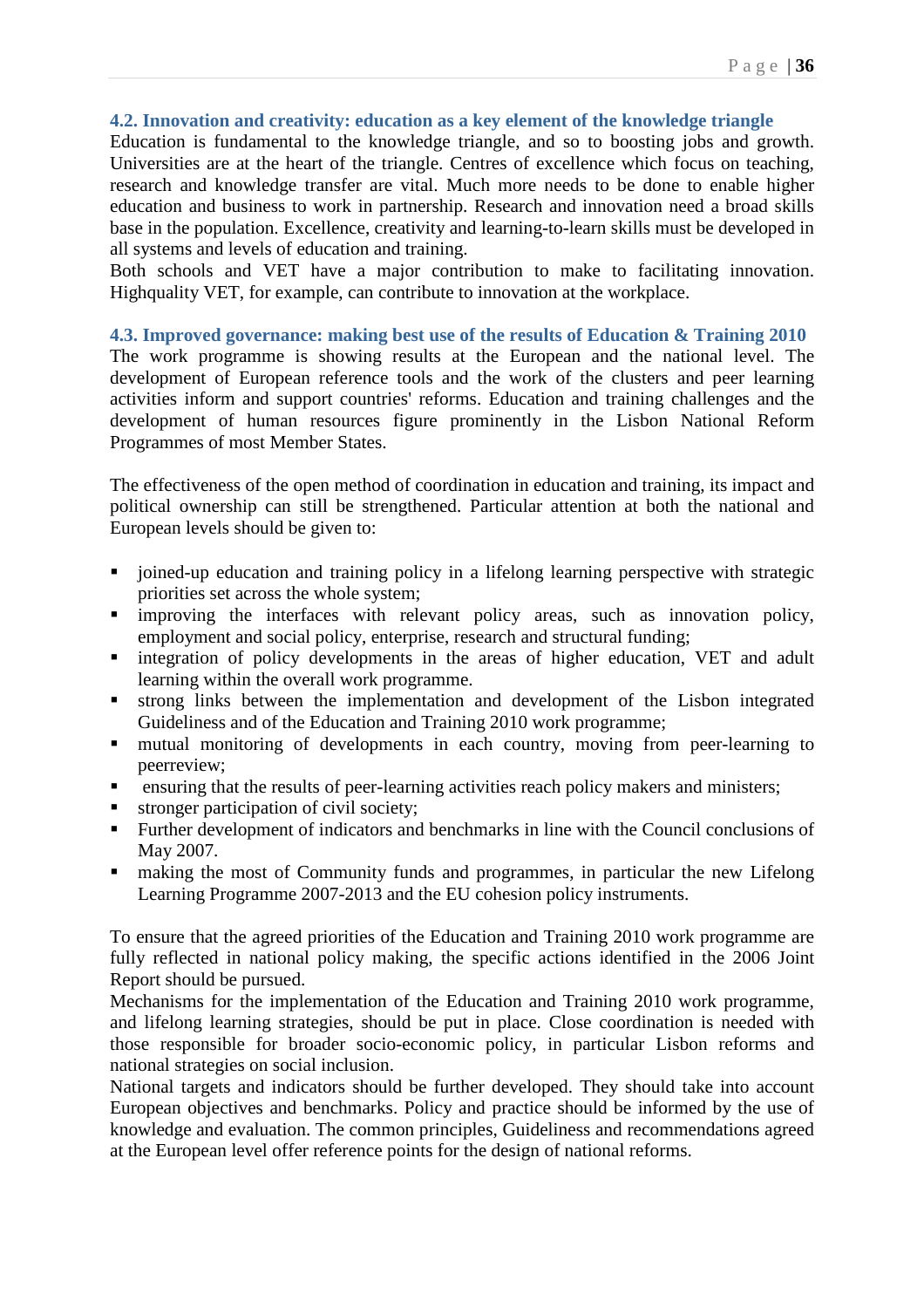#### **4.4. Preparing for post-2010**

The Education and Training 2010 work programme provides practical support for Member States' education and training reforms. Significant progress has been achieved since the programme was launched in 2002. Yet education and training reforms need time to bear fruit. Major challenges persist, new challenges have emerged. This work, including cooperation in the framework of the Bologna and Copenhagen processes, needs to be continued and indeed reinforced well beyond 2010. Reflections on the main priorities of the work programme beyond 2010 should therefore start now. Given the crucial role of education and training to the Strategy for Jobs and Growth, they must be closely associated with the future development of the Lisbon process.

*http://ec.europa.eu/education/policies/2010/natreport08/council\_en.pdf*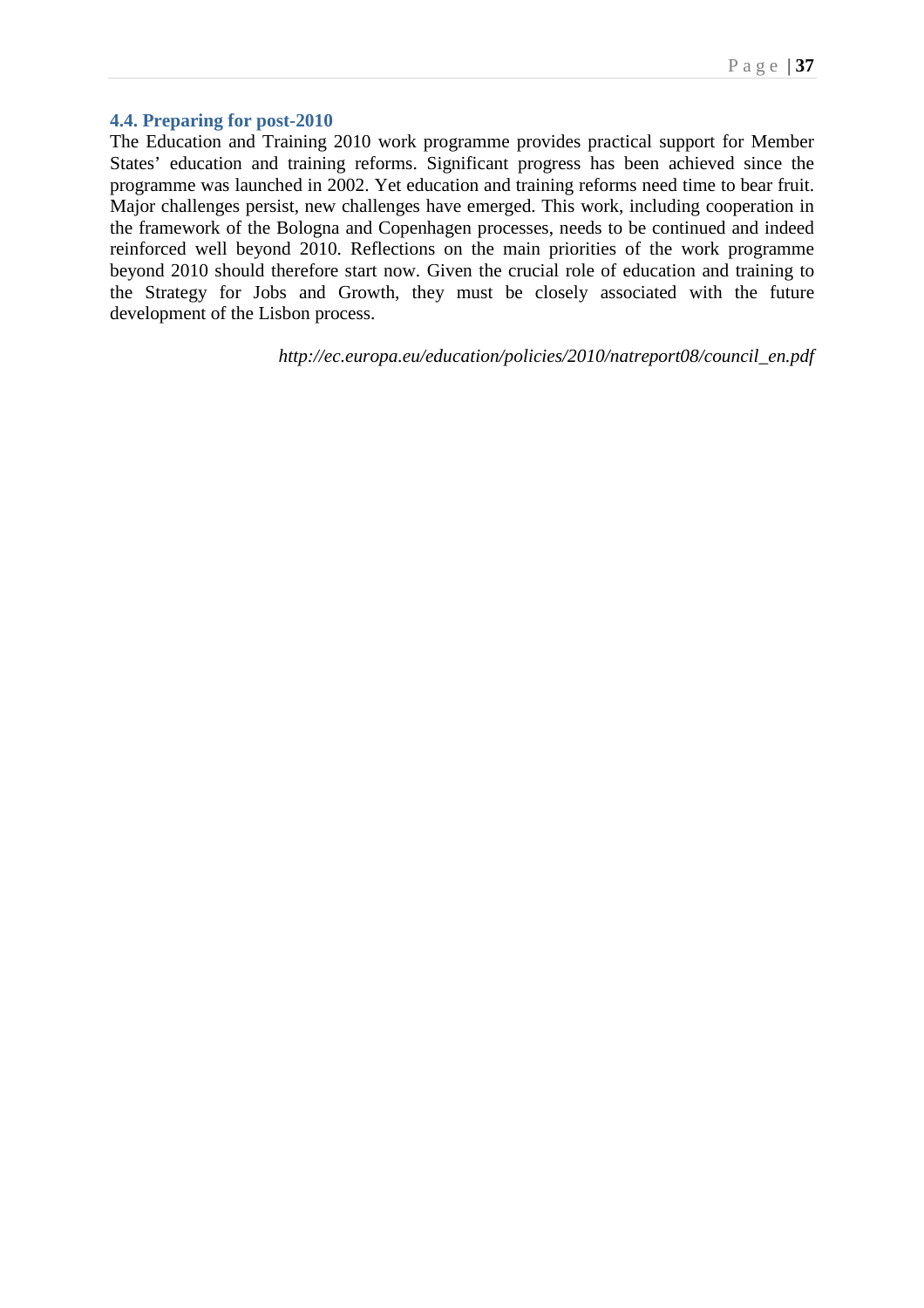# **Article/Publication**

## **Article issued by CEDEFOP and written by Jens Bjornavold on learning outcomes : «Is it all just hot air? »**

#### *How learning outcomes are being used across Europe*

*Where did you study? For how long? How and what were you taught?* This 'locationduration-method' troika has long been the standard against which a person's learning was measured. Gradually, however, another idea gained ground in Europe, that of evaluating learning on the basis of its *outcomes.* What counts is what a learner knows and is able to do at the end of a learning process - nothing more, nothing less.

The learning outcomes perspective, latent for decades, has come to be the guiding principle for initiatives taken by the European Union, Member States and economic sectors alike. Many sectors have redefined their education and training objectives as learning outcomes; in the Member States, reforms in curriculum and assessment, policies on validation, and national qualifications frameworks take learning outcomes as their central idea; EU initiatives such as the European Qualifications Framework (EQF) and the Credit Transfer System for Vocational Education and Training (ECVET) are also based on this concept. But what exactly does it imply? How is it used in policy, how in practice? How does it affect education and training, the labour market, and personal development?

To explore these questions, Cedefop commissioned a comparative report across the 32 European countries that are participating in the Education and Training 2010 programme. The interim report was presented at a Cedefop conference of the same title held on October 15/16 in Thessaloniki. In his opening presentation, Cedefop Project Manager Jens Bjørnavold pointed out that most related initiatives were in an early state of implementation or planning; the aim of the conference was to clarify the concepts in order to help these initiatives succeed.

#### *A common language for education and training*

It would be no exaggeration to say that learning outcomes have allowed the emergence of a truly European dimension - that is, of a common and neutral reference point - for education and training areas that are the responsibility of national policy. What's exciting about this perspective is that it not only allows education systems to understand each other, but also affects the practice of teaching and learning *within* the systems, while encouraging a more equitable attitude to the learners themselves. It is no coincidence that the learning outcomes approach originated in the quest to recognise the untapped reservoir of non-formal and informal learning. Examining national and sectoral systems in terms of learning outcomes makes the 'black box' of education transparent to individuals and employers and reads to greater accountability of education and training providers towards all users, and all citizens.

The learning outcomes perspective has thus underpinned the creation of European tools in education and training. For this it was necessary to recognise that change cannot be imposed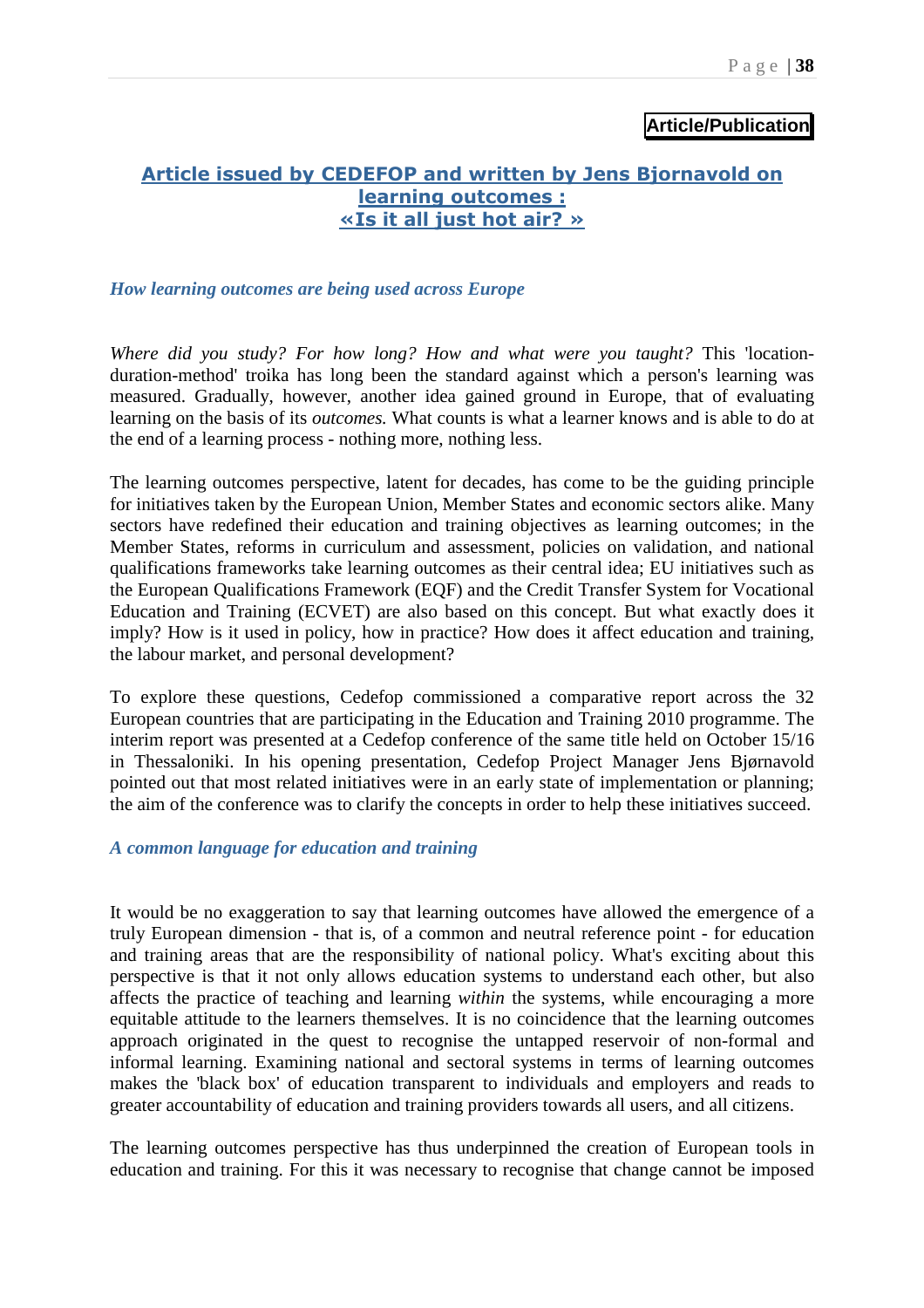on national systems; but also that it is meaningless to compare wildly different educational inputs. As a result - and despite the differences in how national systems use learning outcomes, outlined below - most European countries accept the need for such tools, a fact reflected in the European Parliament Resolution approving the EQF of 24.10.2007.

#### *Learning outcomes in policy reform*

The Programme for International Student Assessment (PISA) was both a result of and a contributing factor to the wider adoption of learning outcomes in national policies. By measuring how well pupils were able to use what they learned, PISA tests changed perceptions of how national systems were performing. The rankings served to alert countries to problems in their education system, leading to reflection and reform.

But the political interest in reforming and modernising education has deeper roots. Qualifications must be comparable in the European labour market; otherwise mobility within and between countries remains a dead letter. And in light of demographic situation, the rate of unemployment and the high proportion of low-skilled people, every kind of learning must be valued at all life stages if educational level of the European population is to improve. As a result of these converging preoccupations, learning outcomes came to be seen as the key to learning-related policies.

Policymakers aiming to modernise their education system must determine how to use learning outcomes as the organising concept for a lifelong learning strategy; how learning outcomes will affect reforms, policies and practices at all levels; how to reach an appropriate balance between outcomes, input and teaching quality; and how to address the concerns of all subsectors. The concept of learning outcomes by definition involves a multiplicity of partners not just students, teachers and parents but also social partners and sectoral bodies, making consensus on related reforms hard to reach.

#### *Learning outcomes in practice*

The attention given to learning outcomes is indicative of a new approach to learning and teaching. Influenced by the latest research on learning, there is a move away from cognitive and behaviourist approaches toward constructivist ideas, such as those of 'situated learning' in 'communities of practice' and 'active learning': people are seen as actors who build their own meanings within a community and reflect on their own learning. A system that disregards the real dynamics of learning is in danger of leading to excessive failure and dropout, a major charge against the present input-driven approach. Socially, too, equity is better served by focusing on learners' strengths, not weaknesses, and by giving everyone a chance to show what they know, regardless of how they know it.

Accordingly, the shift to learning outcomes can be observed everywhere: in the growing importance of individual training plans; in the tendency of general and vocational curricula away from detailed centralised prescriptions; even in the flatter hierarchies in the workplace and the attention to managing workers' learning needs. All this means that assessing learning must become more inclusive and creative, moving away from standardised testing. The point of student assessment is no longer to 'take a snapshot' of what they know at a given moment;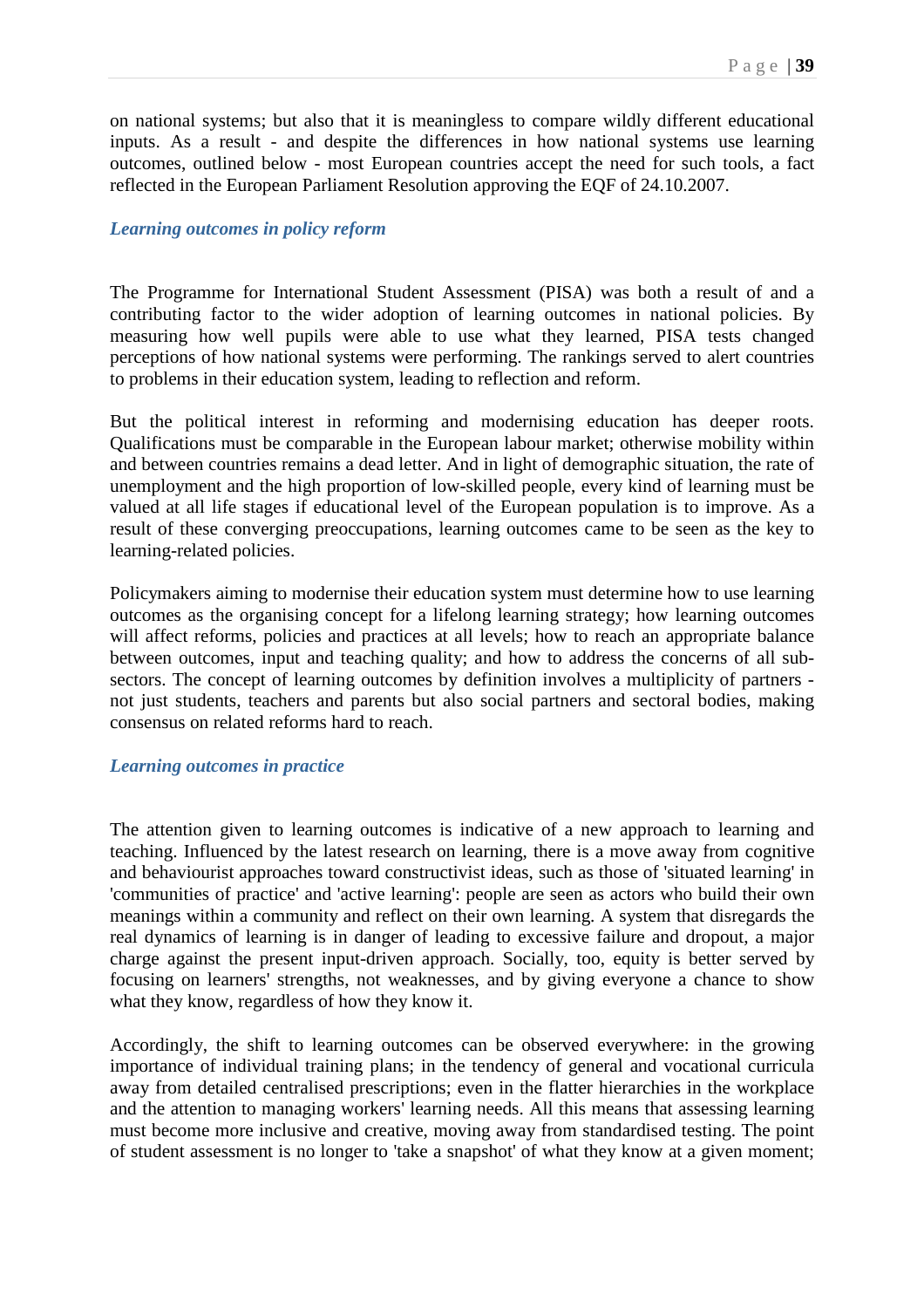it should be in itself a formative experience for learners. Developing *assessment 'for', not just 'of', learning,* in turn leads to a new role, with and initiative, for teachers.

## *Challenges*

It becomes clear that an education system that is based on the logic of learning outcomes cannot simply add this concept on top of current curricula and assessment; reforming both is necessary. The greatest sticking point in changing educational practice is to be found at upper secondary level (offering access to tertiary) and, to a lesser extent, at the tertiary level itself.

Teachers and trainers at all levels have raised questions about how to implement learning outcomes in the classroom, such as at what stage learning outcomes should be assessed, how they should be assessed, and whether the learning outcomes approach really can work uniformly in all sub-sectors of education. In essence, as teachers point out, using a concept to shape policy is very different from using it to teach: schematisation is necessary for the former (e.g. EQF descriptors) but tends to break down when faced with individual learners. Could we be ignoring important differences in types of knowledge across sectors in order to fit them into pre-determined descriptors? Is this 'pragmatic' approach as meaningful to general education as it is to VET? The resistance on this issue is particularly strong from the higher education community, but it is eroding as the Bologna Process develops. Practitioners do not mistrust the concept of learning outcomes; rather, they fear that a reductive approach to learning outcomes will prevail. The point is surely to enable learners to progress further, to develop ever greater expertise - not to break learning outcomes into narrow targets. To get the approach right, it is necessary to focus on a person's future development, not present success or failure.

This however leads to a related problem: if a reductive approach is avoided, teachers will need to take more initiative in assessing learners. While this may make for more rewarding and creative classroom relationships, the danger is that a lack of standardisation will undermine public confidence in the education system. Standard testing is generally seen as more 'objective': will it be necessary to keep this trait of the ' input' system in order to retain public trust? How much of the learning outcomes perspective will thus be sacrificed?

## *Theme and variations: Learning outcomes in the Member States*

While learning outcomes are influencing policy and practice across the EU, this influence has taken many shapes and sizes. Thanks to the richness and diversity of education cultures across Europe, the use of learning outcomes ranges from an across-the-board sweep of all learning environments to a very restricted implementation in vocational training only. Some examples:

- France has used learning outcomes to establish a 'canon' for knowledge and skills in compulsory education, the *socle commun.* Similarly, Portugal specifies the profile of attitudes, skills and knowledge that pupils should have developed at the end of each cycle of compulsory education;
- Sweden is also using the approach to define the necessary learning and skills that should be acquired in compulsory education; but beyond that, it also defines 'goals to strive for' for all work undertaken at school. Learning outcomes thus become a means of *'steering learners toward goals'*;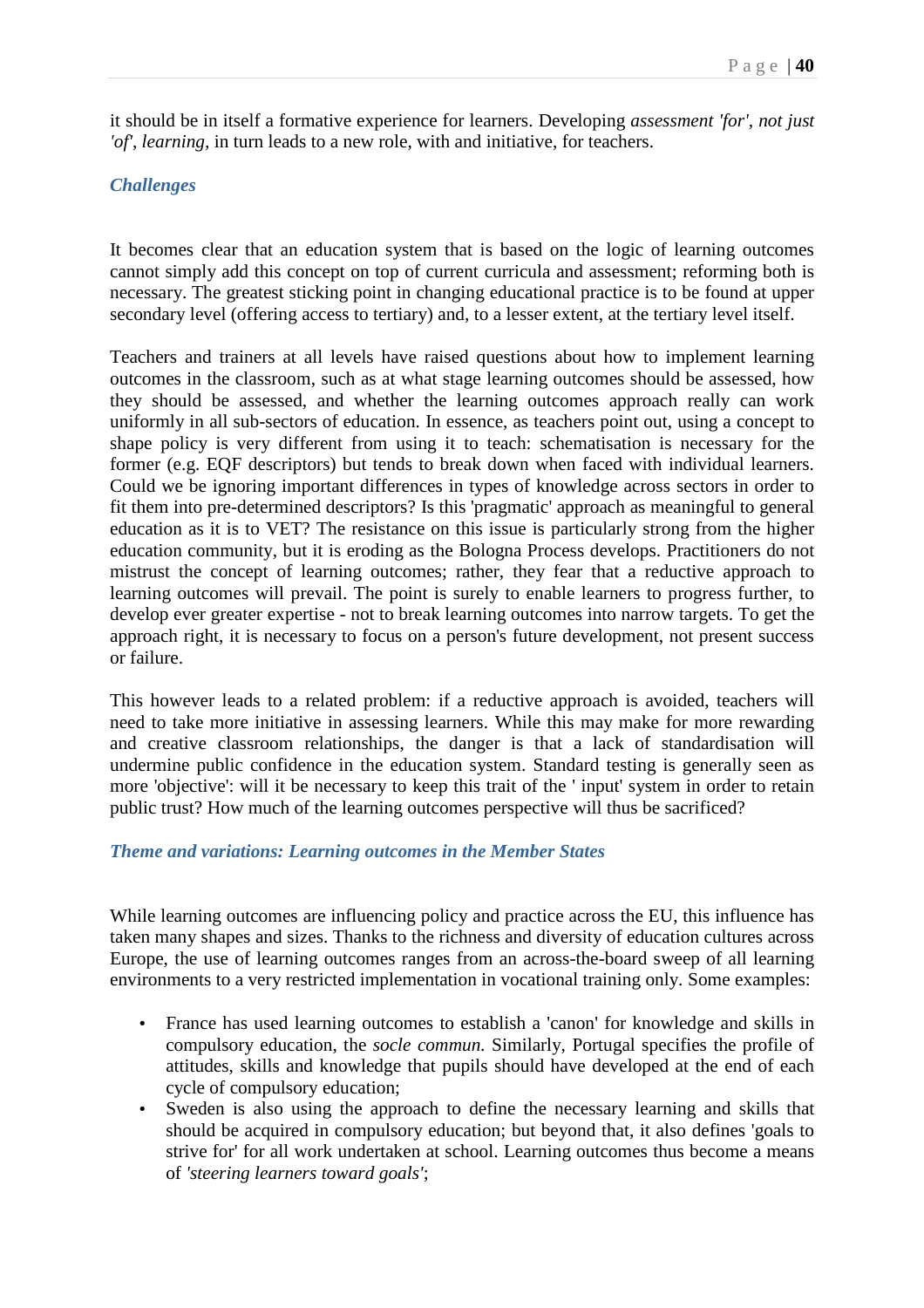- Ireland, among the most enthusiastic in adopting learning outcomes, has been using the approach to break down the barriers between all forms, and formal set-ups of learning, extending it also to higher education;
- Slovenia can be said to be a pioneer of this new approach, yet does not advocate shifting entirely to outcomes: the teaching process, it insists, is as important as the act of learning;
- Italy has been slower to embrace the concept, but its ongoing education reforms are now shifting emphasis toward learning outcomes, via personalised study programmes and decentralisation;
- Finland, similarly to Slovenia, is poised halfway between the input-driven and learning outcomes approach. Preferring a more balanced approach, one which includes inputs and the teaching process itself, Finland - whose education system is seen as particularly successful in international comparisons - has so far resisted setting up a NQF.
- In the German system, which is heavily based on formal qualifications, learning outcomes are now gaining ground relative to input; but there is some resistance from the education community, which feels there is nothing really new in the concept.
- Greece continues to be heavily input-based. Learning outcomes have only been taken into account in VET. in addition, the higher education community has put up strong resistance to a learning outcomes approach, insisting that not all kinds of learning can be evaluated in the same way.

## *Can learning outcomes serve both market and citizen?*

So, rhetoric or reality? That the learning outcomes approach now represents an clearly identifiable new direction is beyond doubt. Driven originally by the labour market's need to know what qualifications represent, it is currently making it possible to devise common EU tools, such as the EQF, and acting as a catalyst for the reform of national systems. Continuing disparities between Member States and between sectors - even the continuing debate about how exactly to define a learning outcome - are testimony to the concept's usefulness rather than an indication of its limits. Too rigid a model could not have a lasting effect on the educational landscape any more than did past attempts at 'harmonisation' of education and training across Europe. The very flexibility of the learning outcomes approach is its greatest asset.

But what about practice? Will learning outcomes become the new touchstone for teaching, learning and assessment? The conference indicated some possibilities in this field; for instance, how learning outcomes may influence the setting of standards and the bridging of educational and occupational standards; how they can support the teacher/trainer in the classroom; how they can help reform assessment practices. But it is by no means certain that the approach will be properly used in practice. As the interim report notes, 'It remains to be seen whether learning outcomes will change educational systems radically or simply be absorbed by the processes they are intended to change'

Some of the education community's doubts about learning outcomes is due to the origin of this approach. The idea of making outcomes the criterion of learning was driven by the market's concerns, not by the educational community. Does this make it too limiting for the practitioner? Will all education, all learning, now become a handmaiden to market concerns?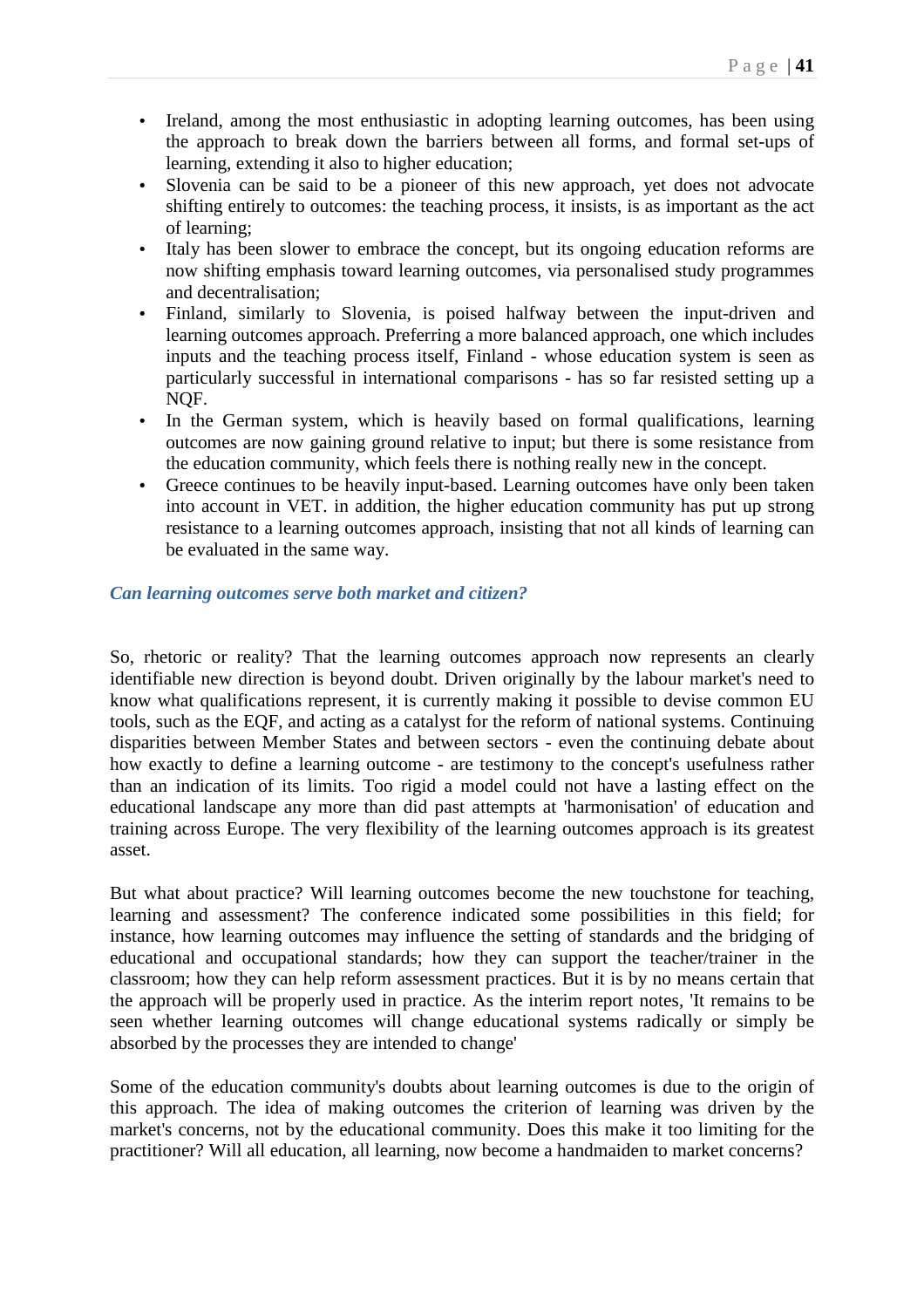This is not an unreasonable question. Education is not necessarily just a utilitarian goal, a means to get jobs for workers and employees for companies. But this utilitarian goal must be met if our societies and citizens are to prosper. Applying a coherent set of learning outcomes as an organising principle in all sub-sectors of education, training and lifelong learning is a way for Europe to improve the employability of its workers and the accountability of its educators. At the same time, this approach respects every kind of knowledge, skill and understanding, thus promoting equal opportunities. Provided learning outcomes are applied in an active, rather than restrictive sense - something that is by no means a foregone conclusion they can only benefit the learner. In a European community that aims for equity between citizens, this can be no bad thing.

*http://www.trainingvillage.gr/etv/Upload/Information\_resources/Bookshop/484/C37A8EN.ht ml*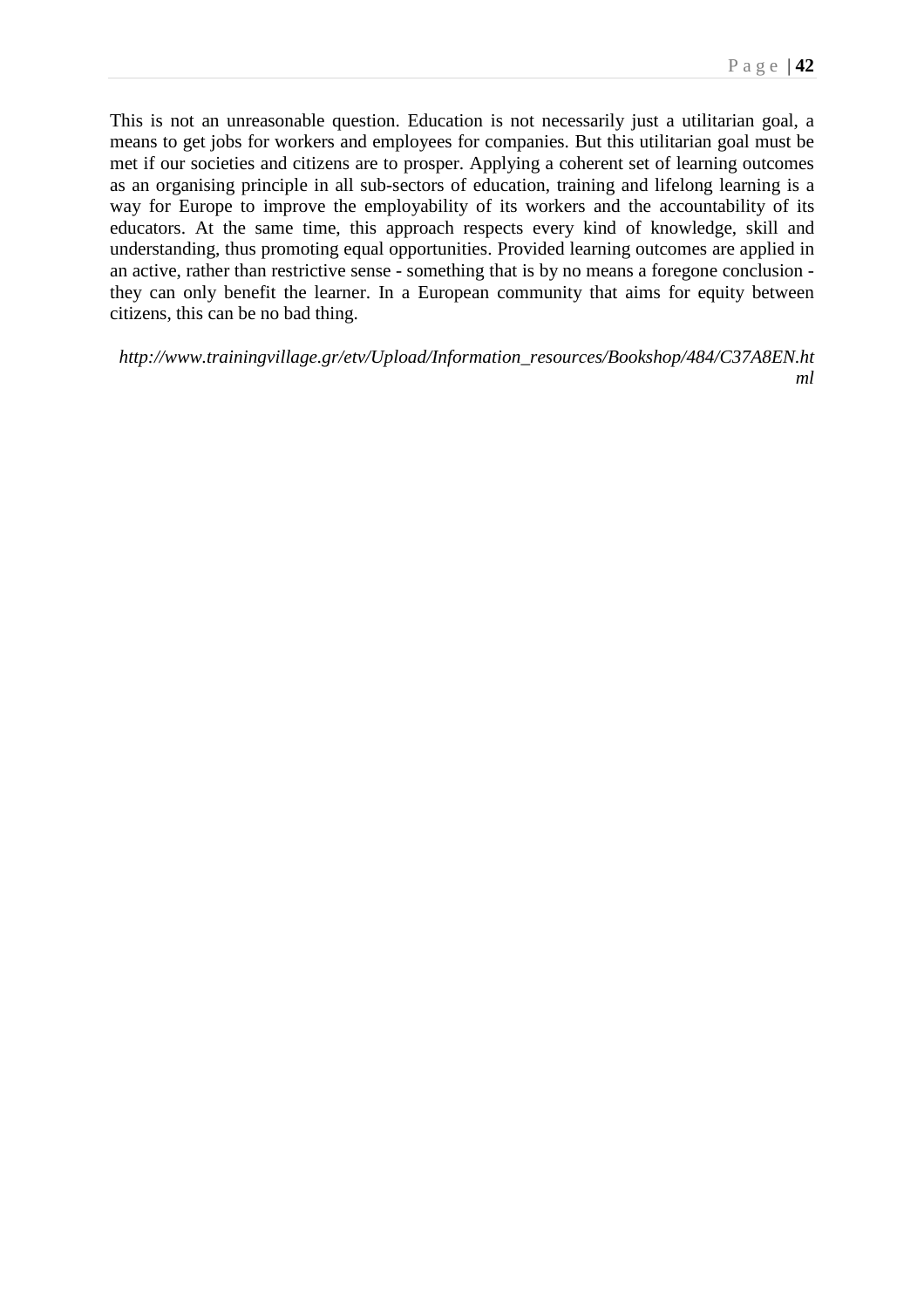# **School Failure and the question of school drop out**

| European Youth Pact:                                                    | 44 |
|-------------------------------------------------------------------------|----|
| Key competences for lifelong learning                                   | 48 |
| Recognition of non-formal and informal learning (in the field of youth) | 51 |
| Identification and validation of non-formal and informal learning       | 53 |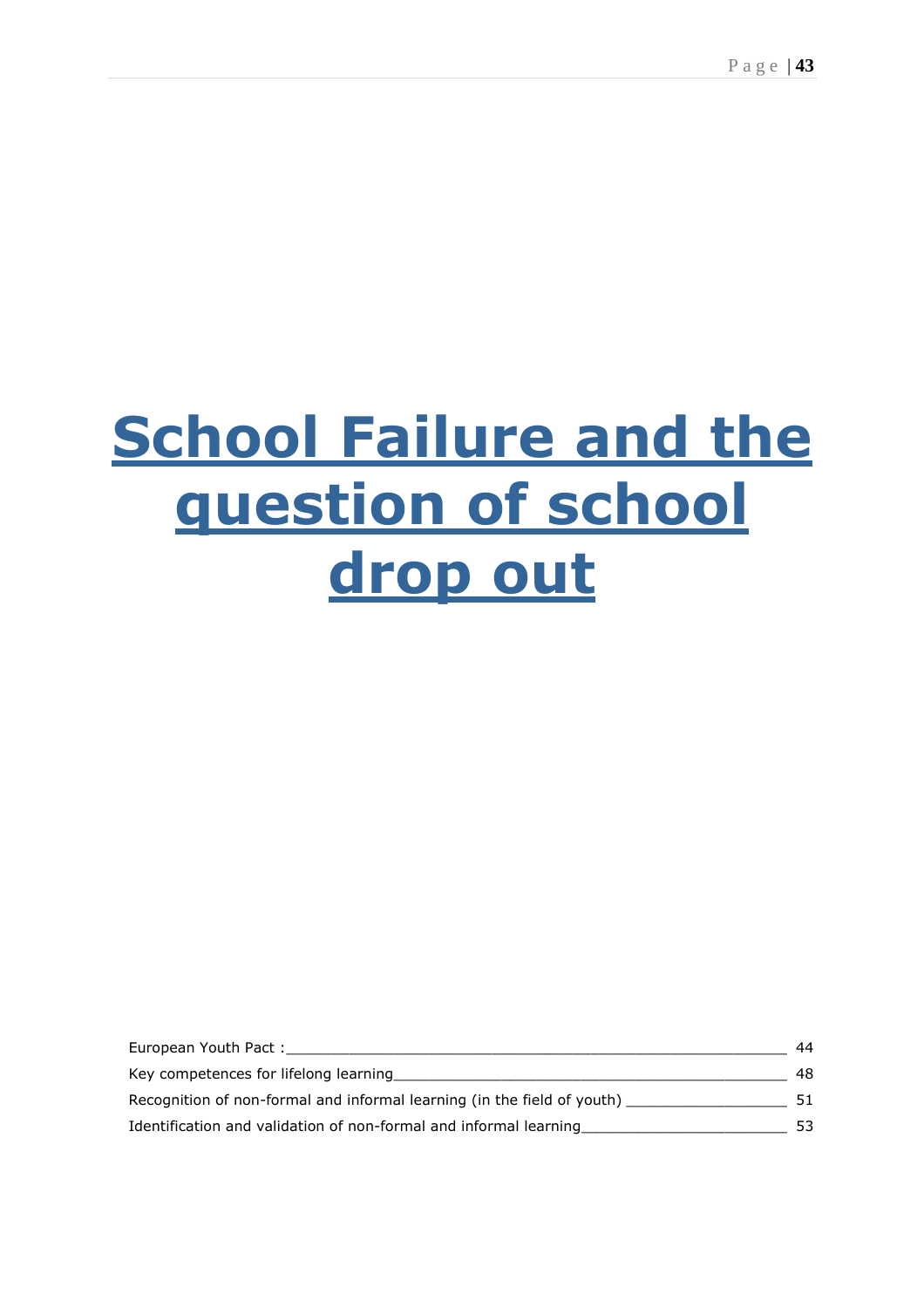**Tool**

# **European Youth Pact :**

*Commission Communication of 30 May 2005 on European policies concerning youth: Addressing the concerns of young people in Europe implementing the European Youth Pact and promoting active citizenship* 

**This Communication shows how the Member States can put into operation the European Youth Pact, which was adopted by the European Council in March 2005, tying in with the European strategies for employment and social inclusion and the "Education and Training 2010" work programme. The main aim is to improve the education, training, mobility, vocational integration and social inclusion of young Europeans, while facilitating the reconciliation of family and working life. The Commission is also seeking to achieve consistency of initiatives in these different areas, and wants the Member States to consult young people in connection with developing and following up these initiatives.** 

The Communication draws attention to the three strands of the Pact adopted by the European Council in March 2005:

- **employment, integration and social advancement;**
- **education, training and mobility;**
- **reconciliation of family life and working life.**

The measures to be taken in these three areas will have to be fully incorporated into the revised Lisbon Strategy , the European Employment Strategy , the Social Inclusion Strategy and the " Education and Training 2010 " work programme.

For the purpose of implementing the different measures, the Member States will draw on the "integrated Guideliness for growth and employment", within the framework of the Lisbon Strategy.

The Commission's text highlights the aspects of the integrated Guideliness and the Community Lisbon programme that are relevant to the Pact.

## **Measures for the employment, integration and social advancement of young people**

The following Guideliness have the most relevance for young people:

• promotion of a life-cycle approach to work (entailing, *inter alia*, renewed efforts to build employment pathways for young people and to reduce youth unemployment, in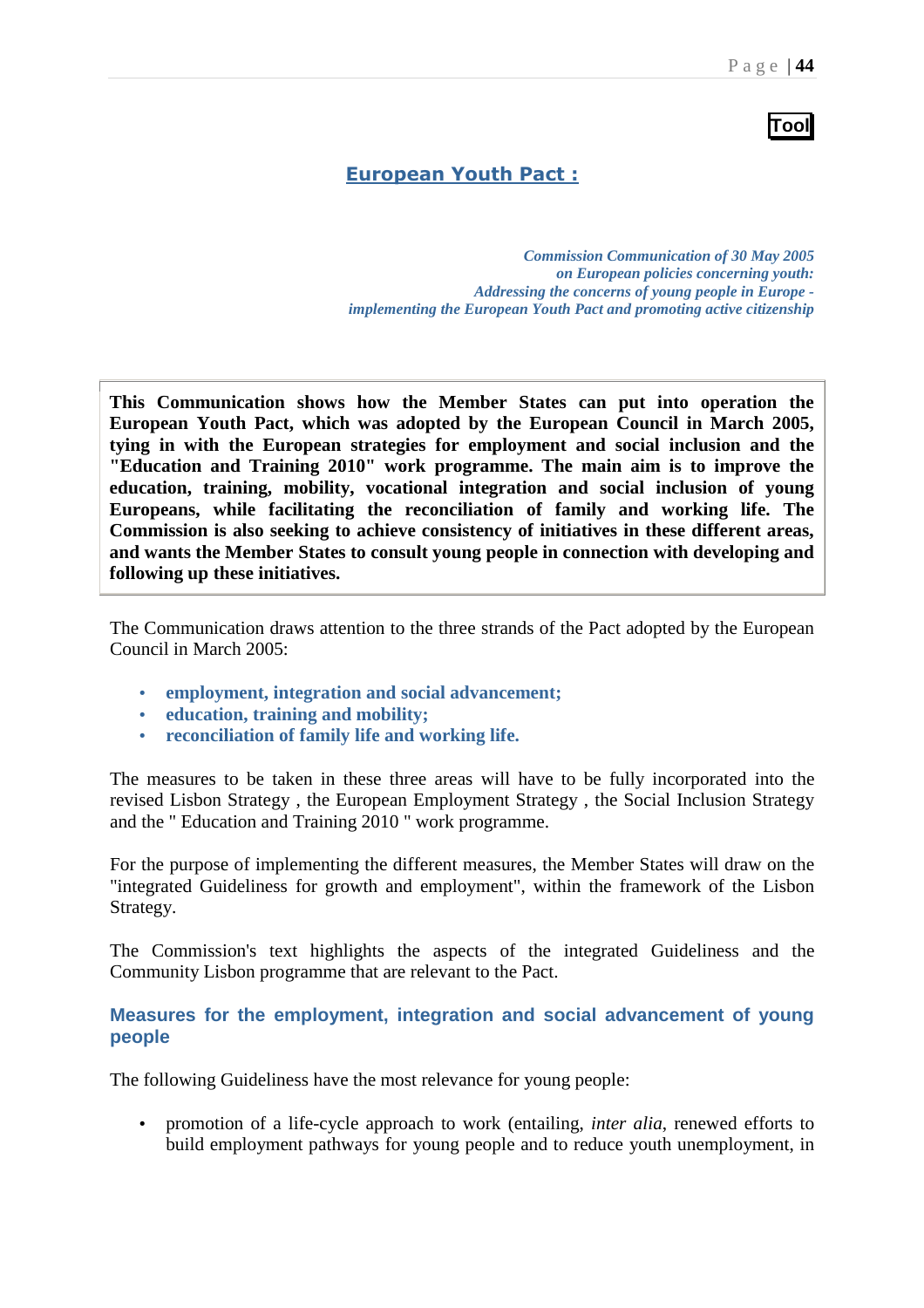tandem with resolute action to eliminate gender gaps in employment, unemployment and pay);

- creation of inclusive labour markets for job-seekers and disadvantaged people;
- improvement in the matching of labour market needs;
- expansion of investment in human capital;
- adjustment of education and training systems in response to new skills requirements.

The Member States will receive financial assistance from the European Social Fund and the European Investment Bank for implementing the necessary measures. The Commission wants the Member States to devise tailor-made action plans providing job search assistance, guidance services and training. The Communication also proposes that:

- the Commission and the Member States give priority to young people in the mutual learning programme on employment in 2005;
- the Commission and the Member States, through the Social Inclusion Strategy, improve the situation of the most vulnerable young people;
- the Commission launch a study on the social integration of highly disadvantaged young people in 2005.

## **Measures for education, training and mobility**

The priorities are:

- reducing the number of early school leavers;
- widening access to vocational, secondary and higher education, including apprenticeships and entrepreneurship training;
- defining common frameworks to make qualification systems more transparent;
- tackling the validation of non-formal and informal learning;
- implementing the Europass decision;
- developing a "Youthpass".

The Commission intends, during 2005 and 2006, to:

- adopt a Communication on entrepreneurship education;
- propose a European Qualifications Framework;
- adopt a Recommendation on key competences.

The Communication looks at ways of enhancing young people's mobility, highlighting a number of initiatives:

- in 2006, the European Year of Worker Mobility, specific initiatives will be taken for the benefit of young people entering the job market;
- from 2007, there will be follow-up to the 2002-05 action plan of the Commission and the Member States for skills and mobility ;
- the Member States will be asked to boost implementation of the Recommendation on the mobility of students , persons undergoing training, volunteers, teachers and trainers;
- the Commission will adapt tools such as EURES and PLOTEUS with a view to enhancing the opportunities for young people to work and study abroad;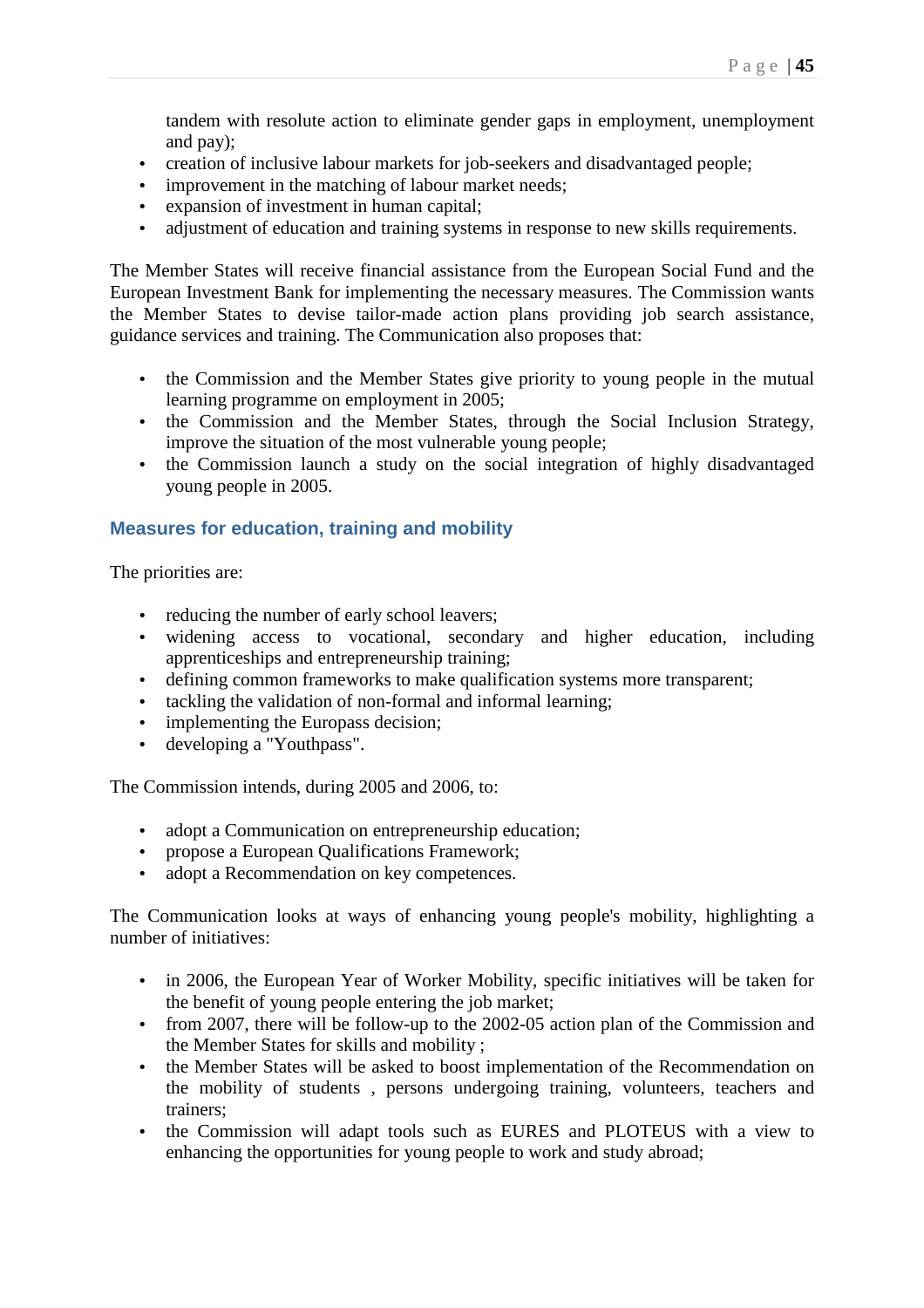- the Commission will, in 2005, make recommendations on a mobility card for young people in Europe;
- the Commission will think about extending the "Working holidays" initiative;
- the Commission and the Member States will, in 2007, implement new forms of European Voluntary Service .

## **Measures for reconciling family life and working life**

The Communication makes it clear that a better balance is needed between work and family life in order to tackle the problems associated with demographic ageing and a low birth rate. With a view to better reconciling family and working life, the Commission will encourage:

- the Member States to make provision for quality accessible and affordable childcare facilities and care for other dependants;
- the Member States, assisted by the Commission, to develop new forms of work organisation, such as flexitime, tele-working, maternity and parental leave.

Following on from the Green Paper on Europe's changing demographics, the Commission has launched a process of consultation with the aim of identifying policies to be pursued or reinforced at European and national levels.

## **THE ACTIVE CITIZENSHIP OF YOUNG PEOPLE**

The citizenship of young people is a focal point of the open method of coordination. With a view to improving participation, information , voluntary activities and knowledge of youth issues , the Council adopted 14 common objectives in 2003 and 2004. In its Communication of October 2004, the Commission gave a positive evaluation of the activities conducted at European level, while stressing the need for suitable measures at national level to consolidate the common objectives.

The Pact and associated actions ought to give rise to better understanding and greater knowledge of youth in the areas concerned, namely:

- employment;
- integration and inclusion;
- entrepreneurship;
- mobility;
- recognition of youth work.

## **THE YOUTH DIMENSION IN OTHER POLICIES**

The Communication draws attention to other policies which are relevant to young people:

- since 2005, the European campaign "For Diversity Against Discrimination" has been extended to young people;
- a European initiative for the health of children and young people is planned for 2006;
- studies focusing specifically on youth will be undertaken as part of the Sixth Research Framework Programme;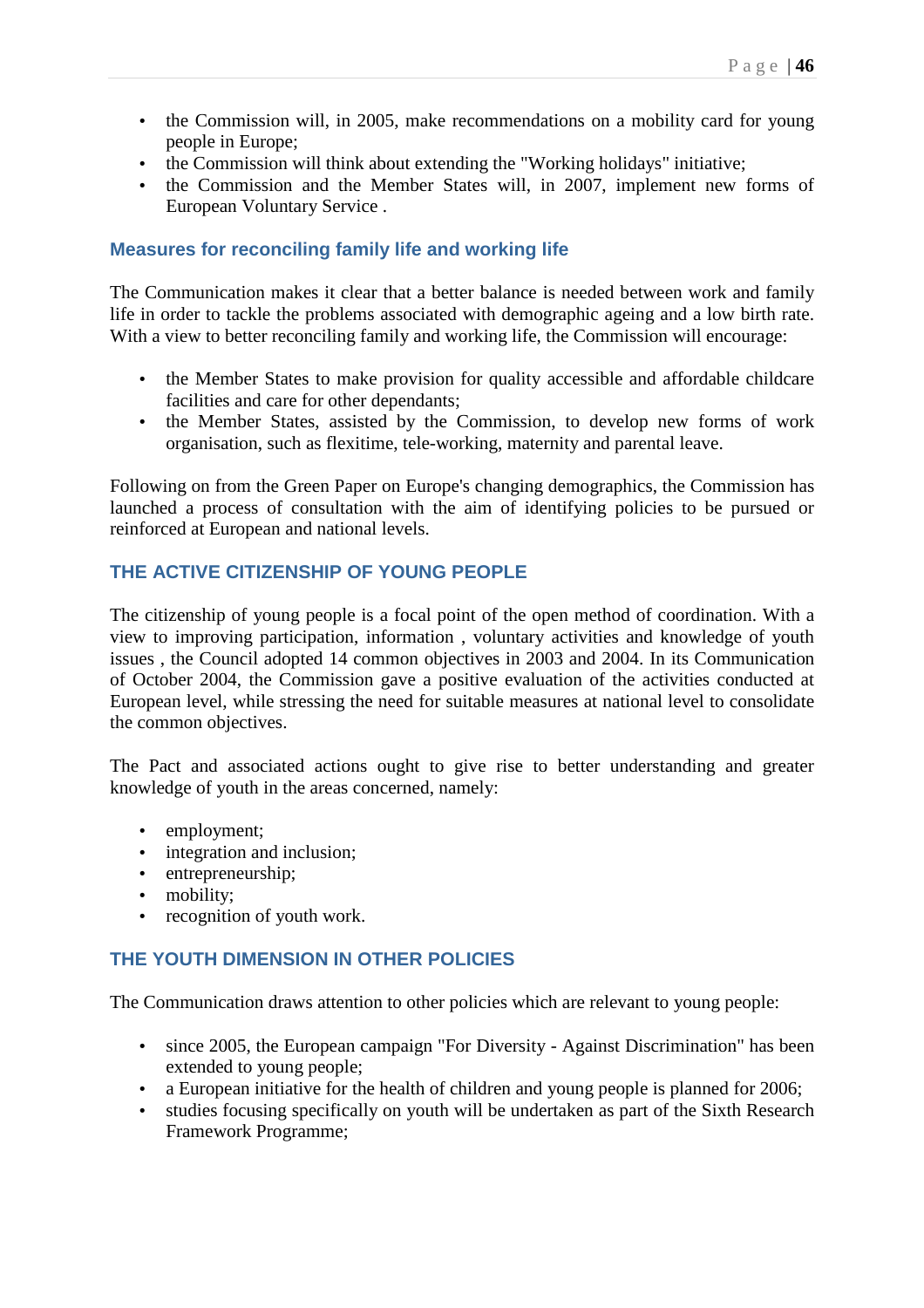- the Seventh Research Framework Programme will include youth-related research, which could focus on the impact of young people's participation in representative democracy and voluntary activities;
- the Commission will launch, in 2005, a public consultation on sport.

## **SUPPORT PROGRAMME**

Policy actions targeting young people should be accompanied by programmes supporting projects that encourage young people to become active citizens. Various European programmes support such projects:

- European Social Fund ;
- European Regional Development Fund ;
- Rural Development Fund ;
- " Youth " and "Youth in Action";
- Integrated Lifelong Learning Programme;
- " Citizens for Europe ";
- Competitiveness and Innovation Framework Programme ;
- Marie Curie Programme ;
- European Science Education Initiative.

# **INVOLVEMENT OF YOUNG PEOPLE**

As far as the Pact itself is concerned, the European Council has emphasised the need to consult young people and their organisations both on the development of national reform programmes for the Lisbon Strategy and on follow-up action. National youth councils should, in any event, be among those consulted.

The Commission also intends to consult young people and the European Youth Forum on youth policy. This consultation process will culminate in the holding of a Youth Assembly in 2005. In addition, the Commission hopes that this assembly will be a precursor of "annual encounters" between young people and Commissioners.

*http://europa.eu/scadplus/leg/en/cha/c11081.htm*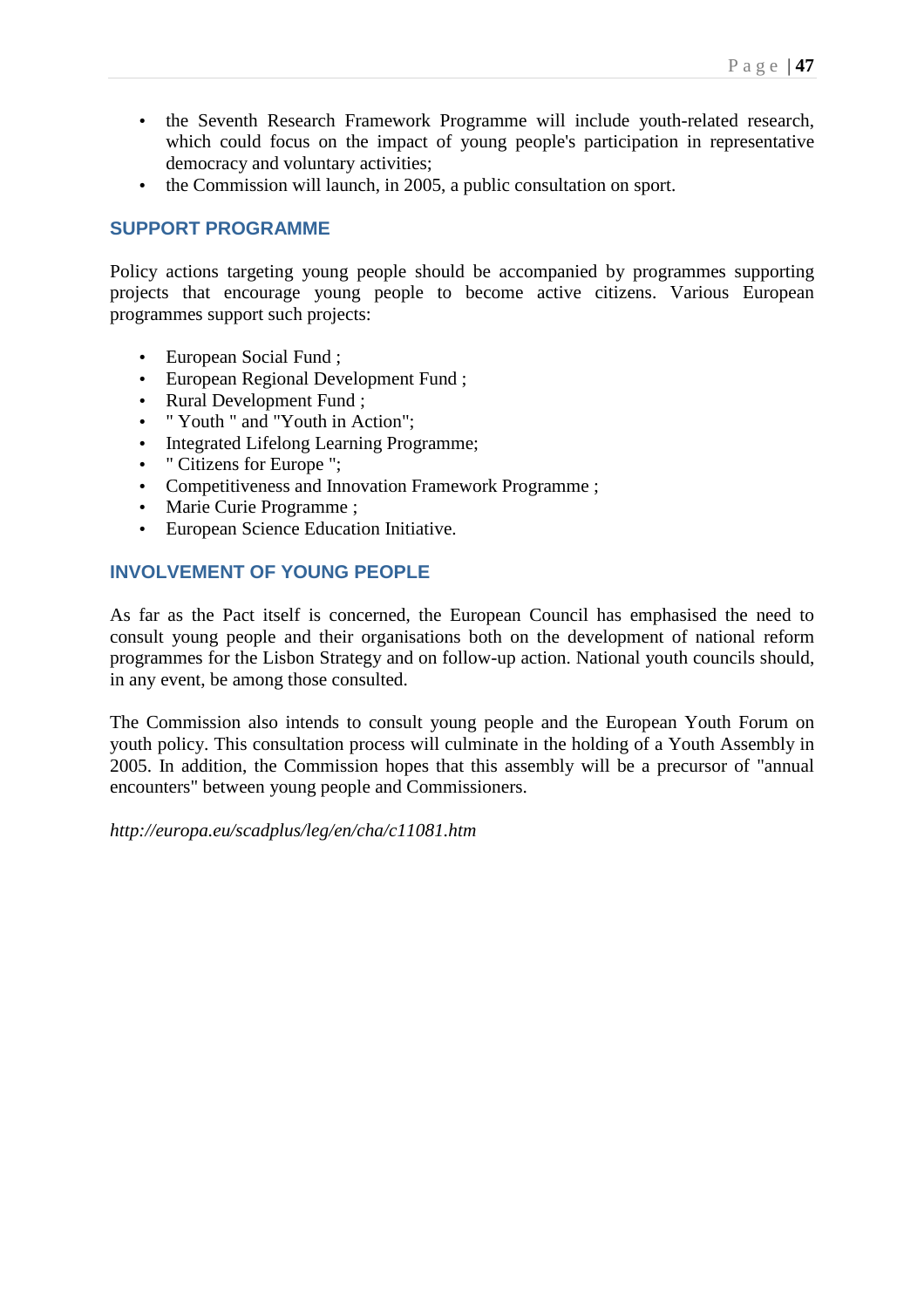## **Guidelines**

# **Key competences for lifelong learning**

*Recommendation of the European Parliament and of the Council, of 18 December 2006, on key competences for lifelong learning* 

**Key competences in the shape of knowledge, skills and attitudes appropriate to each context are fundamental for each individual in a knowledge-based society. They provide added value for the labour market, social cohesion and active citizenship by offering flexibility and adaptability, satisfaction and motivation. Because they should be acquired by everyone, this Recommendation proposes a reference tool for the Member States to ensure that these key competences are fully integrated into their strategies and infrastructures, particularly in the context of lifelong learning.** 

## **Key competences for lifelong learning**

Key competences for lifelong learning are a combination of knowledge, skills and attitudes appropriate to the context. They are particularly necessary for personal fulfilment and development, social inclusion, active citizenship and employment.

Key competences are essential in a knowledge society and guarantee more flexibility in the labour force, allowing it to adapt more quickly to constant changes in an increasingly interconnected world.

They are also a major factor in innovation, productivity and competitiveness, and they contribute to the motivation and satisfaction of workers and the quality of work.

Key competences should be acquired by:

- young people at the end of their compulsory education and training equipping them for adult life, particularly for working life, whilst forming a basis for further learning;
- adults throughout their lives through a process of developing and updating skills.

The acquisition of key competences fits in with the principles of equality and access for all. This reference framework also applies in particular to disadvantaged groups whose educational potential requires support. Examples of such groups include people with low basic skills, early school leavers, the long-term unemployed, people with disabilities or migrants, etc.

## **Eight key competences**

This framework defines eight key competences and describes the essential knowledge, skills and attitudes related to each of these. These key competences are:

• **communication in the mother tongue** which is the ability to express and interpret concepts, thoughts, feelings, facts and opinions in both oral and written form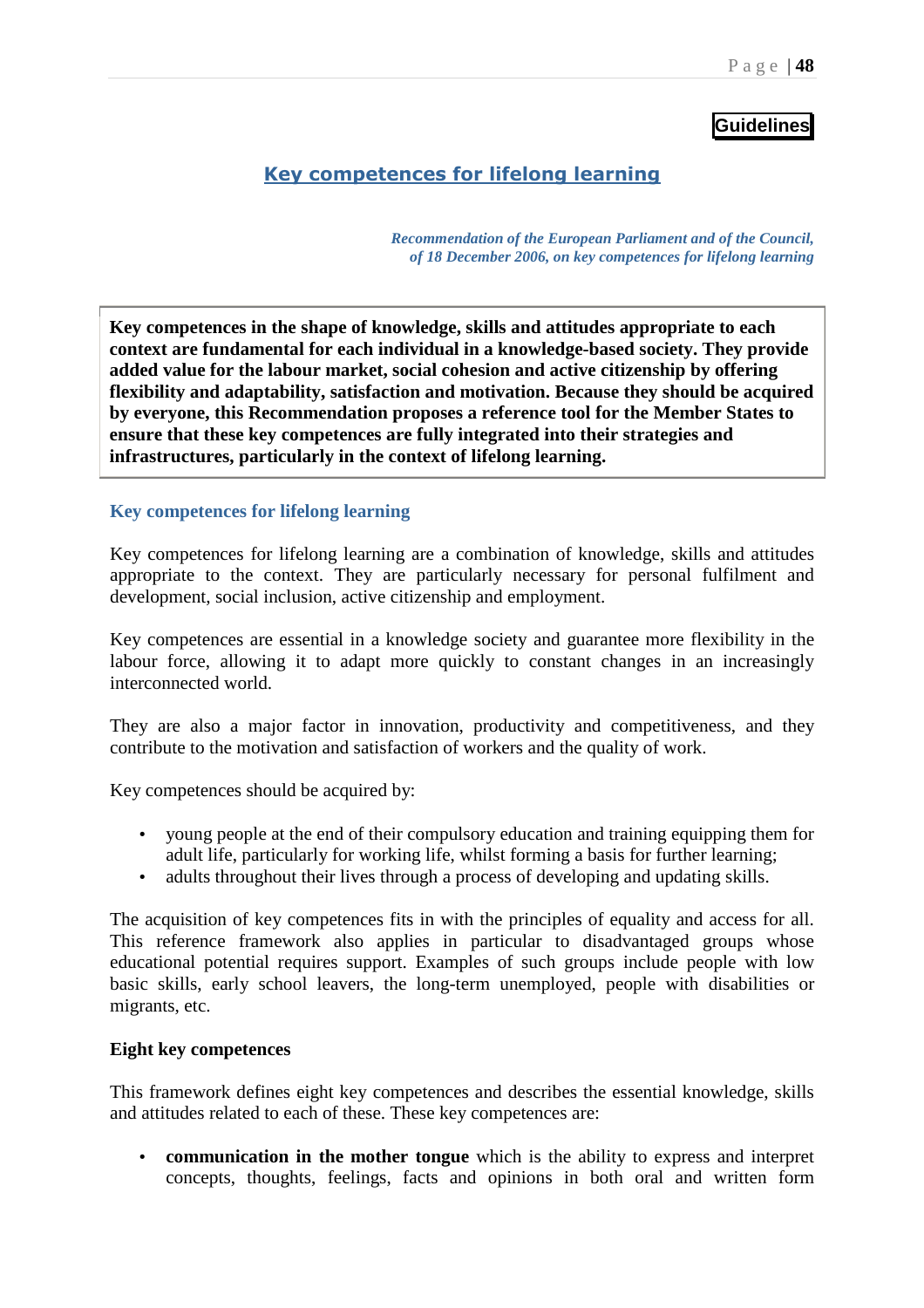(listening, speaking, reading and writing), and to interact linguistically in an appropriate and creative way in a full range of societal and cultural contexts;

- **communication in foreign languages** which involves, in addition to the main skill dimensions of communication in the mother tongue, mediation and intercultural understanding. The level of proficiency depends on several factors and the capacity for listening, speaking, reading and writing;
- **mathematical competence and basic competences in science and technology**. Mathematical competence is the ability to develop and apply mathematical thinking in order to solve a range of problems in everyday situations, with the emphasis being placed on process, activity and knowledge. Basic competences in science and technology refer to the mastery, use and application of knowledge and methodologies which explain the natural world. These involve an understanding of the changes caused by human activity and the responsibility of each individual as a citizen;
- digital competence involves the confident and critical use of information society technology (IST) and thus basic skills in information and communication technology (ICT);
- **learning to learn** is related to learning, the ability to pursue and organise one's own learning, either individually or in groups, in accordance with one's own needs, and awareness of methods and opportunities;
- **social and civic competences**. Social competence refers to personal, interpersonal and intercultural competence and all forms of behaviour that equip individuals to participate in an effective and constructive way in social and working life. It is linked to personal and social well-being. An understanding of codes of conduct and customs in the different environments in which individuals operate is essential. Civic competence, and particularly knowledge of social and political concepts and structures (democracy, justice, equality, citizenship and civil rights) equips individuals to engage in active and democratic participation;
- sense of initiative and entrepreneurship is the ability to turn ideas into action. It involves creativity, innovation and risk-taking, as well as the ability to plan and manage projects in order to achieve objectives. The individual is aware of the context of their work and is able to seize opportunities which arise. It is the foundation for acquiring more specific skills and knowledge needed by those establishing or contributing to social or commercial activity. This should include awareness of ethical values and promote good governance;
- **cultural awareness and expression** which involves appreciation of the importance of the creative expression of ideas, experiences and emotions in a range of media (music, performing arts, literature, and the visual arts).

These key competences are all interdependent, and the emphasis in each case is on critical thinking, creativity, initiative, problem solving, risk assessment, decision taking, and constructive management of feelings.

## **A European reference framework for the Member States and the Commission**

These key competences provide a reference framework to support national and European efforts to achieve the objectives they define. This framework is mainly intended for policy makers, education and training providers, employers and learners.

It is a reference tool for the Member States and their education and training policies. The Member States should try to ensure: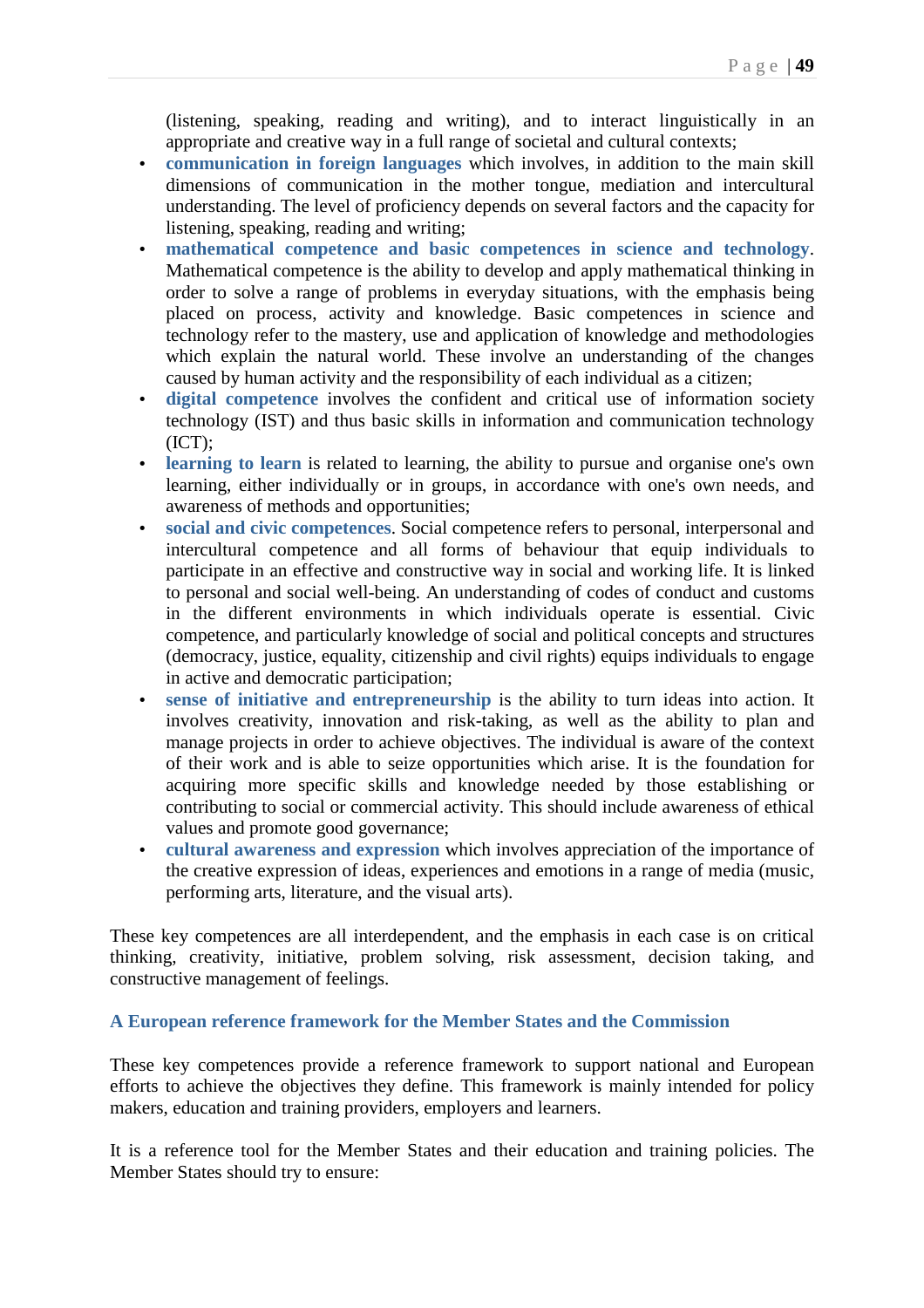- that initial education and training offer all young people the means to develop the key competences to a level that equips them for adult and working life, thus also providing a basis for future learning;
- that appropriate provision is made for young people who are disadvantaged in their training so that they can fulfil their educational potential;
- that adults can develop and update key competences throughout their lives, particularly priority target groups such as persons who need to update their competences;
- that appropriate infrastructure is in place for continuing education and training of adults, that there are measures to ensure access to education and training and the labour market, and that there is support for learners depending on their specific needs and competences;
- the coherence of adult education and training provision through close links between the policies concerned.

It forms the basis for action at Community level, particularly within the Education and Training 2010 work programme and more generally within the Community education and training programmes. In this respect, the Commission should make a special effort to:

- help the Member States to develop their education and training systems, apply the reference framework so as to facilitate peer learning and the exchange of good practices, and follow up developments and report on progress through the progress reports on the Education and Training 2010 work programme;
- use the reference framework for the implementation of the Community education and training programmes whilst ensuring that these programmes promote the acquisition of key competences;
- use the reference framework to implement related Community policies (employment, youth, cultural and social policies) and to strengthen links with social partners and other organisations active in those fields;
- assess, by December 2010, the impact of the reference framework within the context of the Education and Training 2010 work programme as well as the experience gained and the implications for the future.

*http://europa.eu/scadplus/leg/en/cha/c11090.htm*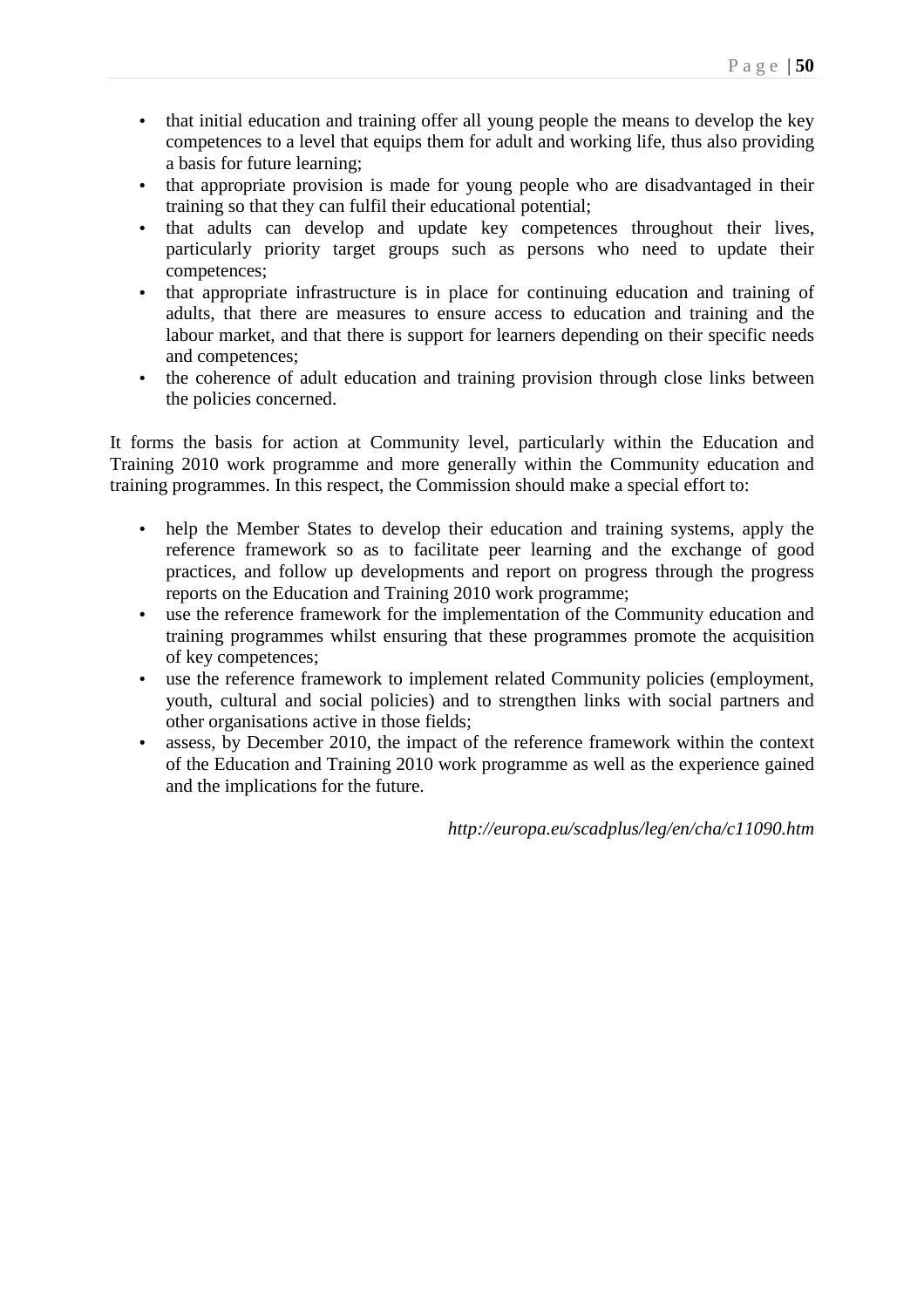# **Guidelines**

# **Recognition of non-formal and informal learning (in the field of youth)**

*Resolution of the Council and of the Representatives of the Governments of the Member States, meeting within the Council 2006* 

**Non-formal and informal learning activities constitute a special aspect of education and training because they complement formal learning. Greater recognition should be given to their importance in the field of youth because of the skills and qualifications with which they provide young people and the part they play in the learning process. For this reason, comparability and transparency are essential.** 

**On the whole, we need to create reference frameworks in order to assess the skills acquired and promote mobility by building bridges between formal, non-formal and informal learning, as highlighted by the 2001 White Paper entitled " A new impetus for European youth ".** 

**The value and visibility of non-formal and informal learning for young people should be enhanced by recognising the work and achievements of young people and those active in youth work and youth organisations.** They should therefore be given due consideration by employers, formal education and civil society in general.

These kinds of learning are important because they:

- are complementary to the formal education and training system;
- have a participative and learner-centred approach;
- are carried out on a voluntary basis and are therefore closely linked to young people's needs, aspirations and interests. By providing an additional source of learning and a possible route into formal education and training, such activities are particularly relevant to young people with fewer opportunities;
- take place in a wide and varied range of settings.

The field of youth is important because of the economic and social impact of public and private investment in this field at local, regional, national and European levels. Non-formal and informal learning activities can therefore provide significant added value for society, the economy and young people themselves.

Non-formal and informal learning are important elements in the learning process and are effective instruments for making learning attractive, developing lifelong learning and promoting the social integration of young people. They encourage the participation, active citizenship and social inclusion of young people, and are of practical relevance to the labour market by helping to acquire knowledge, qualifications and other key skills.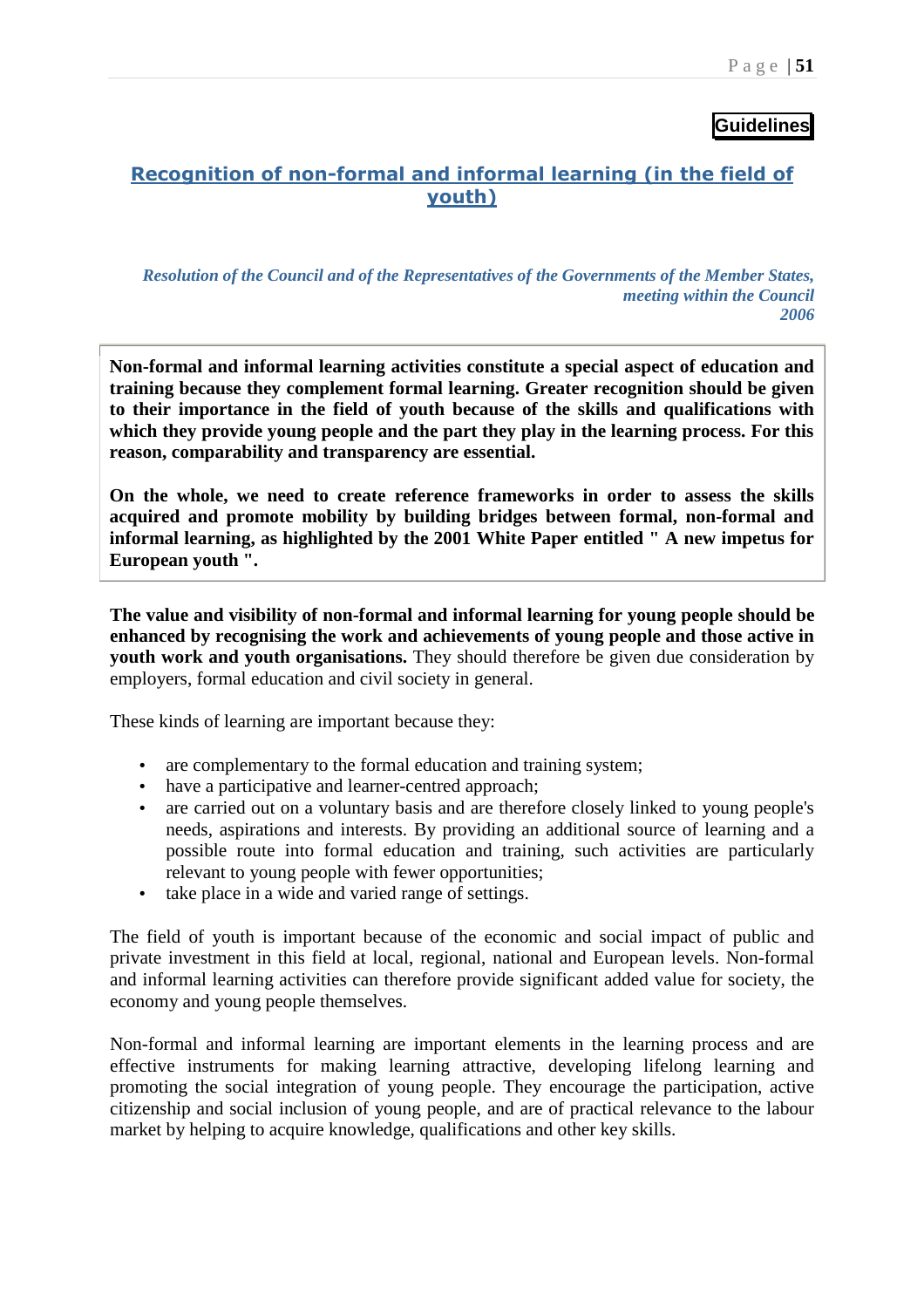The Youth in Action programme for the period 2007-2013 and its predecessor, the Youth Programme make an important contribution to their European dimension.

The Council therefore **calls on the Member States and the Commission** to:

- ensure the comparability and transparency of the skills and competences acquired by young people through non-formal and informal learning, which involves developing a youth-specific element within Europass for identifying and recognising these skills and qualifications in the EU, especially in the labour market. To this end, the voluntary use by young people of Europass and similar national and European instruments should be encouraged;
- encourage public bodies and NGOs to use comparable and transparent instruments for recognising the competences of those active in youth work and youth organisations, in accordance with the European Portfolio for Youth Leaders and Youth Workers currently being developed within the Council of Europe ;
- recognise and support the contribution made by youth organisations and other NGOs to non-formal and informal learning;
- promote application of the common European principles for the identification and validation of non-formal learning to the specific needs of the youth field;
- encourage research into the socio-economic impact of non-formal and informal learning, including the contribution of youth organisations and other NGOs;
- encourage social partners to acknowledge the quality and diversity of non-formal and informal learning and to recognise its social and economic added value;
- encourage innovative partnerships between formal and non-formal learning providers, in order to develop educational approaches that could be attractive for different groups of learners.

*http://europa.eu/scadplus/leg/en/cha/c11096.htm*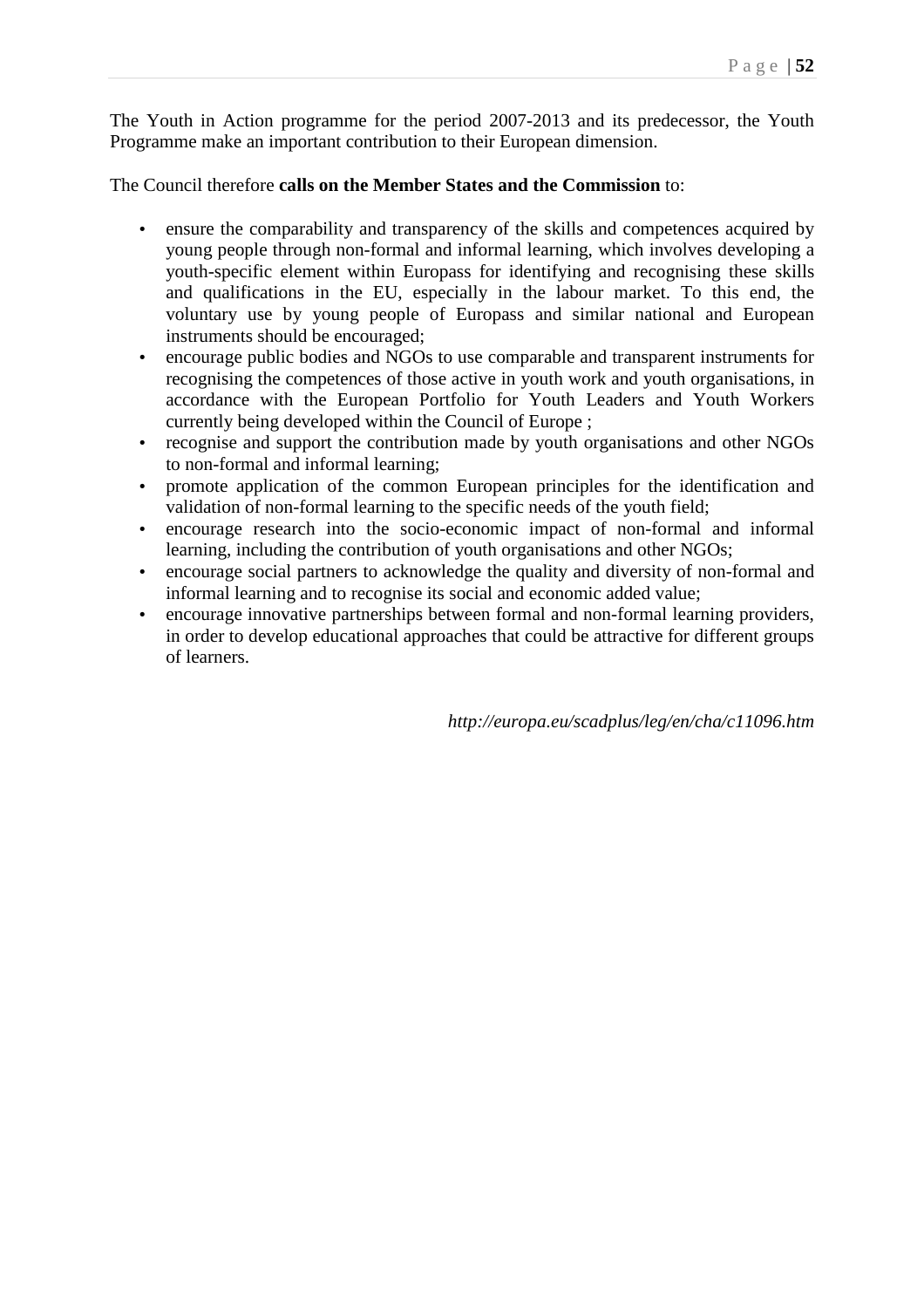# **Tool**

# **Identification and validation of non-formal and informal learning**

*Draft Conclusions of the Council and of the representatives of the Governments of the Member States meeting within the Council on Common European Principles 2004* 

## **THE COUNCIL AND THE REPRESENTATIVES OF THE GOVERNMENTS OF THE MEMBER STATES MEETING WITHIN THE COUNCIL,**

# **RECOGNISE THAT**

The Member States, the Commission, the EEA-EFTA and accession countries and the social partners at European level, in following-up the Copenhagen Declaration, the Council Resolution and the work programme on the Future Objectives, have made progress in developing common European principles for the identification and validation of non-formal and informal learning.

The identification and validation of non-formal and informal learning serves the needs of the individual learner. They support social integration, employability and the development and use of human resources in civic, social and economic contexts. They also meet the specific needs of those individuals who seek integration or re-integration into education and training, the labour market and society.

A diversity of approaches and practices of identification and validation exists and is emerging at European national, regional and local level. A diversity of stakeholders is also involved. They are, amongst others, providers and competent authorities in formal education and training, social partners in the workplace and non-governmental organisations in civil society. While identification is a matter for all stakeholders, as well as for the individual, in a certain number of Member States validation is only a matter for the competent authorities in accordance with national legislation.

## **STRESS THAT**

Common European principles are necessary to encourage and guide the development of highquality, trustworthy approaches and systems for the identification and validation of nonformal and informal learning.

They are necessary to ensure the comparability and wide acceptance of different approaches and systems in the Member States. They also enable the transfer and acceptance of all learning outcomes across different settings. They take particular account of the needs and entitlements of individuals.

The following common European principles, are addressed to the Member States, the Commission and stakeholders who are engaged in the identification and validation of nonformal and informal learning. They are, to be applied on a voluntary basis. They fully respect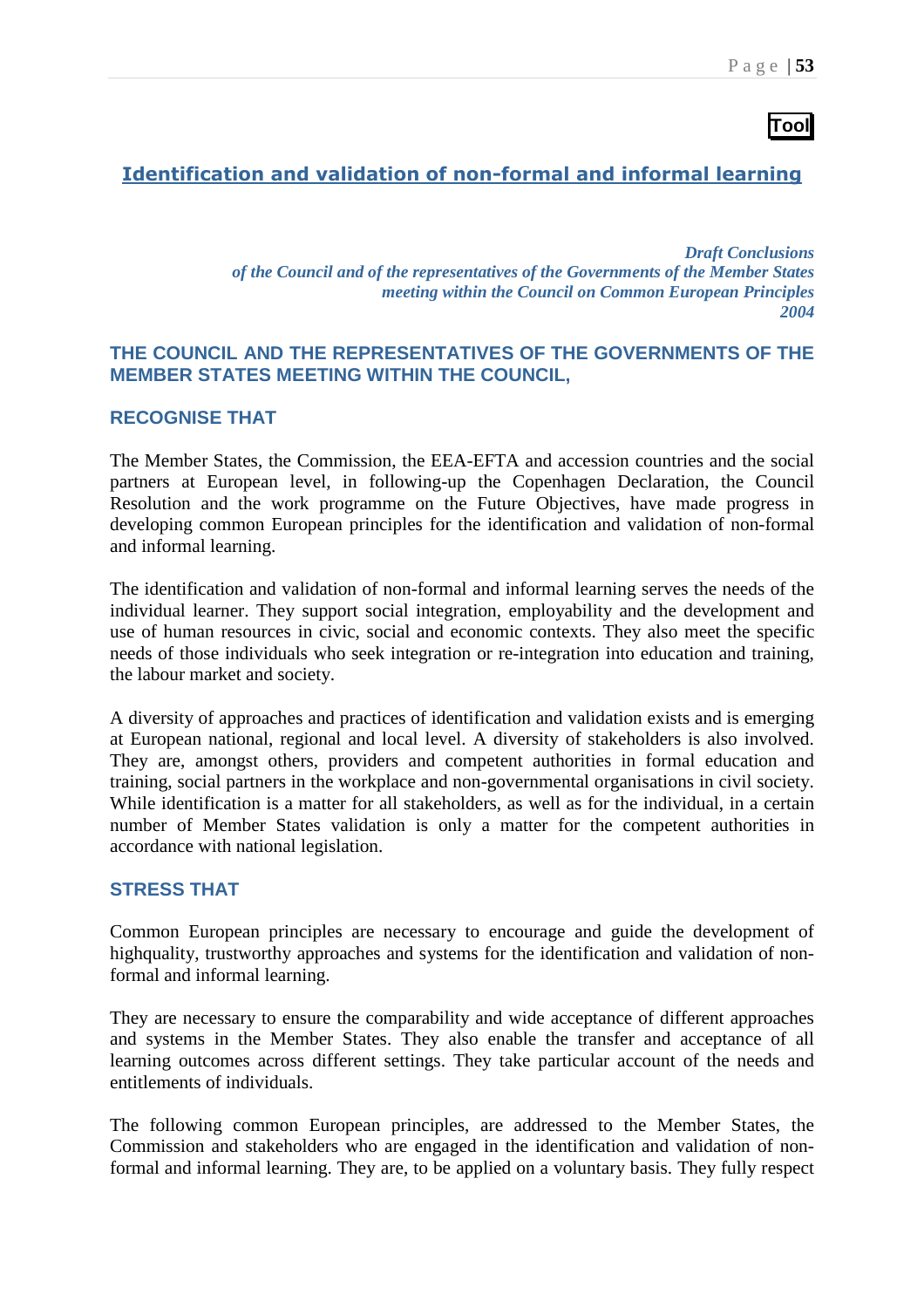the rights, responsibilities and competences of the Member States and stakeholders. They inform the development of systems and approaches to identification and validation and do not prescribe any particular approach or system.

## **INVITE, IN RELATION TO THE IDENTIFICATION AND VALIDATION OF NON-FORMAL AND INFORMAL LEARNING, THE MEMBER STATES AND THE COMMISSION WITHIN THEIR RESPECTIVE COMPETENCIES**

- $\blacksquare$  To disseminate and promote the use of the common European principles.
- To encourage the European social partners, in the context of social dialogue, to use and adapt the common European principles for the specific needs of the workplace.
- To encourage non-governmental organisations engaged in providing lifelong learning opportunities to use and adapt the common European principles as appropriate.
- - To support the exchange of experiences and mutual learning including the development of a
- **European Inventory on the identification and validation of non-formal and informal** learning.
- - To strengthen co-operation with international organisations with a view to achieving synergies in this field.
- - To develop and support coherent and comparable ways of presenting the results of the identification and validation of non-formal and informal learning at European level, and consider how the existing instruments in the Europass framework for transparency of qualifications and competences can contribute to this.
- - To consider how the common European principles could support ongoing work on credit transfer and accumulation, quality assurance and guidance and, in general, contribute to the development of a European Qualifications Framework which was called for in the Joint Interim Report of the Commission and Council, February 2004.
- - To support the development of quality assurance mechanisms and, in particular, to consider how to promote the professional development of those who carry out assessment, for example, through support networks aimed at developing and disseminating good practice.

*http://ec.europa.eu/education/policies/2010/doc/validation2004\_fr.pdf*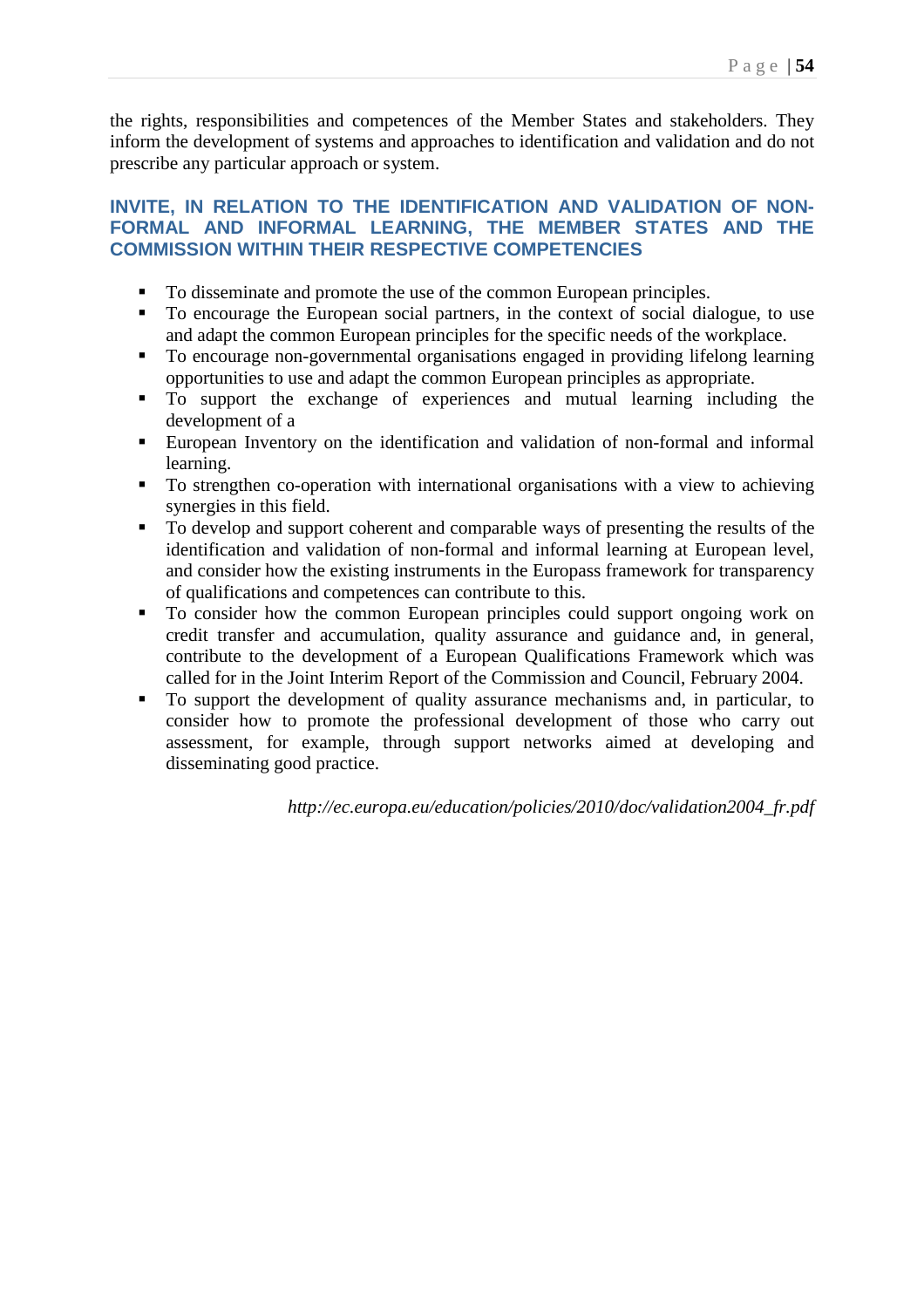# **Transition between school and active life**

Inclusion Policy - Joint Report on Social Protection and Social Inclusion \_\_\_\_\_\_\_\_\_\_\_\_\_\_\_\_\_\_\_\_\_\_\_ 56 Key competences for lifelong learning 200 and 200 and 200 and 200 and 200 and 200 and 200 and 200 and 200 and 200 and 200 and 200 and 200 and 200 and 200 and 200 and 200 and 200 and 200 and 200 and 200 and 200 and 200 and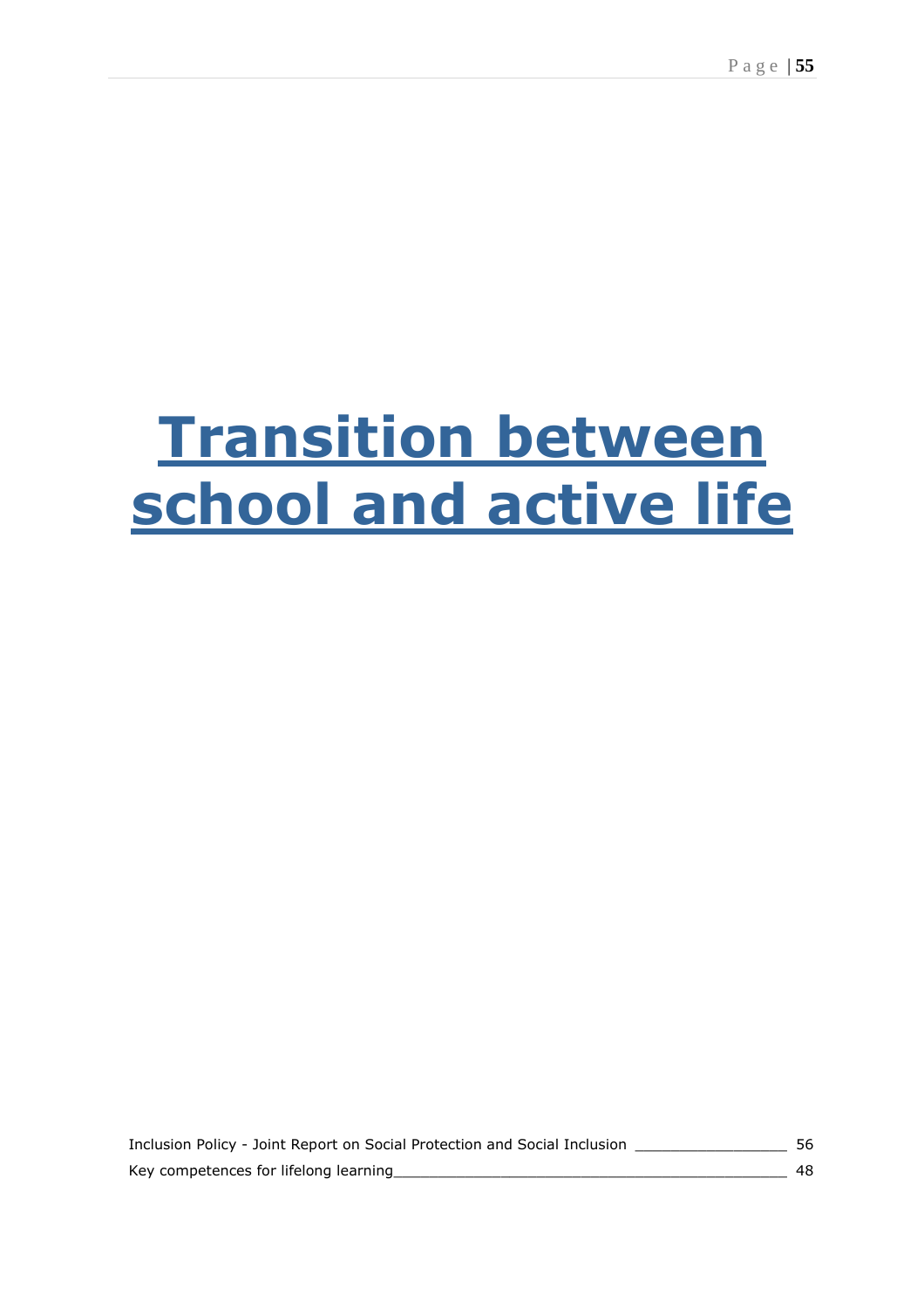## **Report**

# **Inclusion Policy - Joint Report on Social Protection and Social Inclusion**

*Communication from the Commission of 27 January 2005* 

**This report sets out the main challenges to be overcome in order to achieve the objectives set by the Lisbon strategy by 2010, in the areas of social protection, pension schemes and the fight against exclusion. The Member States are pulling together in these areas, using the open method of coordination (OMC) to coordinate their national policies. By means of their joint action they are contributing to economic growth, European social cohesion and the eradication of poverty.** 

The Member States of the enlarged European Union (EU) are undergoing major demographic, economic and societal changes. The Lisbon strategy promotes a model of sustainable development in which economic policy, employment policy and social policy are interdependent. To this end, Community coordination mechanisms for social protection and inclusion are to be streamlined as of 2006.

## **SOCIAL PROTECTION AND SOCIAL INCLUSION**

A high level of social protection should guarantee social cohesion and create a favourable environment for growth and employment. In order to carry out this role, social protection systems must be evolutionary, and most Member States have undertaken the modernisation process taking into account the reduction in the workforce and the possibility of some of the population being put at risk.

The modernisation of social protection systems must be supported by an increase in lifelong employment. This means that social inclusion policies should play a part in the general effort to increase labour supply. Maintaining the sums allocated by the Structural Funds, and in particular by the European Social Fund (ESF), will make an essential contribution to this objective and to the fight against poverty.

## **PROMOTING SOCIAL INCLUSION**

The risk of poverty remains very high in Europe, with 15% of the EU population at risk in 2002. It is feared that the recent economic slowdown may result in rising numbers of people at risk of poverty. In the new Member States it is however the restructuring process underpinning economic growth which may increase the risk of poverty.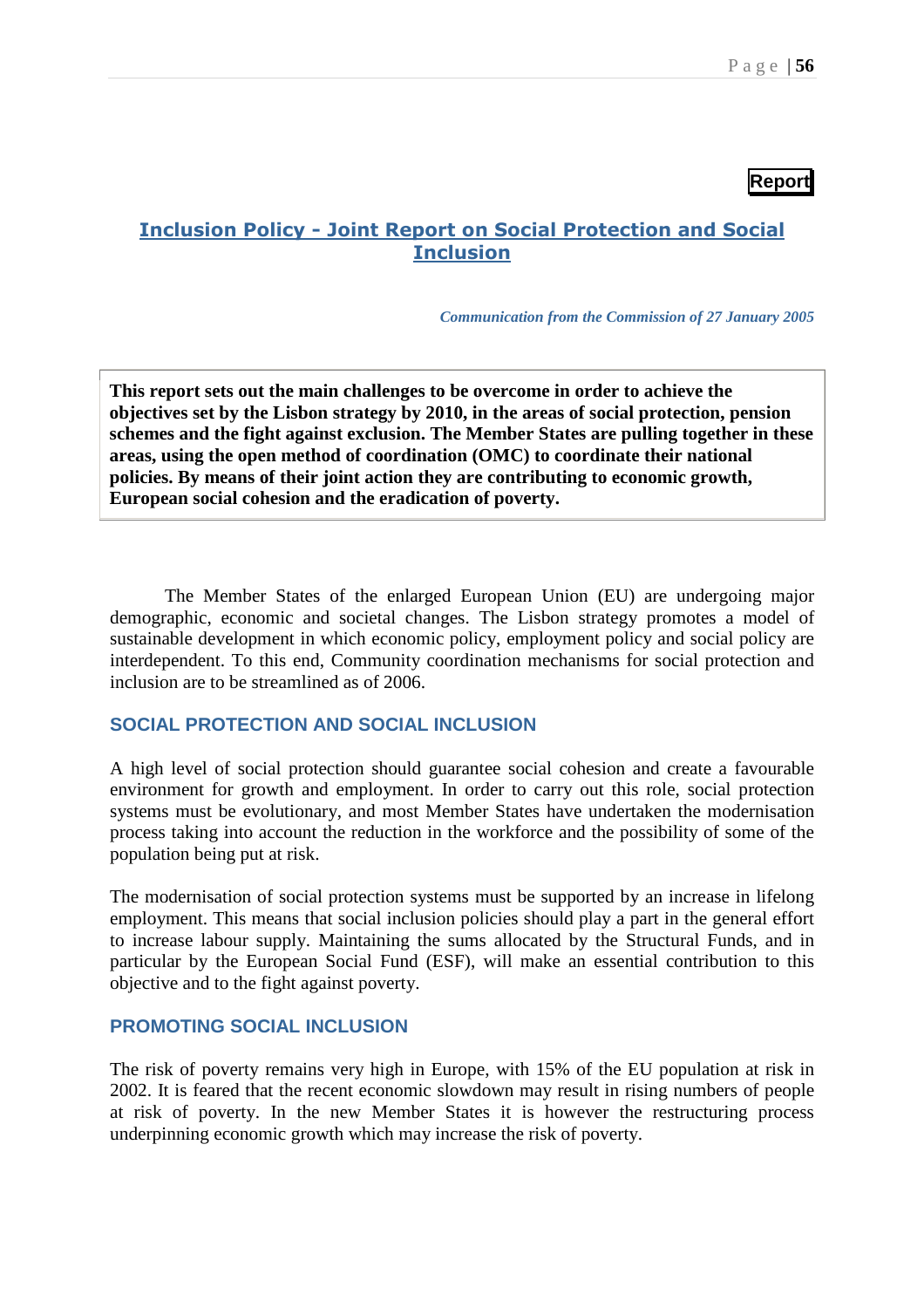Those groups of the population affected by poverty are often on the margins of the labour market and suffering from social exclusion. Public action must therefore be taken, linking the areas of social inclusion, employment and the fight against poverty.

Seven key priorities are reflected in the policies being adopted by the Member States. At EU level it is necessary to:

- increase labour market participation by expanding active policies and ensuring a better linkage between social protection, education and lifelong learning;
- modernise social protection systems to ensure they are sustainable, adequate and accessible to all;
- tackle disadvantages in education and training by investing more in human capital at all ages and focusing particularly on the most disadvantaged groups;
- eliminate child poverty by guaranteeing their education, increasing the assistance given to their families and ensuring that their rights are protected;
- ensure decent accommodation for vulnerable groups and develop integrated approaches to tackling homelessness;
- improve access to quality services in the fields of health, social services, transport and the new information and communication technologies;
- eliminate sex discrimination and increase the social integration of people with disabilities, ethnic minorities and immigrants.

These priorities are implemented by means of national strategies adapted to suit each situation. The development of National Action Plans Against Poverty and Social Exclusion (NAPS) clearly shows Member States' intention to strengthen the social inclusion process. These strategies are based on a broad partnership involving the national, regional and local authorities, the social partners and all stakeholders.

The open method of coordination (OMC) supported by the Community action programme to combat social exclusion provides a suitable basis for further action at national and Community levels to promote social inclusion.

The following have been identified as ways of increasing the effectiveness of strategies at national level:

- establishing stronger links with economic and employment policy, most notably by means of greater transparency regarding budgetary resources and the use of the Structural Funds;
- strengthening strategy implementation capacity by developing partnerships, increasing administrative and institutional capacity and ensuring coordination across different levels of government;
- focusing on key issues and setting more ambitious targets which are better quantified and adapted to suit each situation;
- strengthening monitoring and evaluation of policies.

In order to make further progress at EU level, the Council and Commission should:

• strengthen the mainstreaming of social inclusion objectives across all EU policies, from design to implementation. To this end the OMC should be extended to include health care and long-term care;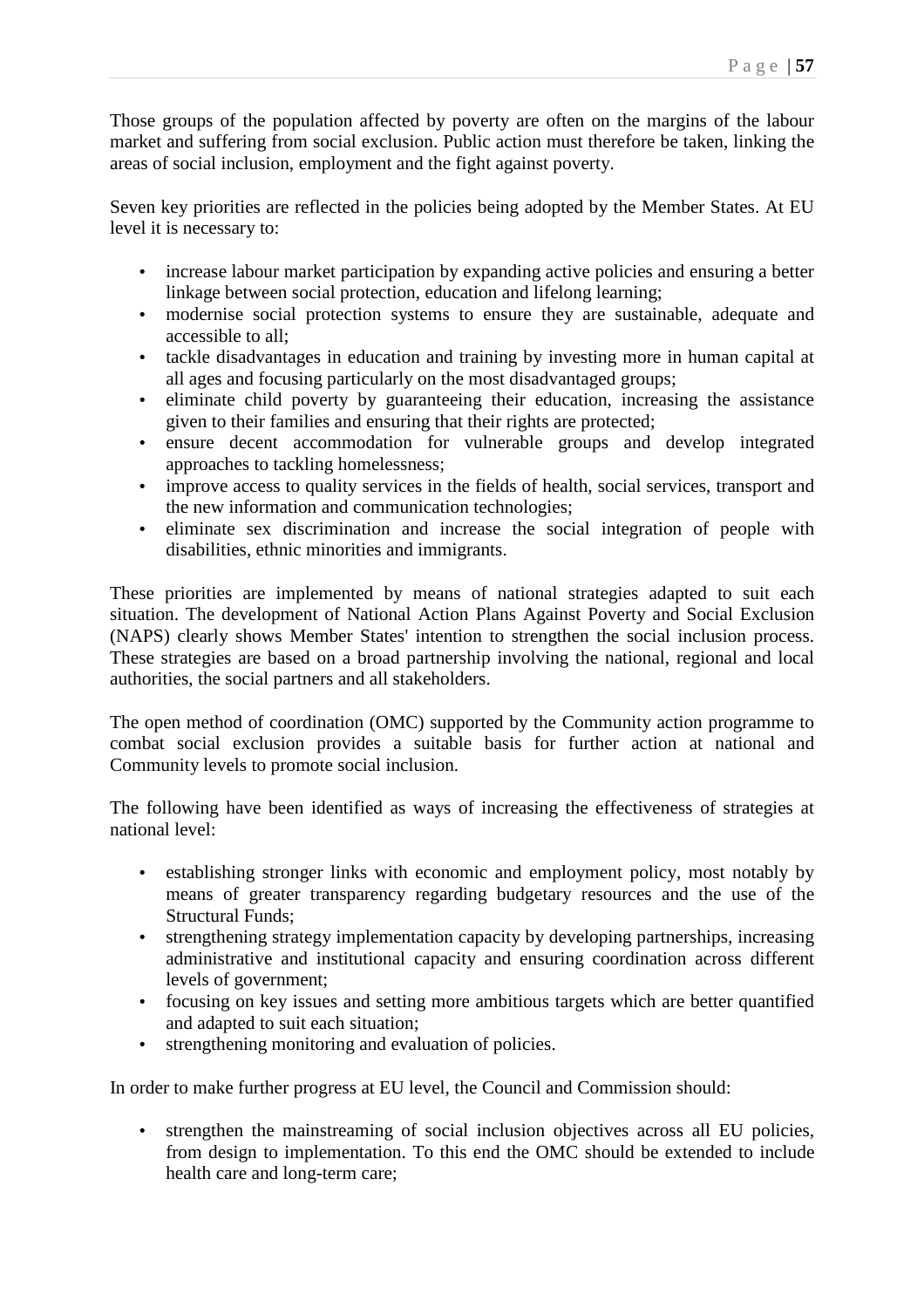- make greater use of the OMC's potential to contribute to effective results in each Member State, by evaluating existing methods and using common indicators;
- ensure that Structural Funds continue to play a key role in promoting social inclusion;
- further develop common indicators and enhance data sources, taking account in particular of the multi-dimensional nature of social exclusion and poverty.

## **PENSIONS AND ACTIVE AGEING**

Pensions need to be modernised in order to meet the challenge posed by the ageing of the European population and in order to ensure they are financially sustainable and adapted to changes in society.

Reforms are thus primarily based on raising the effective retirement age, which involves strengthening the role of social security systems by means of measures to promote active ageing and prevent poverty.

Most Member States have already undertaken reforms in order to curb growth in public expenditure. However, guaranteeing adequate incomes generally requires additional public expenditure. Reforms often allow an increase in the savings directed towards private pension schemes and thus open up more opportunities for pensioners to generate income.

*http://europa.eu/scadplus/leg/en/cha/c10622.htm*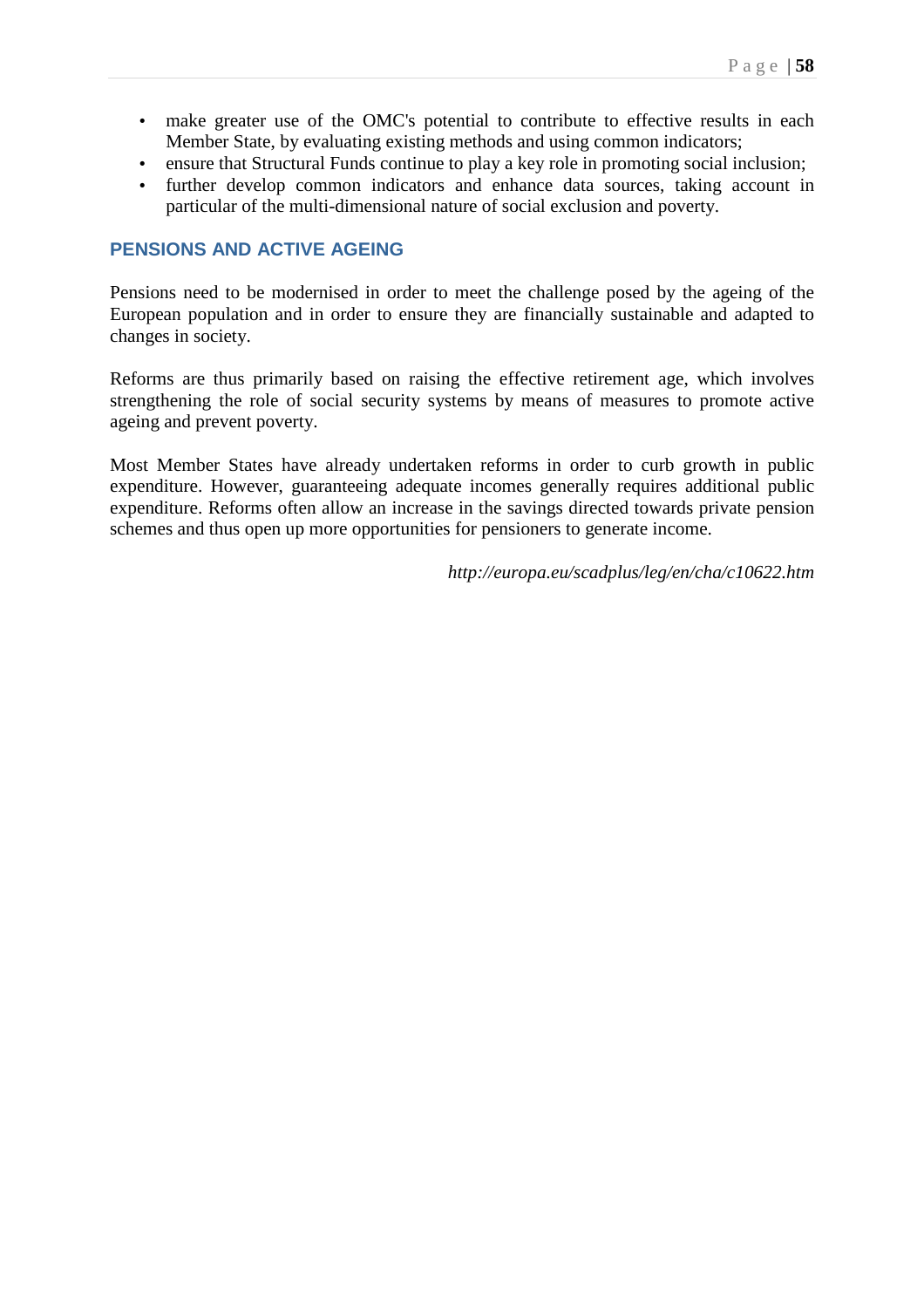# **Transition between university – active life**

Delivering on the modernisation agenda for universities: Education, Research and Innovation 60 The Bologna process: make higher education systems in Europe converge \_\_\_\_\_\_\_\_\_\_\_\_\_\_\_\_\_ 63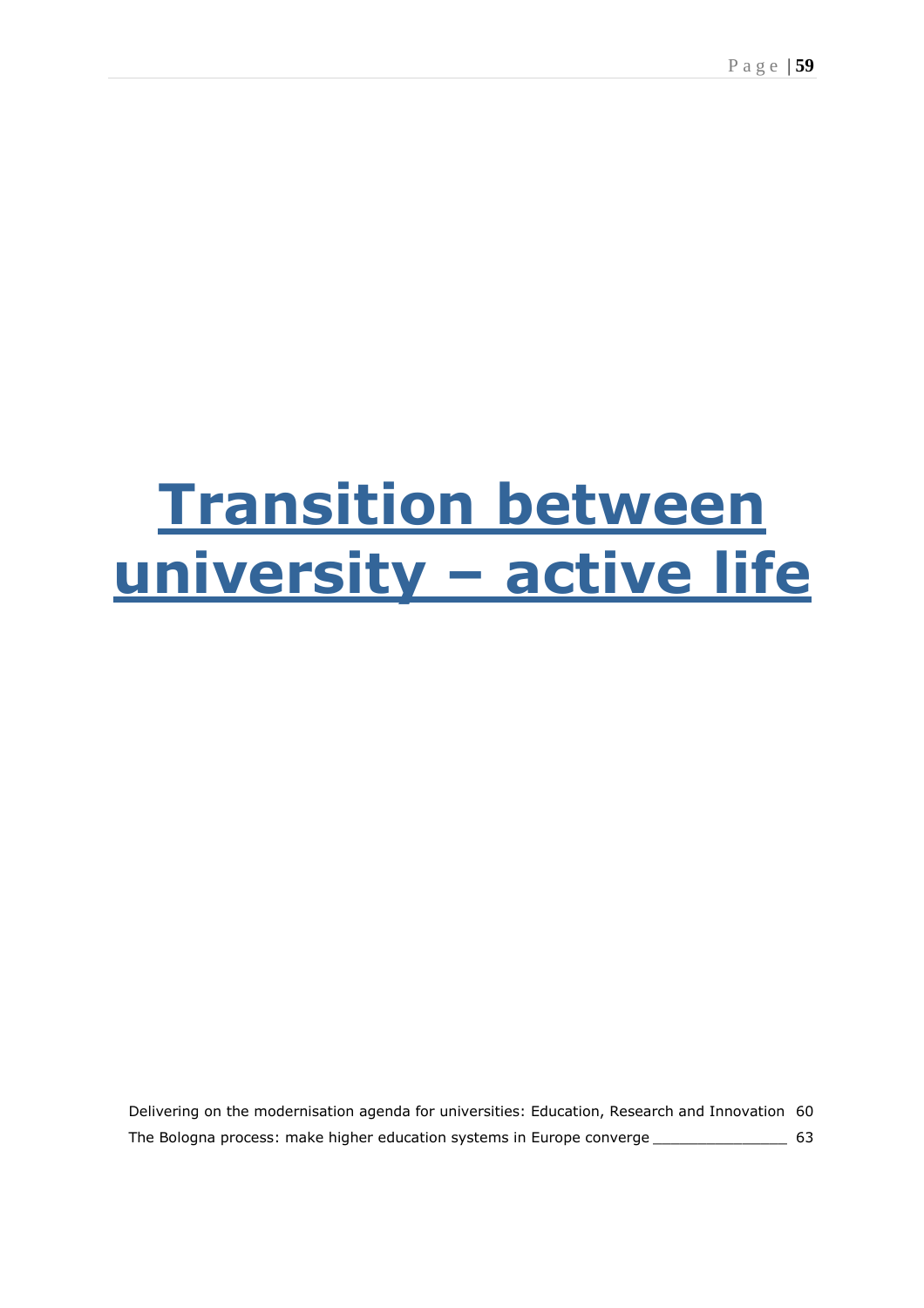## **Guidelines**

## **Delivering on the modernisation agenda for universities: Education, Research and Innovation**

*Communication from the Commission to the Council and the European Parliament 05/15/2006* 

## **PROVIDE INCENTIVES FOR STRUCTURED PARTNERSHIPS WITH THE BUSINESS COMMUNITY**

While the public mission and overall social and cultural remit of European universities must be preserved, they should increasingly become significant players in the economy, able to respond better and faster to the demands of the market and to develop partnerships which harness scientific and technological knowledge. This implies **recognising that their relationship with the business community is of strategic importance** and forms part of their commitment to serving the public interest.

Structured partnerships with the business community (including SMEs) bring opportunities for universities to improve the sharing of research results, intellectual property rights, patents and licences (for example through on-campus start-ups or the creation of science parks). They can also increase the relevance of education and training programmes through placements of students and researchers in business, and can improve the career prospects of researchers at all stages of their career by adding entrepreneurial skills to scientific expertise. Links with business can bring additional funding, for example to expand research capacity or to provide retraining courses, and will enhance the impact of university-based research on SMEs and regional innovation.

To secure these benefits, most universities will need external support to make the necessary organisational changes and build up entrepreneurial attitudes and management skills. This can be achieved by creating local "clusters for knowledge creation and transfer" or business liaison, joint research or knowledge transfer offices serving as an interface with local/regional economic operators. This also implies that development of entrepreneurial, management and innovation skills should become an integral part of graduate education, research training and lifelong learning strategies for university staff.

## **PROVIDE THE RIGHT MIX OF SKILLS AND COMPETENCIES FOR THE LABOUR MARKET**

Universities have the potential to play a vital role in the Lisbon objective to equip Europe with the skills and competences necessary to succeed in a globalised, knowledgebased economy. In order to overcome persistent mismatches between graduate qualifications and the needs of the labour market, university programmes should be **structured to enhance directly the employability of graduates** and to offer broad support to the workforce more generally. Universities should offer innovative curricula, teaching methods and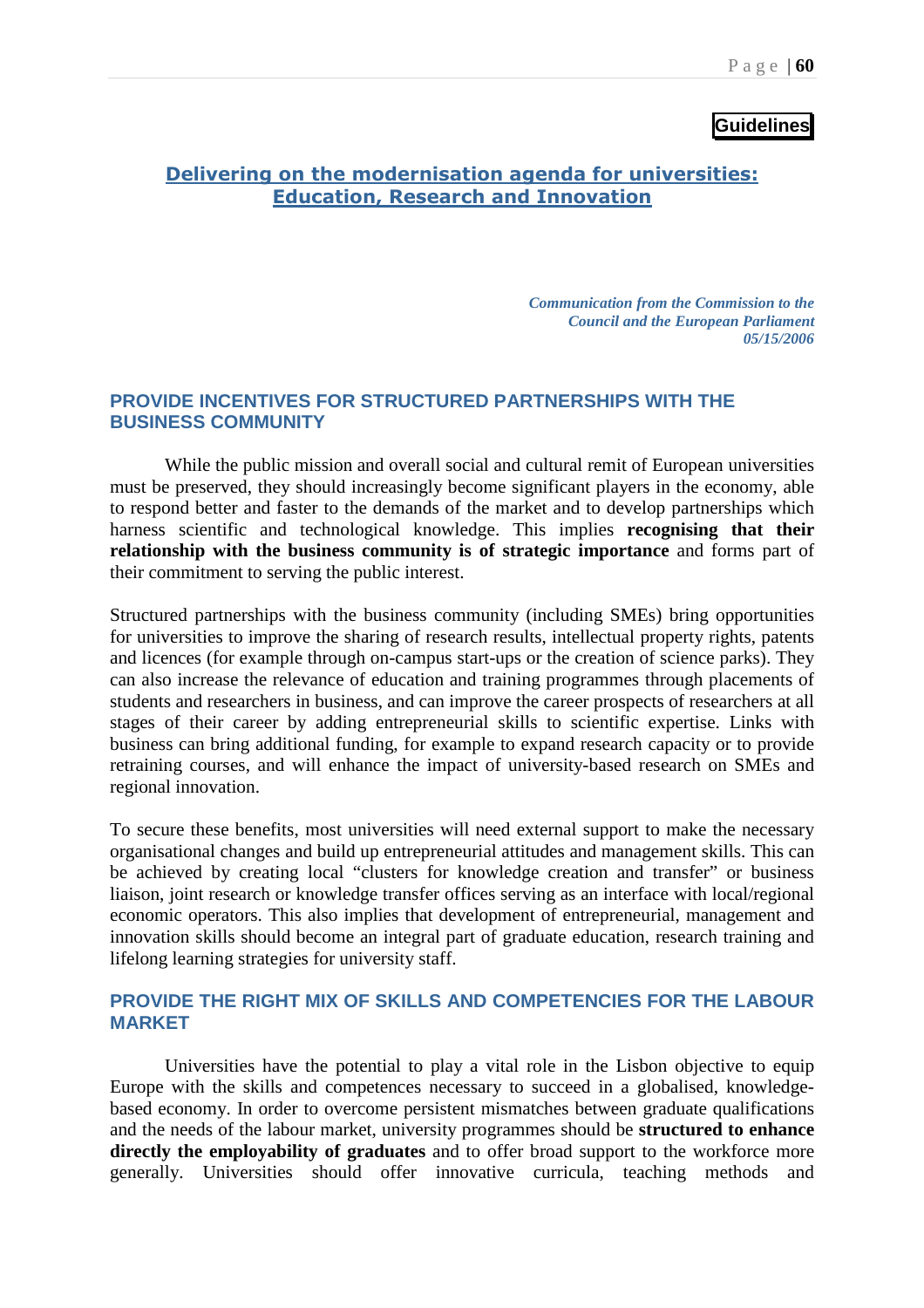training/retraining programmes which include broader employment-related skills along with the more disciplinespecific skills. Credit-bearing internships in industry should be integrated into curricula. This applies to all levels of education, i.e. short cycle, Bachelor, Master and Doctorate programmes. It also entails offering non-degree courses for adults, e.g. retraining and bridging courses for students not coming through the traditional routes. This should extend beyond the needs of the labour market to the stimulation of an **entrepreneurial mindset** amongst students and researchers.

At doctoral level, it means that candidates aiming for a professional research career should acquire skills in research and IPR management, communication, networking, entrepreneurship and team-working in addition to training in research techniques.

More generally, universities need to grasp more directly the challenges and opportunities presented by the **lifelong learning agenda**. Lifelong learning presents a challenge, in that it will require universities to be more open to providing courses for students at later stages in the life cycle. It presents an opportunity for universities which might otherwise risk to see enrolments of students directly from school fall over coming years in view of coming demographic change.

In summary, while the integration of graduates in the labour market is a responsibility shared with employers, professional bodies and governments, labour market success should be used as one indicator (among others) of the quality of university performance, and acknowledged and rewarded in regulatory, funding and evaluation systems.

## **ACTIVATE KNOWLEDGE THROUGH INTERACTION WITH SOCIETY**

Society is becoming increasingly knowledge-based and knowledge is replacing physical resource as the main driver of economic growth. Universities therefore need to communicate the relevance of their activities, particularly those related to research, **by sharing knowledge with society and by reinforcing the dialogue with all stakeholders**. Communication between scientific specialists and non-specialists is much needed but often absent.

This requires a much clearer commitment by universities to lifelong learning opportunities, but also to a broad communication strategy based on conferences, open door operations, placements, discussion forums, structured dialogues with alumni and citizens in general and with local/regional players. Working together with earlier formal and non-formal education and with business (including SMEs and other small entities) will also play a role in this respect.

Such interaction with the outside world will gradually make universities' activities in general, and their education, training and research agendas in particular, more relevant to the needs of citizens and society at large. It will help universities to promote their different activities and to convince society, governments and the private sector that they are worth investing in.

**Universities are key players in Europe's future and for the successful transition to a knowledge-based economy and society.** However, this crucial sector of the economy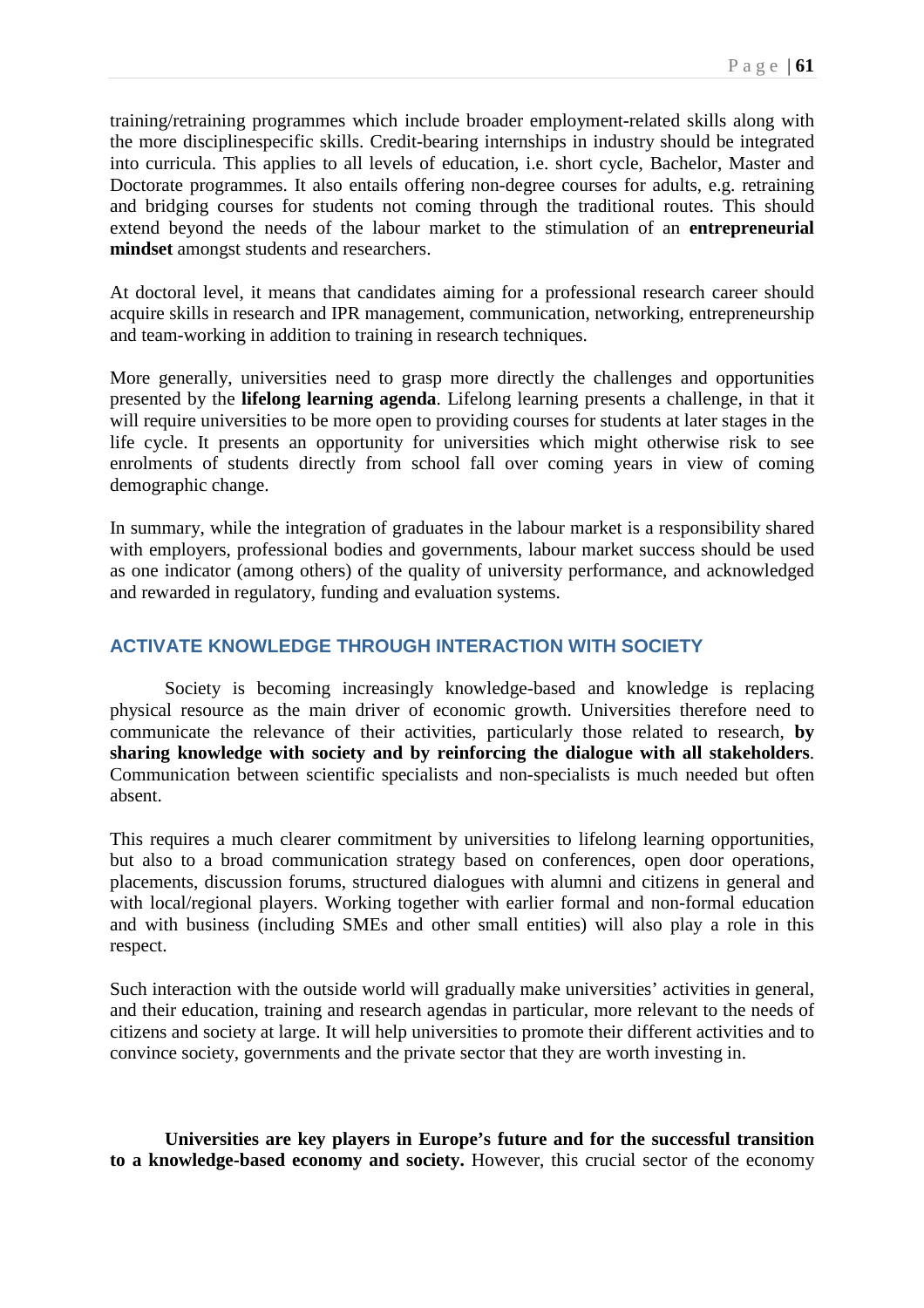and of society needs in-depth restructuring and modernisation if Europe is not to lose out in the global competition in education, research and innovation.

 Implementing this necessary restructuring and modernisation requires coordinated action from all parties involved:

- **In Member States when implementing the Integrated Guideliness for growth and jobs24** and their National Reform Programmes need to take the necessary measures with respect to universities, including aspects such as management, granting real autonomy and accountability to universities, innovation capacities, access to higher education and adapting higher education systems to new competence requirements..
- Universities, for their part, need to make strategic choices and conduct internal reforms to extend their funding base, enhance their areas of excellence and develop their competitive position; structured partnerships with the business community and other potential partners will be indispensable for these transformations.
- - The Commission can contribute through implementation of the Community Lisbon Programme25, through policy dialogue and mutual learning, in particular within the Education and training 2010 Work Programme, and through financial support to Member States and to universities in their modernisation activities.

The Commission invites the Council and the European Parliament to give a clear message about the EU's determination to achieve the necessary restructuring and modernisation of universities, and to invite all concerned to take immediate steps to take this agenda forward.

*http://ec.europa.eu/education/policies/2010/doc/comuniv2006\_fr.pdf*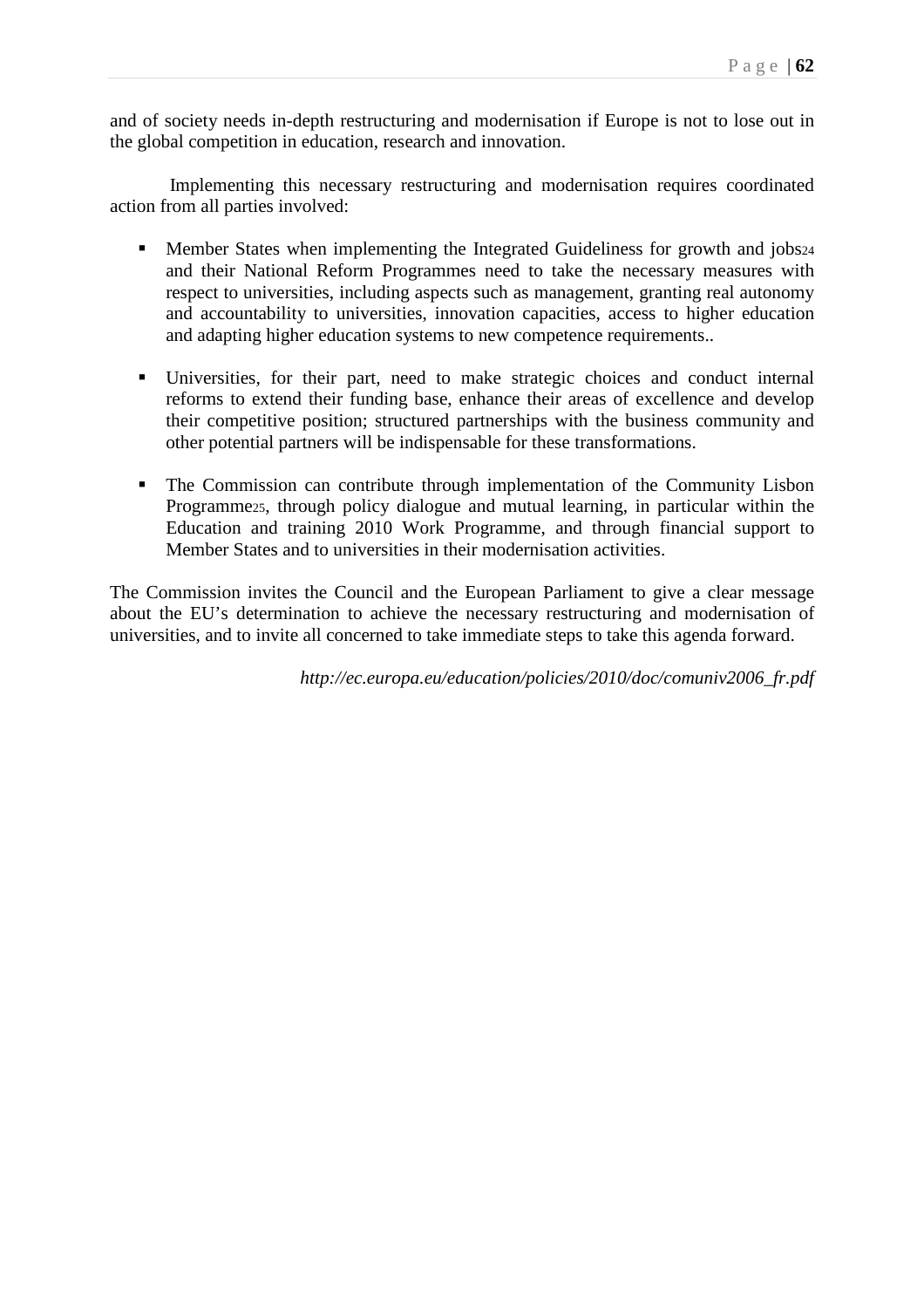**Guidelines**

# **The Bologna process: make higher education systems in Europe converge**

*Bologna Declaration of 19 June 1999, adopted by 29 countries in order to make the higher education systems in Europe converge.* 

**The Bologna process aims** *inter alia* **at making divergent higher education systems converge towards a more transparent system by 2010, based on three cycles: Degree/Bachelor - Master - Doctorate.** 

#### **Background**

On 18 September 1988, to mark the 900 years since the founding of the University of Bologna, the university rectors signed the **Magna Charta Universitatum**. They considered that "at the approaching end of this millennium the future of mankind depends largely on cultural, scientific and technical development". Universities shape this knowledge.

To celebrate the 800 years of the University of Paris, the Ministers responsible for higher education in Germany, France, Italy and the United Kingdom adopted the **Sorbonne Declaration** report on 25 May 1998. This declaration aimed at harmonising the architecture of the European higher education system. The Ministers stressed "the Europe we are building is not only that of the euro, the banks and the economy, it must be a Europe of knowledge as well".

The **Bologna Declaration** of 19 June 1999 has been signed by 29 European countries, including the then 15 Member States of the European Union (EU) (Austria, Belgium, Germany, Denmark, Greece, Spain, Finland, France, Ireland, Italy, Luxembourg, the Netherlands, Portugal, Sweden, the United Kingdom) as well as the 10 States that joined the EU on 1 May 2004 (Cyprus, the Czech Republic, Estonia, Hungary, Latvia, Lithuania, Malta, Poland, Slovakia, Slovenia). Cyprus, also a member of the EU since May 2004 commenced participation in the Bologna process following acceptance of its application for accession to the process by the ministers in Prague 2001. Iceland, Norway and the Swiss Confederation are also signatories to the Declaration, as are Bulgaria and Romania, who became members of the European Union on 1st January 2007.

Today, more than 40 countries participate in the Bologna process after having fulfilled the accession conditions and procedures. The countries subscribing to the European Cultural Convention , signed on 19 December 1954 under the aegis of the Council of Europe , are eligible for membership of the European Higher Education Area, provided that they declare their intention to incorporate the objectives of the Bologna process into their own higher education system. Their membership applications must include information on the way in which they will implement the principles and objectives.

The Bologna process is in line with the objectives of the Lisbon strategy .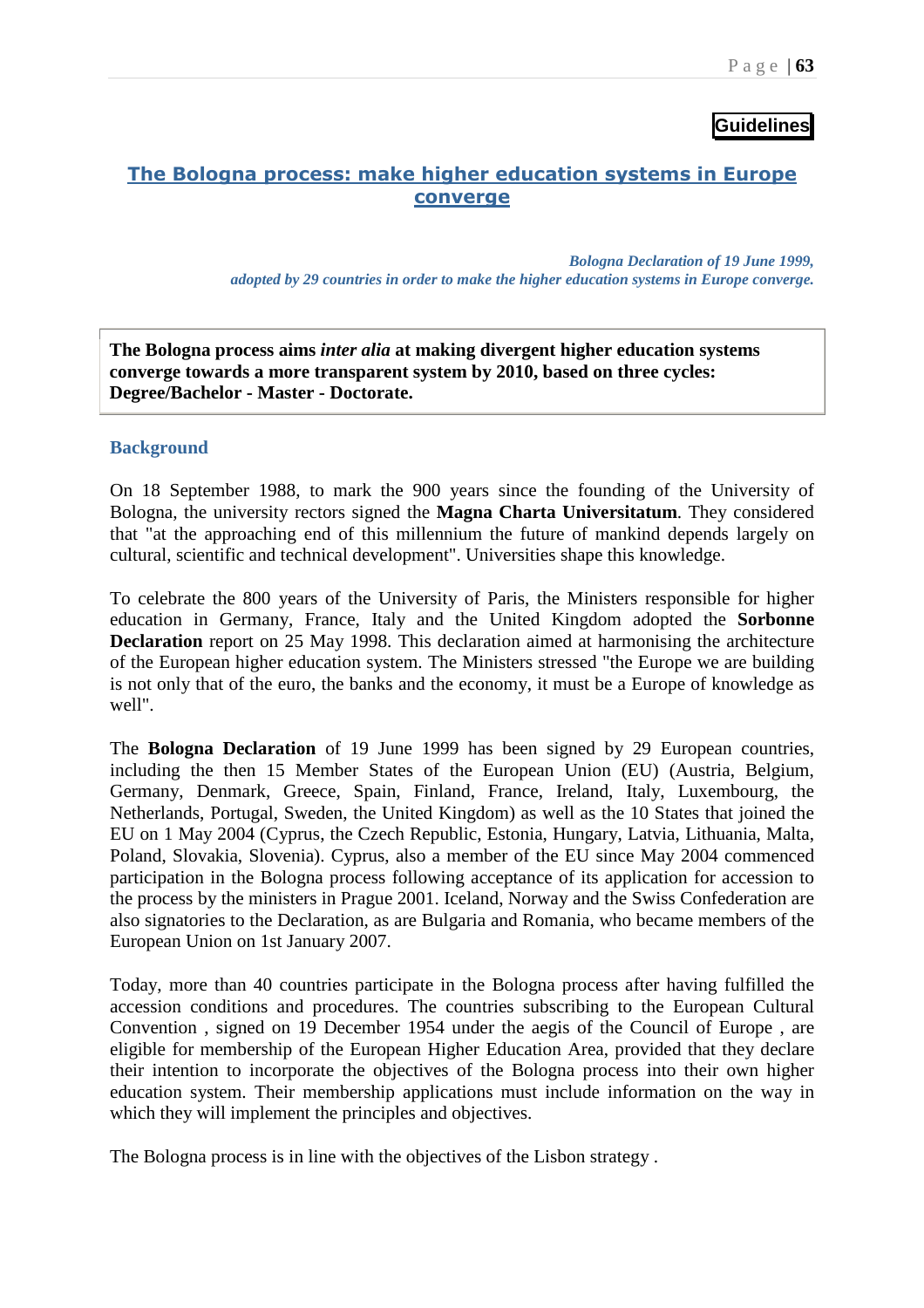The Bologna Declaration initiates the so-called Bologna process, which is designed to introduce a system of academic degrees that are easy to read and compare, to promote the mobility of students, teachers and researchers, to ensure quality in education and to take into account the European dimension of higher education. The process will end in 2010.

## **Making academic degrees comparable and promoting mobility**

The Bologna Declaration of 19 June 1999 involves six actions relating to:

- **a system of academic degrees which are easy to read and compare**. It includes the introduction of a diploma supplement in order to improve transparency;
- **a system based essentially on two cycles**: a first cycle geared to the employment market and lasting at least three years and a second cycle (Master) conditional upon the completion of the first cycle;
- **a system of accumulation and transfer of credits** of the ECTS type used in the Socrates-Erasmus exchange scheme;
- **mobility of students, teachers and researchers**: elimination of all obstacles to the freedom of movement;
- **cooperation** with regard to quality assurance;
- **the European dimension of higher education**: expand at all levels on modules, teaching and study areas where the content, guidance or organisation has a European dimension.

The **Prague Communiqué** of 19 May 2001 added the following actions to the Bologna process:

- **lifelong learning** is an essential element of the European Higher Education Area in order to address economic competitiveness;
- **the involvement of higher education institutions and students**; the Ministers underline the importance of the involvement of universities, of other higher education establishments and in particular of students in order to create a constructive European Higher Education Area;
- **promote the attractiveness** of the European Higher Education Area among students in Europe and in other parts of the world.

At the **2003 Berlin conference**, the Ministers responsible for higher education adopted a communiqué which includes doctorate studies and synergies between the European Higher Education Area and the European Research Area (ERA) in the Bologna process. The Ministers underlined the importance of research, research training and the promotion of interdisciplinary research to maintain and improve the quality of higher education and strengthen its competitiveness. They called for increased mobility at doctorate and postdoctorate level and encouraged the establishments in question to enhance their cooperation in the spheres of doctorate studies and training young researchers.

The **Bergen communiqué** of 20 May 2005 noted that significant progress had been made concerning the objectives of the process, as illustrated in the 2003-2005 monitoring group's general report. By 2007, when the next meeting will be held, the Ministers would like to have made progress in the following areas in particular: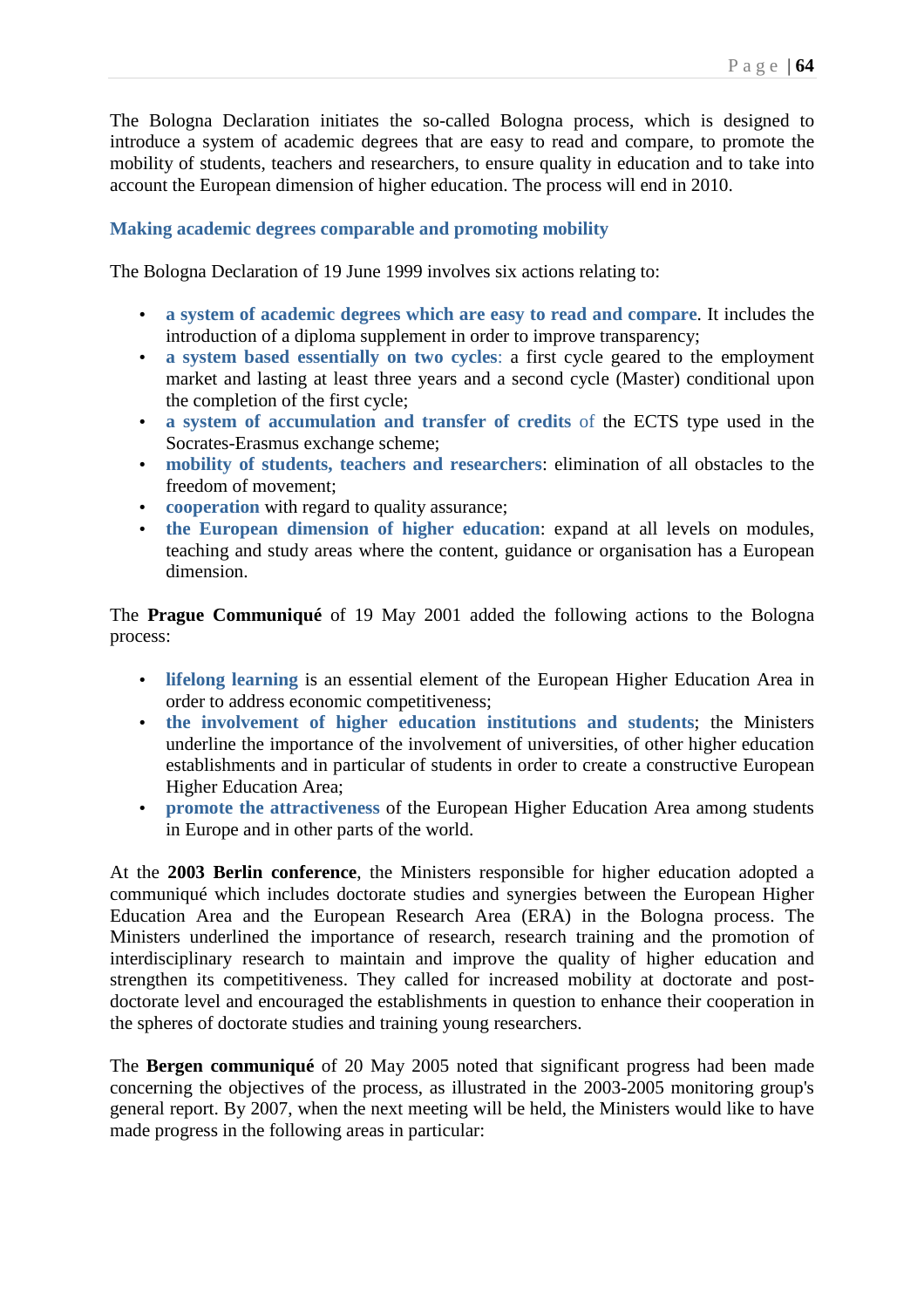- implementing references and Guideliness to guarantee quality, as proposed in the ENQA report (European Association for Quality Assurance in Higher Education);
- introducing national qualification frameworks ;
- awarding and recognising joint degrees, including at doctorate level;
- creating opportunities for flexible pathways for training in higher education, including the existence of provisions for the validation of experience.

The next meeting of Ministers will take place in May 2007 in London, United Kingdom. On this issue, the European Commission is publishing a document of 24 January 2006 called "From Bergen to London - the contribution of the European Union".

## **Reform of higher education systems in Europe**

The present declaration is a voluntary undertaking by each signatory country to reform its own education system: this reform is not imposed on the national governments or universities. As for the Member States of the EU, Article 149 of the Treaty establishing the European Community (EC Treaty) states that the Community "shall contribute to the development of quality education by encouraging cooperation between Member States". The Member States are still fully responsible for the content and the organisation of their education system. Community action is aimed at:

- developing the European dimension in education, particularly through the learning and dissemination of the languages of the Member States;
- encouraging mobility of students and teachers, *inter alia* by encouraging the academic recognition of diplomas and periods of study;
- promoting cooperation between educational establishments.

*http://europa.eu/scadplus/leg/en/cha/c11088.htm*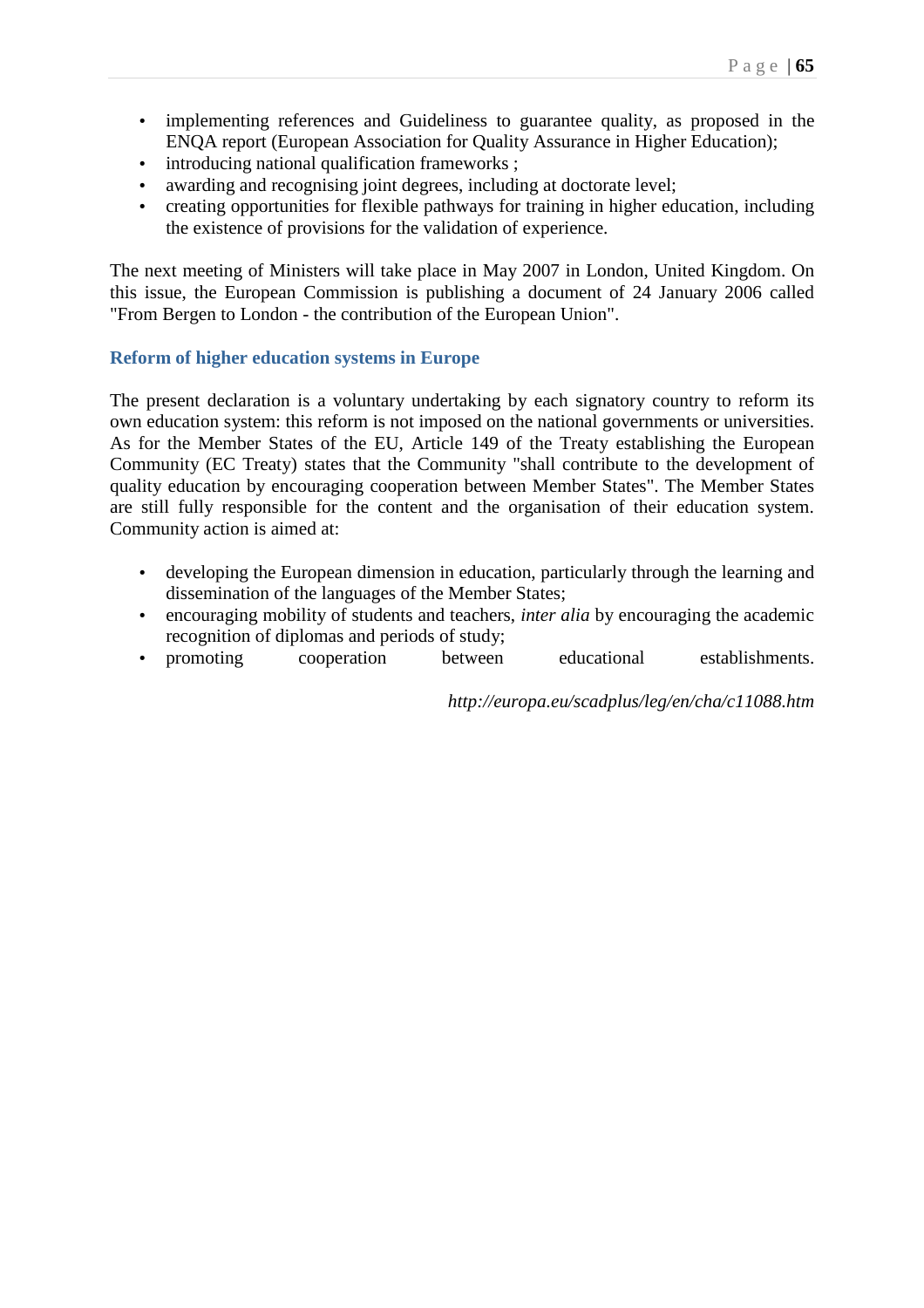# **Lifelong Guidance**

| Flexicurity: More and better jobs through flexibility and security ______________                  | -67 |
|----------------------------------------------------------------------------------------------------|-----|
| Promoting young people's full participation in education, employment and society ______________ 69 |     |
| Strengthening Policies, Systems and Practices in the field of Guidance throughout life in Europe   | 72  |
|                                                                                                    | 74  |
| Career Guidance - A Handbook for Policy Makers__________________________________                   | 77  |
|                                                                                                    | 81  |
|                                                                                                    | 82  |
| Développement des réseaux de l'orientation active - DROA _______________________                   | 83  |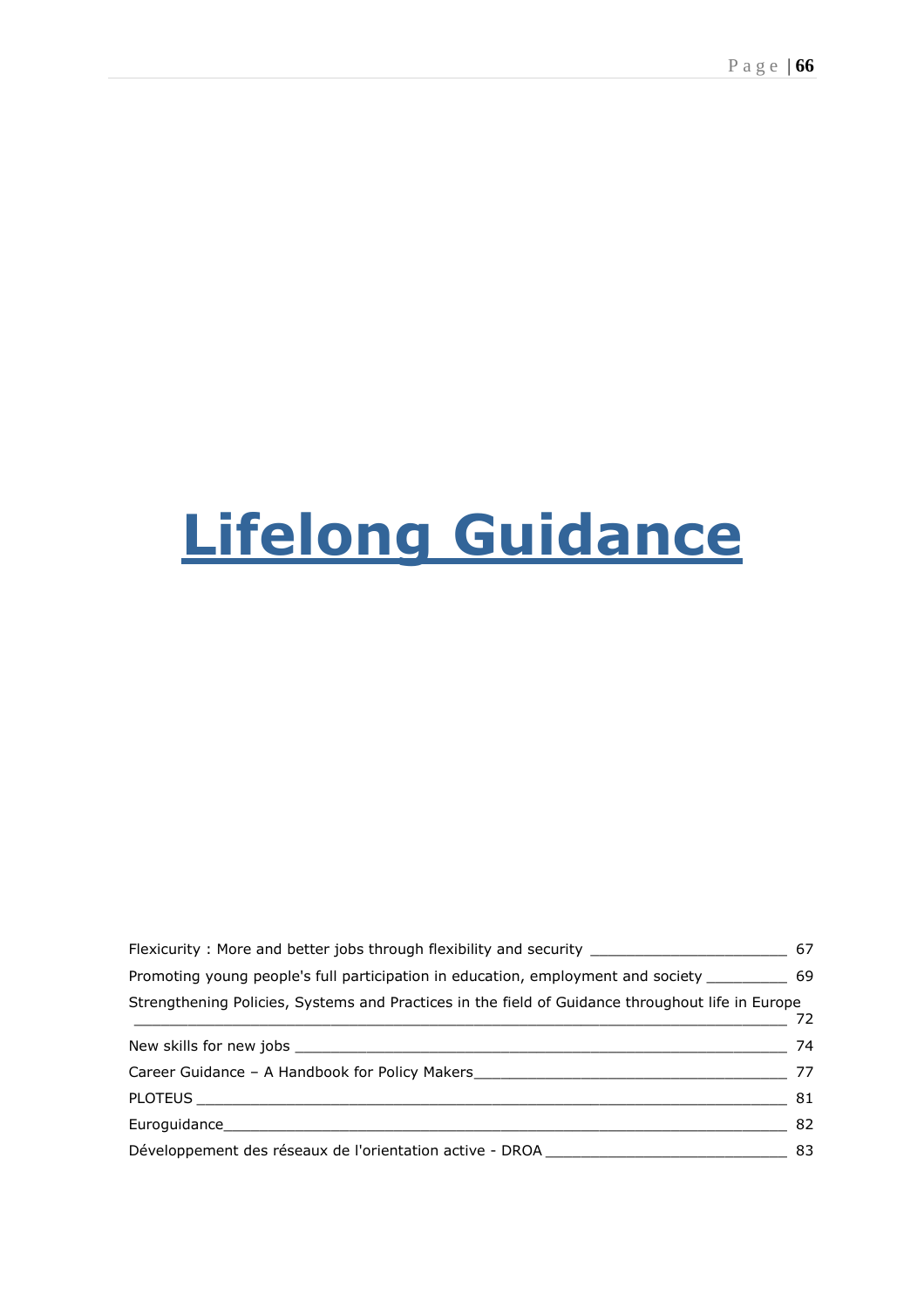# **Guidelines**

# **Flexicurity : More and better jobs through flexibility and security**

*Communication from the Commission the the European Parliament, the Council, the European Economic and social committee and the Committee of the Regions June 2007* 

## **DEVELOPING COMMON PRINCIPLES OF FLEXICURITY**

While flexicurity policies and measures must reflect the very different national situations, all EU Member States face the same challenge of modernisation and adaptation to globalisation and change. Therefore, to facilitate national debates within the common objectives of the Growth and Jobs Strategy, it seems appropriate to reach a consensus at EU level on a series of "common principles of flexicurity".

These common principles could be a useful reference in achieving more open and responsive labour markets and more productive workplaces. They should help Member States in the establishment and implementation of flexicurity strategies which fully take into account their own respective specific challenges, opportunities and circumstances, with the active involvement of social partners.

The common principles could be:

(1) Flexicurity involves flexible and reliable contractual arrangements (from the perspective of the employer and the employee, of insiders and outsiders); comprehensive lifelong learning strategies; effective active labour market policies; and modern social security systems. Its objective is to reinforce the implementation of the Growth and Jobs Strategy, create more and better jobs, and strengthen the European social models, by providing new forms of flexibility and security to increase adaptability, employment and social cohesion.

(2) Flexicurity implies a balance between rights and responsibilities for employers, workers, job seekers and public authorities.

(3) Flexicurity should be adapted to the specific circumstances, labour markets and industrial relations of the Member States. Flexicurity is not about one single labour market model or a single policy strategy.

(4) Flexicurity should reduce the divide between insiders and outsiders on the labour market. Current insiders need support to be prepared for and protected during job to job transitions. Current outsiders - including those out of work, where women, the young and migrants are over-represented - need easy entry points to work and stepping-stones to enable progress into stable contractual arrangements.

(5) Internal (within the enterprise) as well as external (from one enterprise to another) flexicurity should be promoted. Sufficient flexibility in recruitment and dismissal must be accompanied by secure transitions from job to job. Upward mobility needs to be facilitated, as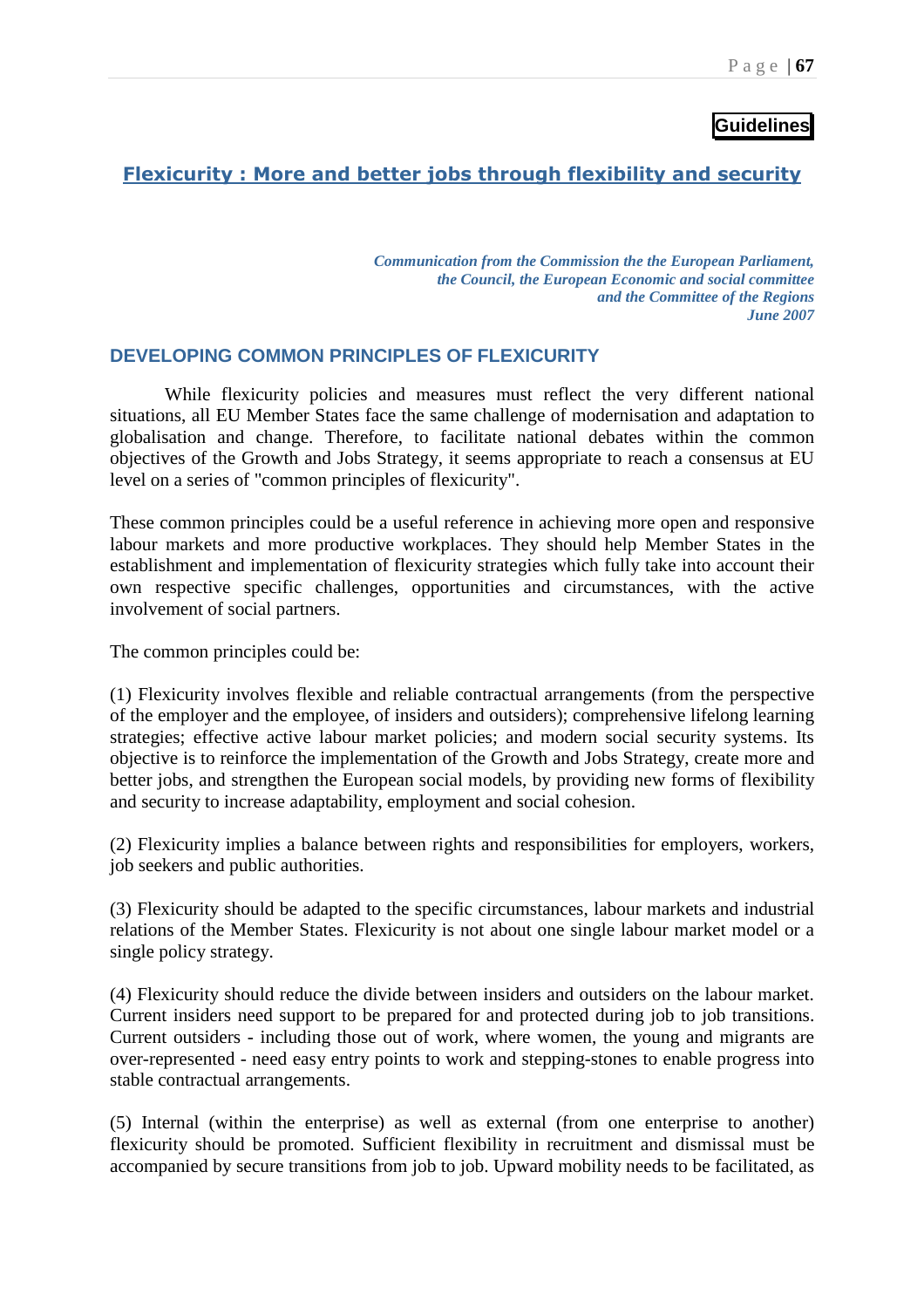well as between unemployment or inactivity and work. High-quality workplaces with capable leadership, good organisation of work, and continuous upgrading of skills are part of the objectives of flexicurity. Social protection needs to support, not inhibit, mobility.

(6) Flexicurity should support gender equality by promoting equal access to quality employment for women and men, and by offering possibilities to reconcile work and family life as well as providing equal opportunities to migrants, young, disabled and older workers.

(7) Flexicurity requires a climate of trust and dialogue between public authorities and social partners, where all are prepared to take responsibility for change, and produce balanced policy packages.

(8) Flexicurity policies have budgetary costs and should be pursued also with a view to contribute to sound and financially sustainable budgetary policies.

They should also aim at a fair distribution of costs and benefits, especially between businesses, individuals and public budgets, with particular attention to the specific situation of SMEs. At the same time, effective flexicurity policies can contribute to such an overall objective.

# **NEXT STEPS: FLEXICURITY AND THE LISBON STRATEGY FOR GROWTH AND JOBS**

The purpose of this Communication is to facilitate a comprehensive debate between EU institutions, Member States, social partners and other stakeholders, so that the European Council may adopt, by the end of 2007, a set of common principles of flexicurity. These common principles should then inspire and contribute to the implementation of the Integrated Guideliness for Growth and Jobs, and in particular the Employment Guideliness.

The next Joint Employment Report of 2007/2008 should focus its analysis on the extent to which Member States are developing comprehensive policy strategies covering the four components of flexicurity. In its analysis of this year's Lisbon National Reform Programmes, the Commission will provide initial comments on the way Member States might benefit from common principles and pathways of flexicurity to design their own specific policies. Throughout the next cycle of the Integrated Guideliness, Member States will be invited to use their National Reform Programmes to report explicitly on their flexicurity strategies. The Commission will monitor these strategies in the Annual Progress Reports, and report on progress made in flexicurity strategies at the end of the Lisbon cycle. The Commission will propose a strengthened and more focused mutual learning programme, to ensure that Member States benefit from flexicurity policies that work.

Given the role of social dialogue in the establishment and implementation of successful flexicurity strategies, the Commission invites the European social partners to engage in a dialogue at Community level, on the basis of the common principles of flexicurity approved by the European Council. This debate would complement, and feed into, the core role of social partners in their respective national contexts.

The 2008 Tripartite Social Summit could thus focus its discussion on flexicurity.

*http://eur-lex.europa.eu/LexUriServ/LexUriServ.do?uri=COM:2007:0359:FIN:EN:PDF*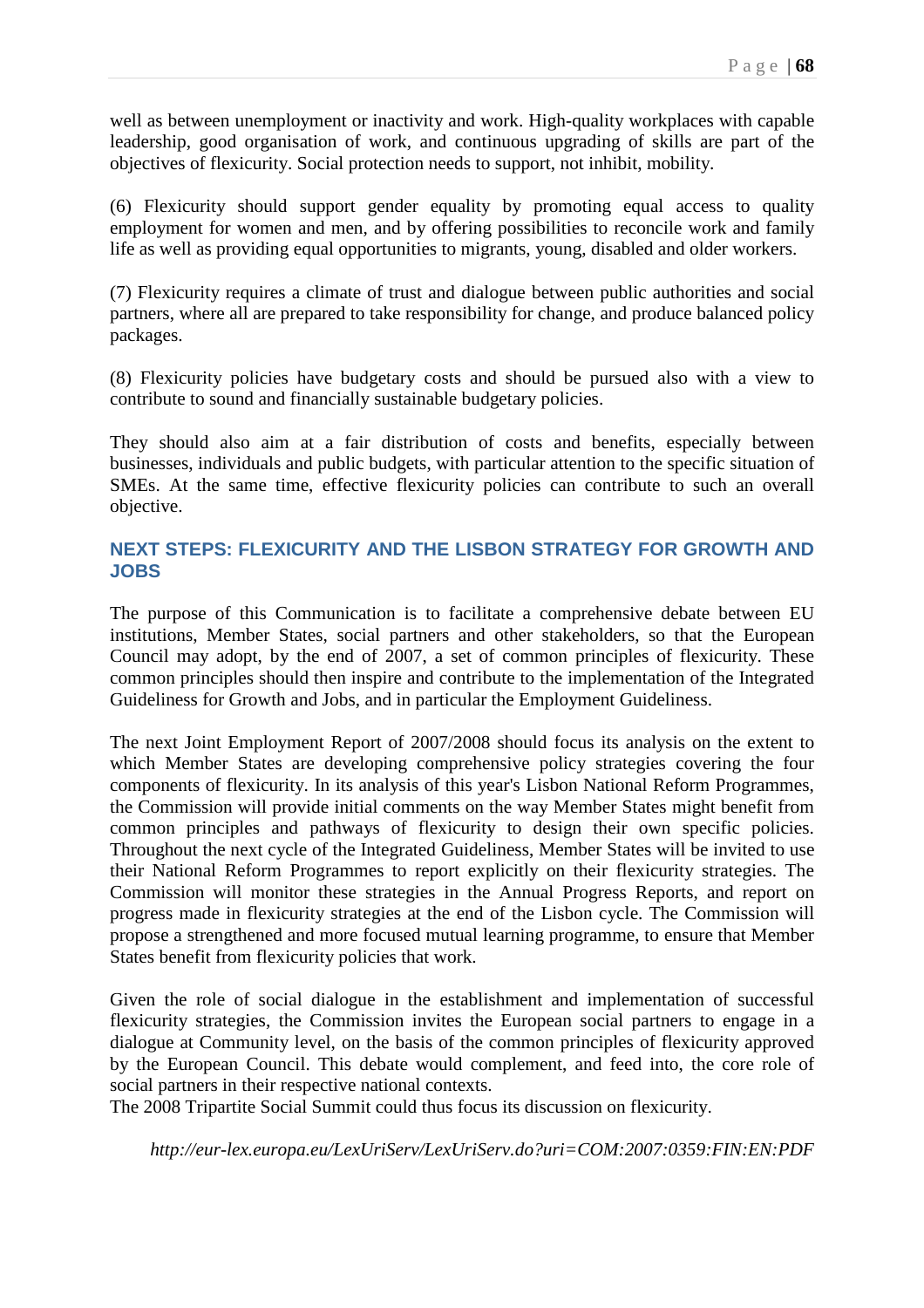## **Guidelines**

# **Promoting young people's full participation in education, employment and society**

*Communication from the Commission ont the European Parliament, The Council, the European Economic and Social Committee And the Committee of the Regions Septembre 2007* 

## **YOUTH AND EMPLOYMENT: A CHALLENGE FOR EUROPE**

Using the full potential of youth is a requisite for future economic growth and social cohesion in the EU. Labour markets need to urgently respond to these challenges in order to fulfil the potential of the youth population.

#### *3.1. Youth unemployment: a wasted resource*

Youth unemployment (ages 15-24) is a key concern for Europe: it stands at 17.4%. This constitutes a waste of human capital. Over the last 25 years, no real breakthrough has been achieved in reducing it despite a general rise in educational attainment. In the current economic upswing with an estimated 7 million more persons moving into employment during the 2005-2008 Lisbon cycle, labour market performance continues to develop less favourably for young people. They are more than twice as likely to be unemployed than prime-age adults.

Young adults' unemployment often turns into long-term unemployment (over 50% of the unemployed aged 25-29) or inactivity. Young women are overrepresented among the inactive and unemployed, and the gap to men increases with age.

Youth unemployment has long been regarded as a temporary phenomenon in the transition from education to the labour market. However, the causes of youth employment problems and the risks they entail have to be reconsidered in the changing demographic and economic context. Skills and education (or their lack) is one key explanation, but difficult transitions and labour market segmentation are also parts of the problem. Regional disparities in some Member States reinforce such problems.

As a consequence of educational shortcomings a quarter of all youngsters arrive at the threshold of the labour market without sufficient qualifications. Half of all new jobs created in the EU today require high level qualifications, and most of the rest at least medium level. Unsurprisingly the unemployment rate of low qualified youth is significantly higher than for more educated peers. Changes in labour demand have increased the disadvantage of low qualified young people. Knowledge and service-based economies still create jobs not requiring a high formal qualification, but they demand more varied skills and competences than needed in the past. In some countries even highly educated young people have difficulties finding a job due to macro-economic or labour market institutions unfavourable to the entry of newcomers, and to a mismatch between qualifications and labour market demands.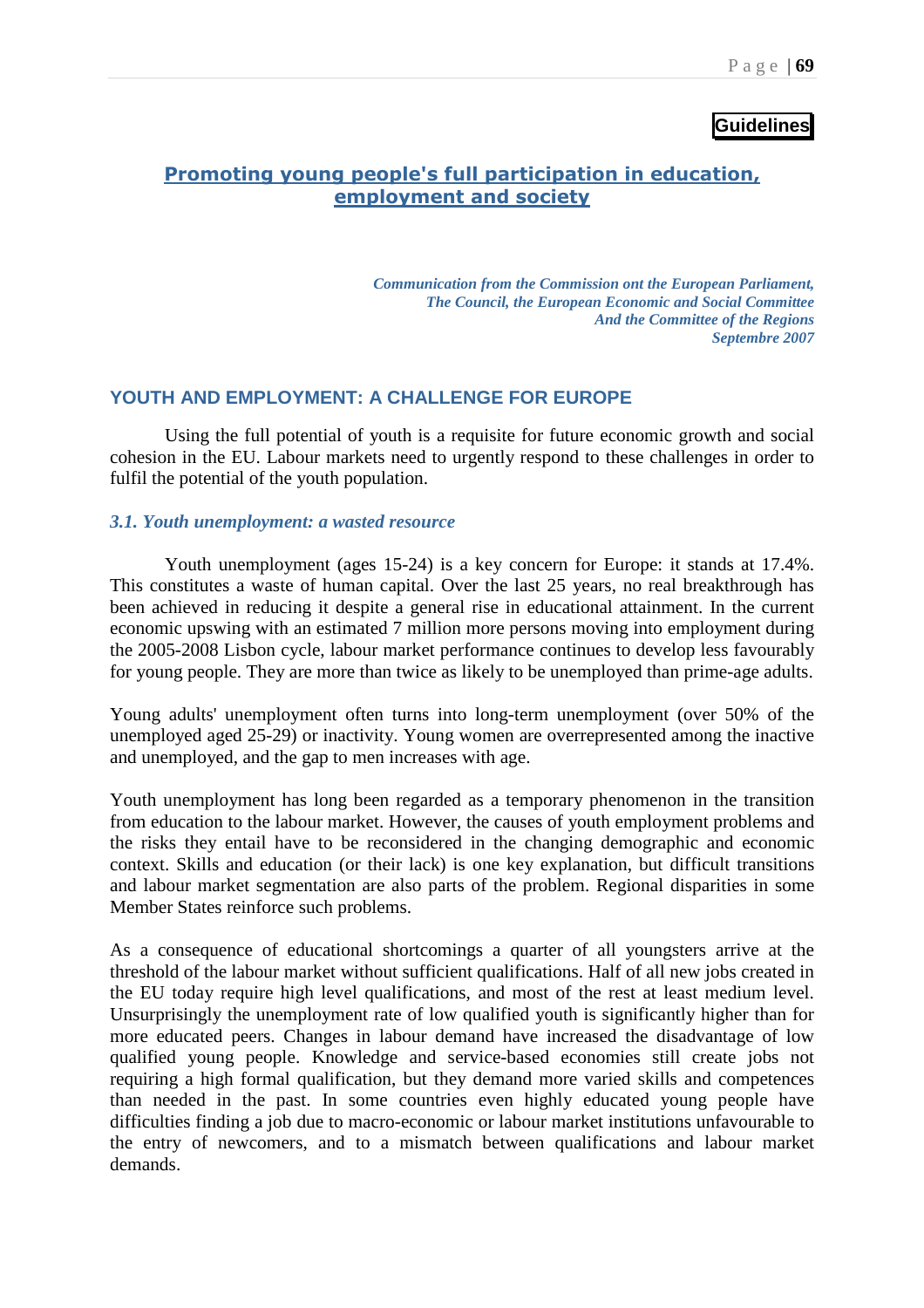High rates of youth inactivity (other than participation in education and training) are another phenomenon of failed labour market integration and typically coincide with overall high unemployment rates. Inactivity has negative repercussions on the readiness and economic capacity of young adults to raise families. Unemployment and inactivity of parents are strong risk factors for child poverty.

## *3.2. Improving young people's transitions: flexicurity*

Settling into the labour market is often a gradual process, but becomes a problem if nonemployment spells are not filled with meaningful activity; this detracts from the individuals' employability. In many Member States, one in three young people remain jobless one year after leaving education. Despite Member States' reiterated commitment the vast majority of the 4.6 million young unemployed in the EU do not get the opportunity to make a new start within 6 months.

Education and labour market institutions should step up efforts in providing all young people with tailored guidance and counselling for choosing a suitable education pathway leading to labour market qualification hence reducing the mismatch between education outcomes and labour market requirements. Young people should receive more support through tailored job search including seizing job opportunities abroad. The EU will step up its support to Member States cooperation for promoting mobility (e.g. EURES "Your First Job Abroad" initiative).

Establishing early links between education and the labour market is essential to familiarise young people with the world of work. Internships, when linked to the training or study curriculum, are an important instrument in this respect. However, internships with little or no pay and limited educational added-value should be avoided. Member States should ensure that internships are properly defined.

Young people need appropriate employment opportunities, but having had little or no way to show their capabilities, they suffer heavily from not being taken into jobs. They are particularly affected by the dualism of the labour market. They can be trapped in jobs with poor conditions or prospects: for instance 4 in 10 are currently in temporary employment; around a quarter works part time and even more have low paid jobs. Such employment can serve as a stepping stone, helping young people to establish a track record of employment, but for some it can lead to a cycle of permanent low quality jobs.

Despite the fact that Member States make great efforts in tackling youth unemployment, evaluations of active labour market policies for youth have shown that results could still be improved. Member States should address more systematically and more broadly causes of youth unemployment within the Lisbon Strategy, including the European Youth Pact. The 2006/2007 Lisbon exercise made a number of recommendations relevant to youth employment problems.

The common principles for flexicurity provide a part of the framework to address the main causes of youth employment problems and feeling of insecurity17. They address at the same time the issues of security and flexibility. In the next Lisbon cycle, starting in 2008, Member States are invited to establish, based on their respective specific challenges and with active involvement of social partners, flexicurity strategies integrating the four policy components (flexible and reliable contractual arrangements, effective lifelong learning systems, active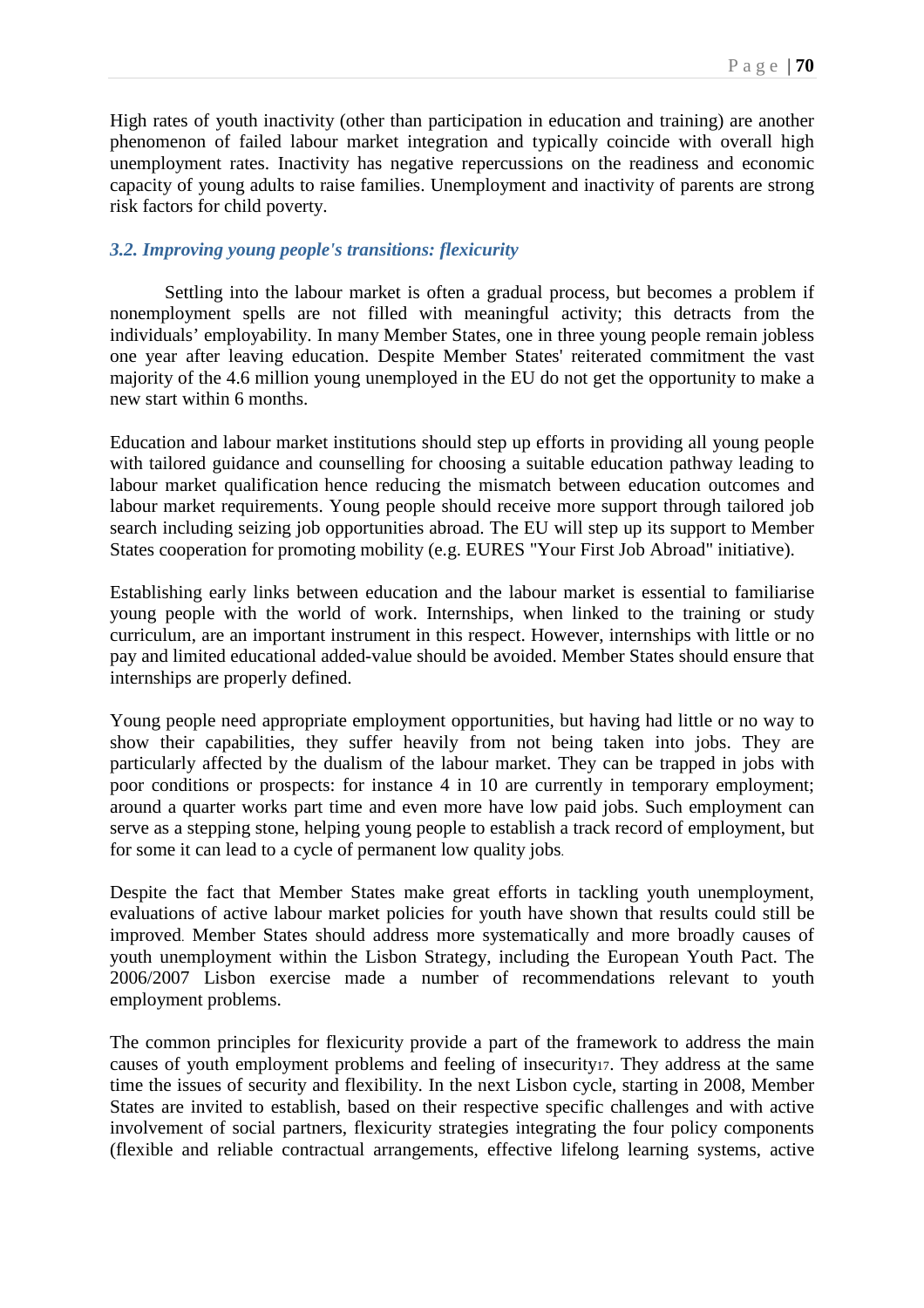labour market policies, modern social security systems). Policy interventions and employment measures should be reviewed and tailored to the national circumstances and preferences.

Member States should use the European Social Fund to provide young people with transition pathways from education to work, in particular where vocational training systems are less developed, and put a stronger focus on youth in structural policies aiming at the reduction of regional disparities.

*http://eur-lex.europa.eu/LexUriServ/LexUriServ.do?uri=COM:2007:0359:FIN:EN:PDF*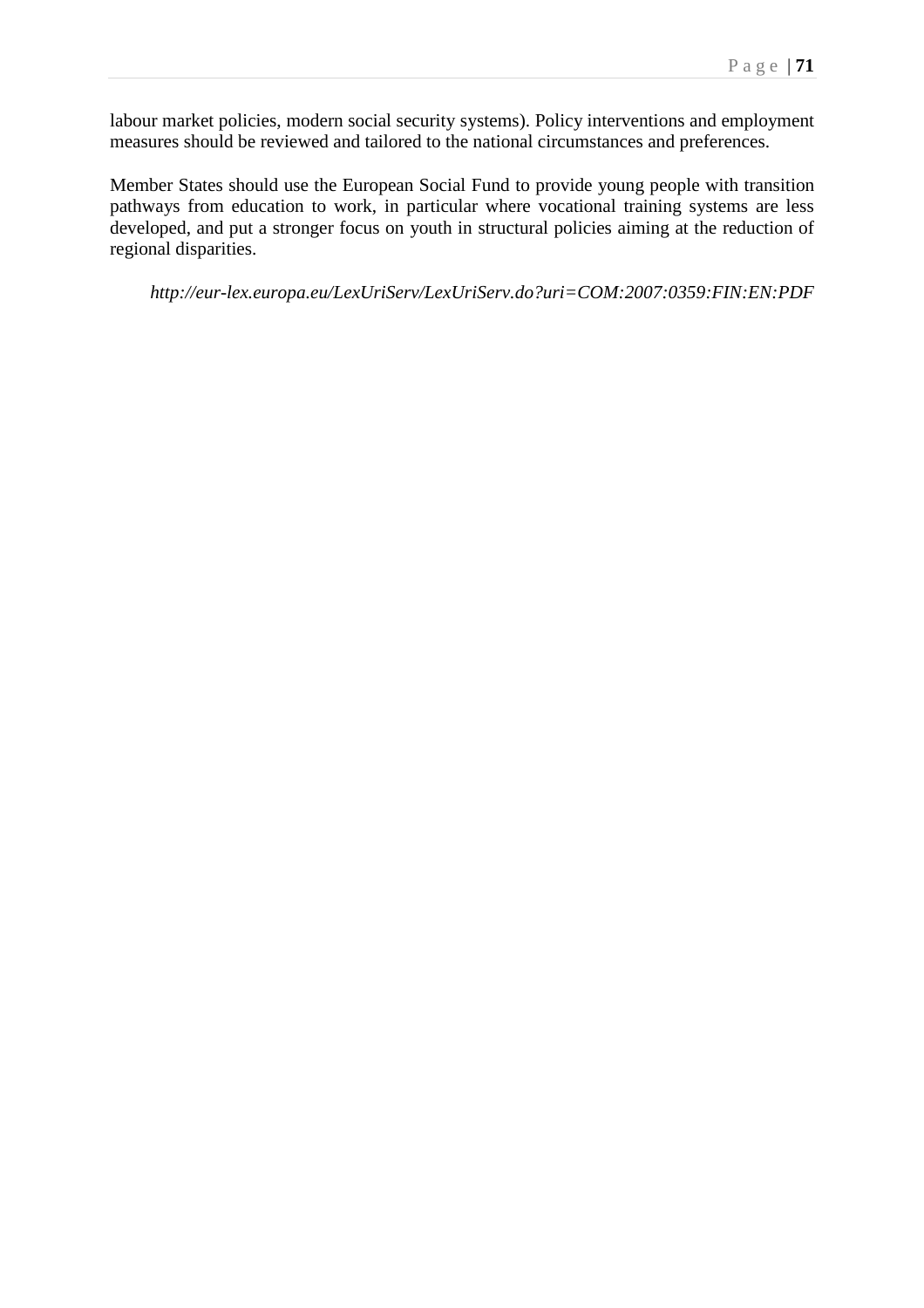**Guidelines**

# **Strengthening Policies, Systems and Practices in the field of Guidance throughout life in Europe**

*Draft Resolution of the Council and of the representatives of the Governments of the Member States meeting within the Council May 2004* 

## **THE COUNCIL OF THE EUROPEAN UNION AND THE REPRESENTATIVES OF THE GOVERNMENTS OF THE MEMBER STATES MEETING WITHIN THE COUNCIL**

## **REAFFIRM AS PRIORITIES**

- - Their commitment to the development of high quality guidance provision for all European citizens, accessible at all stages of their lives to enable them to manage their learning and work pathways and the transitions therein.
- The need for further co-operation in the area of guidance through actions and policies developed primarily in the context of the follow-up to the Lisbon Strategy in the field of education and training, Education and Training 2010 and also taking into account the European Employment Strategy, the Framework Strategy and Gender Equality and European policies for Social Inclusion, Mobility, and Services of General Interest.
- - The importance of refocusing guidance provision, where appropriate, in order to develop citizens' lifelong and lifewide learning and management skills as an integral part of education and training programmes.
- The development at national, regional and local levels, where appropriate, of better quality assurance mechanisms for guidance services, information and products (including on-line services), particularly from a citizen/consumer perspective.
- - The need to strengthen structures for policy and systems development at national and regional levels by involving the appropriate key players (such as ministries, social partners, employment services, service providers, guidance practitioners, education and training institutions, consumers, parents and youth).
- - The need to follow-up guidance policy issues within the Education and Training 2010 work programme.

## **INVITE THE COMMISSION**

- To enhance co-operation at international level with relevant organisations, for example the OECD, ILO, UNESCO, in the development of policies and concrete actions for guidance throughout life;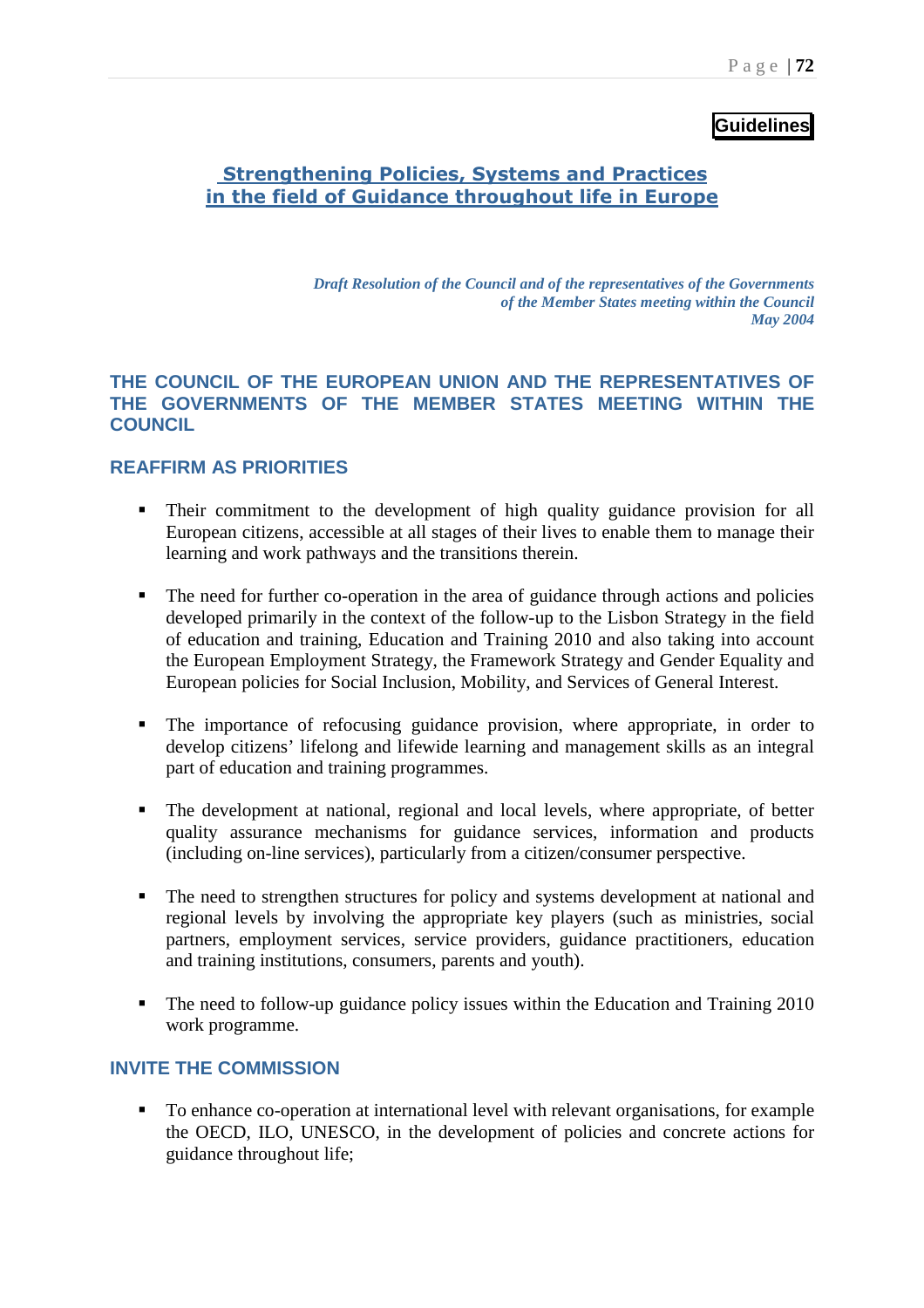# **INVITE THE MEMBER STATES**

- To examine, where appropriate, existing national guidance provision in the education and training and the employment sectors, in the context of the findings of the Commission, OECD and World Bank reviews of policies for guidance;
- To seek to ensure effective co-operation and co-ordination between providers of guidance at national, regional and local levels in the provision of guidance services, in order to widen access and to ensure the coherence of provision, especially to groups at risk;
- To encourage schools, institutes of further and higher education, training providers to promote reflective learning techniques and autonomous learning, in order to enable young people and adults to self-manage their learning and career paths effectively;

# **INVITE THE MEMBER STATES AND THE COMMISSION WITHIN THEIR RESPECTIVE COMPETENCIES**

- To build on and adapt existing European structures and activities (networks, work groups, programmes) related to the implementation of the above priorities.
- To identify, together with all relevant actors, including the social partners, areas where cooperation and support at European level can enhance national developments in the area of guidance;
- To ensure maximum return in terms of impact on policies, systems and practices at Community and national levels from collaborative activities with the Member States in the field of guidance throughout life, funded by existing and future education and training instruments and the European Social Fund;
- - To ensure the integration of a gender perspective in all policies and practice relating to guidance provision;
- - To encourage and support providers of initial and continuing education of guidance practitioners to reflect current best practice across the Union in their training programmes;
- To cooperate in the improvement of the quality of information relating to international and national best practice available to policy makers;
- To include a consideration of guidance policies, as appropriate, in future reports on the followup of the Education and Training 2010 programme.

*http://ec.europa.eu/education/policies/2010/doc/resolution2004\_en.pdf*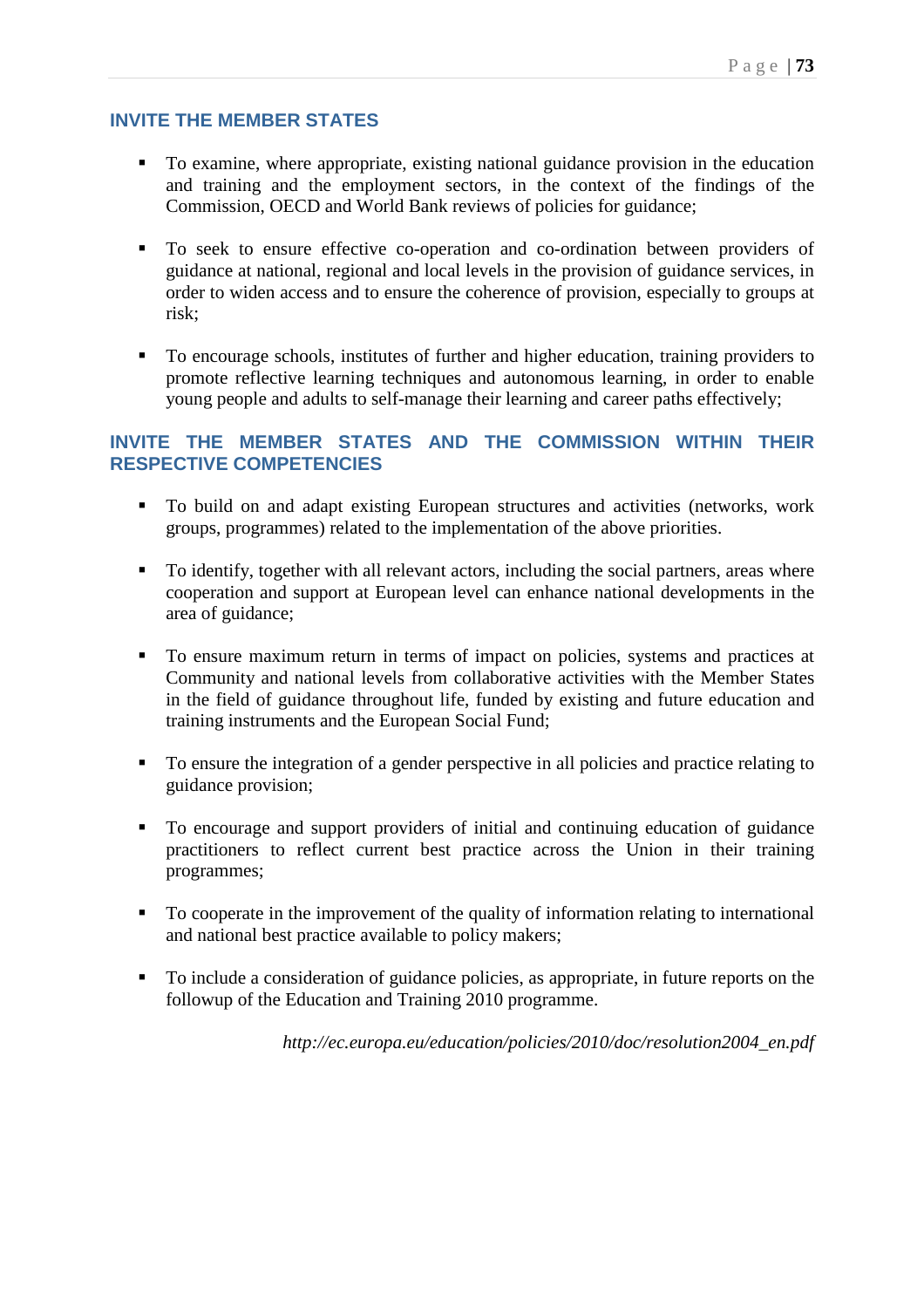# **Guidelines**

# **New skills for new jobs**

*Council Resolution, of 15 November 2007* 

# **THE COUNCIL OF THE EUROPEAN UNION, RECALLING in particular:**

(1) The Lisbon European Council in March 2000 which launched a strategy aimed at sustainable economic growth with more and better jobs and greater social cohesion, with long term employment targets.

(2) The Integrated Guideliness for growth and jobs (2005-2008), in particular those addressing the need to improve matching of labour market needs, to expand and improve investment in human capital, to adapt education and training systems in response to new competence requirements, and to ensure adequate human resources for Research & Development (R&D) and innovation.

(3) The Conclusions of the Council and of the Representatives of the Member States meeting within the Council of 14-15 November 2005 on the role of the development of skills and competences in taking forward the Lisbon goals.

(4) The Recommendation of the European Parliament and of the Council of 18 December 2006 on key competences for lifelong learning.

(5) The proposed Recommendation establishing the European Qualifications Framework for lifelong learning which is close to being adopted by the European Parliament and the Council.

(6) The Commission Communication 'E-Skills for the  $21<sup>st</sup>$  century: fostering competitiveness, growth and jobs' of 7 September 2007.

## **AWARE that:**

(1) Education and training, in the context of a lifelong learning perspective, are an indispensable means for promoting adaptability and employability, active citizenship, personal and professional fulfilment. They facilitate free mobility for European citizens and contribute to the achievement of the goals and aspirations of the European Union, as it seeks to respond to the challenges posed by globalisation and an ageing population. They should enable all citizens to acquire the necessary knowledge to take an active part in the knowledge society and the labour market.

(2) The objectives of full employment, job quality, labour productivity and social cohesion can better be reached if they are reflected in clear priorities: to attract and retain more people in employment, to increase labour supply; to improve the adaptability of workers and enterprises; and to increase investment in human capital through better education, and the development of skills and competences.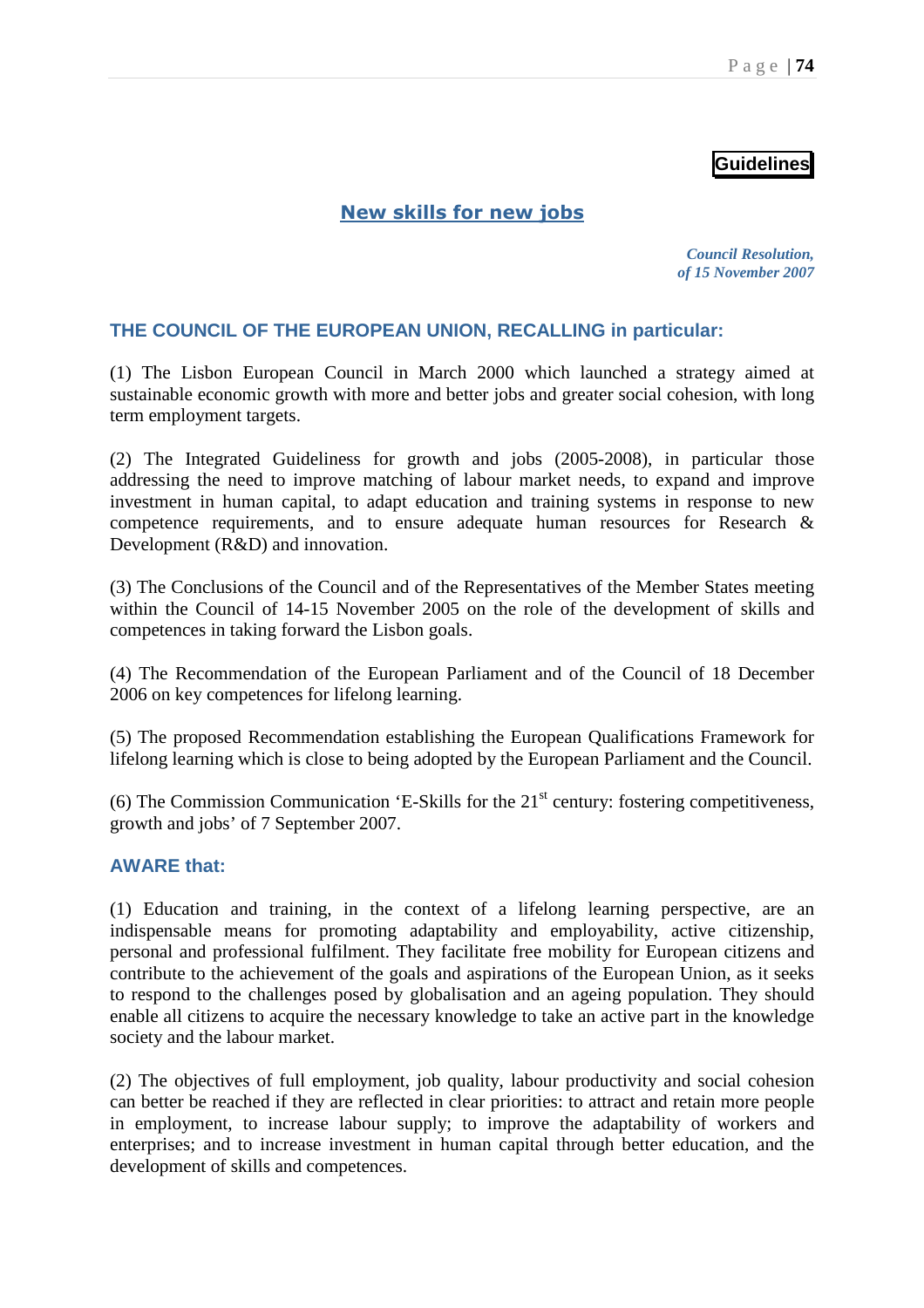# **STRESSES the need:**

(1) To provide all European citizens with new opportunities to improve their knowledge, skills and competence levels, to adapt to new requirements and to move to new and better jobs, by combining the instruments which already exist at European and national level.

(2) To anticipate the skills needs — and also the skills gaps — which are emerging in the European labour markets.

(3) To improve the matching of knowledge, skills and competences with the needs of society and the economy as a means to increased competitiveness and growth, as well as to greater social cohesion, in Europe.

# **THEREFORE INVITES THE MEMBER STATES AND THE COMMISSION TO:**

## **(1) Equip people for new jobs within the knowledge society, in particular through:**

(a) the raising of overall skills levels, giving priority to the education and training of those with low skills and other people most at risk of economic and social exclusion including early school leavers and young people with low levels of educational attainment, older workers, long term unemployed, women trying to return to the labour market, migrants and people with disabilities;

(b) providing and encouraging initial and continuing education and training for skills and competences of the highest quality, even excellence, in order to maintain and strengthen their capacity for innovation and utilisation of research, which is required for greater competitiveness, growth and employment;

(c) the promotion of excellence as regards skills in R&D and innovation, through inter alia the development of innovation clusters, involving enterprises as well as education and training and research institutions, and the Euroskills 2008 initiative;

(d) the implementation of measures which aim at matching identified skills needs and filling potential gaps;

(e) supporting jobseekers by providing them with vocational guidance and a personal training plan, which should identify the competence modules required to move to new jobs where there are skills gaps;

(f) disseminating information on the skills and competences needed for new jobs through EURES, the national employment services and the European and national networks on guidance.

**(2) Continue work on the validation of learning outcomes and the transparency of qualifications, in particular by:** 

(a) developing the validation of learning outcomes acquired through formal, non-formal and informal learning at the national level in line with the Council conclusions of May 2004, the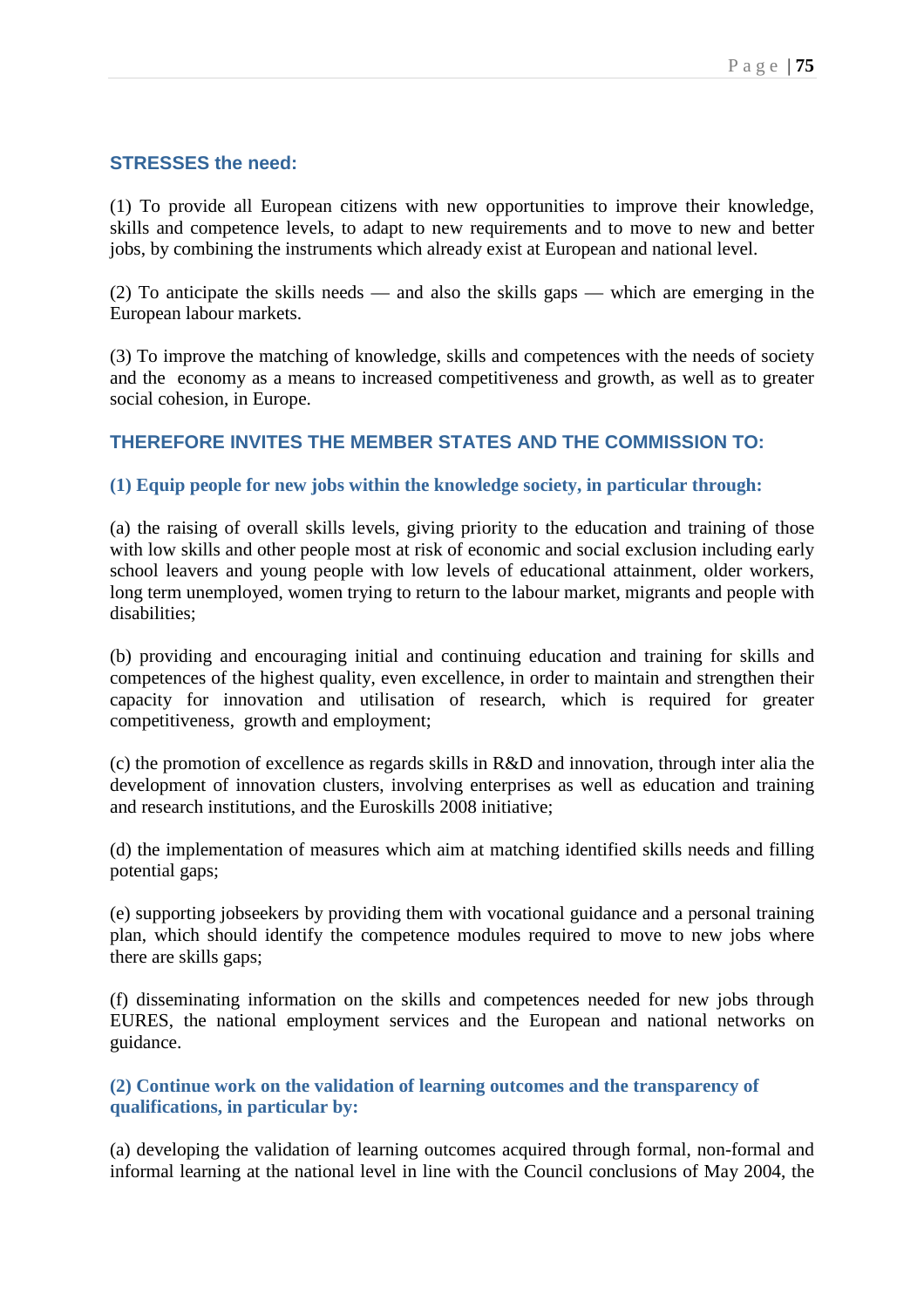implementation of the European Qualifications Framework (EQF) and the existing or future European systems for credit transfer and accumulation in higher education and vocational education and training;

(b) further developing Europass as an instrument for the implementation of the EQF and taking into account progress made in the setting up of national systems for the validation of non-formal and informal learning.

# (3) **Address funding and quality issues through:**

(a) the use of structural funds in support of this initiative, as well the Lifelong Learning Programme, the Competitiveness and Innovation Framework Programme and the Seventh Framework Programme for Research and Technological Development;

(b) the improvement of the quality and relevance of vocational education and training at all levels through the implementation of the quality assurance principles set out in European reference tools and the involvement of social partners.

# **THEREFORE INVITES THE COMMISSION TO:**

(1) Analyse, in the context of the Copenhagen process and cooperation in higher education, the need for added-value advisory mechanisms to strengthen the identification of new types of jobs and skill needs at the European level, making use of existing sectoral skills activities and projects under lifelong learning, entreprise and social dialogue policies.

These mechanisms should aim to develop regular foresight of medium-term skills needs and identify short term skills gaps, defined in terms of occupational functions, reference levels (EQF) and key competences.

The mechanisms should build on:

- expertise from *inter alia* enterprises, education and training institutions, employment services and researchers, and
- existing labour market forecasts and the results of sectoral skills strategies at regional, national and European level, as well as of major studies launched on future skills needs at the national and European level;

(2) Strengthen the European network for the early identification and forecast of skills needs (Cedefop's Skillsnet) and the European forecasting system on employment trends.

(3) Report on the follow-up to this Resolution at the European and national levels in the framework of the Education and Training Work Programme, taking into account Member States' biennial national reports.

> *http://eurlex.europa.eu/LexUriServ/LexUriServ.do?uri=OJ:C:2007:290:0001:0003:EN:PDF*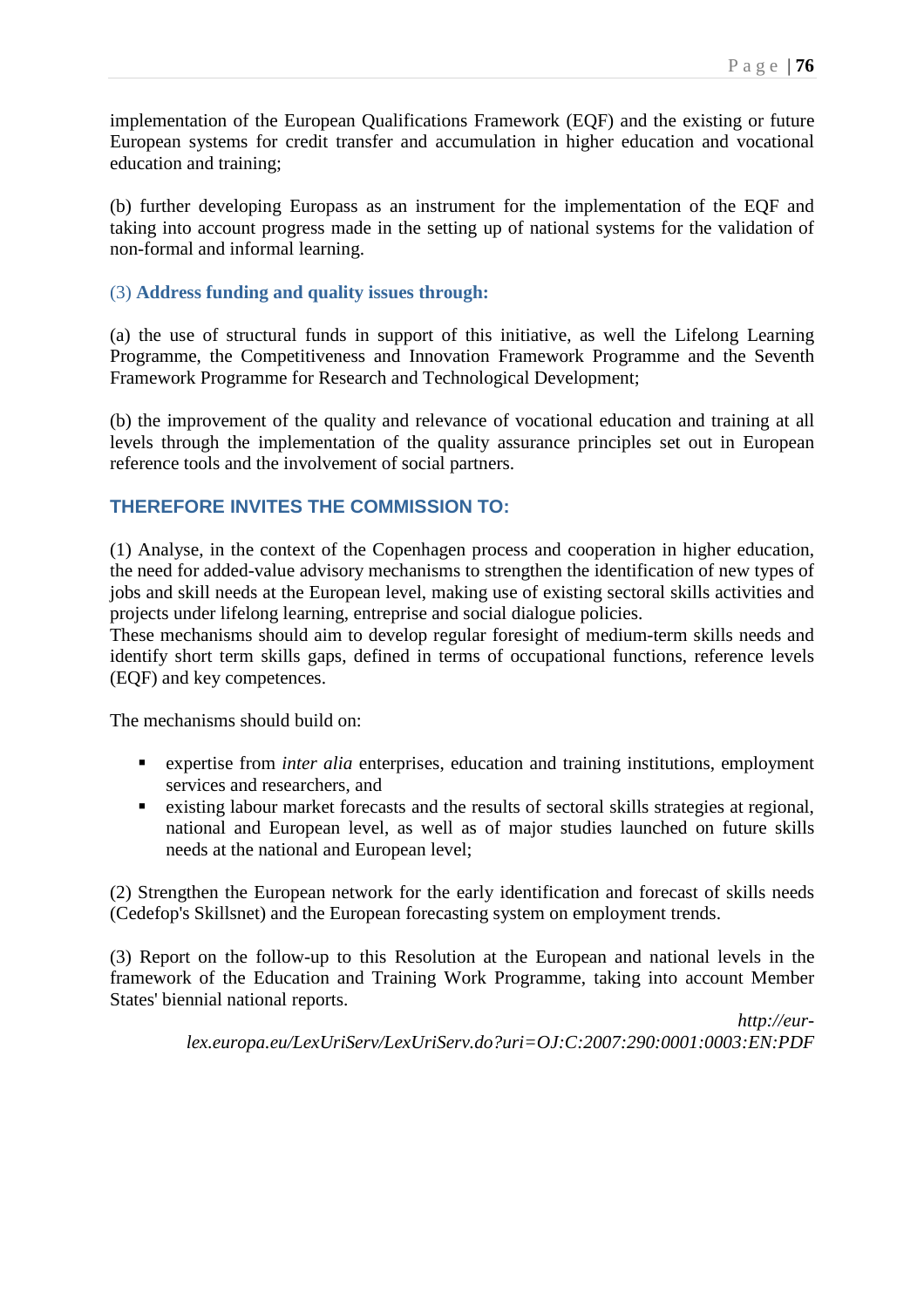# **Article/Publication**

# **Career Guidance – A Handbook for Policy Makers**

*Publication of the OECD and the Commission - Executive summary 2004* 

Well planned and well organised career guidance services are increasingly important. Countries in the

OECD and the European Union are implementing lifelong learning strategies, as well as policies to encourage the development of their citizens' employability. To be successfully implemented, such strategies and policies require citizens to have the skills to manage their own education and employment.

They require all citizens to have access to high quality information and advice about education, training and work. Yet often the gap between how career guidance services are delivered and the goals of public policy is wide. The aim of this handbook is to help policy makers within OECD countries and the European Union to develop effective policies for career guidance: in education, training and employment. It has been developed by the European Commission and the OECD in response to on-going changes in education, training and employment policies. In Europe these changes are expressed in the Lisbon (2000) goals of making Europe the most competitive knowledge-based economy and society in the world by 2010, marked by social cohesion. The handbook is based on international reviews of policies for career guidance undertaken by the OECD, by the European Centre for the Development of

Vocational Training, by the European Training Foundation, and by the World Bank. In clear and simple language it sets out for policy makers in education, training and employment settings:

- Challenges that they face in making sure that career guidance services can meet public policy goals;
- Questions that they need to ask themselves in responding to these challenges;
- Some of the options that are open to them for the delivery of career guidance within a lifelong learning and active employability framework; and
- - Some examples of effective responses, drawn from OECD and European Union countries.

The handbook covers four broad policy themes: Improving career guidance for young people; Improving career guidance for adults; Improving access to career guidance; Improving the systems that support career guidance.

## *Improving Career Guidance for Young People*

To improve career guidance for young people, policy makers must address challenges in compulsory schooling, in upper secondary schooling, in tertiary education, and for young people at risk. There are challenges in meeting gaps in access, and in improving the nature, level and quality of services. In schools, the principal challenges are: to provide sufficient human and capital resources of the right type, both within the school and within its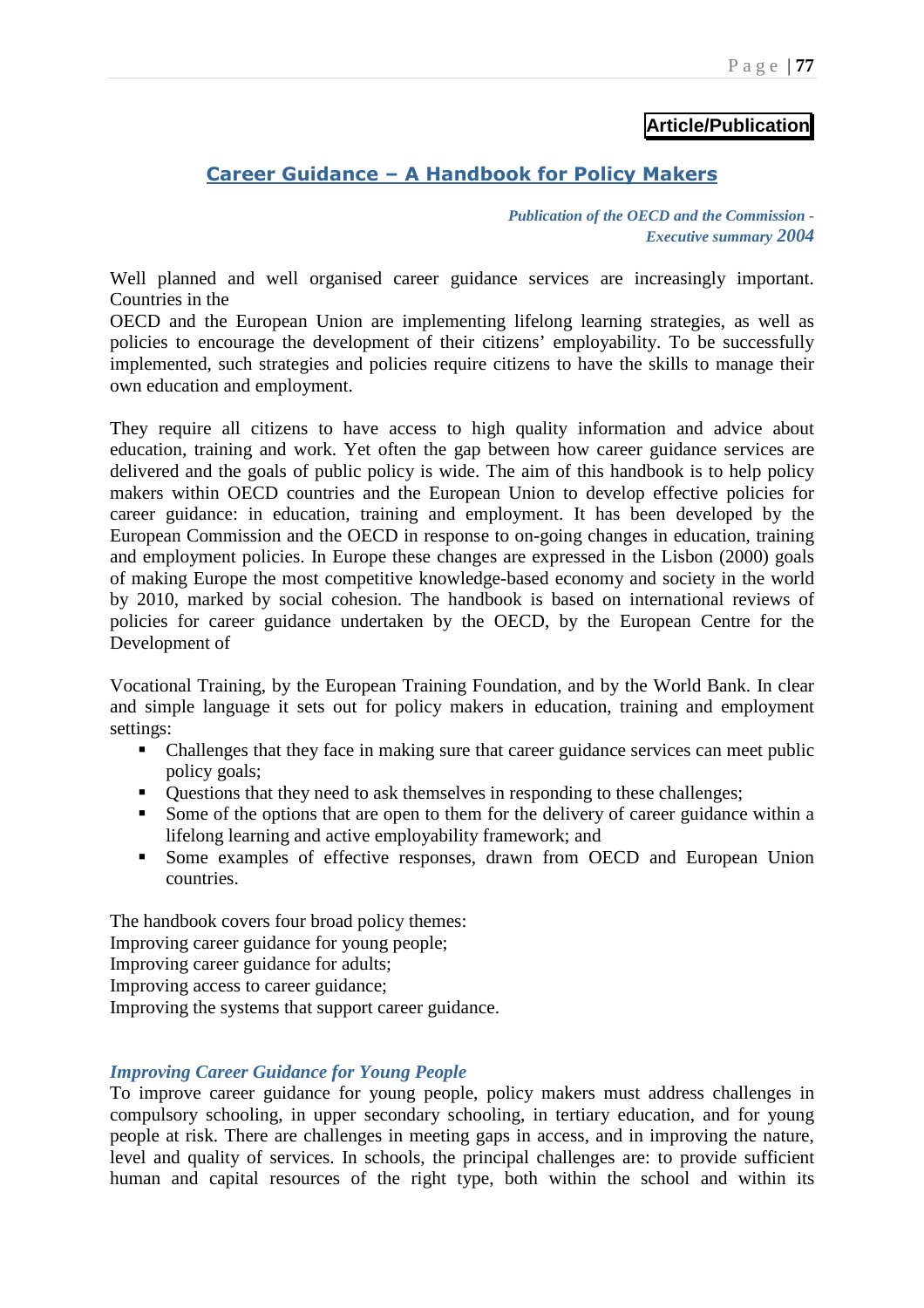surrounding community; to ensure that these resources are dedicated to career guidance; and to make the best use of the resources that are available. Gaps in access are particularly evident in primary schools and in the vocational tracks of upper secondary school. Policy options include formally strengthening collaboration between all relevant stakeholders, making the acquisition of career management skills by students the focus of career education programmes, and improved accountability mechanisms.

A significant number of young people leave school early, without qualifications. They need programmes in the community to help them make transitions to the working world and to reengage with further learning, and career guidance needs to be part of such programmes. Career guidance also needs to be a stronger part of programmes within the school designed to prevent early leaving.

There is generally a lack of career guidance provision for students in tertiary education, despite the significant cost of such studies to both participants and taxpayers. The range of career services that are offered within tertiary education needs to be broadened. Policy levers to ensure that a broader range of services is provided need to be strengthened. Options available to policy makers include the specification of goals for tertiary career services, and more explicitly linking public funding arrangements for tertiary education to the level and quality of career services.

#### *Improving Career Guidance for Adults*

The heterogeneous nature of the adult population presents a range of challenges to policymakers who are trying to improve career guidance services. Few easily accessible services are available for employed adults; few enterprises cater for the career development needs of their employees; fee-for-service provision that people can purchase privately is very limited; employers and trade unions have shown limited interest to date in providing career guidance even though they often recognise in principle the need for workforce development in order to improve competitiveness and equity. Despite these problems, new partnerships between employer organisations, education and training institutions, public employment services and other relevant organisations can lead to workplace and workforce career guidance provision, and career guidance should be an integral part of adult learning programmes.

Career guidance is seen as having a key role in preventing inflows into unemployment, particularly longterm unemployment. Public employment services (PES) in most countries have a lead role in such prevention. Yet career guidance services within the PES are undeveloped. Strong collaboration strategies, between the PES and private and communitybased guidance services, and with local education and training institutions, can enable unemployed persons to make transitions to employment and to re-engage with learning.

Ageing populations and pension funding problems in many countries will require both later retirement ages and more flexible transitions to retirement. To date policymakers have been slow to mobilise career guidance services to support active ageing. Employers and worker representatives can promote and take initiatives in service delivery of third age guidance, using combinations of public and private partnerships.

#### *Improving Access to Career Guidance Services*

The demand for career guidance services exceeds its supply. More flexible delivery methods, including the use of ICT and of call centres, have great potential for extending access. If all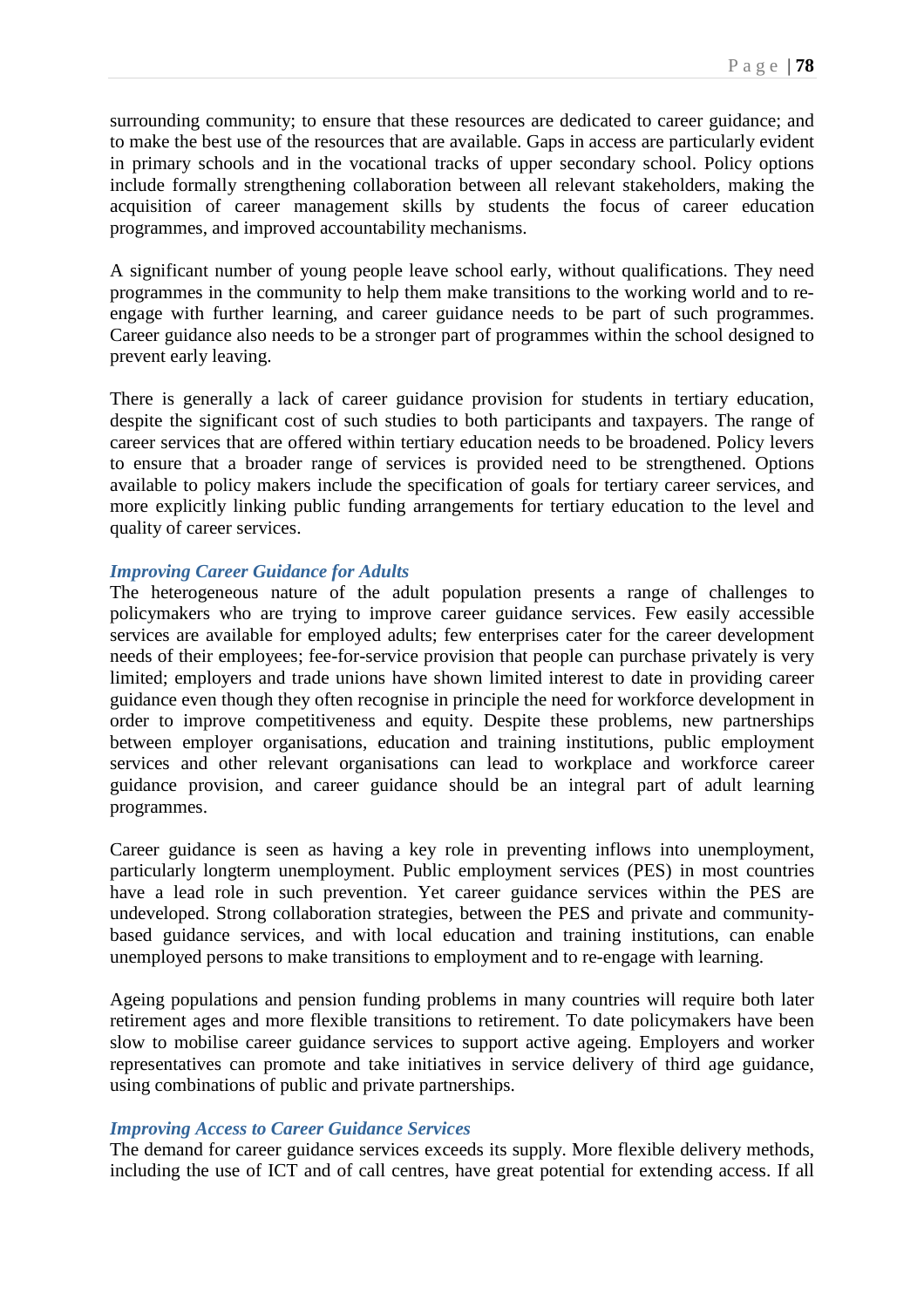citizens are to have access to career guidance, there is often a need to target career guidance services to at-risk groups.

Actively involving vulnerable groups in designing, planning, implementing and monitoring career guidance policies and services for them greatly enhances the development of services that are relevant to their needs.

Improving the quality and relevance of career information materials to support universal access is an ongoing challenge. There is often a lack of collaboration between different government ministries, agencies, and between national and regional levels of government in providing and sharing career information. Materials developed by the private sector are not subject to any agreed standards. In order to develop a coherent policy and strategy for the delivery of quality career information to citizens, national, regional and local mapping exercises of career guidance information provided through a range of media (such as newspapers and television) to a range of target groups (youth, employed, unemployed) is an essential starting point.

## *Improving the Systems that Support Career Guidance*

Significant differences occur in the quality and types of career guidance services that are provided to citizens, both within and between countries, as the result of significant variations in the training of career guidance practitioners. The length of their initial training varies from three weeks to five years.

Governments are very inactive in defining the content and process of initial training for career guidance practitioners, and in relating training content to the outcomes sought for public policy goals for education, training and employment. Stronger signals from ministries are required in order to bridge this gap. There is little regular and systematic evaluation of the quality of career guidance provision in most countries. Service standards for provision do not exist or are present in some sectors but not in others. Quality frameworks, where they exist, tend to be voluntary rather than mandatory, and to operate as Guideliness. Users of career guidance services have a key role to play in the design and evaluation of services.

The evidence base for policymaking for career guidance service provision is very weak. At present, few governments have in hand the data needed to provide an overall picture of career guidance provision, or of its effectiveness in meeting public policy objectives. Few government ministries are able to state precisely how much public money is being spent on career guidance services and how it is being spent. Information about private investment and expenditure in this field is not available. Collaboration among stakeholders (such as users, administrators, social partners and practitioners) at national level will help to identify relevant and useful data types and procedures for evaluating inputs, processes, outputs and outcomes for career guidance provision.

Career guidance objectives are weakly reflected in policies for education, training and employment in most countries. Given the inadequate evidence base for career guidance, this is not surprising. Furthermore career guidance provision is often a collection of disparate subsystems within education, training, employment, community and private sectors, each with its own history, rationale and driving forces, rather than a coherent and integrated set of arrangements. The establishment of a national forum for guidance policy and systems development, which includes both government and key stakeholder representatives such as employers and trade unions, as well as the key organisations that deliver services, is an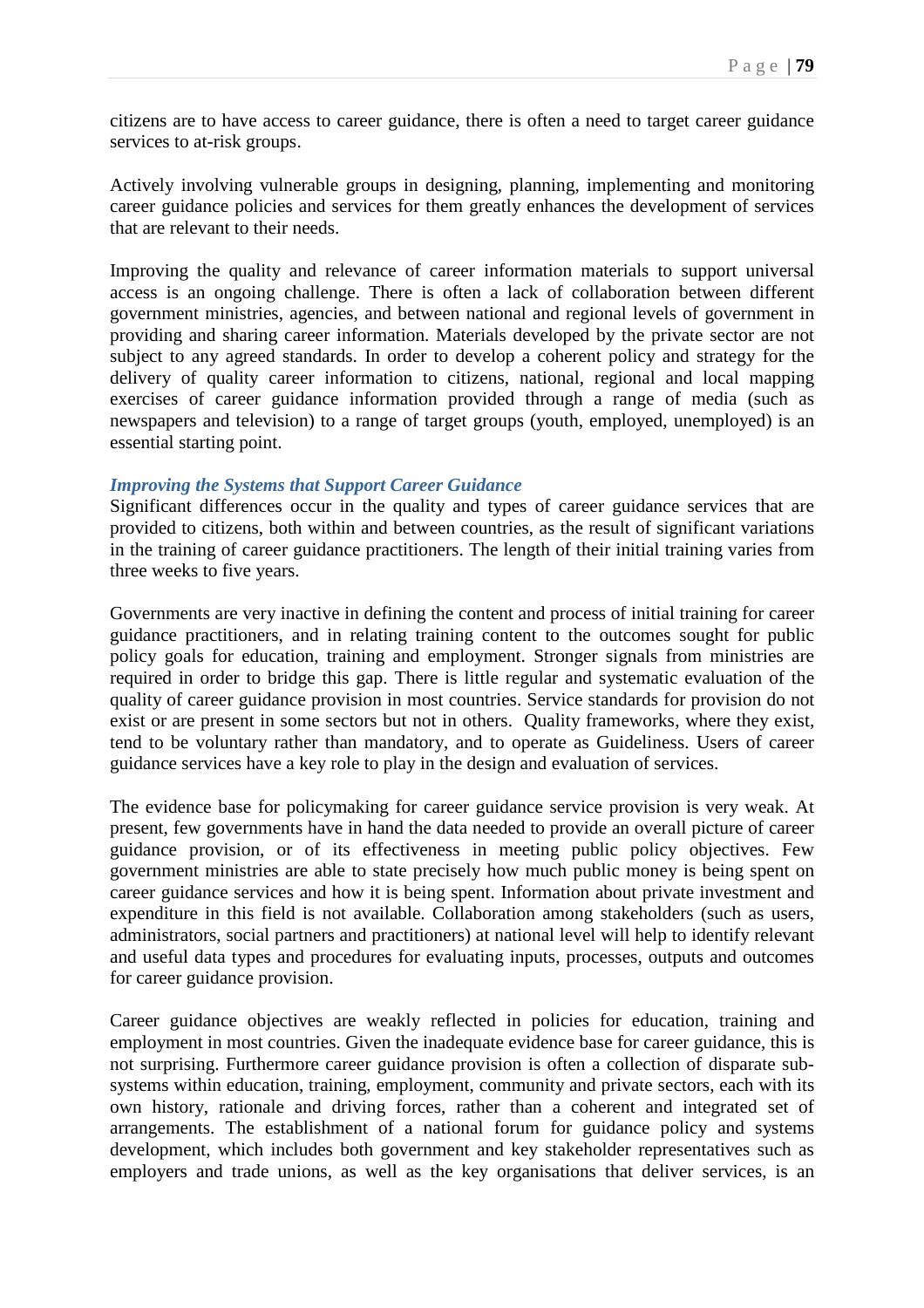important step that governments can take to help to focus and develop policy agendas and to strengthen policy making. Most of the cost of providing career guidance services is borne by taxpayers. The expansion in the extent, reach and variety of provision necessitated by a lifelong learning perspective signals new financial demands on and commitments from governments in an area that has tended to attract little individual and private investment. This demand on public resources may be moderated if more private investment can be stimulated.

*http://www.oecd.org/dataoecd/53/53/34060761.pdf*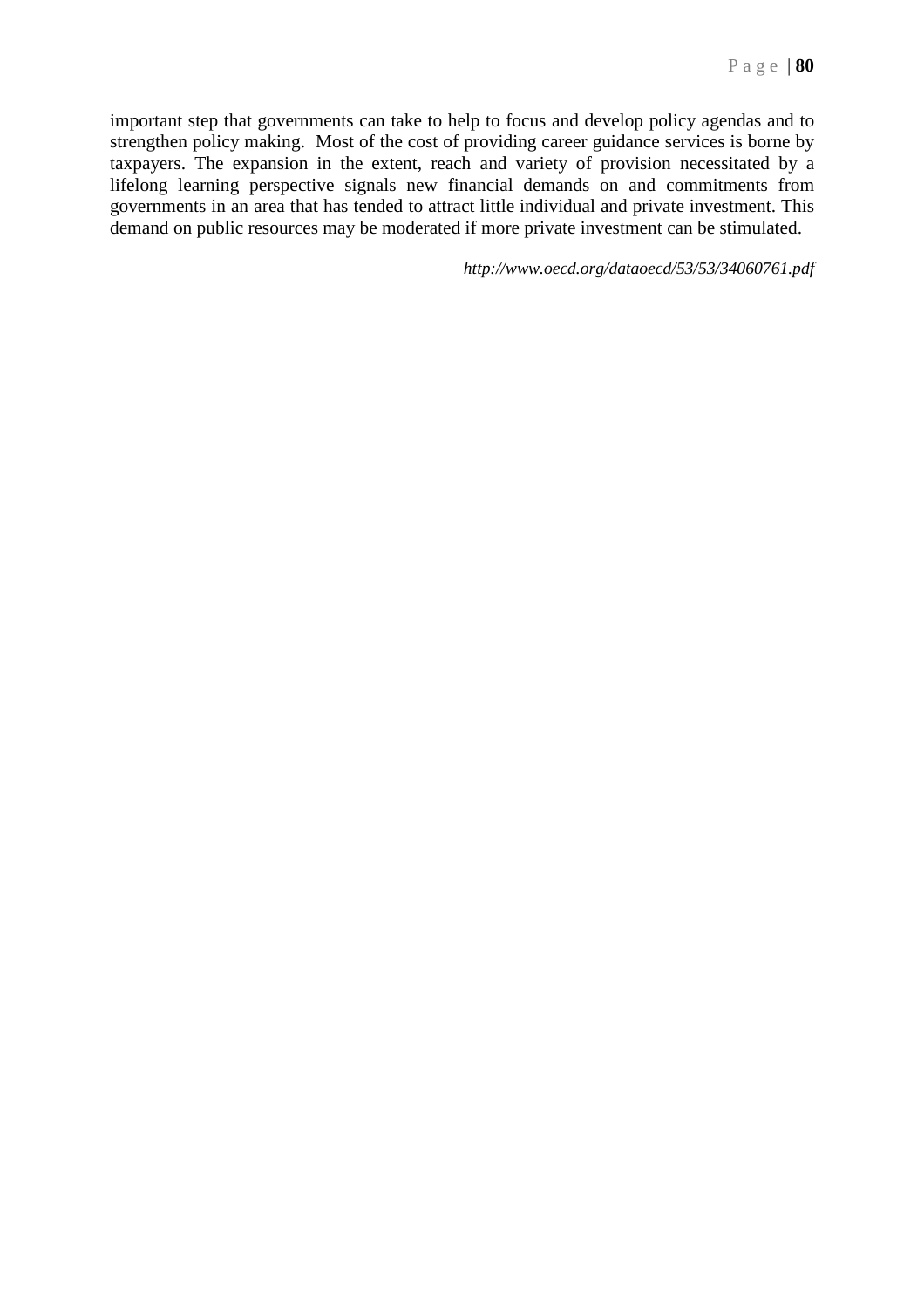# **Tool**

# **PLOTEUS**

PLOTEUS aims to help **students**, **job seekers**, **workers**, **parents**, **guidance counsellors** and **teachers** to find out information about **studying in Europe**.

On PLOTEUS you can find all relevant information about **life-long learning in Europe**:

- Learning opportunities and training possibilities available throughout the European Union. This section contains a lot of links to web sites of **universities** and **higher education** institutions, databases of **schools** and **vocational training** and **adult education courses**.
- Education and training systems: descriptions and explanations about the different education systems of European countries.
- Exchange programmes and grants (**Erasmus**, **Leonardo da Vinci**, **Socrates**, **Tempus**) available in European countries. Who to contact, how to apply for grants, etc.
- Everything you need to know when moving abroad to another European country: cost of living, tuition fees, finding accommodation, legal framework and other general information for European countries.

| Commission européenne > Portail Ploteus > Accueil |                             | Accueil   Recherche   FAQ   A propos de ce site   Votre réaction   Liens uti                                                                                                                                                                                                                                                                        |
|---------------------------------------------------|-----------------------------|-----------------------------------------------------------------------------------------------------------------------------------------------------------------------------------------------------------------------------------------------------------------------------------------------------------------------------------------------------|
|                                                   | <b>Opportunités d'étude</b> | Bienvenue sur le portail PLOTEUS (Portail sur les opportunités d'études et de formation en<br>Europe)                                                                                                                                                                                                                                               |
|                                                   |                             | PLOTEUS a pour objectif d'aider les étudiants, les demandeurs d'emplois, les<br>travailleurs, les parents, les conseillers d'orientation et les enseignants à trouver des<br>informations sur les études en Europe.                                                                                                                                 |
|                                                   | Systèmes d'éducation        | Dans PLOTEUS, vous trouverez des informations pertinentes sur la formation tout au long<br>de la vie en Europe:                                                                                                                                                                                                                                     |
|                                                   | Echanges & bourses d'étude  | . Les opportunités d'études et de formation accessibles dans l'Union<br>européenne. Cette partie contient de nombreux liens vers les sites Internet<br>d'universités ou d'établissements d'enseignement supérieur, vers des<br>bases de données d'écoles, d'établissements de formation professionnelle,<br>de formation continue pour les adultes. |
|                                                   | Contact                     | . Les systèmes d'éducation et de formation: description et explication des<br>différents systèmes éducatifs des pays d'Europe.                                                                                                                                                                                                                      |
|                                                   | Aller dans un pays          | · Les programmes d'échanges et les bourses (Erasmus, Leonardo da Vinci,<br>Socratès. Tempus) existant dans les différents pays européens. Qui contacter?<br>Comment postuler pour obtenir une bourse, etc.                                                                                                                                          |
|                                                   |                             | . Tout ce que vous avez besoin de savoir pour vous installer dans un autre pays<br>européen: coût de la vie, frais d'inscription, recherche d'un logement, cadre légal et<br>autres informations d'ordre général pour les pays européens.                                                                                                           |
|                                                   |                             | Vidéo PLOTEUS: Pour visionner les fichiers vidéo, vous devez installer le plug-in Real Player sur<br>votre ordinateur. (Vous pouvez télécharger la version gratuite de ce plug-in à l'adresse suivante:<br>http://www.real.com). Choisissez la haute résolution ou la basse résolution (durée: 4").                                                 |
|                                                   |                             | PLOTEUS est géré par la Direction Générale "Education et Culture" de la Commission<br>Européenne avec la collaboration des Centres Nationaux de Ressources Pour l'Orientation<br>Professionnelle (Euroguidance).                                                                                                                                    |

## **http://www.europa.eu.int/ploteus/portal/home.jsp**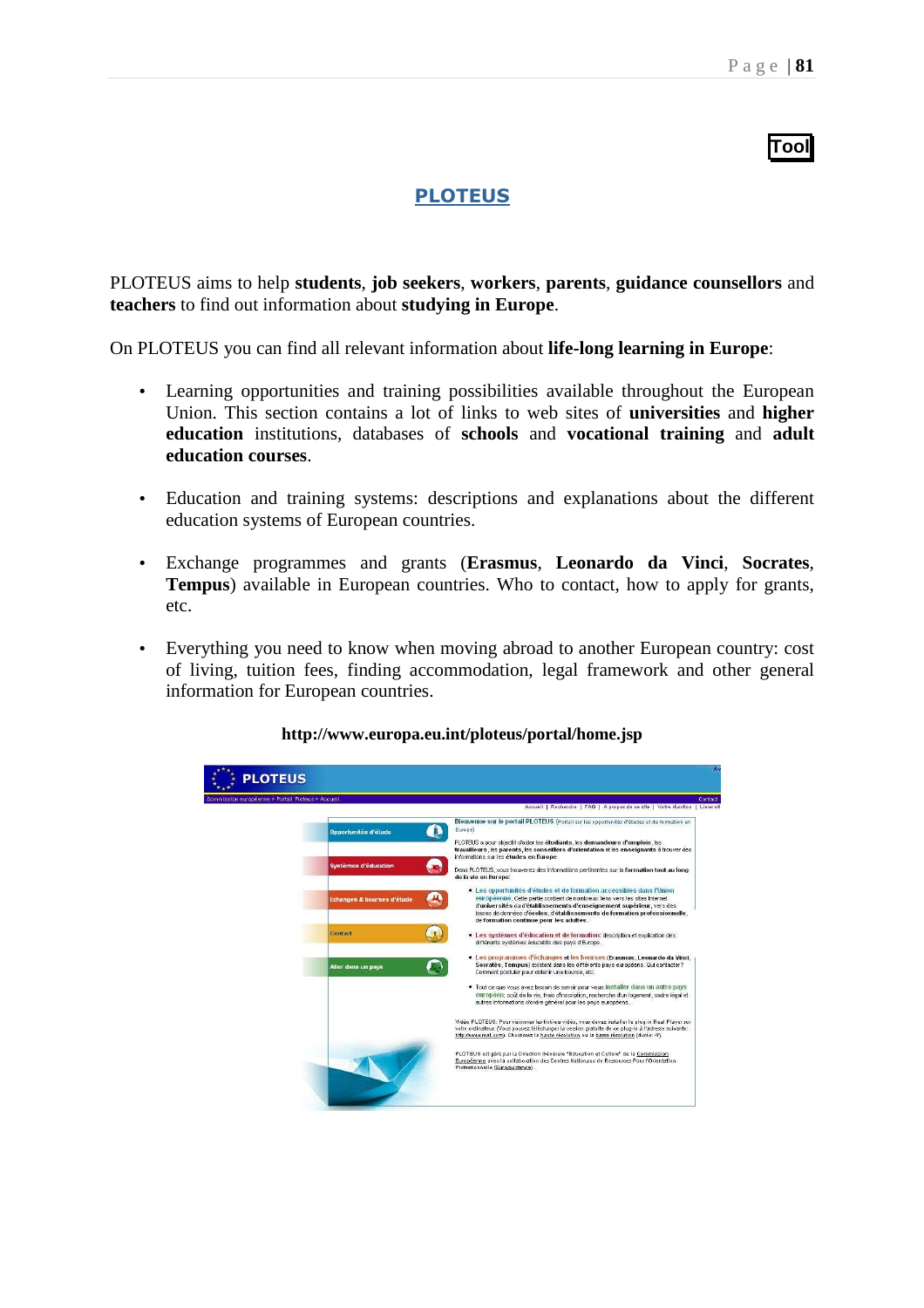**Tool**

# **Euroguidance**

The Euroguidance network is a network of centres across Europe linking together the Careers Guidance systems in Europe.

Euroguidance promotes mobility, helping guidance counsellors and individuals to better understand the opportunities available to European citizens throughout Europe.

# **http://www.euroguidance.net/index.htm**

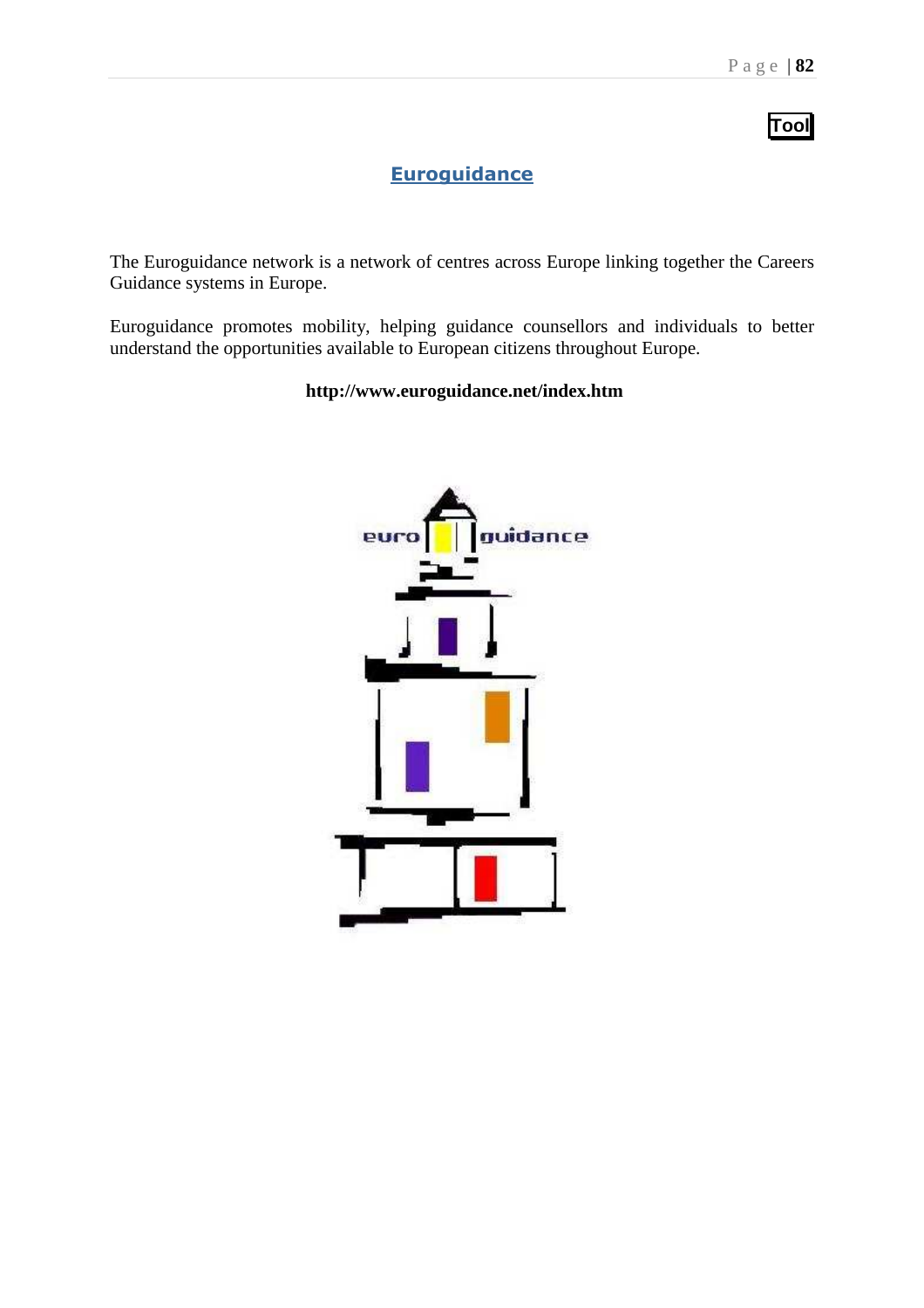# **Project**

# **Développement des réseaux de l'orientation active - DROA**

Partis du constat que le public avait du mal à repérer les services proposés par les différentes structures d'orientation et ne pouvait donc pas connaître celui qui répondait le mieux à ses besoins, la Région Rhône-Alpes et les 4 Moteurs ont décidé de concevoir une action cherchant à répondre à ce problème.

C'est ainsi que le projet **DROA** a été accepté comme projet européen Leonardo da Vinci. Il a démarré en octobre 2003 et s'est achevé en décembre 2006. Les quatre moteurs pour l'Europe (4 régions pilotes), Bade Wurtemberg, Catalogne, Lombardie et Rhône-Alpes qui en était le leader s'y sont investis alors que la mise en œuvre du projet était confiée au PRAO.

# **Objectifs**

Les objectifs du projet visaient globalement à **améliorer l'orientation et le conseil comme facteurs facilitant la formation tout au long de la vie et l'emploi,** en mettant en place un réseau à double niveau et en le pérennisant : réseau infra régional des acteurs locaux de l'orientation sur un ou deux territoires pour chacune des régions concernées et réseau inter régional des quatre moteurs pour l'Europe.

#### **Mise en oeuvre**

Après avoir choisi et constitué les deux réseaux expérimentaux (Loire Sud et bassin Annécien pour Rhône-Alpes), un **état des lieux** des systèmes d'orientation de ces deux territoires a été réalisé. Un travail d'**observation et d'échange sur les pratiques professionnelles** en orientation a abouti à un séminaire régional le 13 novembre 2005.

Les réseaux ont travaillé à l'**élaboration de critères de qualité en matière d'orientation active** qui a débouché sur la création d'un « référentiel qualité de l'orientation ».

La dernière étape était dédiée au **transfert des observations et résultats** du projet qui s'est effectuée dans un premier temps dans le cadre d'un **séminaire transnational les 11 et 12 décembre 2006** et se poursuit par des séances d'information et de formation de membres de réseaux de l'AIO (accueil, information et orientation).

## **http://www.droa-eu.org**

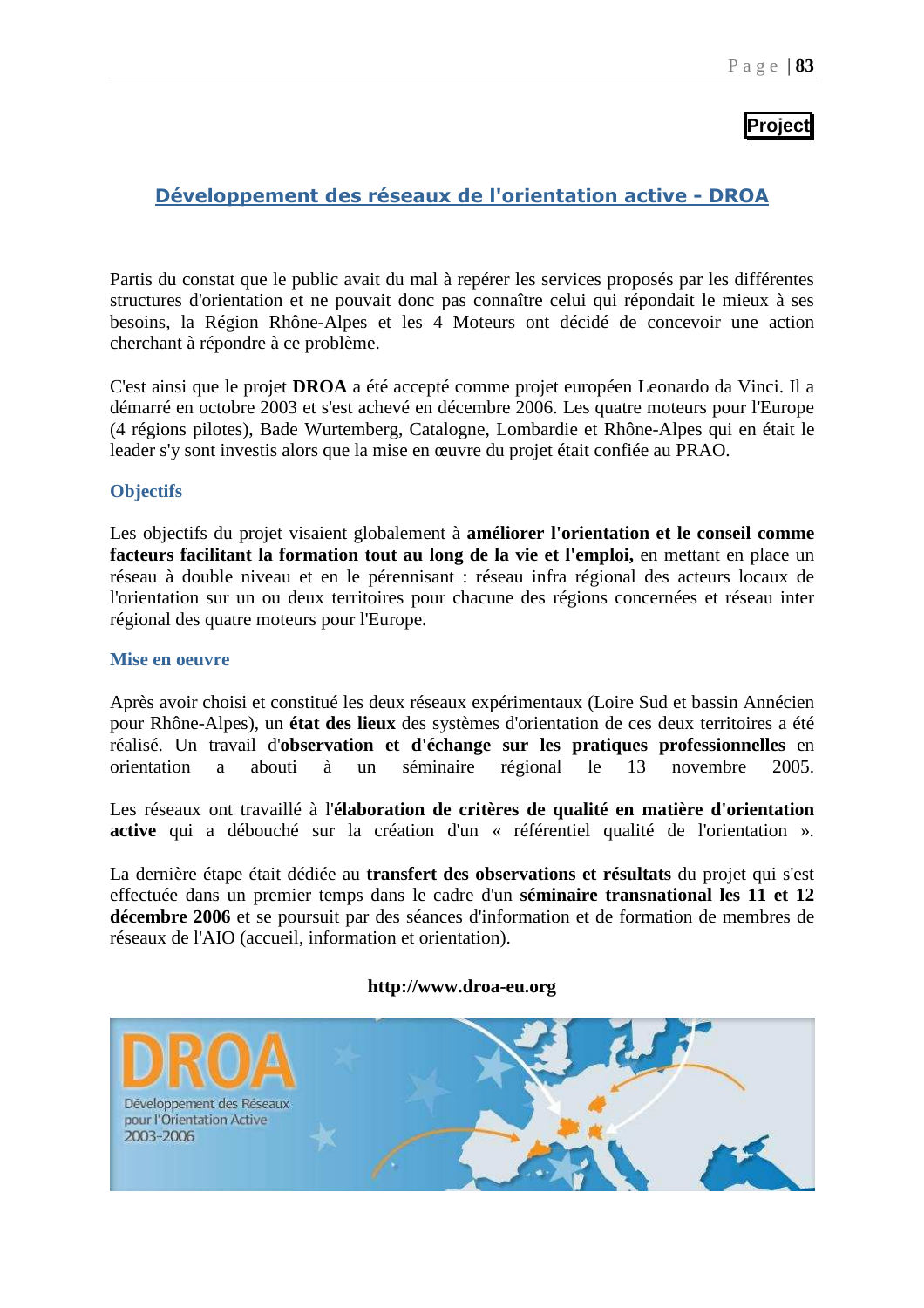# **Mobility**

|                                                                                                  | 85 |
|--------------------------------------------------------------------------------------------------|----|
|                                                                                                  | 87 |
| Mobility for students, persons undergoing training, young volunteers, teachers and trainers _ 89 |    |
|                                                                                                  | 92 |
|                                                                                                  | 81 |
|                                                                                                  | 82 |
| The European Credit system for Vocational Education and Training (ECVET)                         | 96 |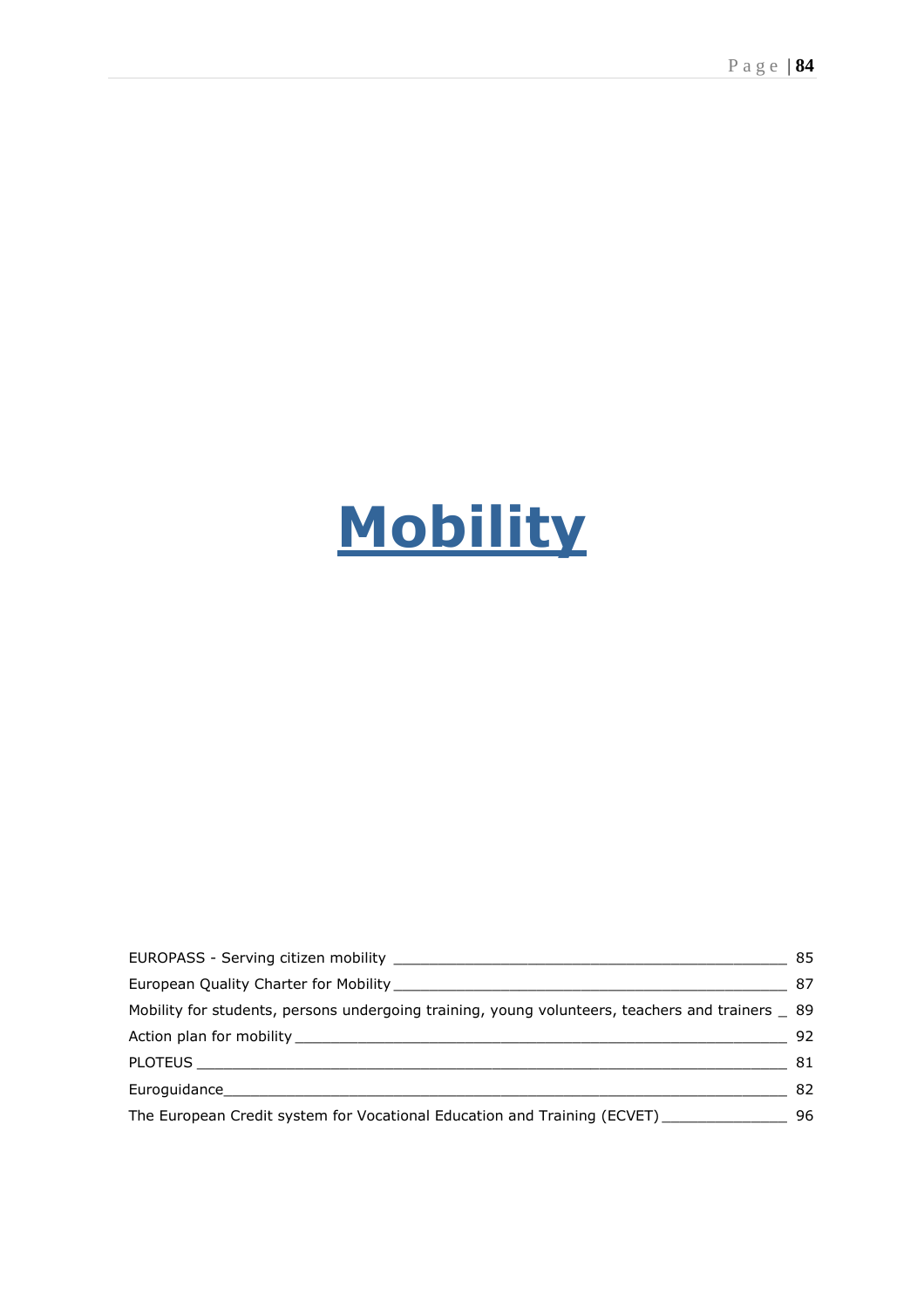**Tool**

# **EUROPASS - Serving citizen mobility**

*Decision of the European Parliament and of the Council of 15 December 2004 on a single Community framework for the transparency of qualifications and competences (Europass)* 

**The Europass is a single portfolio enabling citizens to provide proof of their qualifications and skills clearly and easily anywhere in Europe. It comprises five documents designed at European level to improve the transparency of qualifications. Its aim is to facilitate mobility for all those wishing to work or receive training anywhere in Europe.** 

The Europass is one of the EU's three main instruments to support mobility. A portfolio of five documents, it enables citizens to provide proof of their qualifications and skills clearly and easily in the Member States of the EU, the candidate countries (Bulgaria, Croatia, Romania and Turkey) and Iceland, Liechtenstein, Norway and Switzerland. It thus complements the Ploteus site, launched in 2002, which contains information on education and vocational training opportunities throughout Europe, as well as the European vocational training framework which is currently being implemented.

#### **EUROPASS comprises the following elements:**

#### *Europass - Curriculum vitae (Europass-CV)*

This is an improved version of the European CV created by the Commission in 2002. The model Europass-CV , the central element of the portfolio, was designed to illustrate people's skills.

#### *Europass - Mobility*

Using a common European format, the Europass - Mobility records all periods of transnational mobility for learning purposes, at whatever level: company placement, semester studying at a university or any other training experience. It replaces, with a much wider scope, the Europass-Training .

#### *Europass - Diploma supplement*

The diploma supplement contains information on the holder's higher education pathway. It describes the nature, level, context, content and status of any courses successfully completed. However, it does not replace the original diploma. Developed jointly with the Council of Europe and UNESCO, it is completed by the issuing body and presented at the same time as the diploma.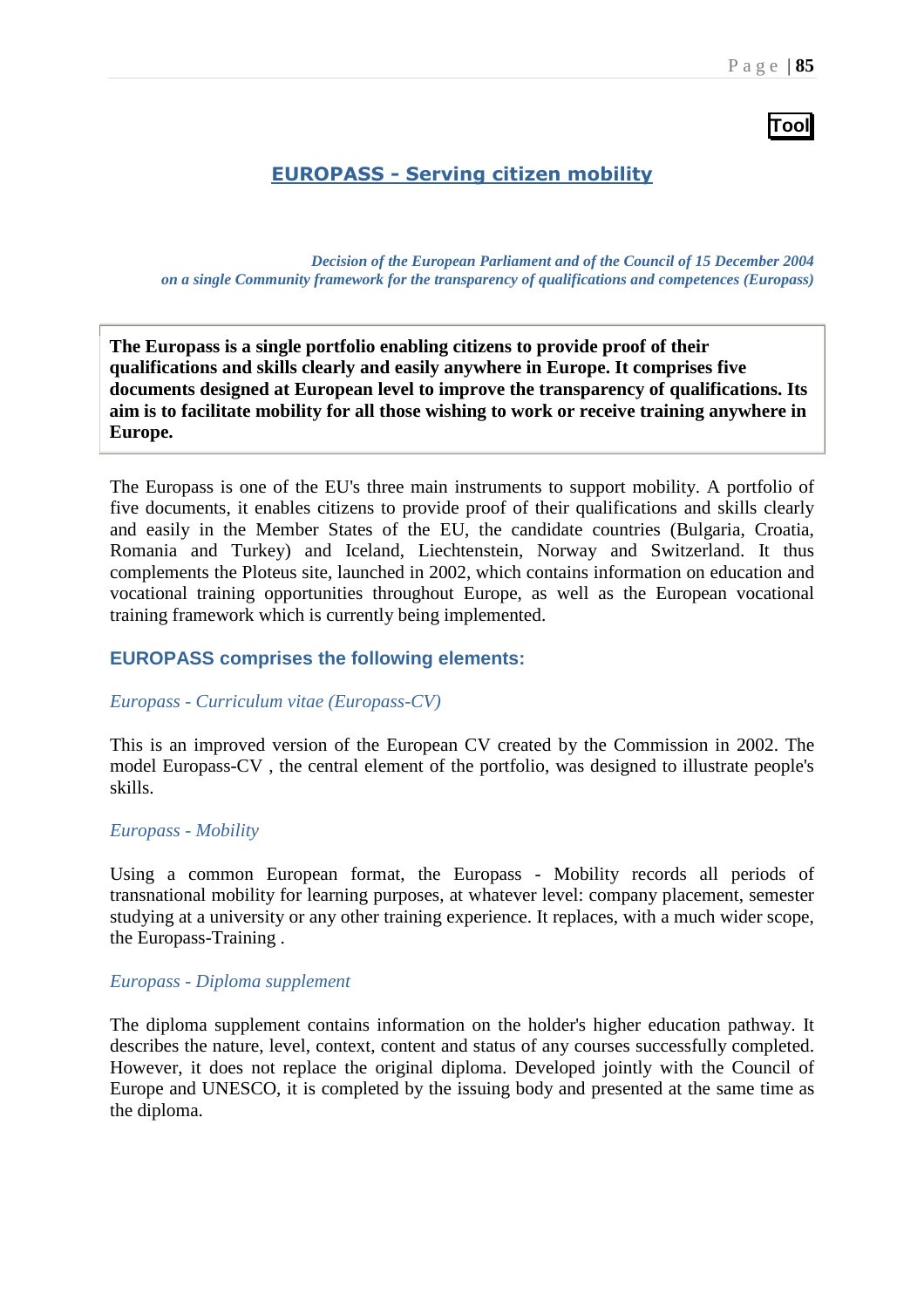The diploma supplement comprises eight parts providing information on the holder, the diploma, the level of the qualification, the content and results obtained, the function of the qualification, the certification of the supplement and the national higher education system.

## *Europass - Certificate supplement*

The certificate supplement describes the vocational qualifications of any person holding the vocational training or education certificate to which it refers. To this end, it provides, *inter alia*, information on the skills acquired, the range of vocational activities available, the certifying bodies, the level of the certificate, the entry qualifications required and opportunities for gaining access to the next level of training. It does not replace the original certificate or constitute an automatic recognition system. It is issued by the competent national authorities.

# *Europass - Language portfolio*

The language portfolio enables citizens to present their linguistic and cultural skills. It provides specific information on the holder's language abilities, in accordance with Europewide standards, his or her experience in each language and a file of personal work to illustrate the level reached.

The Europass initiative is supported by an Internet portal administered at Community level. This site allows citizens to draw up their own Europass CVs and language portfolios and to find out about the other Europass documents.

Cofunding is planned for the creation of a network of national Europass centres responsible for implementation at national level, particularly coordination and promotion.



The Commission will be presenting an evaluation report on the implementation of the Directive to the European Parliament by 1 January 2008 at the latest and every four years after that.

For descriptions of the standard Europass documents, please consult the Annex to the Decision.

The Decision highlights the importance of cohesion and complementarity with the other instruments that promote

European and international mobility, in particular:

- the European Employment Network (EURES);
- the European network of national information centres on recognition and university mobility ( ENIC-NARIC ) established by the Council of Europe and UNESCO.

*http://europa.eu/scadplus/leg/en/cha/c11077.htm*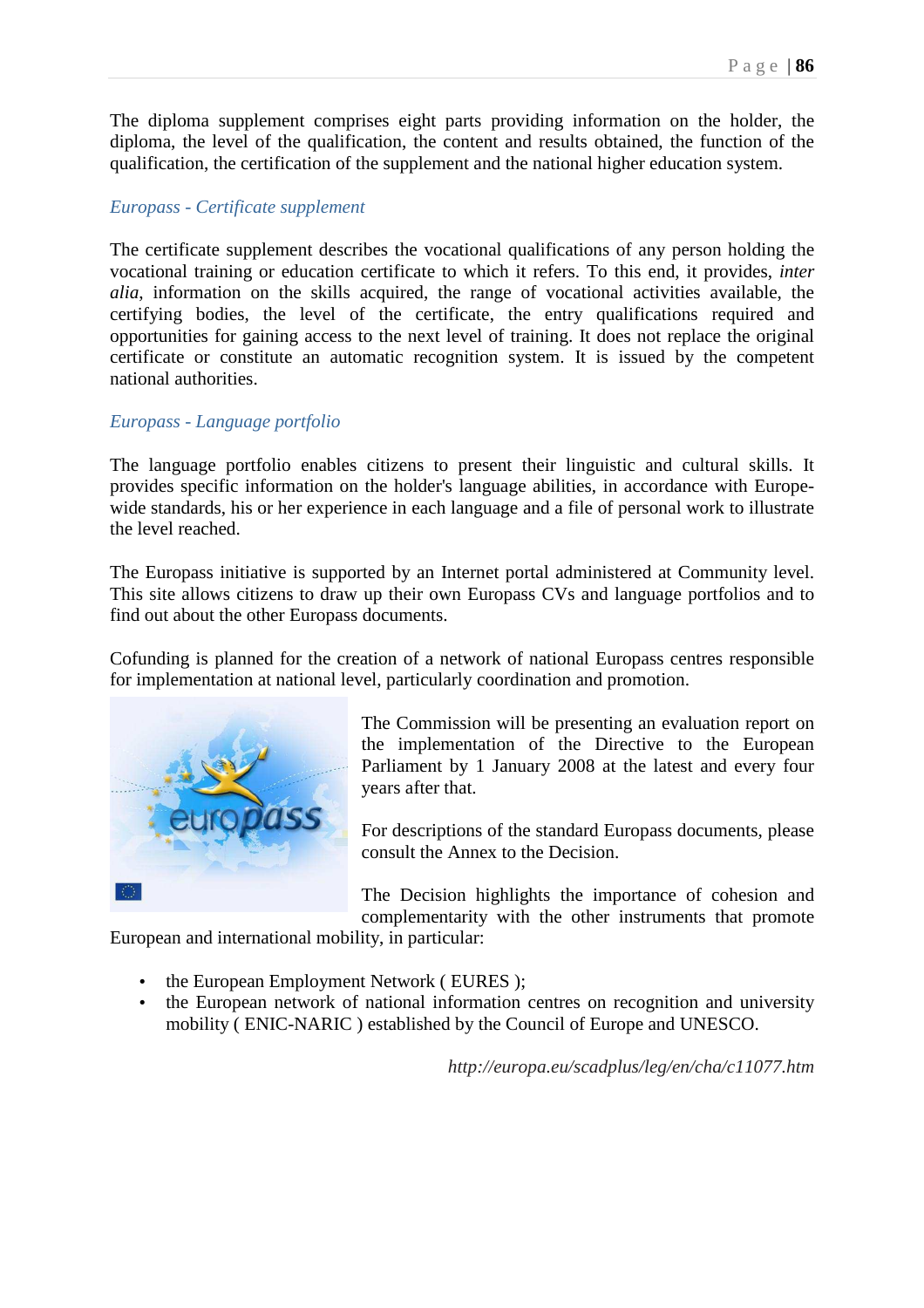# **Guidelines**

# **European Quality Charter for Mobility**

*Recommendation of the European Parliament and of the Council of 18 December 2006 on transnational mobility within the Community for education and training purposes* 

**Focusing on the quality aspects of mobility, the European Quality Charter for Mobility constitutes a reference document for stays abroad in order to ensure that participants, both young people and adults, have a positive experience. Its scope covers stays by young people and adults for the purposes of both formal and non-formal learning and hence for their personal and professional development. It offers guidance designed to respond to participants' expectations and the legitimate requirements of education bodies and institutions. The Charter thus provides a better framework for free movement of persons in the field of education and training, so as to consolidate the creation of a true European area of education and training and enhance economic, social and regional cohesion.** 

The European Quality Charter for Mobility constitutes the quality reference document for education and training stays abroad. It complements, from the quality point of view, the 2001 Recommendation on mobility for students, persons undergoing training, volunteers, teachers and trainers and has the same scope.

The Charter is addressed to the Member States, particularly their organisations responsible for stays abroad, and provides guidance on mobility arrangements for learning or other purposes, such as professional betterment, to both young and adult participants. This is in order to enhance personal and professional development. By involving the stakeholders more, it also aims to improve the quality and efficiency of education and training systems.

It should help to ensure that mobility participants always have a positive experience both in the host country and in their country of origin on their return, and that the number and depth of education and training exchanges are stepped up. It offers guidance designed to respond to:

- participants' expectations as regards pre-departure information, suitable infrastructure in the host country and the exploitation of acquired knowledge following their return to their country of origin;
- the legitimate requirements of education bodies and institutions, mainly in the host country, which expect that mobility participants will not arrive without being properly prepared and that their mobility period will be positive both for themselves and for the host body, institution or company.

This guidance consists of **ten principles** implemented on a voluntary and flexible basis, being adaptable to the nature and peculiarities of each stay. These principles are:

• **information and guidance**: every candidate should have access to clear and reliable sources of information and guidance on mobility and the conditions in which it can be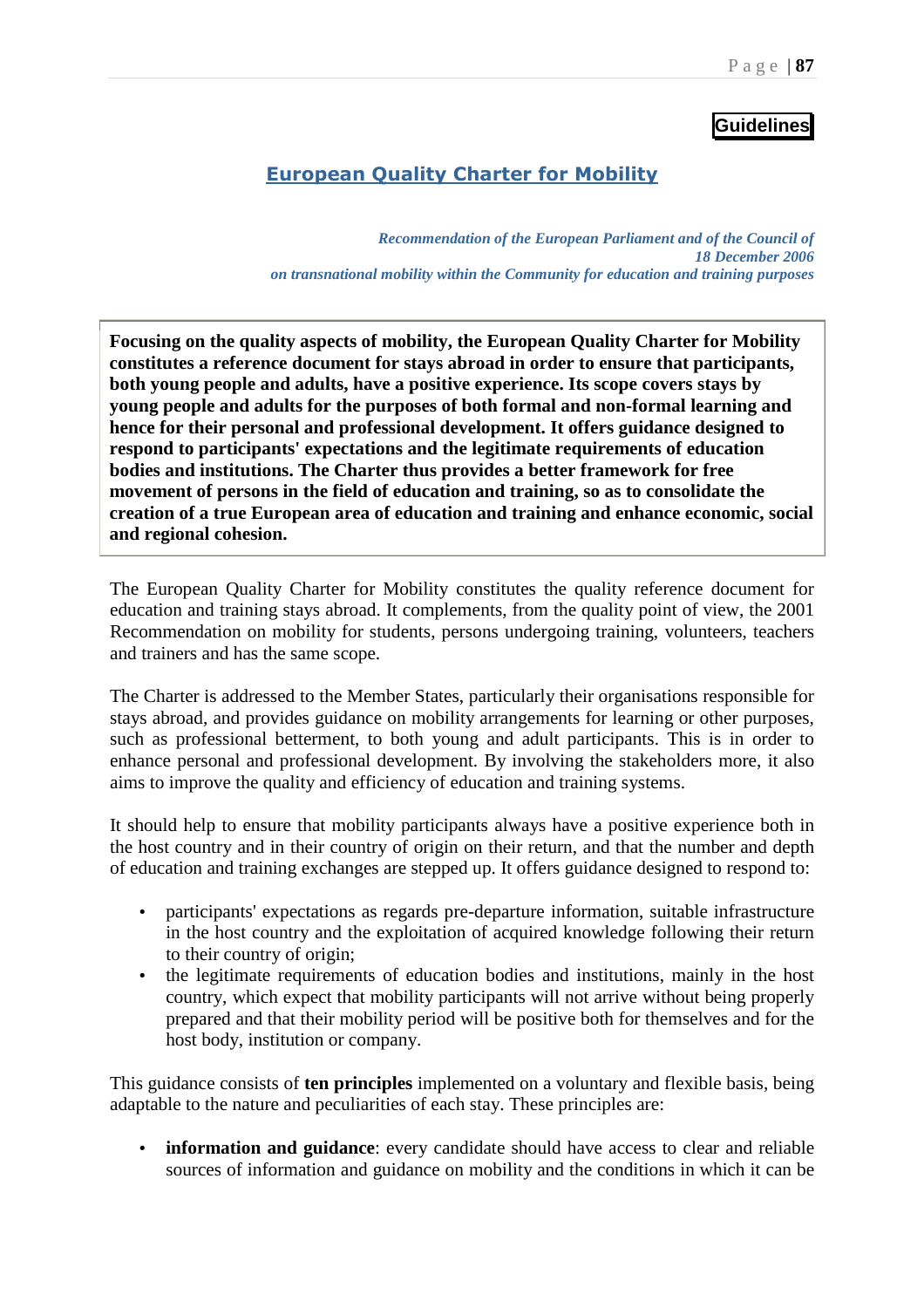taken up, including details of the Charter itself and the roles of sending and hosting organisations;

- **learning plan**: a plan is drawn up and signed by the sending and hosting organisations and participants before every stay for education or training purposes. It must describe the objectives and expected outcomes, the means of achieving them, and evaluation, and must also take account of reintegration issues;
- **personalisation**: mobility must fit in with personal learning pathways, skills and motivation of participants, and should develop or supplement them;
- **general preparation**: before departure, participants should receive general preparation tailored to their specific needs and covering linguistic, pedagogical, legal, cultural or financial aspects;
- **linguistic aspects**: language skills make for more effective learning, intercultural communication and a better understanding of the host country's culture. Arrangements should therefore include a pre-departure assessment of language skills, the possibility of attending courses in the language of the host country and/or language learning and linguistic support and advice in the host country;
- **logistical support**: this could include providing participants with information and assistance concerning travel arrangements, insurance, the portability of government grants and loans, residence or work permits, social security and any other practical aspects;
- **mentoring**: the hosting organisation should provide mentoring to advise and help participants throughout their stay, also to ensure their integration;
- **recognition**: if periods of study or training abroad are an integral part of a formal study or training programme, the learning plan must mention this, and participants should be provided with assistance regarding recognition and certification. For other types of mobility, and particularly those in the context of non-formal education and training, certification by an appropriate document, such as the Europass , is necessary;
- reintegration and evaluation: on returning to their country of origin, participants should receive guidance on how to make use of the competences acquired during their stay and, following a long stay, any necessary help with reintegration. Evaluation of the experience acquired should make it possible to assess whether the aims of the learning plan have been achieved;
- **commitments and responsibilities**: the responsibilities arising from these quality criteria must be agreed and, in particular, confirmed in writing by all sides (sending and hosting organisations and participants).

Implementation of the Charter includes the elimination by the Member States of mobility obstacles and the provision of support and infrastructures to help raise education and training levels in the European Union (EU). It also includes measures to promote mobility by providing easily accessible information.

The Commission is called upon to encourage application of the Charter in the Member States, to continue to cooperate with the Member States and social partners, particularly with regard to the exchange of information and experience relating to the implementation of measures, and to develop statistical data on mobility.

Implementation of the Charter and its evaluation are part of the Education and Training 2010 work programme.

*http://europa.eu/scadplus/leg/en/cha/c11085.htm*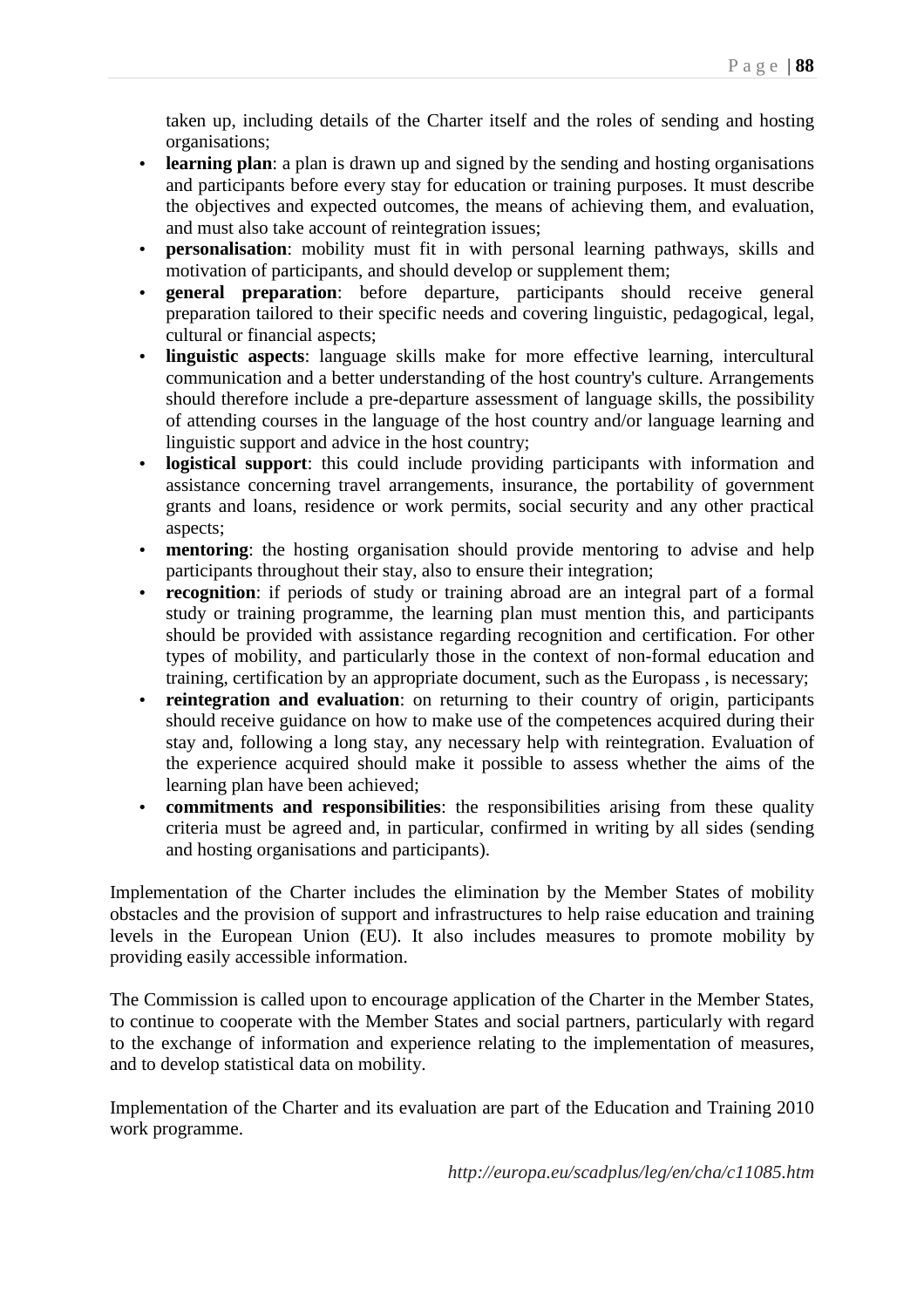**Guidelines**

# **Mobility for students, persons undergoing training, young volunteers, teachers and trainers**

*Recommendation of the European Parliament and the Council of 10 July 2001* 

**Free movement for students, persons undergoing training, young volunteers, teachers and trainers in the Community is still impeded by numerous administrative, regulatory and cultural obstacles. The European Parliament and Council wish to encourage Member States to remove all such obstacles to mobility so that the groups concerned benefit in full from the provisions of the Community** *acquis* **in the field of free movement.** 

# *Background*

Free movement of persons, which is one of the basic principles of the EC Treaty, is not confined to workers and, as the idea of European citizenship gains credence within the Union, arrangements need to be made to ensure that people who do not yet work can take advantage of it. Despite the existence of a broad legislative framework concerning freedom of movement for workers and recognition of vocational qualifications , and the existence of numerous Community exchange programmes, obstacles still exist to the mobility of students, persons undergoing training, young volunteers, teachers and trainers.

On 23 and 24 March 2000 the Lisbon European Council called on the Member States, the Council and the Commission to develop a common European format for curricula vitae to encourage mobility by helping education and training establishments and employers improve their assessment of knowledge acquired.

#### *Obstacles to be overcome*

The remaining obstacles to freedom of movement must be removed in order to ensure that educational and vocational training programmes have a European dimension. To do so, mobility must be extended to both the beneficiaries (students and persons undergoing training) and providers (teachers and trainers) of the services under these programmes.

With due regard to the principle of subsidiarity, the Recommendation indicates a series of conditions that need to be fulfilled by the Member States in order to ensure effective freedom of movement for their citizens. These include:

- recognition of vocational qualifications and experience acquired in the host Member State;
- harmonisation of the status accorded by Member States to students, persons undergoing training, teachers and trainers, particularly with regard to right of residence, employment law, social security and taxation;
- effective elimination of double taxation.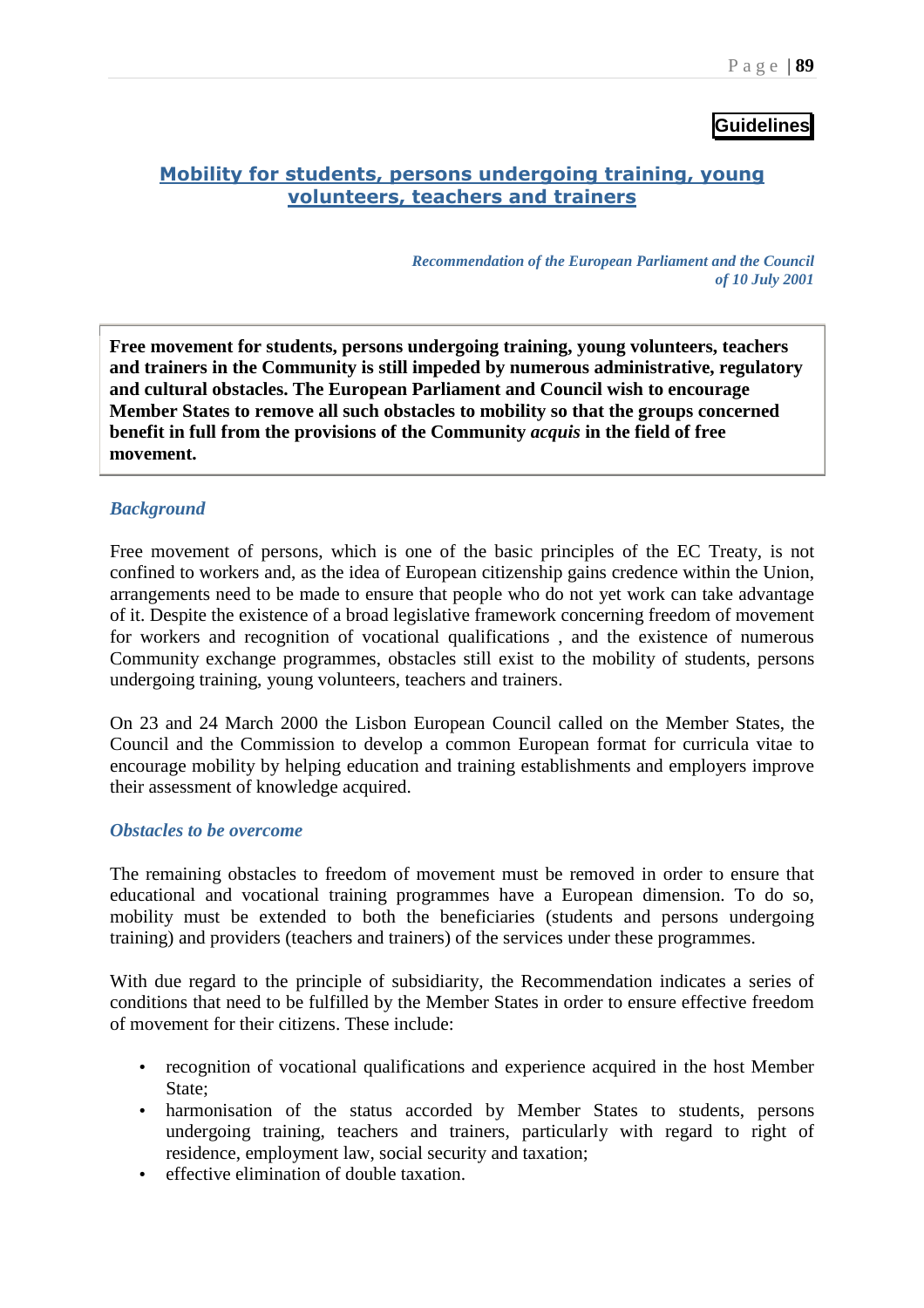## *Measures recommended*

Appropriate measures to encourage the mobility of persons covered by the Recommendation should complement measures already implemented in the Community programmes in the fields of education, training and youth, such as Socrates , Leonardo da Vinci and Youth . There should also be measures to facilitate the mobility, within the context of the Community programmes, of nationals of the European Free Trade Association countries, the countries of Central and Eastern Europe, Cyprus, Malta and Turkey.

Member States are called on to take the measures they consider appropriate in order to:

- remove the legal and administrative obstacles to the mobility of persons;
- reduce linguistic and cultural obstacles, notably by encouraging the learning of at least two Community languages and encouraging linguistic and cultural preparation before any mobility measure;
- promote the development of the various forms of financial support for mobility, facilitate the portability of scholarships, national aids and other support arrangements;
- extend to persons participating in mobility schemes the benefits (other than social security benefits) available to the same categories of persons in the host State, such as fare reductions for public transport, financial assistance with accommodation and meals, etc.;
- encourage the creation of a European qualification area;
- facilitate access to all useful information.

Measures proposed by the Recommendation which specifically concern **students** include:

- facilitate the recognition in the home Member State of the period of study undertaken in the host Member State. To this end, use of the European Credit Transfer System (ECTS), which guarantees the recognition of academic experience as a result of a contract drawn up in advance between the student and the home and host establishments, should be encouraged;
- ensure that the decisions of the competent authorities responsible for academic recognition are made within reasonable timescales, are justified and are open to administrative and/or legal appeal;
- encourage educational establishments to issue a European supplement as an administrative annexe to the diploma, describing the studies undertaken, in order to facilitate their recognition;
- take appropriate measures to make it easier for students on mobility schemes to prove that they have the health cover or insurance needed in order to obtain a residence permit.

Measures proposed by the Recommendation which specifically concern **persons undergoing training** include:

- facilitate the recognition of the training undertaken in another country. To this end, the use of the " Europass Training " document, designed to promote European pathways in work-linked training, should be encouraged;
- encourage the use of more transparent models for vocational training certificates. For example, official national certificates should be accompanied by a translation of the certificate and/or a European certificate supplement;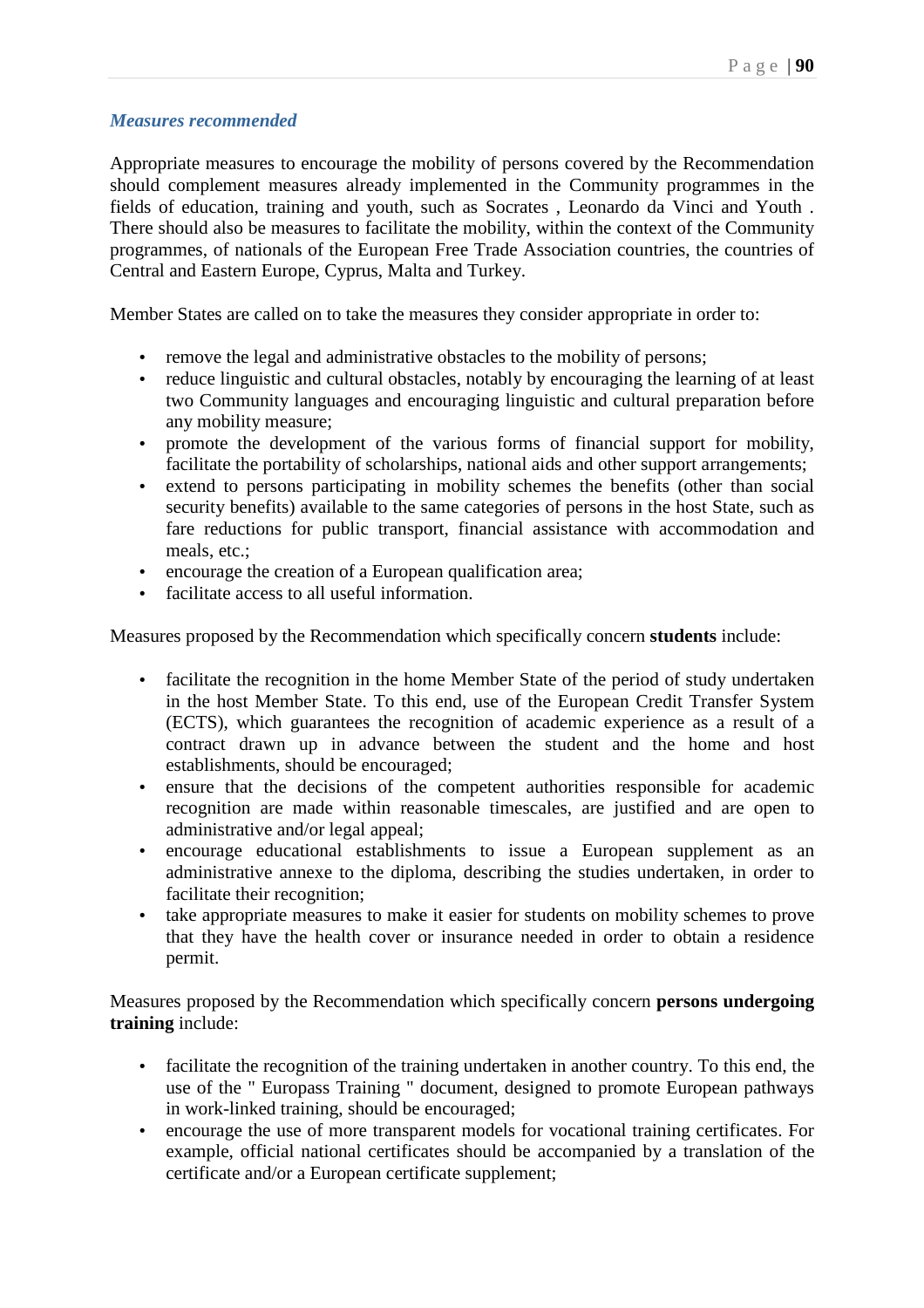• take appropriate measures to make it easier for persons undergoing training to prove that they have the financial resources needed in order to obtain a residence permit.

Measures proposed by the Recommendation which specifically concern **young volunteers** include:

- ensure that the specific nature of voluntary activity is taken into account in national legal and administrative measures;
- promote the introduction of a certificate of participation for persons who have taken part in voluntary activity projects, with a view to bringing about a common European format for curricula vitae;
- ensure that volunteers on transnational mobility schemes are not discriminated against in terms of entitlement to social protection measures.

Measures proposed by the Recommendation which specifically concern **teachers and trainers** include:

- promote the European mobility of teachers and trainers by making arrangements for the temporary replacement of teachers and introducing European training periods;
- encourage the introduction of a European dimension in training programmes for teachers and trainers by encouraging contacts between establishments within Europe which train teachers and trainers:
- promote inclusion of European mobility experience as a component of the careers of teachers and trainers.

The Commission is called on to:

- set up a group of experts in order to permit exchanges of information and experience concerning the implementation of the Recommendation and of the Action Plan for Mobility ;
- continue to cooperate with the Member States within the European Forum on the transparency of professional qualifications;
- submit no later than two years and six months after the adoption of the Recommendation, and thereafter every two years, an analytical summary of the national reports on the implementation of the Recommendation;
- study the procedures for introducing a pass for schoolchildren/students/trainees/volunteers within the Community, giving holders entitlement to various concessions during their period of mobility;
- draw up proposals designed to promote the transparency of professional qualifications and the exchange of information on opportunities for studying, performing voluntary work or teaching in other Member States.

Member States are called on to submit to the Commission every two years a report on the implementation of the proposals made in the Recommendation.

*http://europa.eu/scadplus/leg/en/cha/c11015.htm*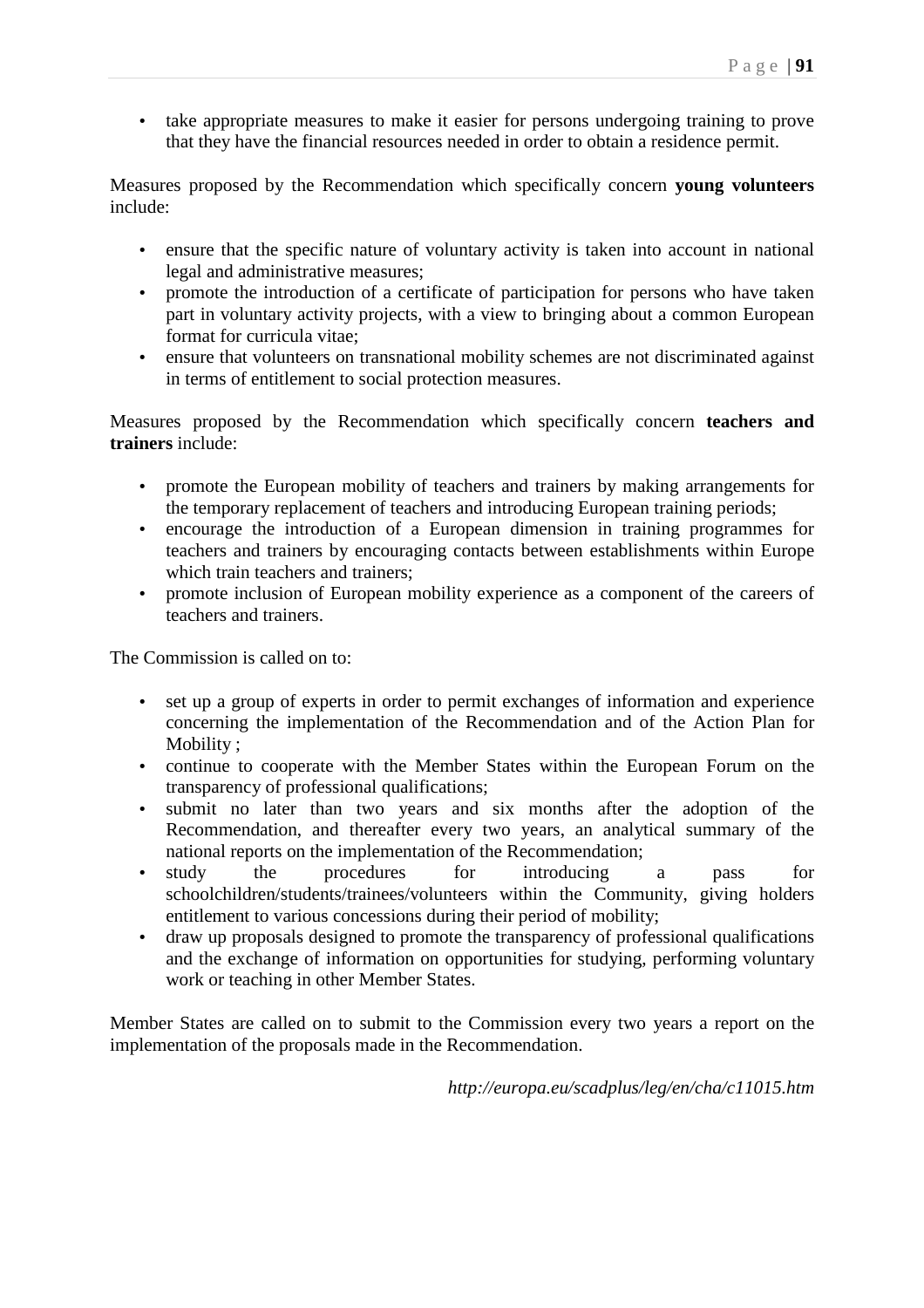**Guidelines**

# **Action plan for mobility**

*Resolution of the Council and the Representatives of the Governments of the Member States, meeting within the Council, of 14 December 2000* 

**The key objective of this resolution is to define a European strategy to foster the mobility of young people, students, teachers and training and research staff within the Union, with a view to constructing a genuine European area of knowledge.** 

The construction of a genuine European area of knowledge is a priority for the Community both for cultural and economic reasons. The mobility of citizens, notably as regards education and training, encourages the sharing of cultures and promotes the concept of European citizenship as well as that of a political Europe. Besides, in an internationalised economy, the ability to educate oneself and work in a multilingual environment is essential to the competitiveness of the European economy.

The Community's Socrates , Leonardo da Vinci and Youth programmes represent appreciable progress, which must however be taken further via the joint efforts of the Community and the Member States. These efforts should lead to an increase in the number of people choosing mobility and remove the remaining obstacles.

## *Three major objectives:*

The plan has three major objectives:

- define and democratise mobility in Europe;
- promote appropriate forms of funding;
- increase mobility and improve the conditions for it.

#### *Accompanying measures*

The Resolution is conceived as a "toolbox" of 42 measures divided into four chapters designed to identify and deal with the remaining obstacles to mobility. The measures are classified under specific objectives within each chapter.

## *Measures relating to the general objective*

These consist of two measures to support the general objective of adopting a European mobility strategy:

- establish a common definition of the concept of mobility and the target groups concerned: age, circuit, geographical scope, length of stay;
- democratise access to mobility measures.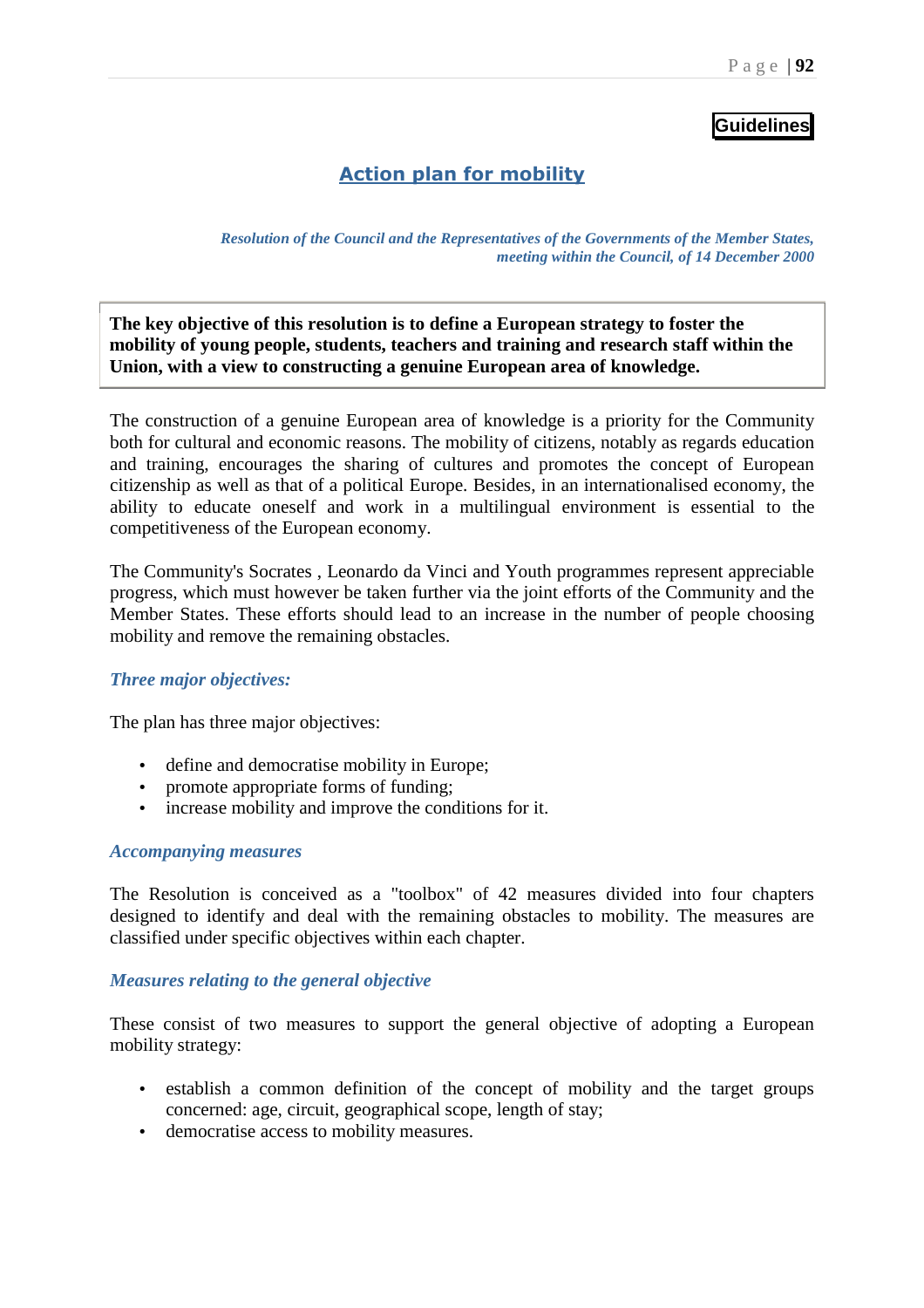# **Chapter I: Promote mobility through measures in the field of training and information**

Train "human resources" for mobility:

- prepare those involved in implementing mobility: teachers, the administrative staff concerned, etc. (the "mobility organisers");
- develop exchanges and mobility between the mobility organisers;
- encourage educational establishments to devote more resources to mobility.

# *Develop multilingualism:*

Promote training in the relevant foreign language and culture, before and during the mobility periods;

- give language teachers the opportunity to go on long-term training placements abroad;
- ensure exchange of good language teaching practice;
- adopt common indicators to evaluate the language skills of trainees;
- make a commitment on the quality of language teaching following up the Council Resolution of 31 March 1995 on improving and diversifying language learning and teaching.

# *Make it easier to find information on mobility:*

- create a mobility portal site providing access to the various European sources of information;
- put in place *ad hoc* forums in educational establishments to ensure exchanges between mobility organisers and potential beneficiaries.

# *Draw up a mobility chart:*

- define a methodology enabling the various players to compile reliable statistics on mobility and make as full as possible an inventory of the exchanges;
- improve awareness of the different mobility programmes (bilateral and multilateral) by assembling them in a database;
- ensure better advertising of posts by using networks such as EURES .

# **Chapter II: Measures promoting the financing of mobility**

Look into the financing of mobility: towards financial partnerships

- strengthen coordination between the various players, for example by means of a framework for partnerships, and make best use of financing;
- study possible ways of making better use or increasing mobility budgets;
- encourage public sector participation by examining for example the possibility of loans at preferential rates for those intending to take a period of mobility;
- encourage multiple partnerships, e.g. with the private sector, social partners, etc. to become involved in financing mobility;
- look ahead and study ways of redeploying the mobility appropriations at national level and within future Community programmes.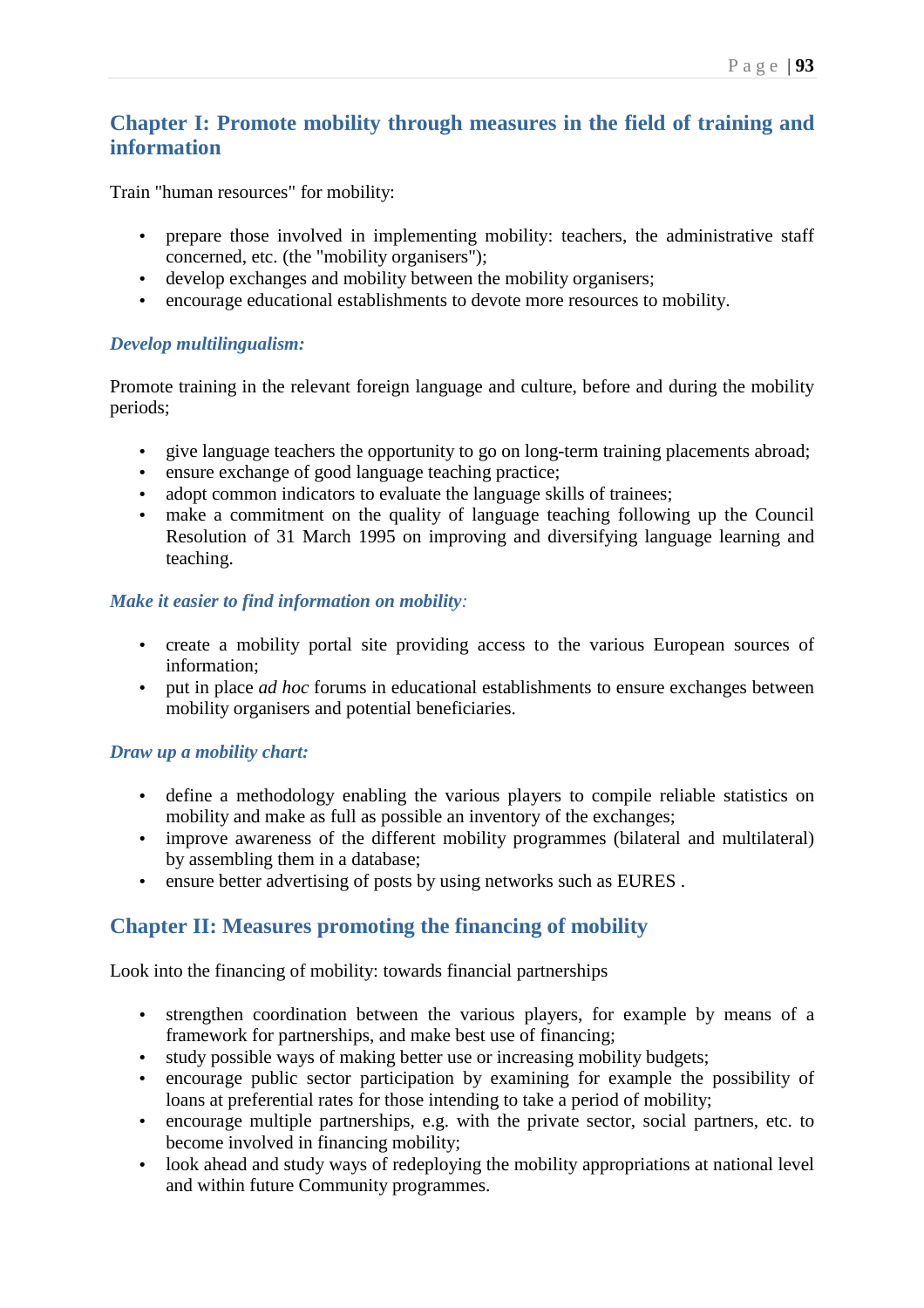# *Democratise mobility by making it financially and socially accessible for all:*

- launch an information campaign on the mobility assistance available and how to apply for it and on the social conditions of mobility at the time of going abroad and during the period spent there;
- ensure retention of social benefits for people who take mobility and regularly review any problems that persist;
- study the possibility of offering young people opting for mobility the same preferential tariffs as young people in the host country, regularly review any problems that persist and take suitable steps to remedy them.

# **Chapter III: Increasing and improving mobility**

# *Introduce new forms of mobility:*

- organise more mobility circuits, for example more European universities for all citizens receiving training, including the mobility organisers;
- encourage virtual mobility by making academic and vocational training modules available on the Internet;
- develop bilateral or multilateral exchange circuits, in particular mobility partnerships between universities.

# *Improve reception facilities for people opting for mobility:*

- adopt a quality charter covering reception facilities for trainees who are foreign nationals providing in particular for equal reception facilities;
- provide on-line information on the reception facilities for people opting for mobility.

## *Simplify the mobility calendar:*

- ensure wide dissemination of information on university calendars and school years;
- draft a "European academic calendar" showing the core periods of term time and in appropriate cases concentrate mobility training modules in those periods;
- study the possibility of dividing the university year into semesters and of enrolling and paying fees by semester.

## *Proper status for people opting for mobility:*

- declare that mobility is a priority at all levels and an important component of instruction;
- create a European card for young people opting for mobility;
- give teachers the opportunity to take all or part of their initial or continuing training in another Member State;
- examine the possibility of extending the current higher education post of associate member to other levels.

# **Chapter IV: Gaining more from periods of mobility**

*Increase cross-over opportunities by developing the system of recognition and equivalence of diplomas and training***:**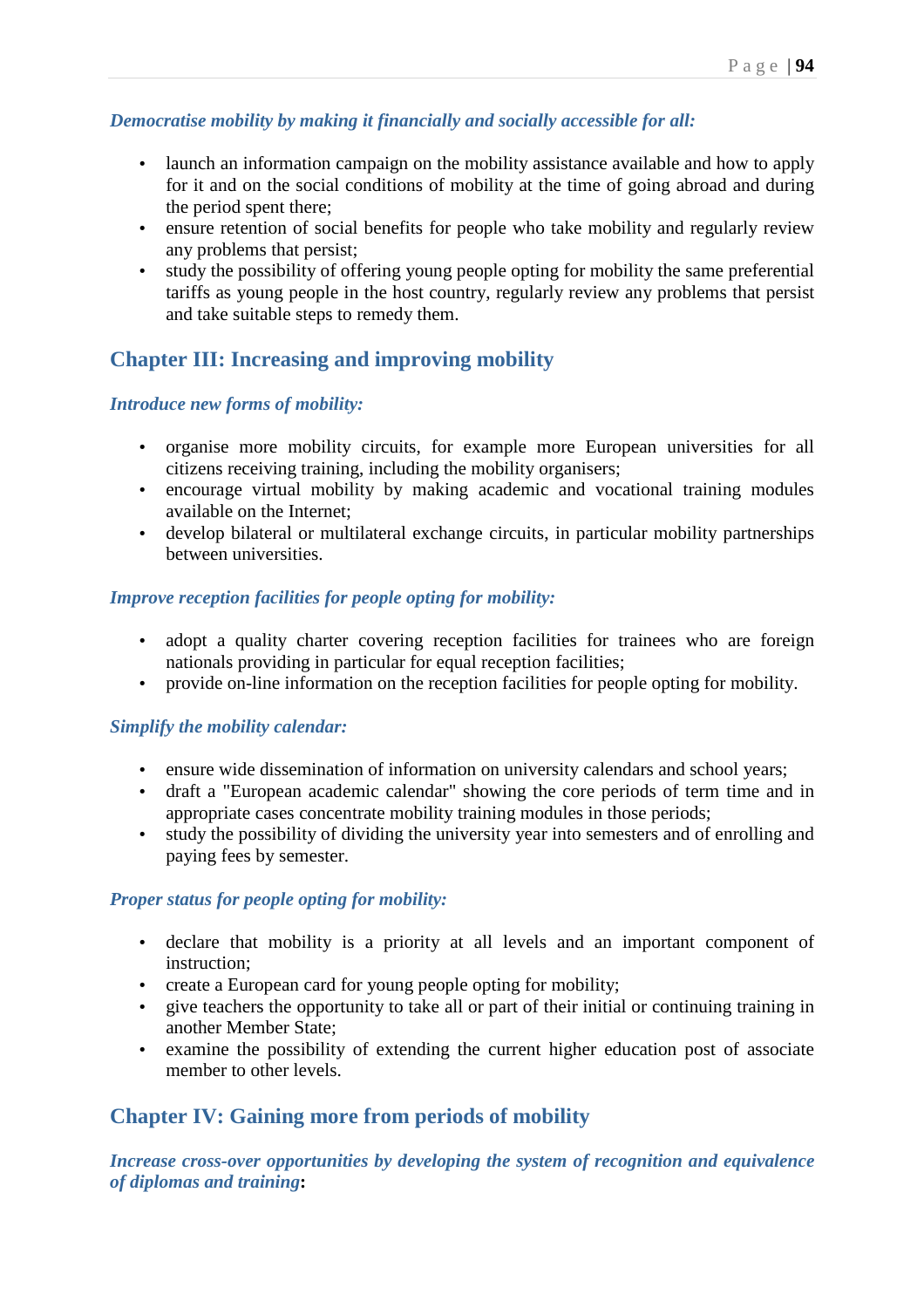- encourage all universities to generalise systems of diploma equivalence such as the ECTS ;
- generalise academic and vocational diploma supplements to make them recognisable in all Member States;

# *Recognise the experience gained:*

- certify skills acquired during the period of mobility in the field of languages, for example by issuing a certificate;
- generalise Europass-training ;
- take into account voluntary work in the Member State of origin.

# *Gain more from periods of mobility:*

- examine the desirability and possibility of providing professional incentives for mobility for teaching staff;
- devise a methodology for measuring the professional impact of periods of mobility.

# *Priority activities*

The resolution emphasises certain priority actions:

- developing multilingualism;
- establishment of a portal giving access to the different European sources of information on mobility;
- recognition of periods of mobility in diploma courses;
- training the teachers and administrative staff involved to become true mobility organisers able to provide advice and guidance and draft mobility projects;
- definition and adoption of a quality charter on reception facilities for foreign nationals on training courses;
- drawing up of an inventory of existing mobility circuits and good practices, exchanges of students, trainees and trainers;
- creating linkage between mobility funding from the different players involved.

## *Implementation and evaluation*

This plan will be implemented by the Commission and the Member States within the limits of their respective powers. With a view to creating a Europe of innovation and knowledge, the Social Agenda approved by the Nice European Council confirmed this commitment by inviting Member States to reinforce their internal coordination to implement the 42 concrete measures and to examine progress achieved every two years.

With an eye to economy and efficiency, this evaluation of progress in the field of mobility will be integrated in the follow-up mechanism provided for in the " Recommendation on mobility within the Community for students, persons undergoing training, young volunteers, teachers and trainers".

*http://europa.eu/scadplus/leg/en/cha/c11048.htm*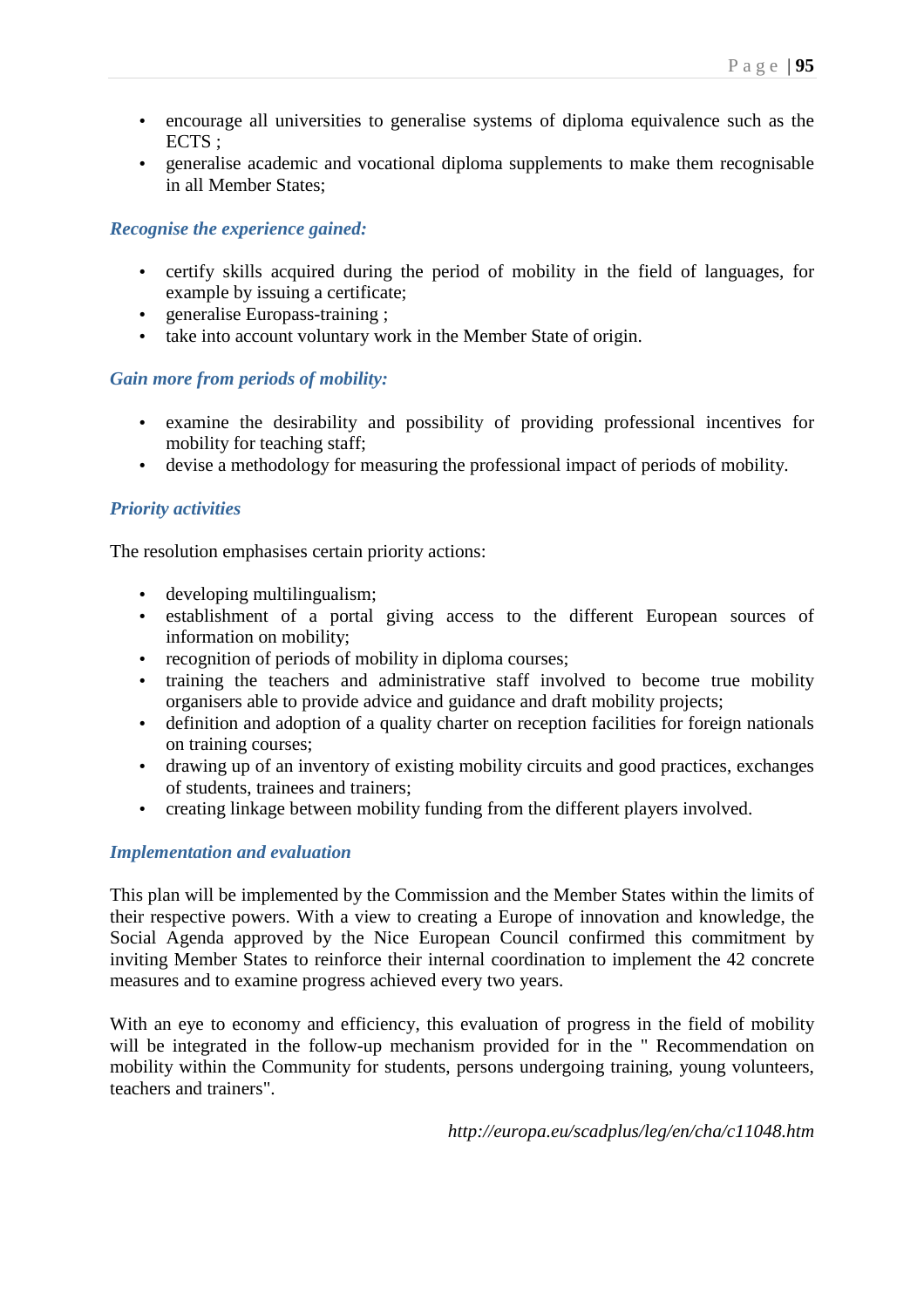# **Tool**

# **The European Credit system for Vocational Education and Training (ECVET)**

*The EU Member States and the Commission are developing a system to facilitate the recognition of knowledge, skills and competences gained by individuals through periods of vocational education and training abroad. The European Credit system for Vocational Education and Training (ECVET) will give people greater control over their individual learning experiences and make it easier to move between different countries and different learning environments.*

Lifelong learning and mobility for learning are taking place increasingly in different countries and in a wide variety of contexts; formal, non-formal and informal. However, one of the main obstacles to attracting more interest in trans-national mobility for vocational training and education (VET) is the difficulty in identifying, validating and recognising learning outcomes acquired during a stay in another country.

ECVET aims for better comparability and compatibility between different national VET and qualification systems, not harmonisation. The system, which should be implemented by Member States by 2012, is a voluntary framework to describe qualifications in terms of units of learning outcomes. Each of these units will be associated with a certain number of ECVET points developed on the basis of common European standards. The learning outcomes achieved in a year of full time VET should correspond to 60 points.

## **FLEXIBILITY**

An individual's learning outcomes are assessed and validated in order to transfer credits from one qualifications system to another, or from one learning "pathway" to another.

This approach supports individual learning pathways, where learners can accumulate required units of learning outcomes for a given qualification over time, in different countries, and in different learning situations. The flexibility of the system facilitates mobility experiences for VET learners, while preserving the overall coherence and integrity of each qualification and avoiding excessive fragmentation. The system also allows the possibility to develop common references for VET qualifications.

Partnerships and networks are being developed at European, national, regional, local and sectoral level, to ensure the quality and overall coherence of ECVET. The Commission is developing an ECVET users' guide and tools, and establishing a pilot ECVET users' group. Meanwhile, Members States need to ensure that all relevant qualifications and related "Europass" documents issued by national or regional authorities contain clear information related to the use of ECVET.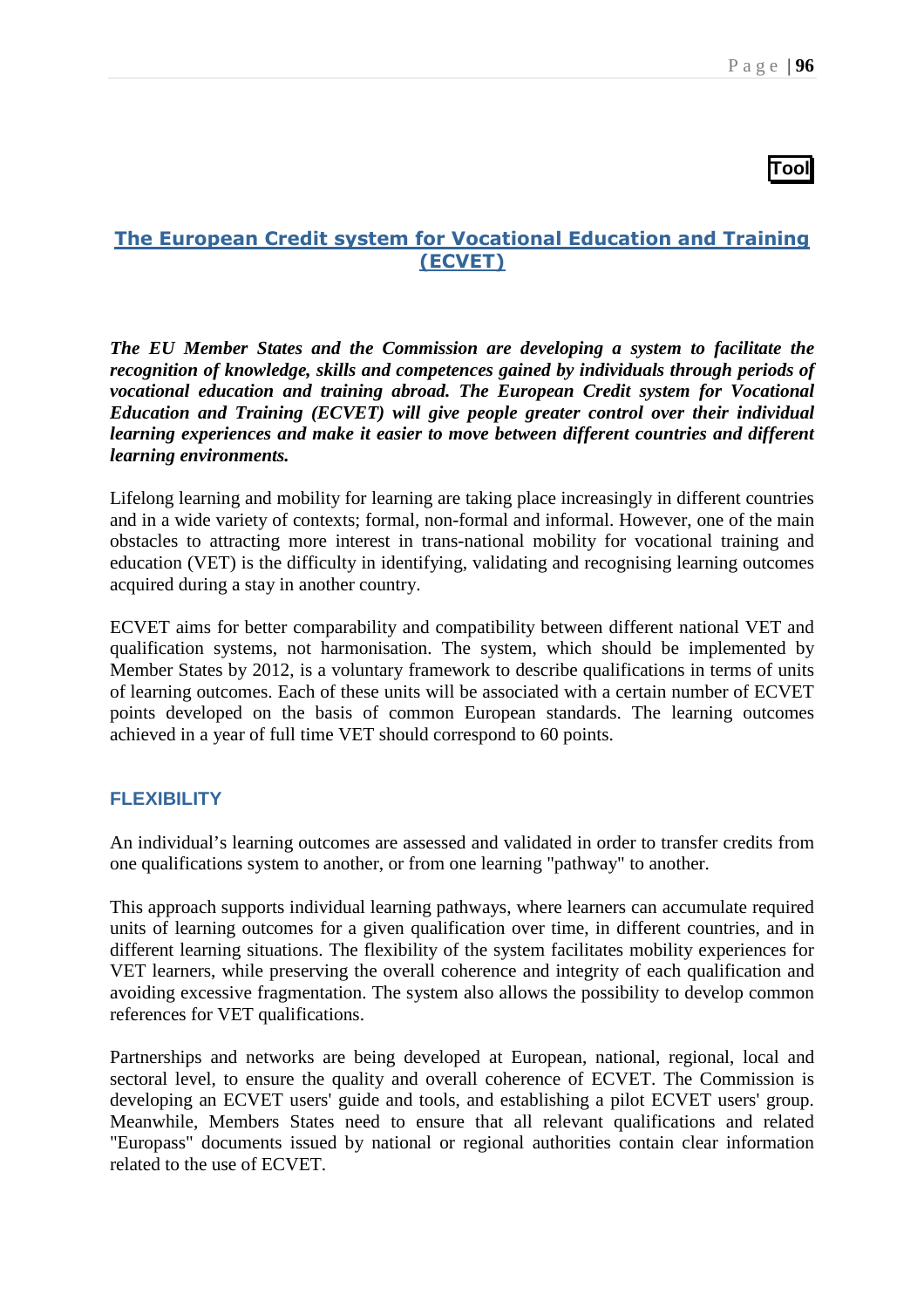ECVET belongs to a series of European initiatives to recognise learning experiences across different countries and different types of institutions, including the European Credit Transfer and Accumulation System (ECTS) in higher education, Europass, the European Quality Charter for Mobility (EQCM), the European principles for the identification and validation of non-formal and informal learning and the European Qualification Framework for lifelong learning (EQF).

# **BACKGROUND**

The development of ECVET began in 2002 after the Copenhagen Process emphasized the need for a credit tranfer system for VET. Several studies were carried out in the following years and the Commission conducted a public consultation from November 2006 to March 2007, the results of which were discussed in a conference in Munich in June 2007. The Commission released its final proposal for ECVET in April 2008 for approval from national governments and the European Parliament, the last stage in the EU decision-making process.

*http://ec.europa.eu/education/policies/educ/ecvet/index\_en.html*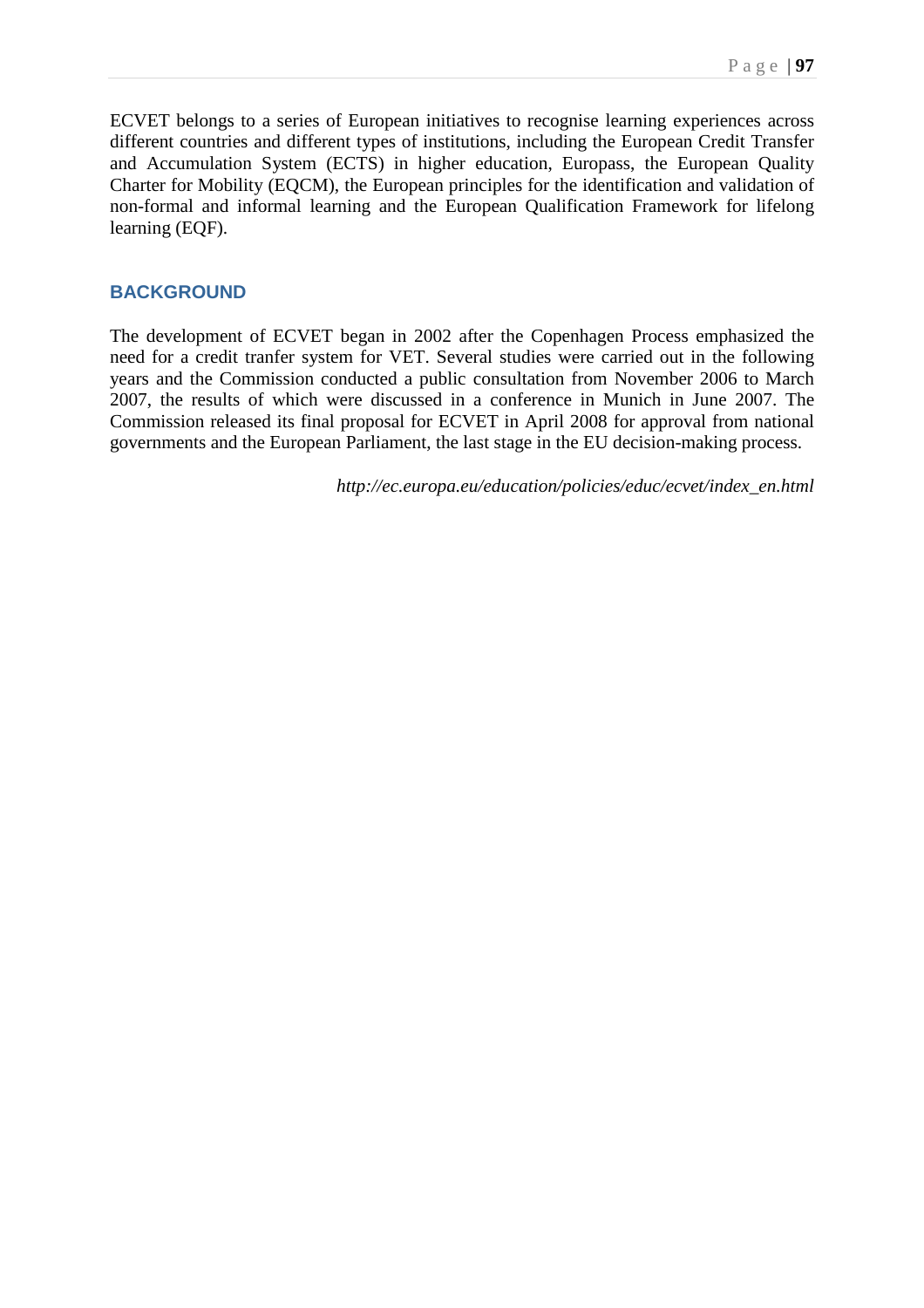# **European Programmes**

| Lifelong Learning Programme 2007-2013                                    |     |
|--------------------------------------------------------------------------|-----|
| Erasmus mundus (2004 - 2008)                                             | 107 |
| Community programme for employment and solidarity - PROGRESS (2007-2013) | 111 |
| Youth in Action 2007-2013                                                | 114 |
| The European Social Fund from 2007                                       |     |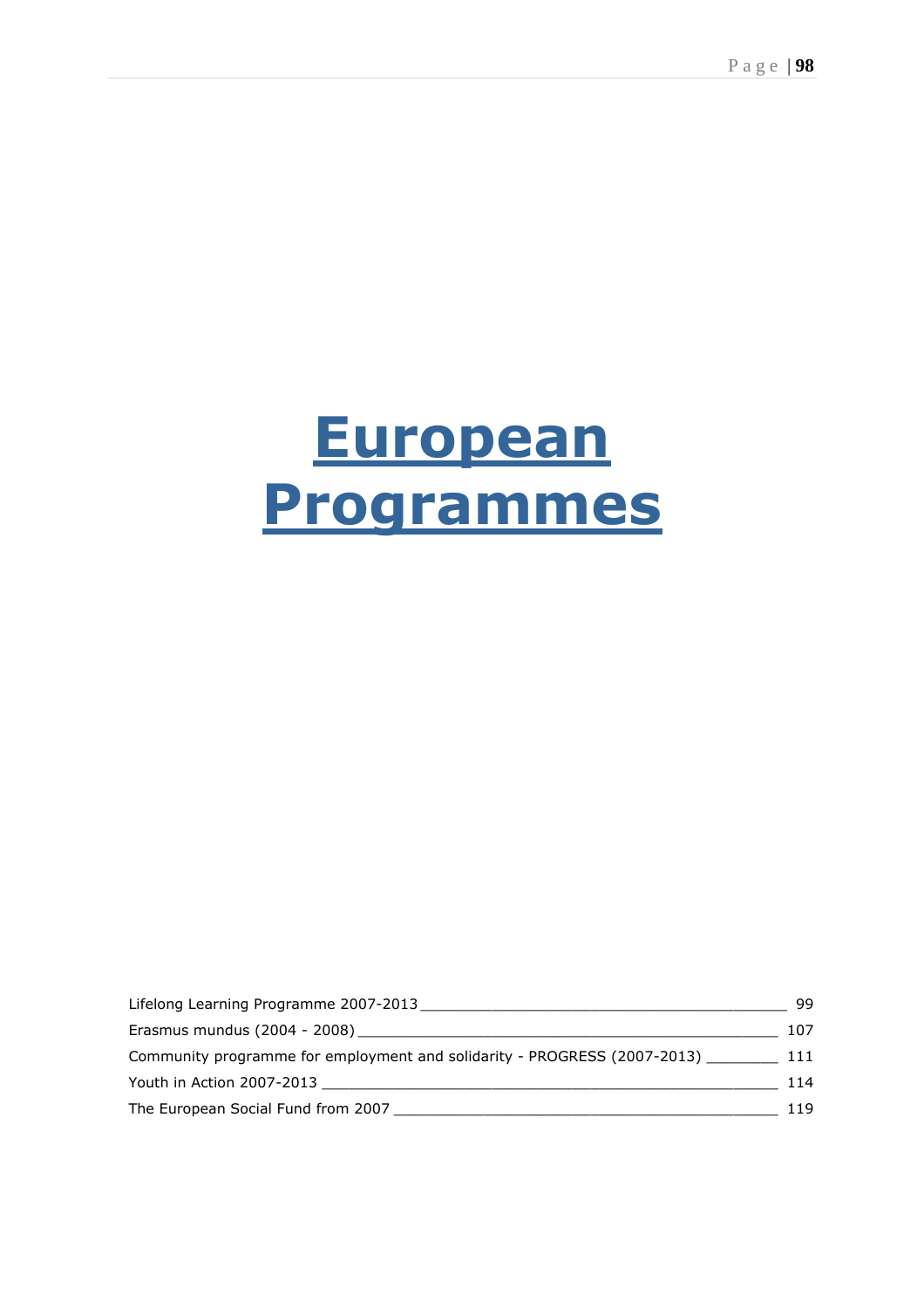# **Programme**

# **Lifelong Learning Programme 2007-2013**

*Decision of the European Parliament and of the Council 15 November 2006* 

**The European Union (EU) is reaching a significant number of its citizens directly through its education and training programmes. The general objective of the lifelong learning programme is to contribute towards the development of the Community as an advanced knowledge society in accordance with the objectives of the Lisbon strategy. By supporting and supplementing action by the Member States, it aims to foster interchange, cooperation and mobility between education and training systems within the Community so that they become a world quality reference.** 

The **objective** of the action programme in the field of lifelong learning 2007-2013 is to develop and foster interchange, cooperation and mobility so that education and training systems become a world quality reference in accordance with the Lisbon strategy. It thus contributes to the development of the Community as an advanced knowledge-based society, with sustainable economic development, more and better jobs and greater social cohesion.

To flesh out this general objective, the programme pursues specific objectives concerning lifelong learning in the EU which aim to:

- contribute to the development of quality lifelong learning, and to promote high performance, innovation and the European dimension in systems and practices;
- support the realisation of a European area of lifelong learning;
- help improve the quality, attractiveness and accessibility of the opportunities for lifelong learning;
- reinforce their contribution to social cohesion, active citizenship, intercultural dialogue, gender equality and personal fulfilment;
- help promote creativity, competitiveness, employability and the growth of an entrepreneurial spirit;
- contribute to increased participation in lifelong learning by people of all ages, including those with special needs and disadvantaged groups;
- promote language learning and linguistic diversity;
- support the development of ICT-based resources;
- reinforce their role in creating a sense of European citizenship based on respect for European values and tolerance and respect for other peoples and cultures;
- promote co-operation in quality assurance in all sectors of education and training;
- improve their quality by encouraging the best use of results, innovative products and processes and the exchange of good practice.

In this respect, consistency and complementarity with EU policies condition the implementation of the action programme. It should thus help achieve the EU's horizontal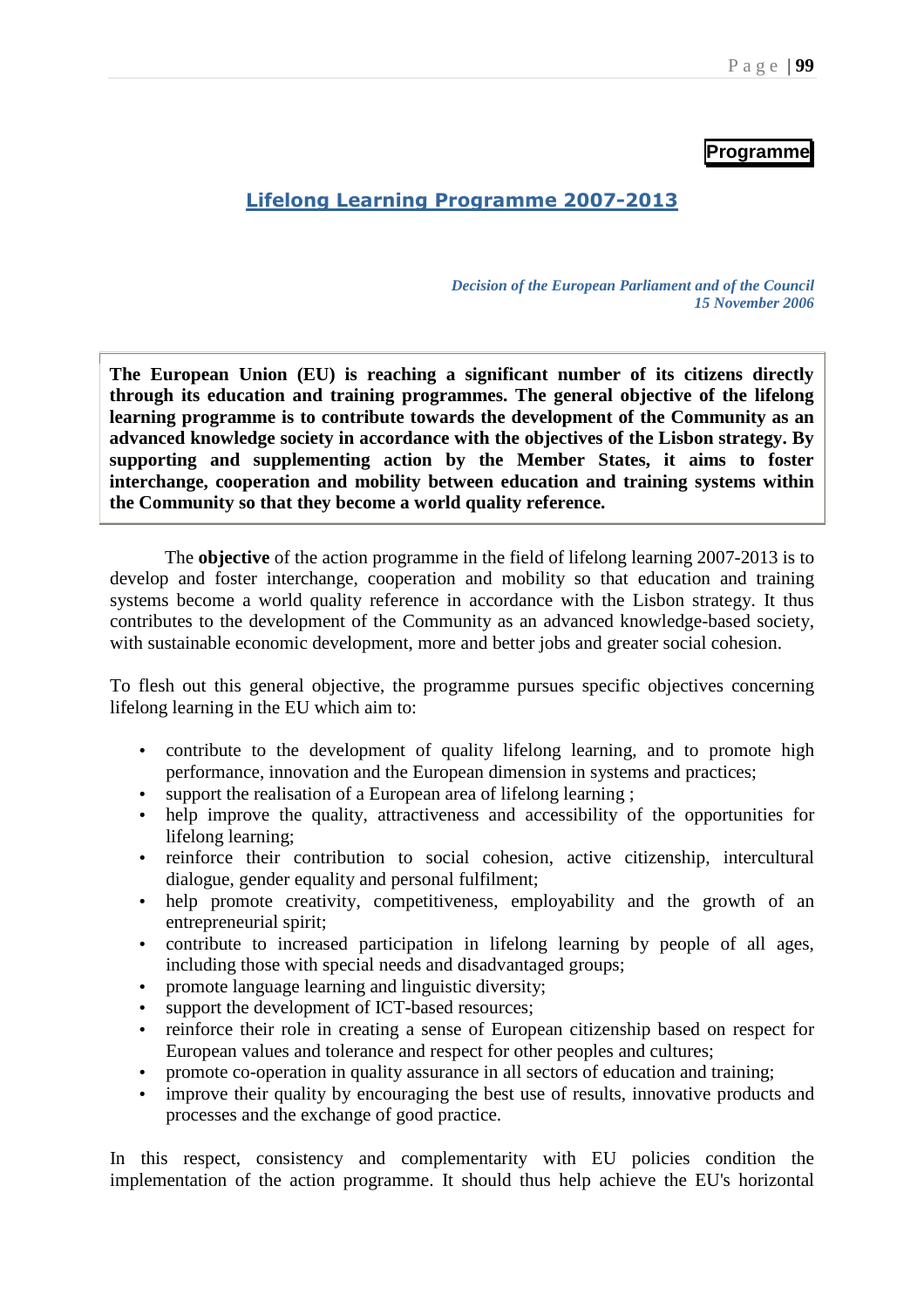policies by making provision for learners with special needs and helping to promote their integration into mainstream education and training. It should also promote equality between men and women and awareness of cultural and linguistic diversity and multiculturalism, as a means of combating racism, prejudice and xenophobia.

Implementation of the programme should ensure consistency and complementarity with the Education and Training 2010 Work Programme, the integrated Guideliness for jobs and growth under the partnership for growth and employment and other policies such as those in the field of culture, youth or enterprise. The European Centre for the Development of Vocational Training ( Cedefop ), the European Training Foundation ( ETF ) and the Advisory Committee on Vocational Training may also be involved and/or informed according to their respective areas of competence.

In order to achieve these objectives, the programme supports the following actions:

- the mobility of people in lifelong learning;
- bilateral and multilateral partnerships;
- unilateral, national or multinational projects, including those which are to designed to promote quality in education and training systems through the transnational transfer of innovation;
- multilateral networks;
- studies and reviews of policies and systems in the field of lifelong learning and their components;
- operating grants to support certain operational and administrative costs borne by institutions or associations;
- accompanying measures, i.e. other initiatives to promote the objectives of the programme;
- preparatory activities for these actions;
- the organisation of events (seminars, colloquia, meetings) to facilitate implementation of the programme, information, publication and dissemination actions and actions to increase awareness of the programme, as well as programme monitoring and evaluation.

**Participation** in the programme is open not just to the Member States but also to the EFTA (European Free Trade Association) countries which are members of the European Economic Area (Iceland, Liechtenstein and Norway), to the Swiss Confederation and to the EU candidate and potential candidate countries of the Western Balkans in accordance with the rules and agreements governing their participation in Community programmes.

In addition, the Commission may also organise cooperation with third countries and international organisations such as the Council of Europe or the United Nations Educational, Scientific and Cultural Organisation ( Unesco ).

The beneficiaries of the programme are:

- pupils, students, trainees and adult learners;
- all categories of education personnel;
- people in the labour market;
- institutions and organisations providing learning opportunities within the programme;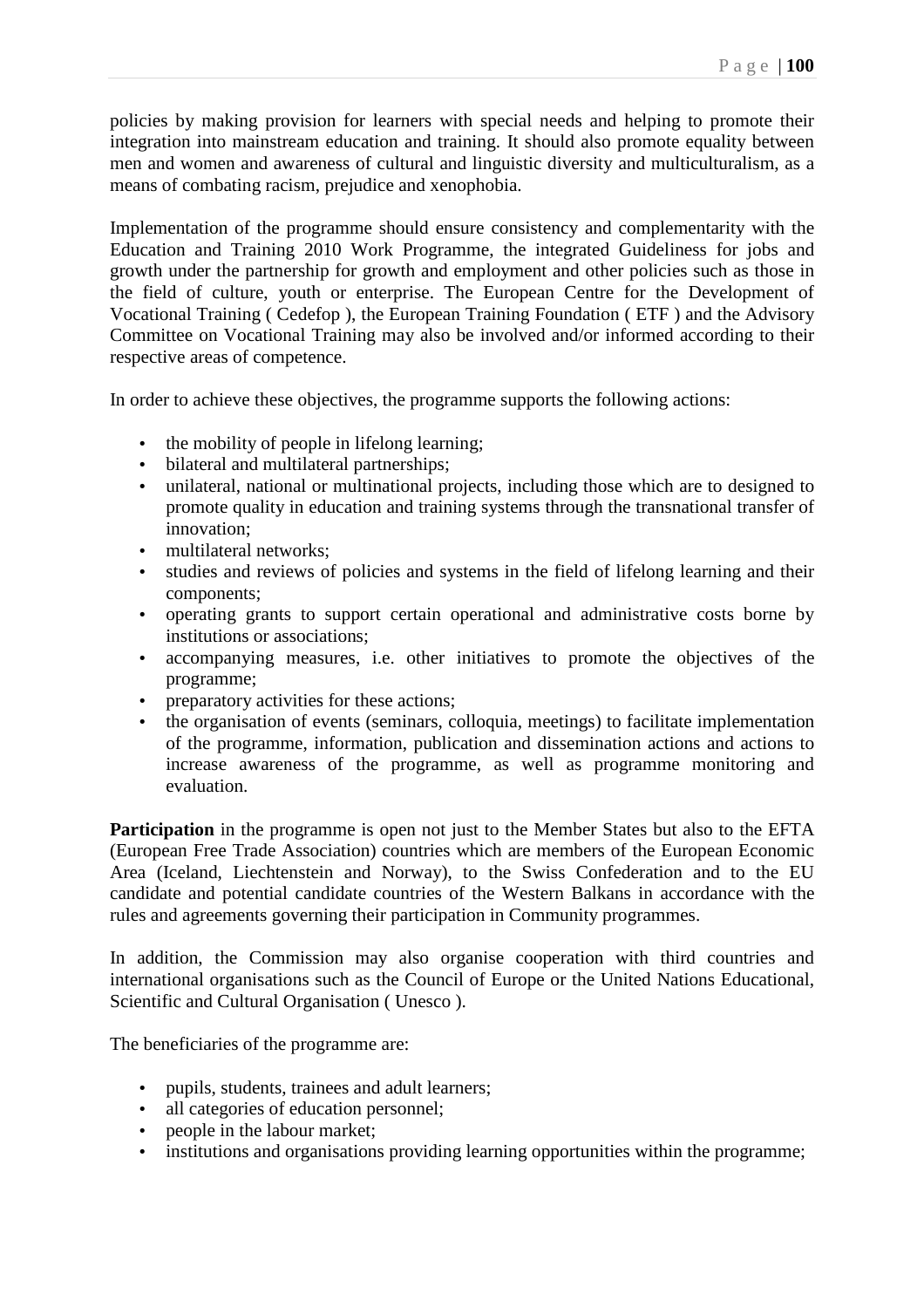- the persons and bodies responsible for systems and policies at local, regional and national level;
- enterprises, social partners and their organisations at all levels, including trade organisations and chambers of commerce and industry;
- bodies providing guidance, counselling and information services;
- participants', parents' and teachers' associations:
- research centres and bodies:
- non profit making organisations, voluntary bodies, NGOs.

**Management** of the programme is shared between the Commission and the national agencies. In this respect, the national agencies may be responsible for selecting certain types of projects, the mobility of individuals, bilateral and multilateral partnerships or unilateral and national projects.

For the implementation of the programme, the Commission is assisted by a Committee made up of representatives from the EU Member States. In the context of the social dialogue at Community level and involving the social partners more closely in the implementation of the action programme, the latter may participate in the work of the Committee as observers on matters relating to vocational education and training.

The indicative financial envelope for the programme is set at EUR 6.97 billion for its duration. The minimum amounts to be allocated to the sectoral programmes (see below) are 13% to Comenius, 40% to Erasmus, 25% to Leonardo da Vinci and 4% to Grundtvig.

The Commission shall regularly monitor and assess the Integrated Programme in cooperation with the Member States. The latter shall submit reports to the Commission: one on the implementation of the programme by 30 June 2010 at the latest, and another on its effects by 30 June 2015.

The Commission, for its part, will present an interim evaluation report on the results achieved and on the qualitative and quantitative aspects of implementation by 31 March 2011 at the latest, a communication on the continuation of the programme by 31 December 2011 and an ex post evaluation report by 31 March 2016.

## **SECTORAL PROGRAMMES**

The action programme is divided up into six sub-programmes, four of which are sectoral. They are all structured in the same way and address the teaching and learning needs of all participants as well as of the institutions and organisations providing or facilitating education and training in each respective sector. All the actions incorporate mobility, language and new technology.

## **COMENIUS**

The programme covers pre-school and school education up to the end of upper secondary education, and the institutions and organisations providing such education.

Its two specific objectives are to: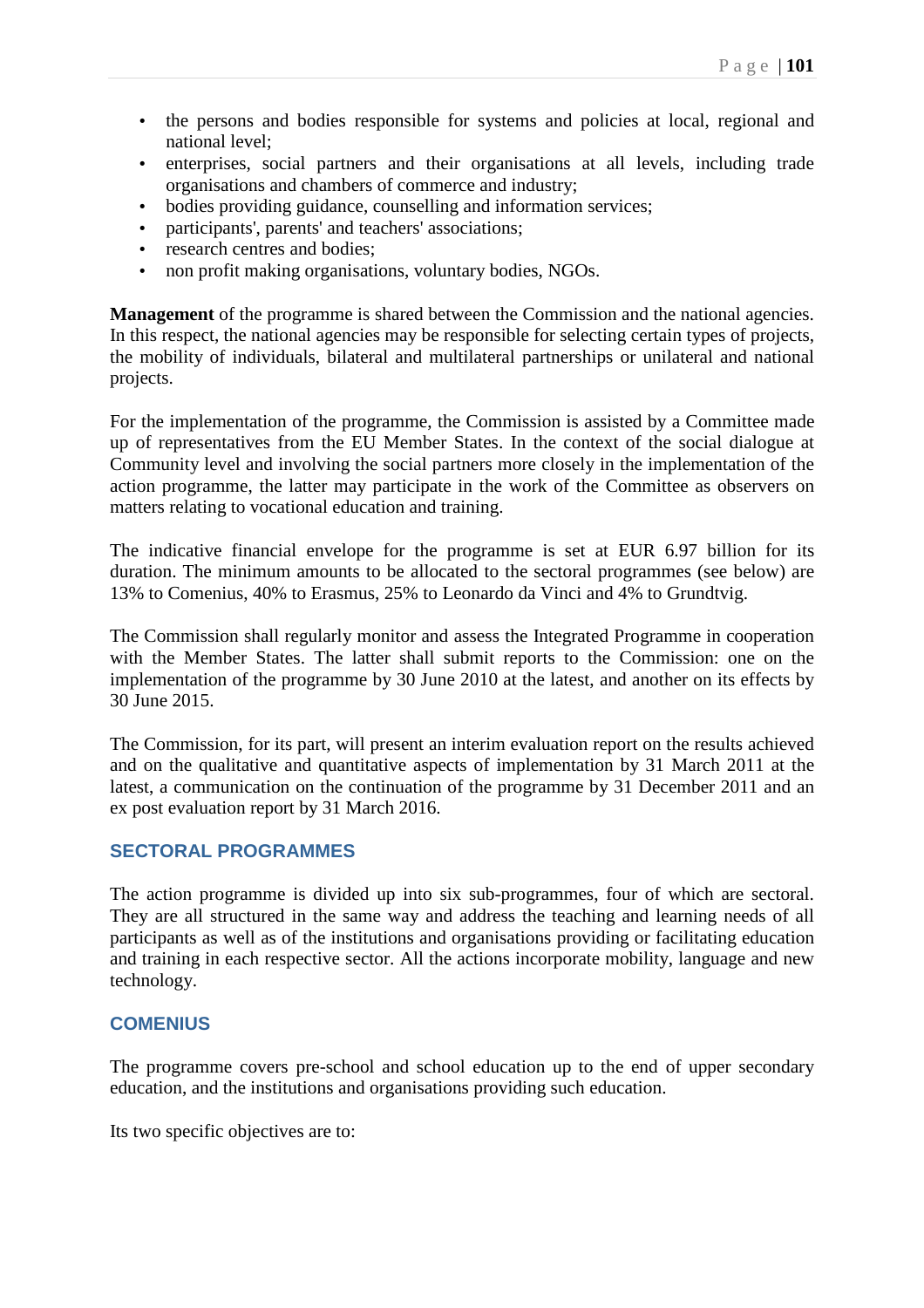- develop understanding among young people and educational staff of the diversity of European cultures and its value;
- help young people acquire the basic life-skills and competences necessary for their personal development, for future employment and for active European citizenship;

In this context, the programme pursues the following operational objectives:

- better mobility, especially quality and volume;
- better partnerships between schools in different Member States, especially the quality and volume, so as to involve at least 3 million pupils during the period of the programme;
- encouragement for learning foreign languages;
- the development of innovative ICT-based content, services, pedagogies and practices;
- better teacher training in terms of quality and the European dimension;
- support in improving pedagogical approaches and school management.

The following actions may be supported by the Comenius programme:

- mobility such as exchanges of pupils and staff, school mobility, training courses for teachers, etc.;
- partnerships, such as "Comenius school partnerships" of schools for joint learning projects or "Comenius-Regio partnerships" of organisations responsible for school education, with a view to fostering inter-regional - and particularly border region cooperation;
- multilateral projects on disseminating and promoting best practices, exchanging experience or developing new courses or course content;
- multilateral networks aimed at developing education, disseminating good practice and innovation, supporting partnerships and projects, and developing needs analysis;
- accompanying measures.

The mobility and partnership actions account for at least 80% of the Comenius budget.

For further information, please check the website of the Directorate-General for Education and Culture: Comenius Programme

## **ERASMUS**

The Erasmus programme addresses formal higher education and vocational education and training at tertiary level, whatever the length of the course or qualification may be and including doctoral studies. Unlike the previous programmes, vocational education and training at tertiary level comes under Erasmus now and not Leonardo da Vinci.

The two specific objectives are to:

- support the achievement of a European Area of Higher Education;
- reinforce the contribution of higher education and advanced vocational education to the process of innovation.

To this end, the programme pursues operational objectives which should endeavour to improve, strengthen and develop: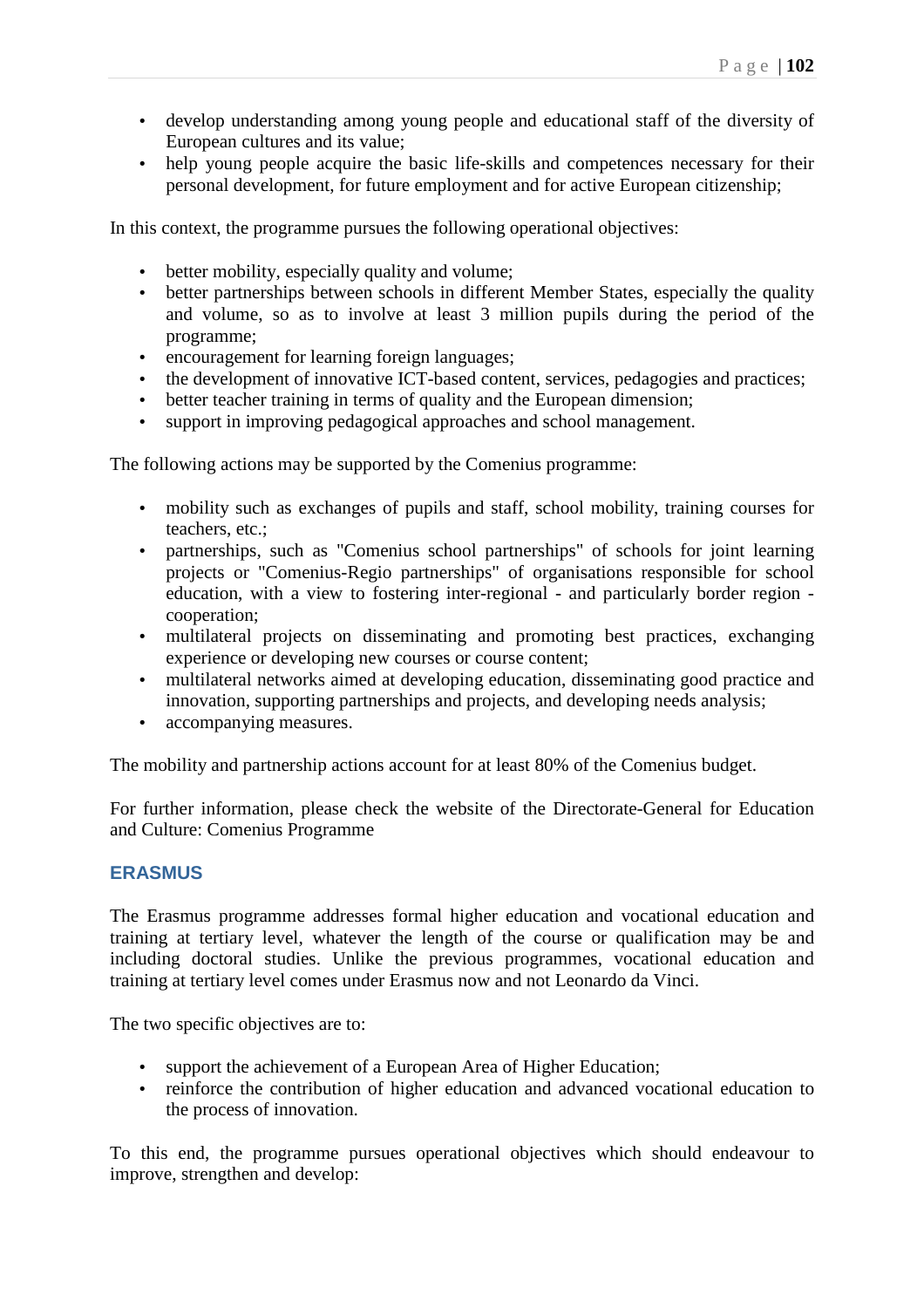- mobility (including quality). It should reach 3 million individuals by 2012;
- the volume of cooperation (including quality) between higher education institutions and between higher education institutions and enterprises;
- the transparency and compatibility of qualifications gained;
- innovative practices and their transfer between countries;
- the development of innovative ICT-based content, services, pedagogies and practices.

The following actions may be supported by the Erasmus programme:

- the mobility of students (studies, training, placements), teaching staff, other staff in higher education institutions and staff of enterprises for the purposes of training or teaching, Erasmus intensive programmes organised on a multilateral basis, as well as support to the home and host institutions to ensure the quality of the mobility arrangements. Mobility actions account for at least 80% of the budget for this programme;
- multilateral projects focusing on innovation, experimentation and the exchange of good practices;
- multilateral networks such as "Erasmus thematic networks" run by consortia of higher education institutions and representing a discipline or a cross-disciplinary field;
- accompanying measures.

For further information, please check the website of the Directorate-General for Education and Culture: Erasmus programme

# **LEONARDO DA VINCI**

The Leonardo da Vinci programme addresses vocational education and training, other than at tertiary level.

Its specific objectives are to:

- support participants in training in the acquisition and the use of knowledge, skills and qualifications to facilitate personal development, employability and participation in the European labour market;
- support improvements in quality and innovation;
- enhance the attractiveness of vocational education and training and mobility.

To this end, the programme pursues operational objectives which seek to develop and strengthen:

- mobility (including quality) in this field and that of continuing training, including placements in enterprises numbering 80 000 per year by the end of the programme;
- the volume of cooperation (including quality) between the different actors;
- the development of innovative practices and their transfer between countries;
- the transparency and recognition of qualifications and competences, including those acquired through non-formal and informal learning;
- language learning;
- the development of innovative ICT-based content, services, pedagogies and practices.

The following actions may be supported by the Leonardo da Vinci programme: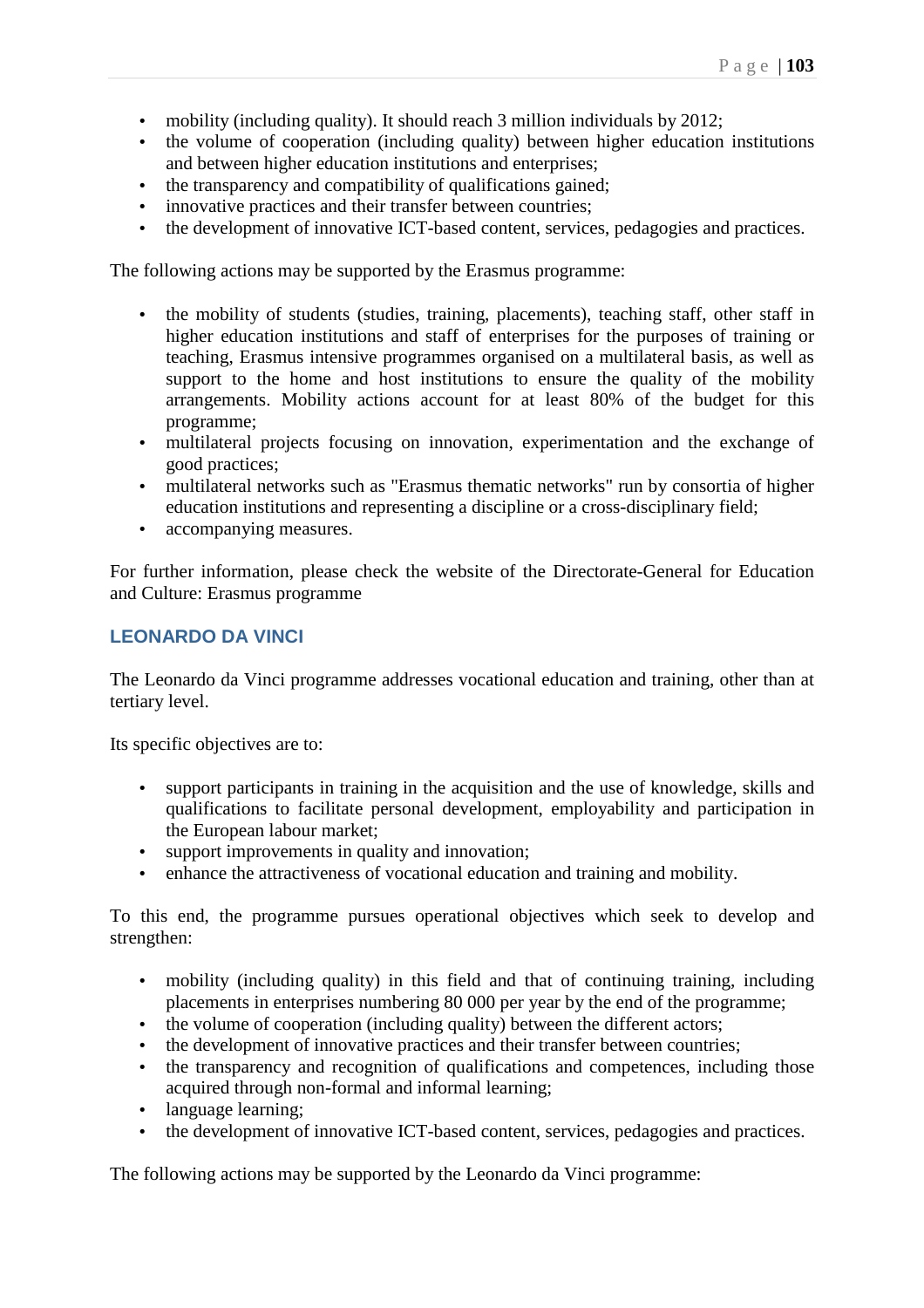- mobility, including the preparation thereof;
- partnerships focusing on themes of mutual interest;
- multilateral projects, in particular those aimed at improving training systems through the transfer of innovation in order to adapt to national needs or through the development of innovation and good practice;
- thematic networks of experts and organisations working on specific issues related to vocational education and training;
- accompanying measures.

The mobility and partnership actions account for at least 60% of the budget for this programme.

For further information, please check the website of the Directorate-General for Education and Culture: Leonardo da Vinci programme

# **GRUNDTVIG**

The Grundtvig programme addresses all forms of adult education.

It aims to:

- respond to the educational challenge of an ageing population in Europe;
- help provide adults with pathways to improving their knowledge and competences.

Its operational objectives are as follows:

- improve the quality and accessibility of mobility with a view to supporting 7 000 individuals per year by the end of the programme;
- improve cooperation (quality and volume):
- support and find alternatives for underprivileged and vulnerable persons, such as older people and those who have left education without basic qualifications;
- support the development of innovative practices and their transfer between countries;
- support the development of innovative ICT-based content, services, pedagogies and practices;
- improve pedagogical approaches and the management of adult education organisations.

The following actions may be supported by the Grundtvig programme:

- the mobility of individuals, including adequate preparation, supervision and support;
- the "Grundtvig learning partnerships" focusing on themes of mutual interest;
- multilateral projects aimed at improving adult education systems through the development and transfer of innovation and good practice;
- the "Grundtvig networks", thematic networks of experts and organisations;
- accompanying measures.

The mobility and partnership actions account for at least 55% of the budget for the Grundtvig programme.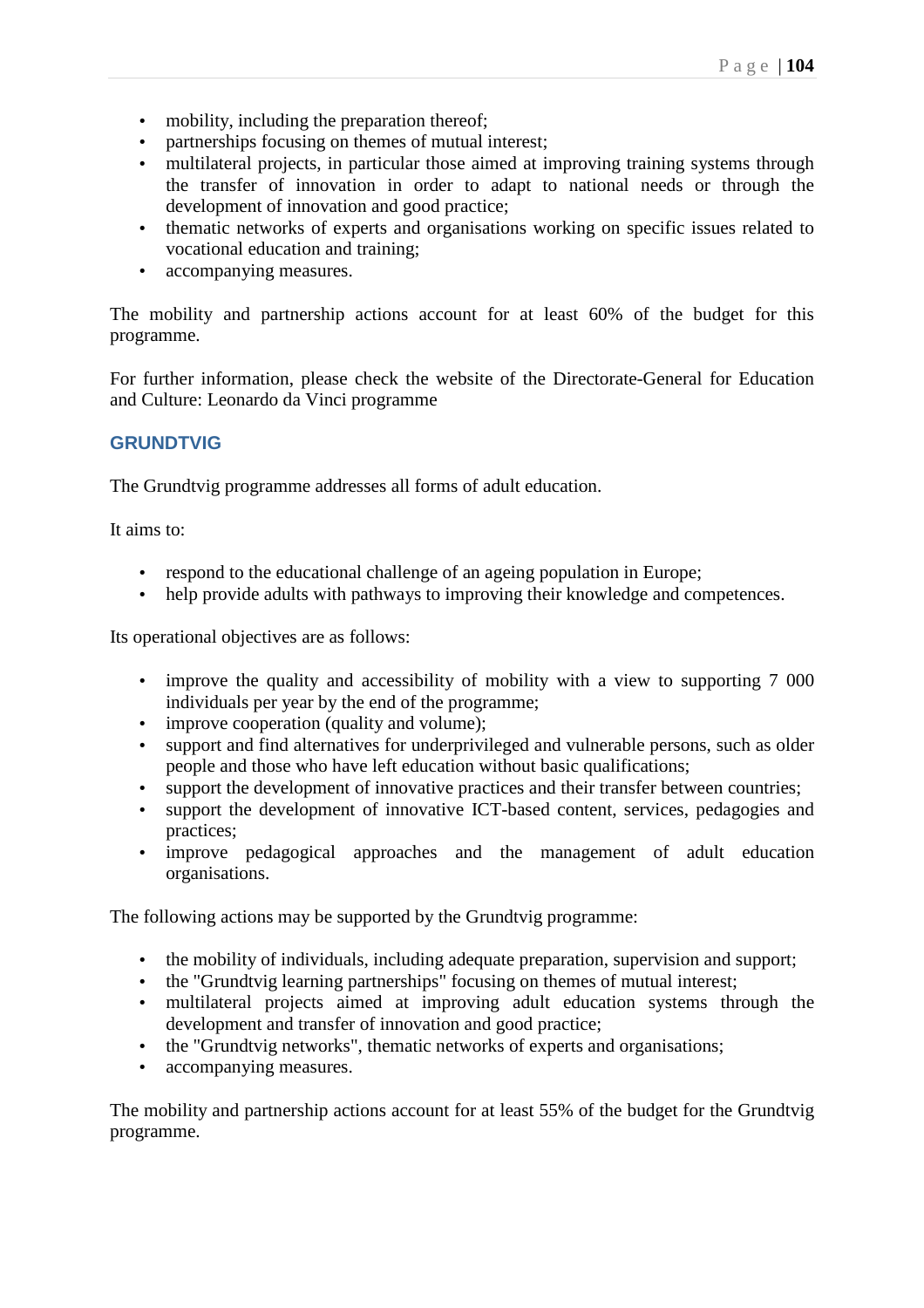For further information, please check the website of the Directorate-General for Education and Culture: Grundtvig programme

# **THE TRANSVERSAL PROGRAMME**

The transversal programme mainly addresses activities which extend beyond the limits of the sectoral programmes.

It covers four key activities in the field of lifelong learning, i.e.:

- policy cooperation and innovation;
- the promotion of language learning;
- the development of innovative ICT-based content, services, pedagogies and practices;
- the dissemination and exploitation of results of actions supported under the programme or previous programmes, and exchange of good practice.

The specific objectives are to:

- promote European cooperation in fields covering two or more sectoral programmes;
- promote the quality and transparency of Member States' education and training systems;

Its operational objectives are to:

- support policy development and cooperation at European level in lifelong learning in the context of the Lisbon process, the Education and Training 2010 Work Programme, the Bologna and Copenhagen processes and their successors;
- ensure a supply of comparable data, statistics and analyses to underpin policy development, as well as to monitor progress towards objectives and targets, and to identify areas for particular attention;
- promote language learning and support linguistic diversity in the Member States;
- support the development of innovative ICT-based content, services, pedagogies and practices;
- ensure that the results of the programme are advertised, disseminated and taken into consideration.

The programme actions apply to the key activities in the transversal programme. For example, under the key activity entitled "policy cooperation and innovation", the actions may deal in particular with supporting the observation and analysis of policies and systems such as the Eurydice network or supporting the transparency of qualifications and competences, information and guidance for mobility purposes and cooperation in quality assurance such as Euroguidance , and National Academic Recognition Information Centres ( NARIC ), Ploteus or the Europass initiative.

# **THE JEAN MONNET PROGRAMME**

The Jean Monnet Programme targets specific issues of European integration in the academic world and the support needed for institutions and associations active in education and training at European level.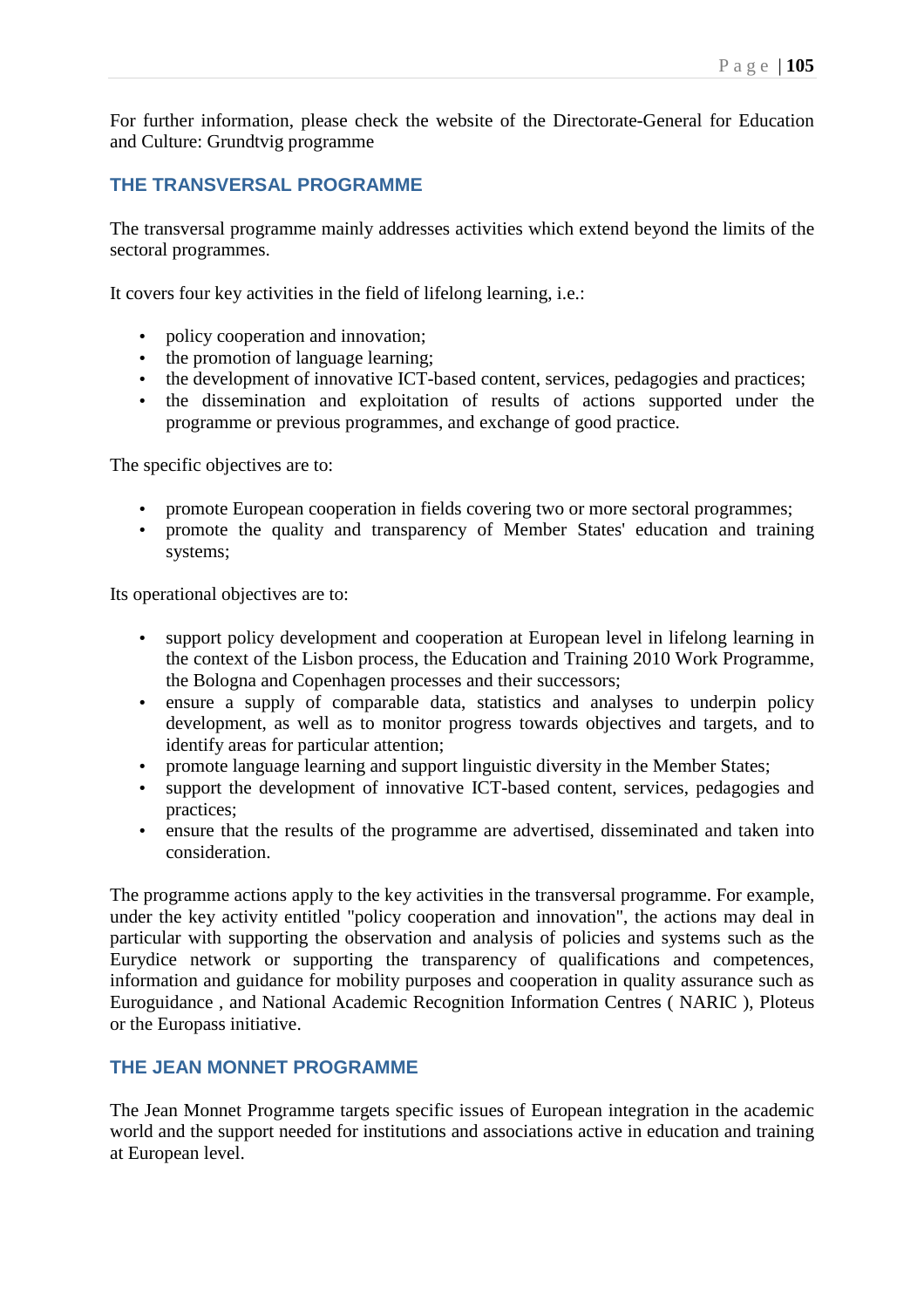This programme covers three key activities:

- the Jean Monnet action, in which institutions from third countries can also participate, accounts for at least 16% of the budget for this programme;
- operating grants to designated institutions which pursue objectives of European interest. These institutions are the College of Europe , the European University Institute in Florence, the European Institute of Public Administration (EIPA) in Maastricht, the Academy of European Law (ERA) in Trier, the European Agency for Development in Special Needs Education in Middelfart, and the International Centre for European Training (CIFE) in Nice. These grants account for at least 65% of the budget;
- operating subsidies to other European institutions and associations in the field of education and training which account for at least 19% of the budget.

The specific objectives are to:

- stimulate teaching, research and reflection activities in the field of European integration studies;
- support the existence of an appropriate range of institutions and associations focusing on issues relating to European integration and on education and training in a European perspective.

Its operational objectives are therefore to stimulate excellence, enhance knowledge and awareness of European integration, support European institutions working on European integration and the existence of high-quality European institutions and associations.

The actions cover unilateral and national projects such as Jean Monnet chairs, centres of excellence and teaching modules or support for young researchers as well as multilateral projects and networks.

For further information, please check the website of the Directorate-General for Education and Culture: Jean Monnet programme

*http://europa.eu/scadplus/leg/en/cha/c11082.htm*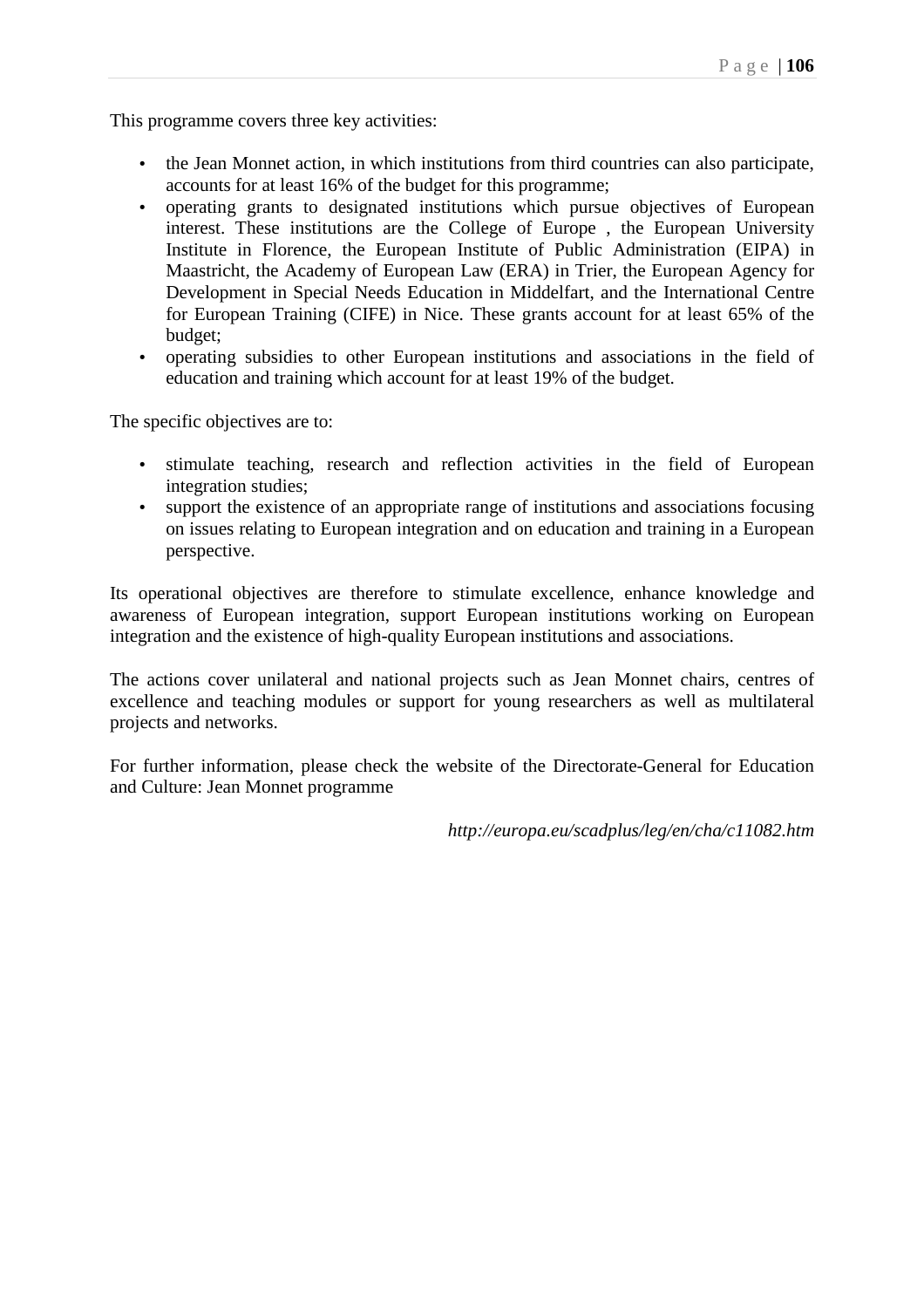# **Programme**

# **Erasmus mundus (2004 - 2008)**

*Decision of the European Parliament and of the Council of 5 December 2003 establishing a programme for the enhancement of quality in higher education and the promotion of intercultural understanding through cooperation with third countries* 

# **AIMS**

Erasmus Mundus aims to enhance the quality of European higher education by fostering cooperation with third countries in order to improve the development of human resources and promote dialogue and understanding between peoples and cultures. More specifically, the programme seeks to:

- promote a quality offer in higher education, with a distinctly European added value;
- encourage and enable highly qualified graduates and scholars from all over the world to obtain qualifications and/or acquire experience in the European Union;
- develop better-structured cooperation between European Union and third-country institutions and increase outgoing mobility from the European Union;
- make European higher education more accessible and enhance its visibility throughout the world.

In pursuing the programme's objectives, the Commission will adhere to the Community's general policy on equal opportunities for men and women. It will also ensure that no group of citizens or third-country nationals is excluded or disadvantaged.

# **ACTIONS**

The Erasmus Mundus programme is being implemented by means of the following five actions:

**Erasmus Mundus masters courses**. These are advanced-level European diploma courses which are selected by the Commission on the basis of the quality of the proposed training and which:

- **u** involve a minimum of three higher education institutions in three different Member States;
- consist of a study programme including a period of study in at least two of the three institutions;
- have built-in mechanisms for the recognition of periods of study at partner institutions;
- result in the awarding of joint, double or multiple degrees by the participating institutions which are recognised or approved by the Member States;
- **EXECUTE:** reserve a minimum number of places for third-country students;
- **Example 1** establish transparent admission conditions which pay due regard, among other things, to gender issues and equity issues;
- **Exercise 1** respect the rules applicable to the procedure for selecting grant recipients (students and scholars);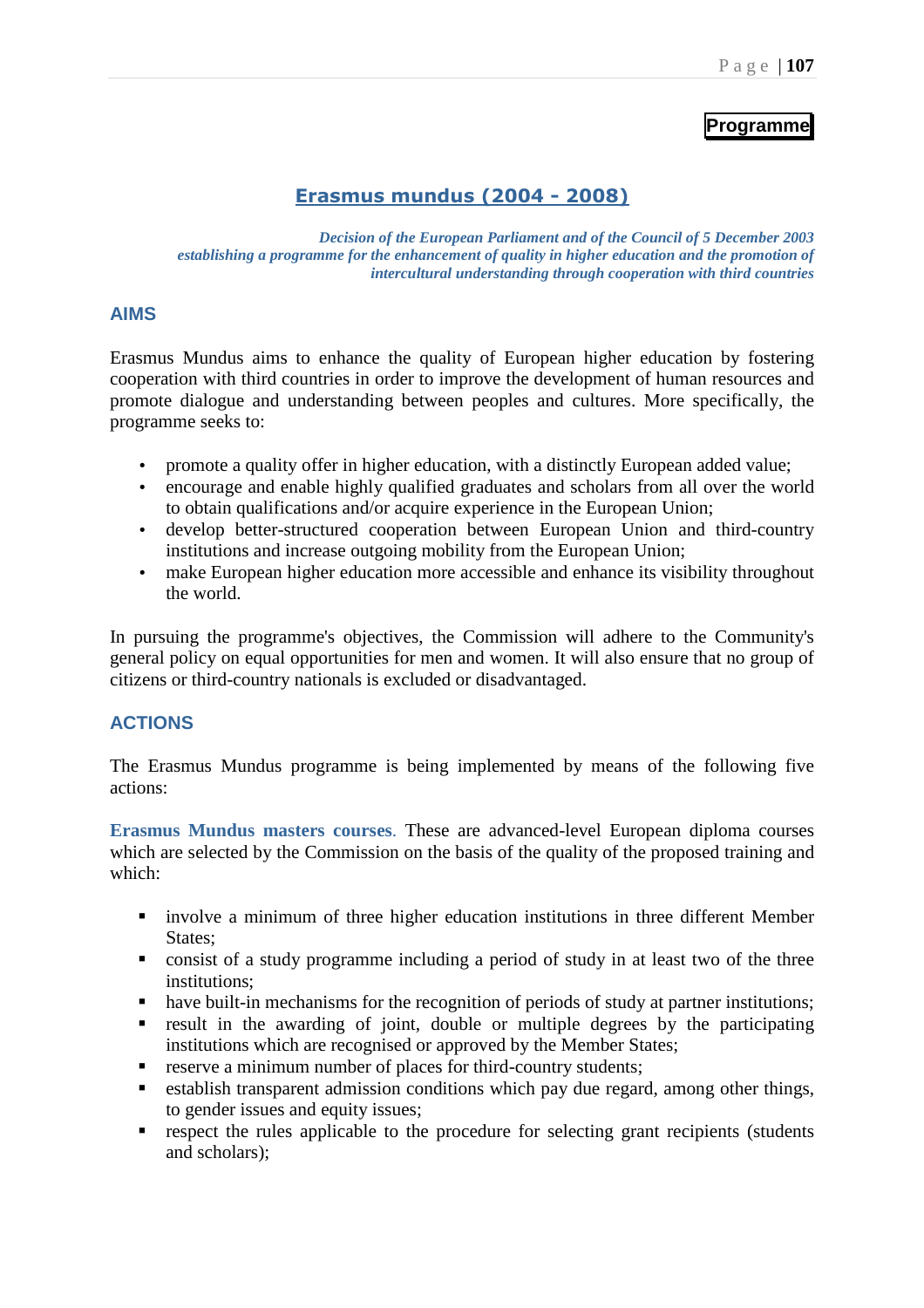- put in place adequate arrangements to facilitate access for, and hosting of, thirdcountry students (information facilities, accommodation, etc.);
- **•** provide for the use of at least two European languages spoken in the Member States where the higher education institutions involved in the Erasmus Mundus masters course are situated. However, there is no obligation to use two languages of instruction.

Erasmus Mundus masters courses are selected for a five-year period, subject to an annual renewal procedure.

**Scholarships**. Scholarships consist of financial support for third-country graduate students and scholars attending Erasmus Mundus masters courses. A "third-country graduate student" means a national of a third country who has already obtained a first higher education degree, is not a resident of a Member State or participating country, has not carried out his or her main activity for more than a total of 12 months of the last five years in a Member State or participating country, and has been accepted to register or is registered for an Erasmus Mundus masters course. A "third-country scholar" means a national of a third country who is not a resident of a Member State or participating country, has not carried out his or her main activity for more than a total of 12 months of the last five years in a Member State or participating country, and can offer outstanding academic and/or professional experience.

**Partnerships with third-country higher education institutions**. Partnerships (maximum duration of three years) involve an Erasmus Mundus masters course and at least one higher education institution in a third country, so as to create a framework for outgoing mobility towards third countries. Recognition of study periods at the host (non-European) institution must be guaranteed. Students and scholars from a Member State and third-country nationals who have been legally resident in the European Union for at least three years before the start of the mobility programme (for purposes other than study) are eligible for mobility grants. Partnership projects may also include: - teaching assignments at a partner institution with a view to developing the project curriculum,

- exchanges of teachers, trainers, administrators, and other relevant specialists, - development and dissemination of new methods for use in higher education, including information and communication technologies, e-learning, and open and distance learning, - development of cooperation schemes with third-country higher education institutions with a view to offering a course in the country in question.

**Promotional activities**. Erasmus Mundus supports measures enhancing the attractiveness of Europe as a venue for study. Such measures aim to enhance the profile and visibility of, and accessibility to, European education. They seek to establish links between higher education and research, through networks involving at least three public or private organisations in three different Member States which are active in higher education at national or international level. Networks may also involve third-country organisations. These activities (seminars, conferences, workshops, development of ICT tools, production of material for publication, etc.) may take place in Member States or third countries.

**Technical support measures**. In implementing the programme, the Commission may make use of experts, an executive agency, existing competent agencies in Member States and, if necessary, other forms of technical assistance.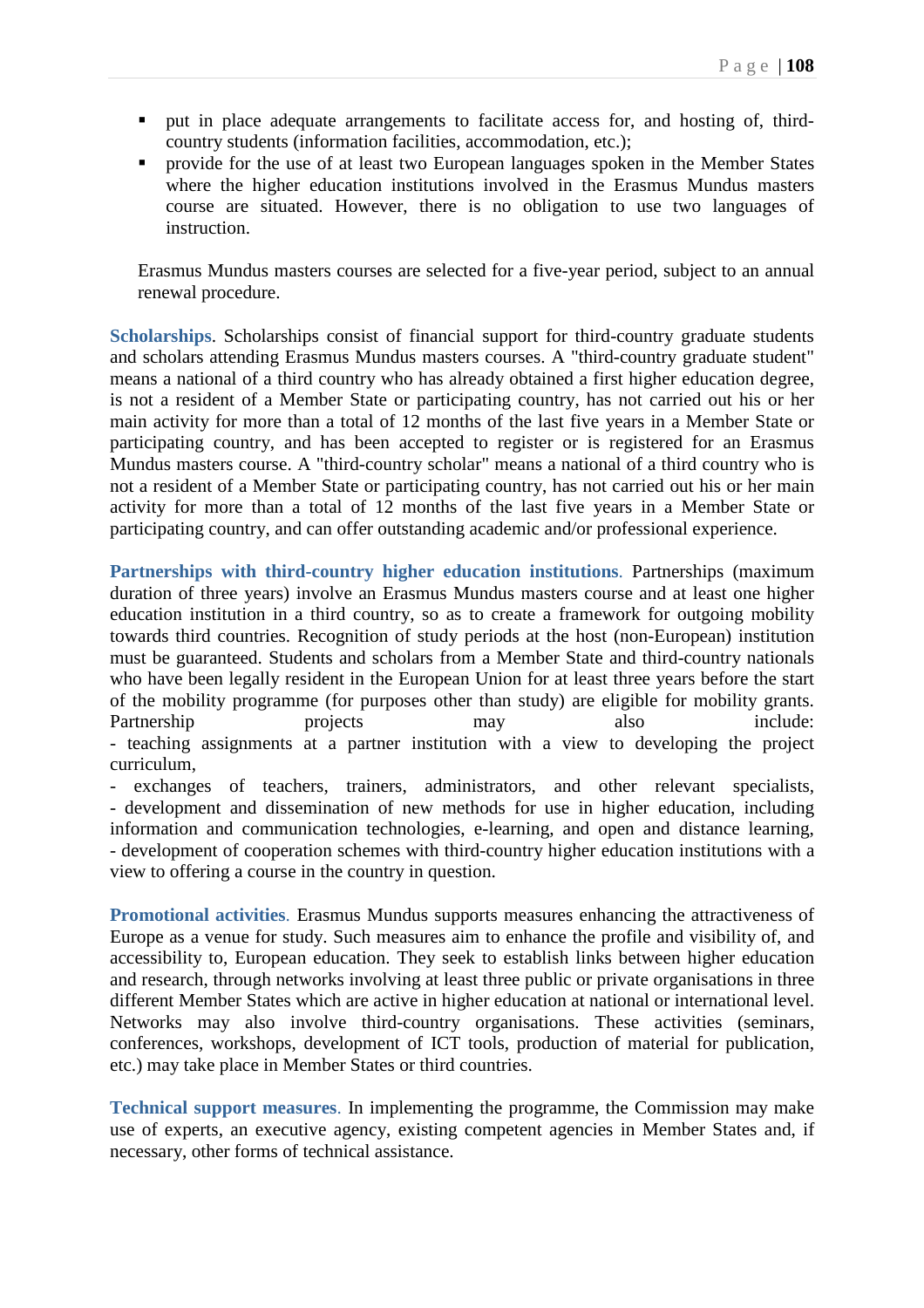## **Beneficiaries**

Erasmus Mundus is aimed in particular at:

- higher education institutions;
- students having obtained a first degree from a higher education institution;
- scholars or professionals who teach or conduct research;
- staff directly involved in higher education;
- other public or private bodies active in the field of higher education.

### **Participating countries**

The programme is open to the 25 Member States of the Community, the EEA-EFTA countries, and candidate countries for accession to the European Union.

### **Implementation of the programme**

The Commission is responsible for the practical implementation of the programme. A selection board, composed of high standing personalities from the academic world who are representative of the diversity of higher education in the European Union, selects the Erasmus Mundus masters courses and partnerships of higher education institutions. Erasmus Mundus masters courses are allocated a specific number of grants. Third-country students are selected by the institutions participating in Erasmus Mundus masters courses. Promotional activities, on the other hand, are selected by the Commission.

Selection procedures provide for a clearing mechanism at European level, in order to prevent serious imbalances across fields of study, students' and scholars' regions of provenance and Member States States of destination; The Commission, in cooperation with the Member States, ensures overall consistency and complementarity with other relevant Community policies, instruments and actions, in particular with the sixth framework research programme and with external cooperation programmes in the field of higher education.

The Member States must take the necessary steps to ensure the efficient running of the programme at national level (including the designation of appropriate structures to cooperate closely with the Commission), involving all the parties concerned in education. They must endeavour to adopt any measures deemed appropriate to remove legal and administrative **barriers** 

### **Budget**

The financial framework for the period from 1 January 2004 to 31 December 2008 is set at EUR 230 million. The annual appropriations are authorised by the budgetary authority within the limits of the financial perspective.

### **Monitoring and evaluation**

The Commission must regularly monitor the programme in cooperation with the Member States. The programme will be evaluated regularly by the Commission, having regard to the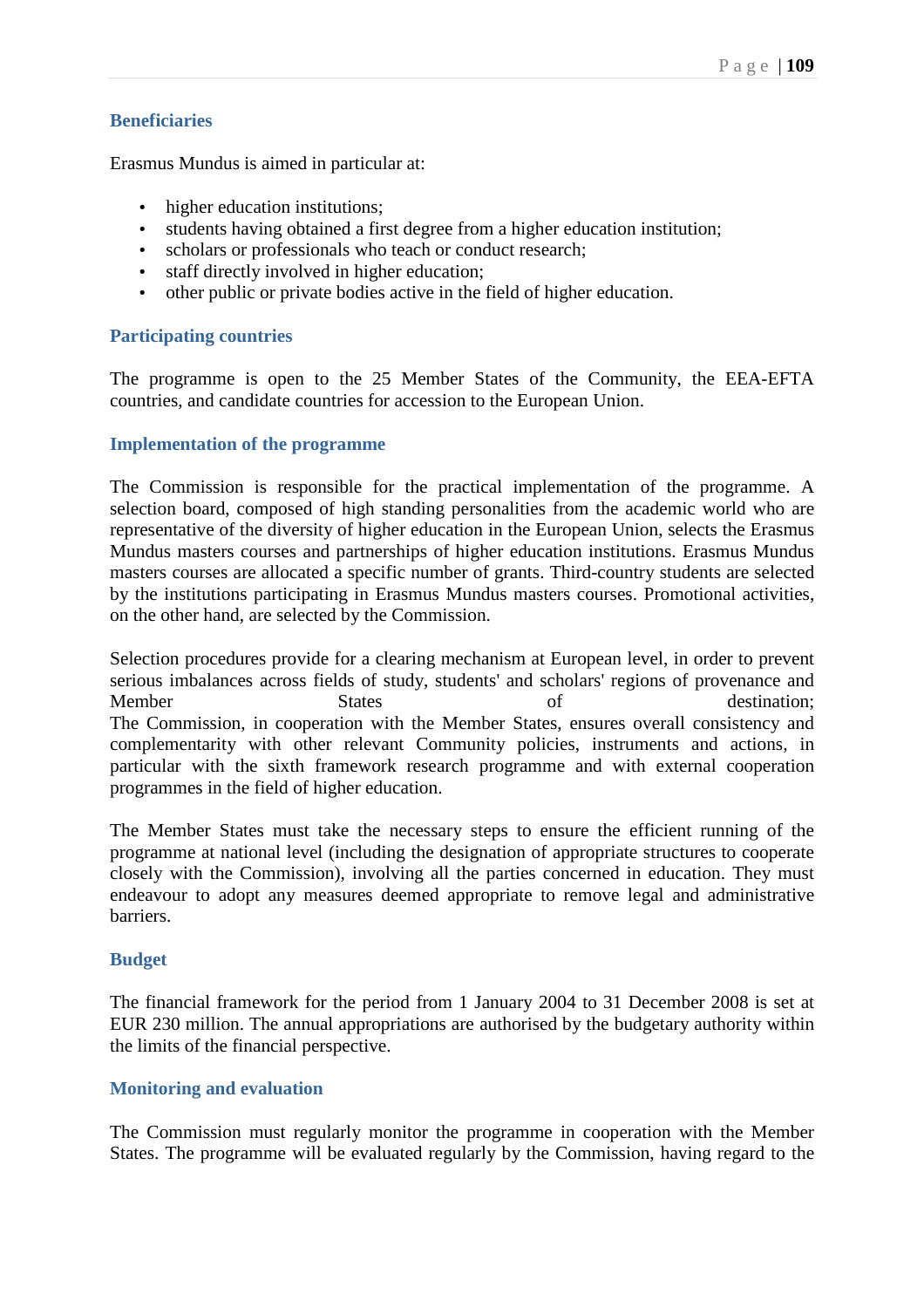objectives, the programme's impact as a whole, and complementarity between the programme and other relevant Community policies, instruments and actions.

The Commission must submit to the European Parliament, the Council, the European Economic and Social Committee and the Committee of the Regions:

- on the accession of a new Member State: a report on the financial repercussions of such an accession on the programme, and proposals to deal with these repercussions;
- by 30 June 2007: an interim evaluation report on the results achieved and on the qualitative aspects of programme implementation;
- by 31 December 2007: a communication on the continuation of the programme;
- by 31 December 2009: an ex-post evaluation report.

*http://ec.europa.eu/education/index\_en.html*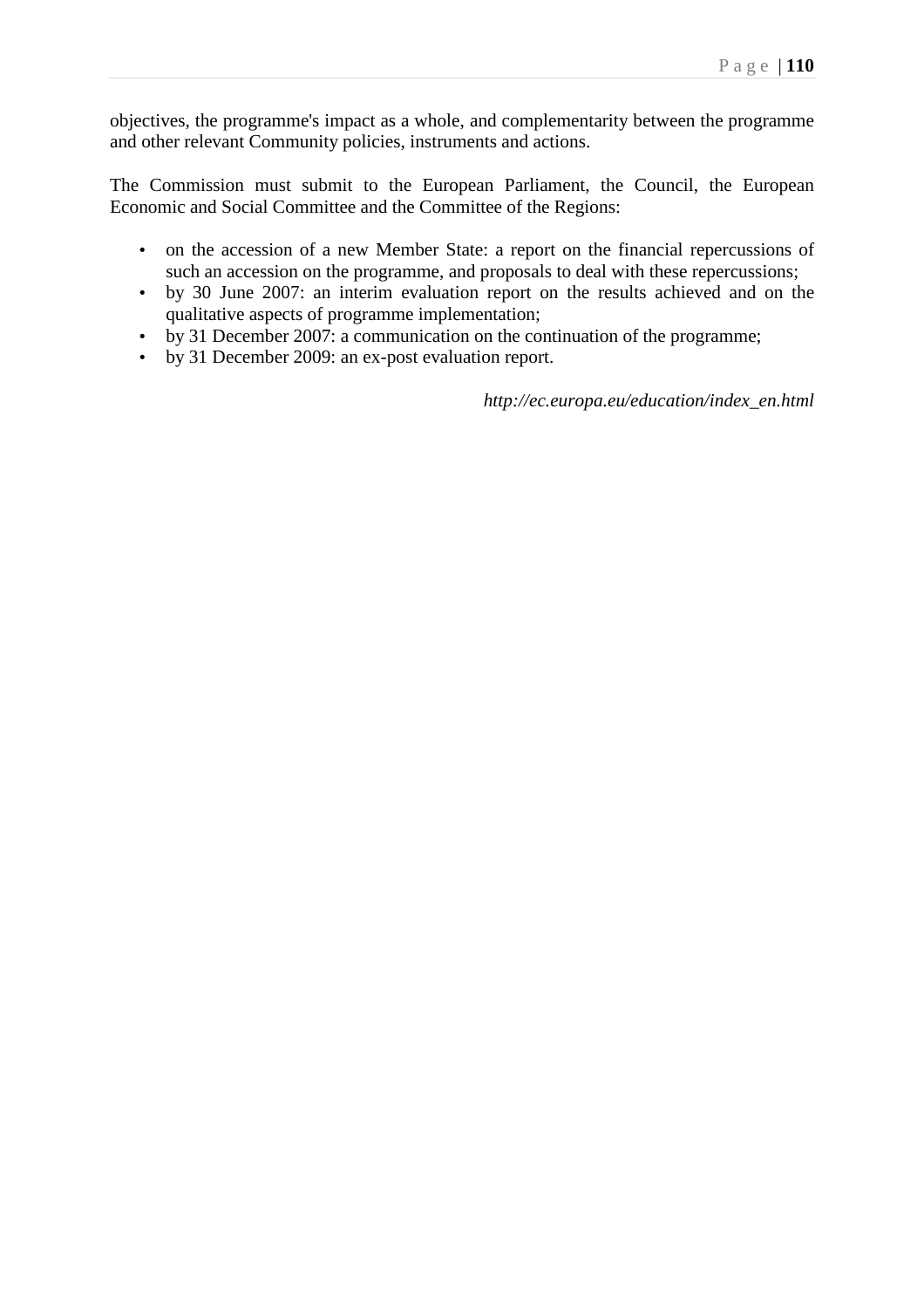# **Programme**

## **Community programme for employment and solidarity - PROGRESS (2007-2013)**

*Decision of the European Parliament and of the Council of 24 October 2006 establishing a Community Programme for Employment and Social Solidarity* 

**The aim of the future PROGRESS programme is to provide financial support for the implementation of the European Union's objectives in the field of employment and social affairs. It will thus contribute to the achievement of the Lisbon Strategy objectives. PROGRESS, the budget for which is 743 million, will finance analysis, mutual learning, awareness-raising and dissemination activities, as well as assistance for the main players over the period 2007-2013. The programme will be divided into five sections corresponding to five main fields of activity: employment, social protection and inclusion, working conditions, diversity and combating discrimination, and equality between women and men.** 

Up to now, Community activities in the fields of employment, social inclusion and protection, promoting gender equality and the principle of non-discrimination have been supported by separate action programmes.

With a view to improving coherence and efficiency, the European Commission has proposed to group these subjects together in a single framework programme known as PROGRESS.

## **GENERAL OBJECTIVES**

The programme has six objectives:

- to improve knowledge and understanding of the situation in the Member States through analysis, evaluation and close monitoring of policies;
- to support the development of statistical tools and methods and common indicators;
- to support and monitor the implementation of legislation and policy objectives:
- to promote networking, mutual learning, and the identification and dissemination of good practice at EU level;
- to make stakeholders and the general public aware of EU policies in the fields of employment, social protection and inclusion, working conditions, diversity and nondiscrimination, and equality between men and women;
- to boost the capacity of the key EU networks to promote and support EU policies.

## **STRUCTURE: FIELDS OF ACTIVITY AND TYPES OF ACTION**

The programme is divided into the following five sections:

- employment;
- social protection and inclusion ;
- working conditions ;
- diversity and combating discrimination ;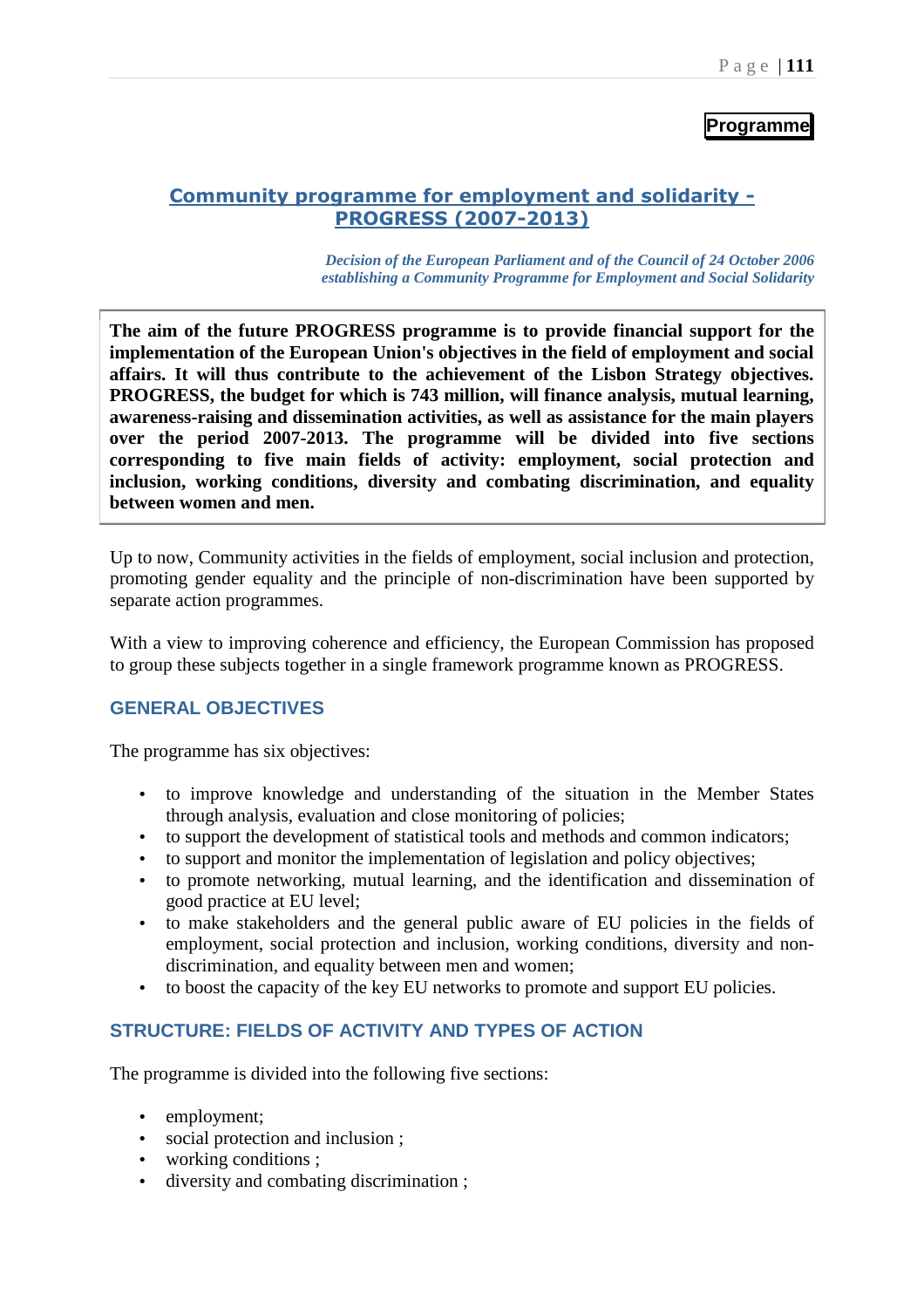• equality between women and men .

The programme will finance the following types of action:

- analyses;
- mutual learning, awareness-raising and dissemination activities;
- support for the main players; i.e. contributing to the operating costs of the main networks in the Union, the formation of working groups, funding training seminars, creating networks of specialist bodies and observatories at EU level, staff exchanges between national administrations and cooperation with international institutions.

The programme has a list of operational objectives for each of the sections.

### **Employment**

The objective of this section is to support implementation of the European Employment Strategy by:

- improving understanding of the employment situation, in particular through analyses and studies and the development of statistics and indicators;
- monitoring and evaluating the implementation of the European Employment Guideliness and Recommendations and analysing the interaction between the EES and other policy areas;
- organising exchanges on policies and processes and promoting mutual learning in the context of the EES;
- reinforcing awareness-raising, disseminating information and promoting debate, in particular among regional and local players and the social partners.

### **Social protection and inclusion**

This section will support the implementation of the Open Method of Coordination in the field of social protection and inclusion by:

- improving understanding of poverty issues and social protection and inclusion policies, in particular through analyses and studies and the development of statistics and indicators;
- monitoring and evaluating the implementation of the Open Method of Coordination in the field of social protection and inclusion and analysing the interaction between this method and other policy areas;
- organising exchanges on policies and processes and promoting mutual learning in the context of the social protection and inclusion strategy;
- raising awareness, disseminating information and promoting debate, in particular among NGOs and regional and local players;
- developing the ability of the main EU networks (e.g. of national experts or NGOs) to pursue the Union's policy objectives.

## **Working conditions**

This section will support the improvement of the working environment and conditions, including health and safety at work, by:

• improving the understanding of the situation in relation to working conditions, in particular through analyses and studies and the development of statistics and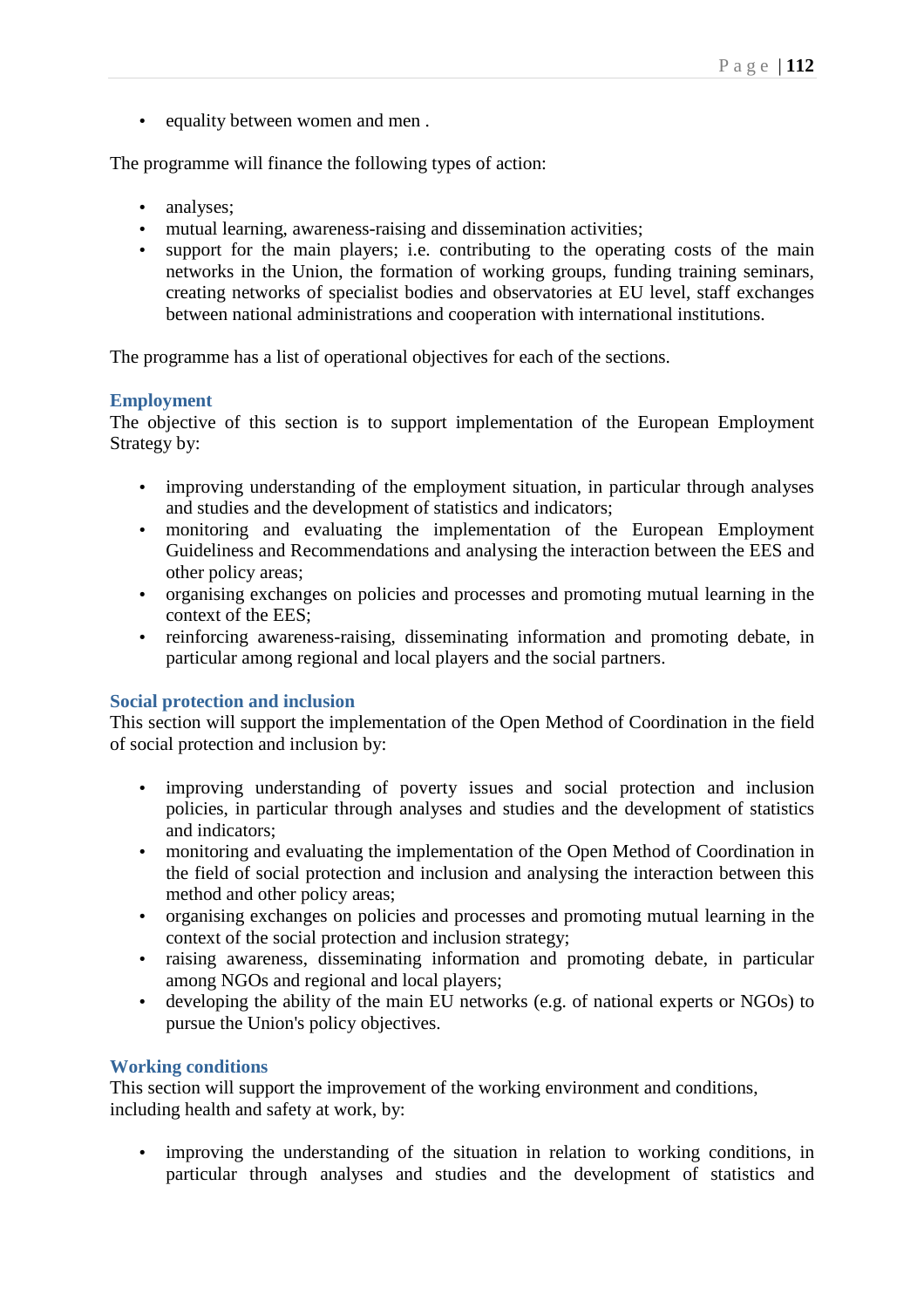indicators, as well as assessing the impact of existing legislation, policies and practices;

- supporting the implementation of EU labour law through reinforced monitoring, training of practitioners, development of guides and networking amongst specialised bodies;
- initiating preventive actions and fostering the prevention culture in the field of health and safety at work;
- raising awareness, disseminating information and promoting the debate about the main challenges and policy issues relating to working conditions.

## **Diversity and combating discrimination**

This section will support the effective implementation of the principle of non-discrimination and promote its mainstreaming in EU policies by:

- improving understanding of the discrimination situation, in particular through analyses and studies and the development of statistics and indicators, as well as assessing the impact of existing legislation, policies and practices;
- supporting the implementation of EU anti-discrimination legislation through reinforced monitoring, training of practitioners and networking amongst specialised bodies dealing with combating discrimination;
- raising awareness, disseminating information and promoting the debate about the main challenges and policy issues in relation to discrimination and the mainstreaming of anti-discrimination in EU policies;
- developing the ability of the main EU networks (e.g. of national experts or NGOs) to pursue the Union's policy objectives.

## **Gender equality**

This section will support the effective implementation of the principle of gender equality and promote gender mainstreaming in EU policies by:

- improving the understanding of the situation in relation to gender equality issues and gender mainstreaming, in particular through analyses and studies and the development of statistics and indicators, as well as assessing the impact of existing legislation, policies and practices;
- supporting the implementation of EU gender equality legislation through reinforced monitoring, training of practitioners and networking amongst specialised equality bodies;
- raising awareness, disseminating information and promoting debate about the main challenges and policy issues in relation to gender equality and gender mainstreaming;
- developing the ability of the main EU networks (e.g. of national experts or NGOs) to pursue the Union's policy objectives.

*http://ec.europa.eu/dgs/employment\_social/index\_en.htm*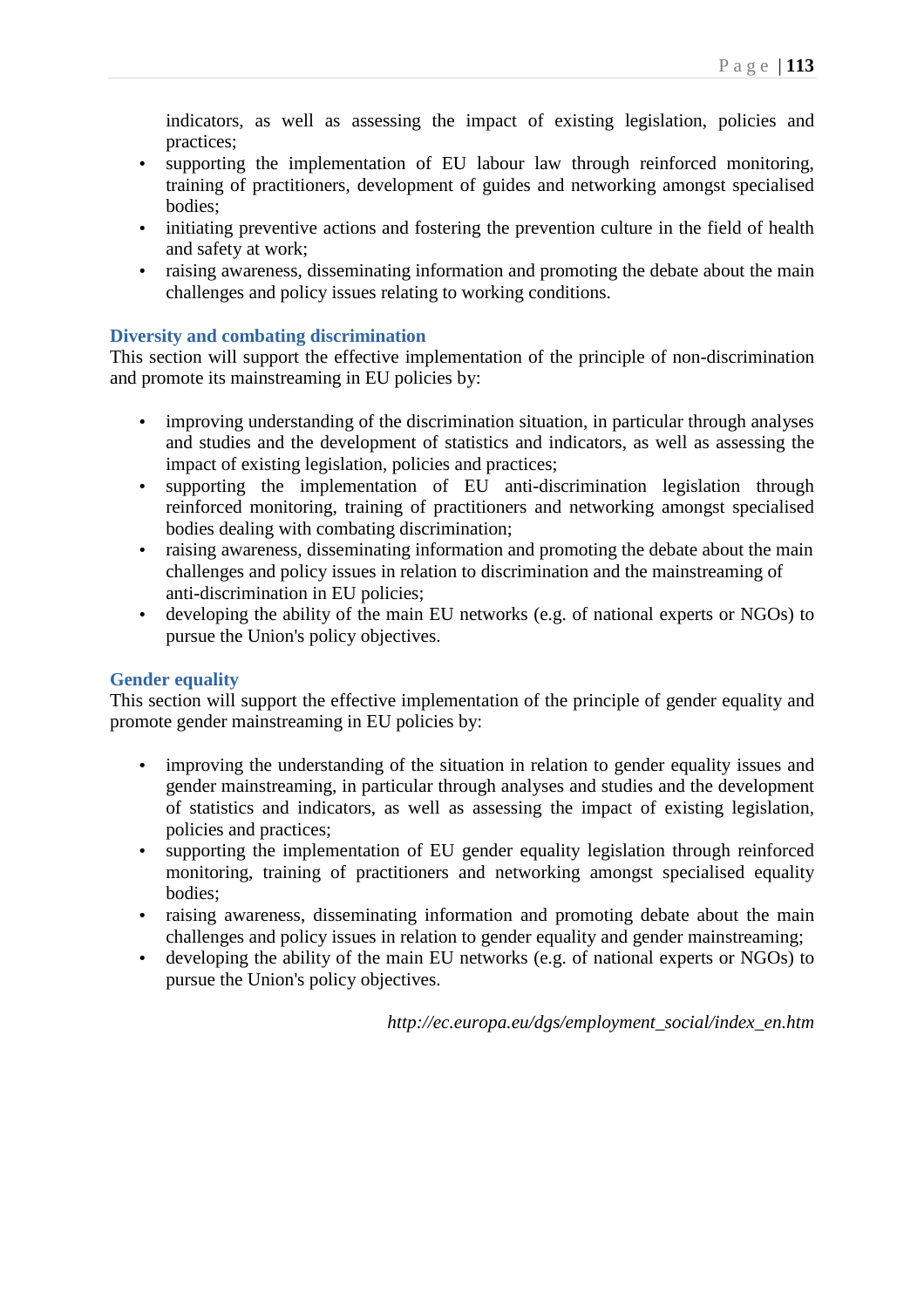**Programme**

# **Youth in Action 2007-2013**

*Decision of the European Parliament of 15 November 2006 establishing the "Youth in Action" programme for the period 2007 to 2013.* 

**The "Youth in Action" programme for the period 2007 to 2013 aims to develop and support cooperation in the field of youth in the European Union (EU). It is designed to encourage young people, especially the most disadvantaged and the disabled, to participate in public life, and also to promote their sense of initiative, entrepreneurial**  spirit and creativity. To this end, "Youth in Action" defines general and specific **objectives which are implemented through five actions. It has a budget of EUR 885 million and its operation is largely decentralised. It is accessible to young people aged from 13 to 30 in the Member States and in third countries.** 

The "Youth in Action" programme for the period 2007 to 2013 aims to pursue and strengthen EU action and cooperation under the " Youth " programme for the period 2000-2006 and the 2004-2006 programme to promote bodies active at European level in the field of youth . With a view to involving young people in society as active citizens, the programme is intended to strengthen their sense of belonging to Europe.

It should also contribute to the objectives of quality education and training in the broader sense and help young people develop a sense of solidarity and mutual understanding. The programme thus also forms part of the ongoing Lisbon process objectives.

### **OBJECTIVES**

The programme has five general objectives which complement EU activities (training, culture, sport or employment) and also contribute to the development of EU policies (cultural diversity, social cohesion, combating all forms of discrimination or sustainable development). Each of these general objectives contains specific objectives.

The general objective **to promote young people's active citizenship**, which also involves promoting their European citizenship, is made up of ten specific objectives:

- giving young people, and the organisations that represent them, the opportunity to take part in the development of society and of the European Union;
- developing a sense of belonging to the EU;
- encouraging the participation of young people in the democratic life of Europe;
- fostering their mobility in Europe;
- developing intercultural learning;
- promoting the fundamental values of the EU;
- encouraging initiative, enterprise and creativity;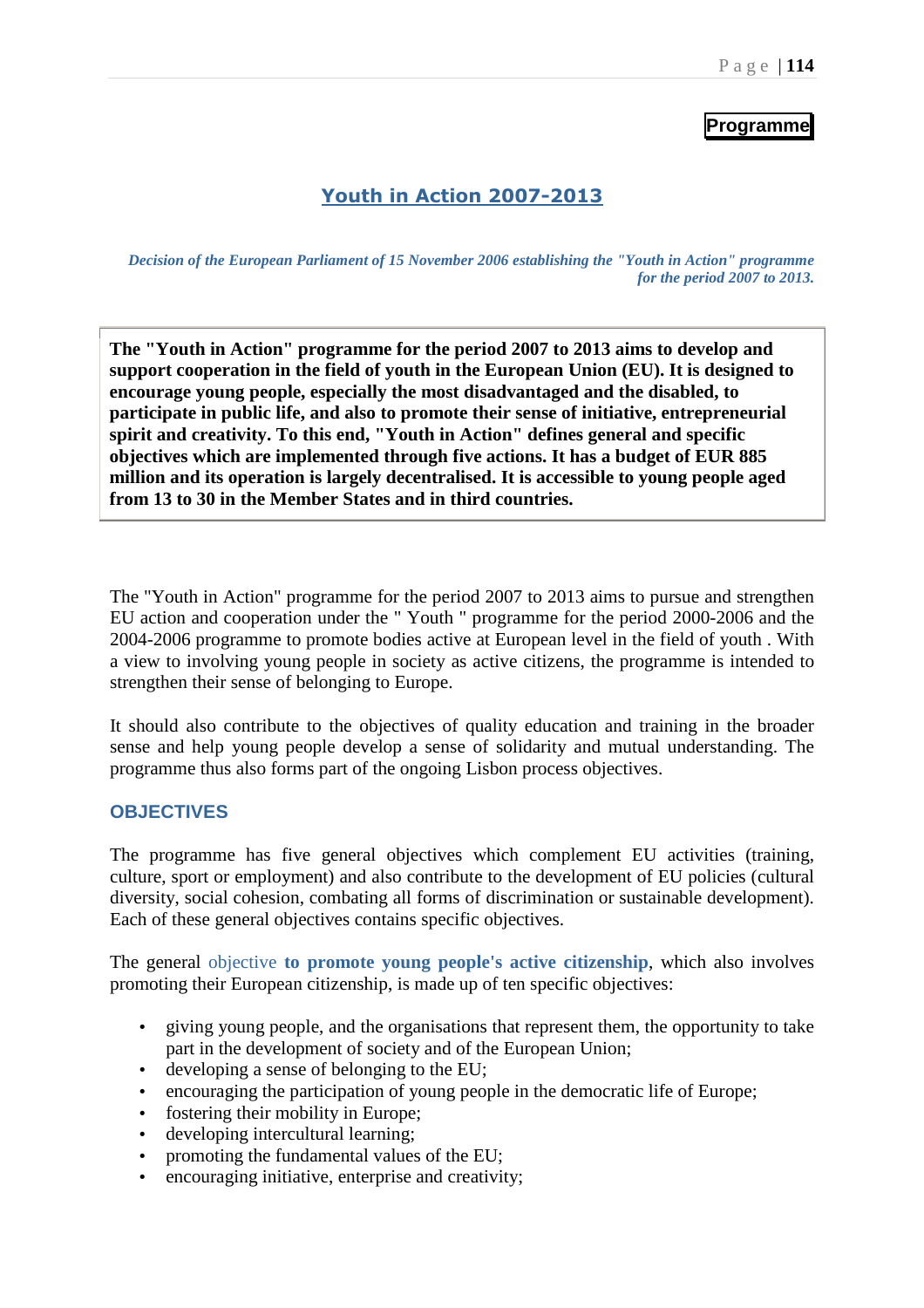- facilitating participation in the programme by young people with fewer opportunities, including young people with disabilities;
- ensuring that the principle of equality between men and women is respected in participation in the programme and that gender equality is fostered in the actions;
- providing non-formal and informal learning opportunities with a European dimension and opening up innovative opportunities in connection with active citizenship.

The general objective **to develop solidarity among young people** aims to promote tolerance in young people; it thus helps reinforce social cohesion by means of two specific objectives:

- giving young people the opportunity to express their personal commitment through voluntary activities at European and international level;
- involving young people in the EU's solidarity actions.

The general objective **to foster mutual understanding between young people in different countries** includes three specific objectives:

- developing exchanges and intercultural dialogue between young people in the EU and in neighbouring countries;
- promoting the quality of national support structures for young people and the role of persons and organisations active in youth work;
- transnational thematic cooperation projects involving young people and those active in youth work.

## The general objective **to develop the quality of support systems for youth activities and the capabilities of civil society organisations in the youth field** aims to:

- contribute to the networking of organisations;
- develop the training of, and collaboration between, those active in youth work;
- promote innovation in the development of activities for young people;
- improve information for young people, including the access of young people with disabilities to this information;
- support long-term youth projects and initiatives of regional and local bodies;
- facilitate the recognition of young people's learning and skills acquired;
- promote the exchange of good practices.

The general objective **to promote European cooperation in the youth field** deals with European cooperation in the youth field, taking due account of local and regional aspects, and is made up of four specific objectives, i.e.:

- encouraging the exchange of good practices and cooperation between administrations and policymakers;
- encouraging structured dialogue between policymakers and young people;
- improving knowledge and understanding of youth;
- contributing to the cooperation between various national and international youth voluntary activities.

## **ACTIONS**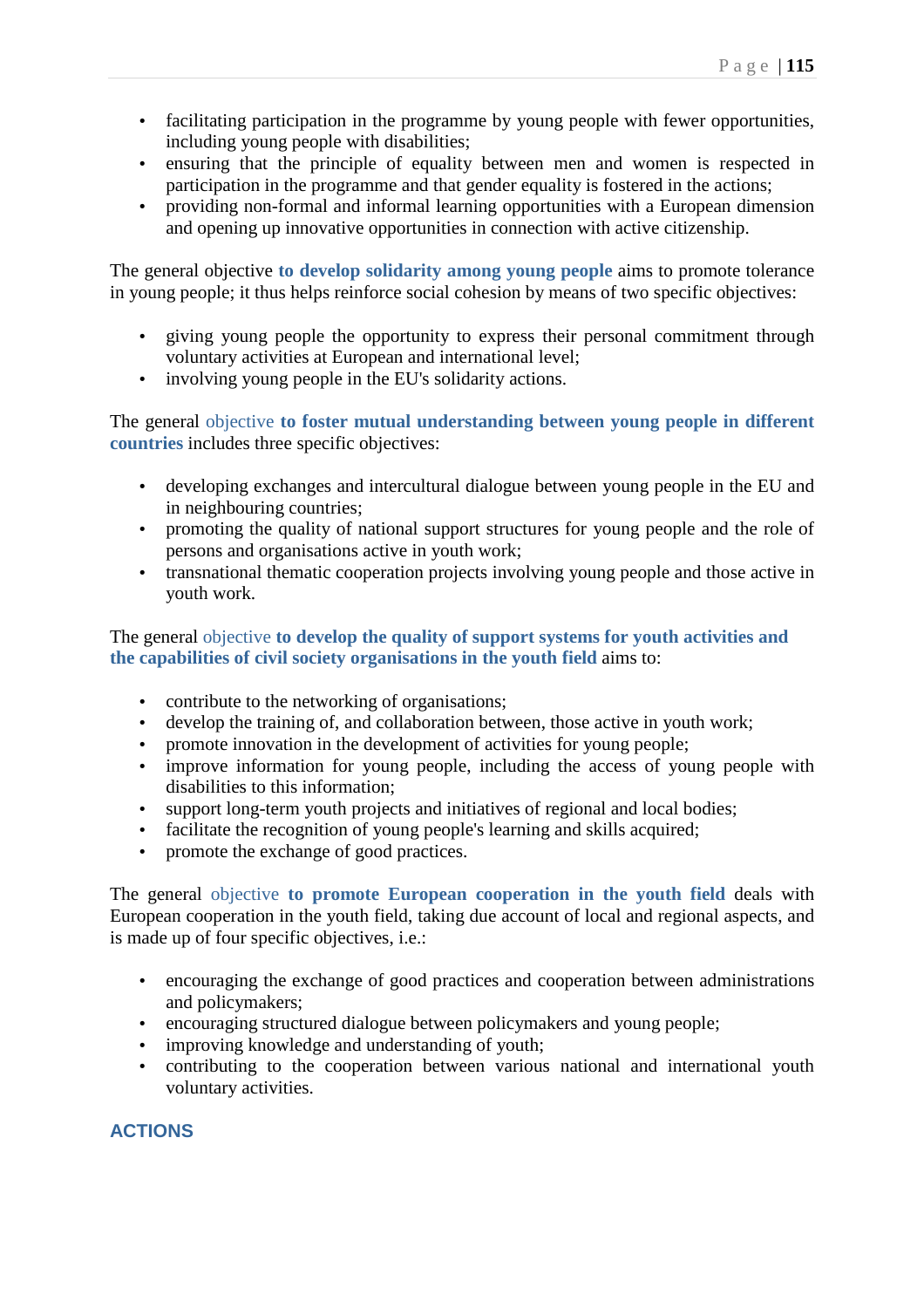The five actions contained in the programme aim to implement its general and specific objectives. These actions support small-scale projects promoting the active participation of young people, while ensuring the European visibility and impact of projects. These projects are local, regional, national or international, including the networking of similar projects in different participating countries.

The "**Youth for Europe" action** mainly seeks to strengthen exchanges between young people with a view to fostering their mobility whilst reinforcing their feeling of being European citizens. The emphasis is placed on participation by young people, whether this be in projects to develop awareness of social and cultural diversity and mutual understanding or the preparation and follow-up to reinforcing their participation, in particular at a linguistic and intercultural level. These exchanges are based on transnational partnerships.

This action also aims to support young people's initiatives which encourage their initiative, enterprise and creativity on projects of their own devising and in which they participate actively.

The participative democracy projects promoting citizenship and mutual understanding also fall within the scope of this action. They support the involvement of young people in the life of their local, regional or national community or at international level, as well as projects and activities based on international partnerships for the exchange of ideas, experiences and good practices at European level on projects at local and regional level.

The " European Voluntary Service " **action** aims to strengthen young people's participation in various forms of voluntary activities, both within and outside the EU, with a view to developing solidarity and promoting active citizenship and mutual understanding among young people.

This action supports:

- the young volunteer who takes part in a non-profit-making unpaid activity to the benefit of the general public in any country other than his or her country of residence for a period of two to twelve months;
- volunteer projects involving groups of young people who take part collectively in local, regional, national, European or international-level activities in certain fields such as culture, sport, civil protection, the environment and development aid;
- activities for the training and tutoring of young volunteers and coordination activities for the various partners, as well as initiatives which aim to build on experience gained by young people during European Voluntary Service.

It covers the volunteer's expenses, insurance, subsistence and travel, plus an additional allowance for young people with fewer opportunities where appropriate.

The Member States and the Commission ensure compliance with quality standards including a non-formal education dimension (activities to prepare young people at a personal, intercultural and technical level, and ongoing personal support), the substance of the partnership and risk prevention.

The "Youth of the world" action contributes to developing young people's mutual understanding and active engagement through an open-minded approach to the world. The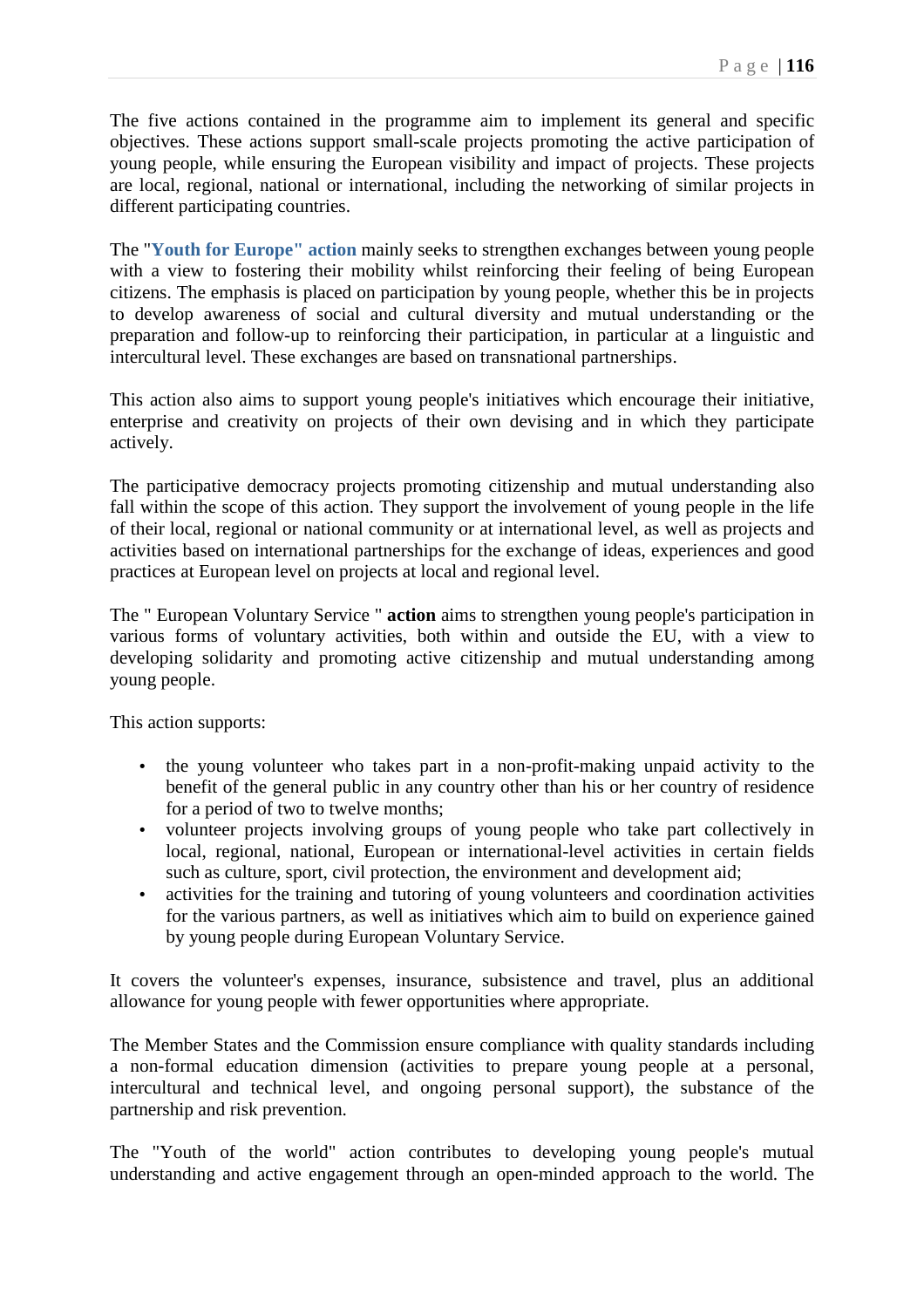aim of this action is to support projects conducted with third countries that have signed agreements with the EU relevant to the youth field, such as exchanges of young people and persons and organisations active in youth work. It also supports initiatives that reinforce young people's mutual understanding, sense of solidarity and tolerance, as well as cooperation in the field of youth and civil society in these countries.

In terms of third countries, the programme distinguishes projects conducted with the neighbouring countries (those in the EU's European neighbourhood policy [ENP], Russia, and the Western Balkan countries) from those conducted with other third countries. Preference is therefore given to the exchange of ideas and good practices, the development of partnerships and networks and the development of civil society.

The **"Youth support systems" action** supports:

- bodies active at European level, NGOs pursuing a goal of general European interest and involved in the active participation of young people in public life and society and in the implementation of European cooperation activities in this field;
- the European Youth Forum and its activities in representing youth organisations vis-àvis the EU, its function as an information relay to young people or its contribution to the new cooperation framework in the youth field. The annual resources allocated to the Forum shall not be less than EUR 2 million even though at least 20% of its budget must be covered by non-Community sources;
- training and networking of those active in youth work such as project leaders and youth advisers. The support may cover, for example, the exchange of experiences and good practices, or the activities of long-lasting, high quality partnerships and networks;
- projects encouraging innovation and quality, innovative approaches in this field;
- information activities for young people and persons and organisations active in youth work such as those improving their access to relevant information and communication services. These may be European, national, regional and local youth portals or measures which promote the involvement by young people in the preparation and dissemination of understandable, user-friendly and targeted information products and advice;
- partnerships with regional or local bodies whose funding focuses on projects and coordination activities;
- support for the structures implementing the programme: the National Agencies or assimilated bodies (national coordinators, Eurodesk network , Euro-Mediterranean Youth Platform and associations of young European volunteers, etc.);
- adding value to the programme and its implementation by the Commission through the organisation of events (seminars, colloquia, etc.) or information actions.

The **"Support for European cooperation in the youth field"** action aims to organise a structured dialogue between the various actors in the field of youth, i.e. young people themselves, persons and organisations active in this sector and policymakers. The activities may cover:

• promoting cooperation and the exchange of ideas and good practices and the development of the networks necessary to a better understanding and knowledge of youth;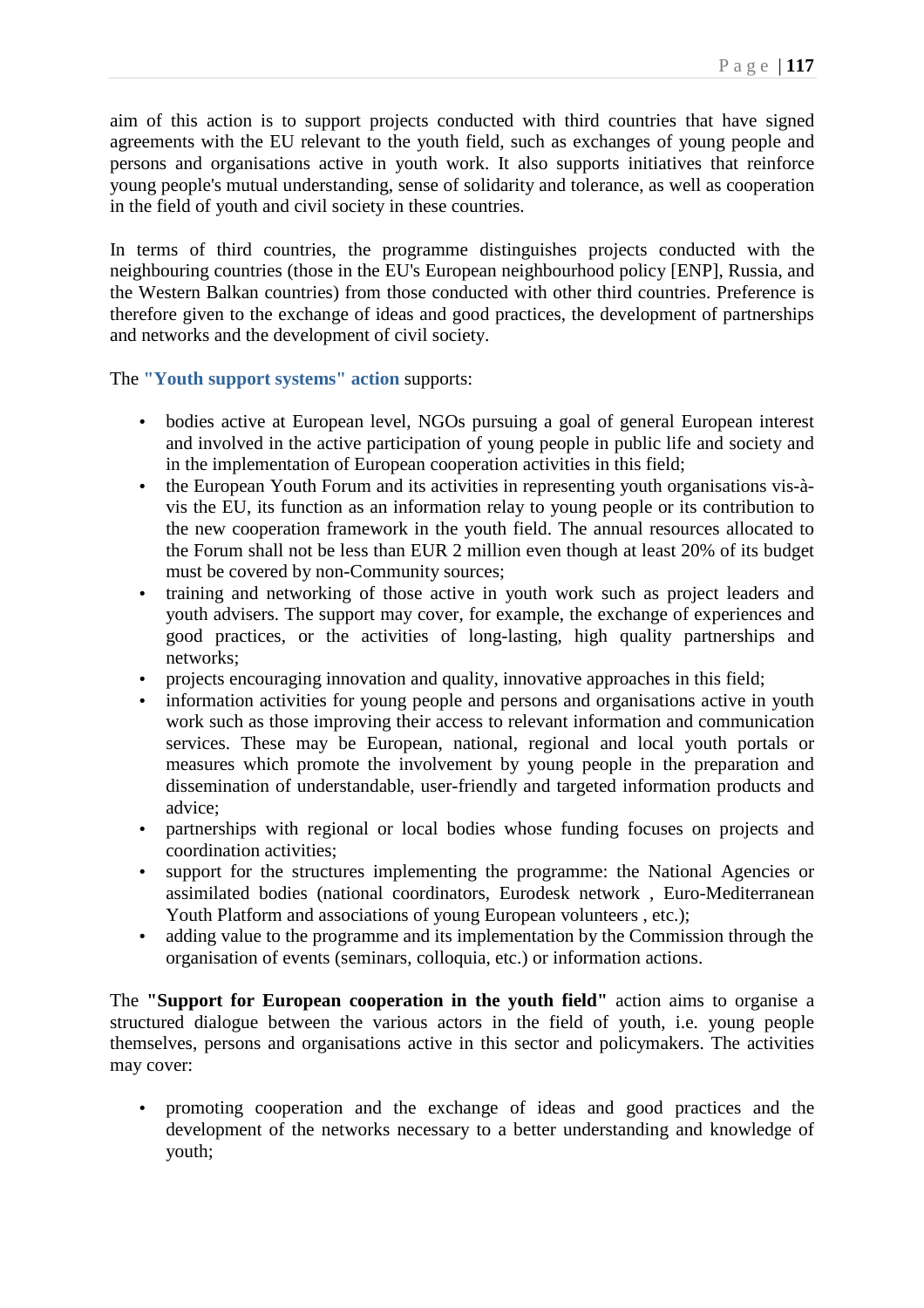- the organisation of conferences by the EU Presidencies and of the European Youth Week, and support for objectives in the field of youth through the Open Method of Coordination and the European Pact for Youth ;
- cooperation between national and international youth voluntary activities;
- seminars on social, cultural and political issues for young people;
- the development of political cooperation and cooperation by the EU with other international organisations (the Council of Europe , the United Nations , etc.).

*http://ec.europa.eu/education/index\_en.html*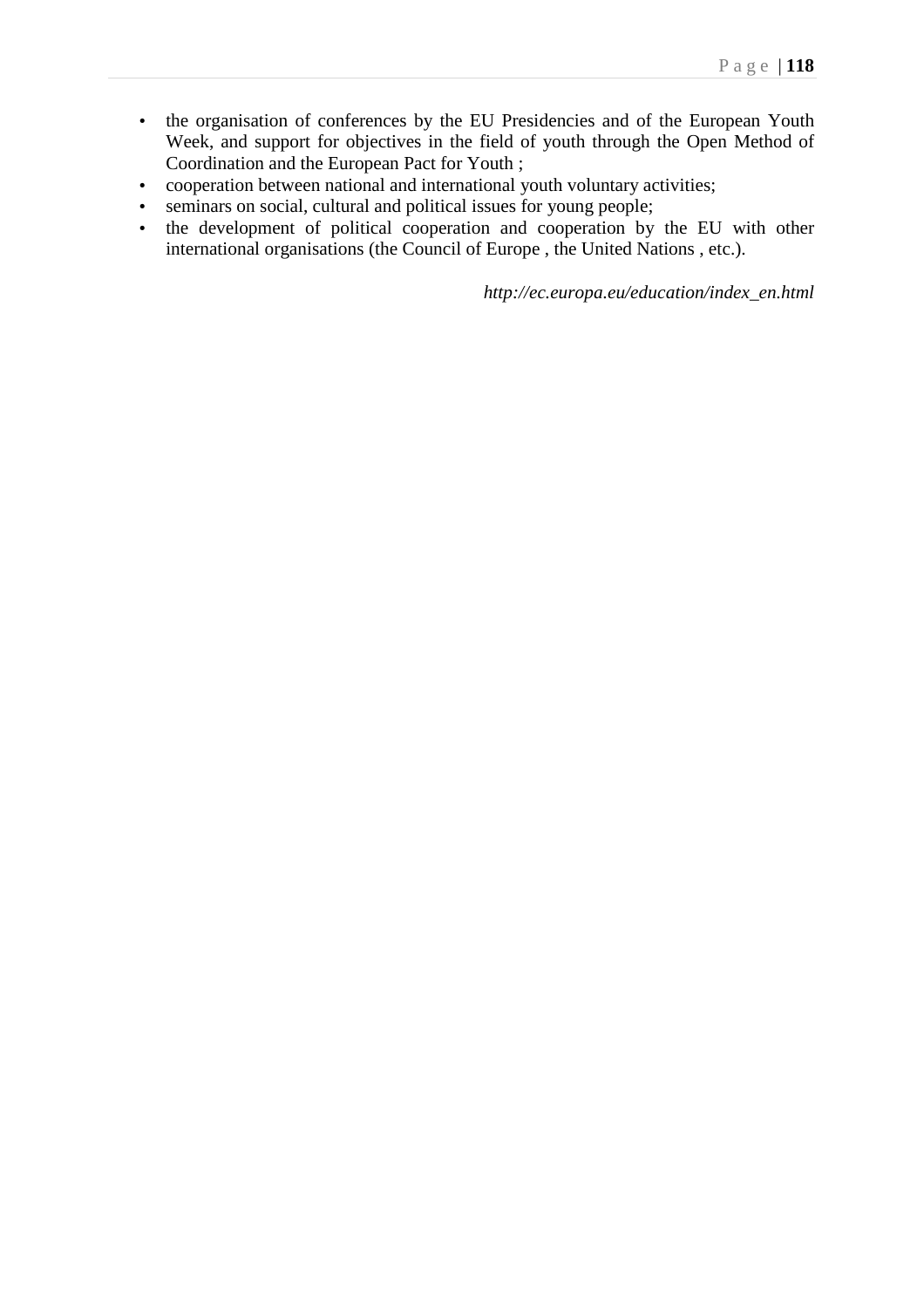**Programme**

# **The European Social Fund from 2007**

*Proposal of 14 July 2004 for a European Parliament and Council Regulation on the European Social Fund* 

**The European Commission is proposing that ESF resources be concentrated on four areas in the 2007-13 period: adaptability among workers and businesses, access to employment, reducing social exclusion, and promoting partnerships for reform. These measures will come under two of the three new objectives: "Convergence" and "Regional competitiveness and employment".** 

As part of the reform of regional policy, in July 2004 the Commission presented a package of proposals for the Structural Funds (ERDF and ESF) and the Cohesion Fund. The basic reference document for the general parts of these proposals is COM(2004) 492.

The new Regulation should enter into force on 1 January 2007, the planned date for the abrogation of the current ESF Regulation ( Regulation (EC) 1784/1999 ). However, the proposal does not apply to any measures approved before that date. The new Regulation must be reviewed by 31 December 2013 at the latest.

### **Goals**

The ESF is designed to foster balanced economic and social development in order to support national policies promoting full employment, improved quality and productivity at work and reduced social exclusion and regional employment disparities.

### **Priorities**

ESF funding is disbursed under two Structural Funds objectives: "Convergence", for less developed regions, and "Regional competitiveness and employment", which seeks to meet the challenges of the modern world by both anticipating and promoting economic change.

The priorities of these two objectives are:

- increasing **adaptability** among workers and businesses. Proposals include greater investment in human resources through lifelong learning schemes, making qualifications and skills more accessible and fostering enterprise and innovation. Proactive steps must also be taken to anticipate and manage economic change;
- improving **access to employment** for jobseekers, the economically inactive, women and migrants. Institutions in this field, in particular employment services, need to be modernised and strengthened, and active and preventive steps taken to identify needs early. Specific measures must be taken to boost female participation in the labour market and help migrants integrate better into society;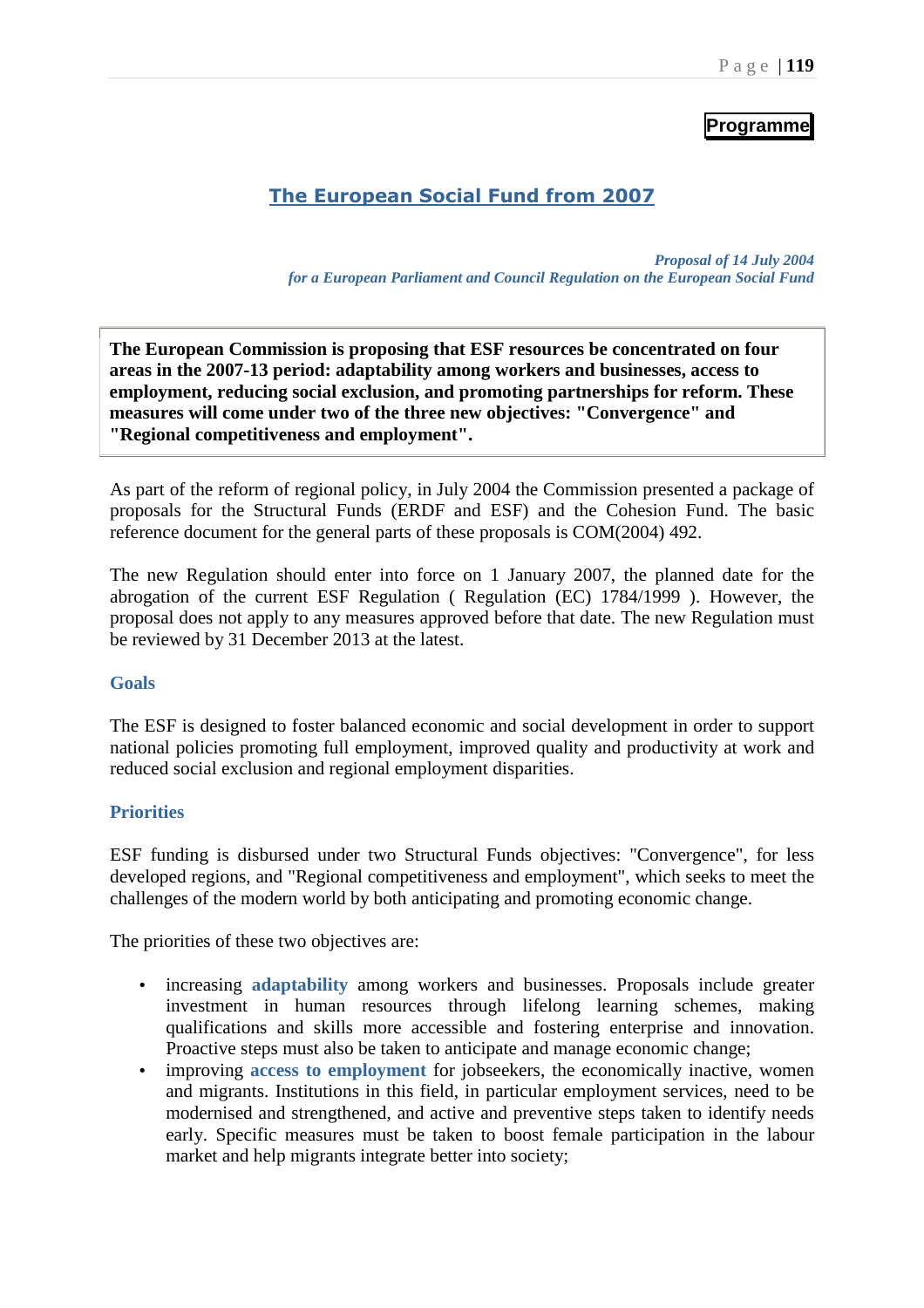- **reduce social exclusion** for the economically disadvantaged, and combat discrimination;
- create partnerships to **manage reforms** in employment and to combat social exclusion.

Under the "Convergence" objective, the ESF also supports the following priorities:

- greater investment in human capital, with reforms of education and training systems, greater participation in education and lifelong learning and developing human potential through research and innovation;
- boosting institutional capacity and effectiveness in order to improve governance.

Granted via public tendering procedures, **ESF funding takes the form** of individual or block grants, loans, interest rate subsidies, micro loans or the purchase of goods and services.

### **Financing rate**

The ESF will finance up to 75% of public spending in areas covered by the "Convergence" objective and 50% in those covered by "Regional competitiveness and employment".

### **Funding priorities**

Generally speaking, ESF funding will concentrate on innovation, cooperation between regions and across borders, equal opportunities and promoting integration and employment for immigrants and minorities. Accordingly, annual and final implementation reports must contain a summary account of measures implemented in these fields.

## **Eligible expenditure**

Although decided at national level, the following expenditure is not eligible for ESF financing:

- recoverable VAT;
- interest owed:
- purchases of equipment, depreciable movables, real estate or land.

The following expenditure is eligible, notwithstanding national legislation:

- allowances or salaries paid by a third party whenever these constitute national public matching funds;
- indirect costs incurred by an activity, at a fixed maximum rate of 20% of the declared direct costs.

### **Good governance and partnership**

These are two further priorities for the ESF. The Fund will be required to focus particularly on specific regional and local institutional arrangements in each Member State. Unions and employers must be encouraged to participate and 2% of ESF resources under the "Convergence" objective will be earmarked for developing administrative capacity and supporting action by business jointly involving employers and employees. The Member States